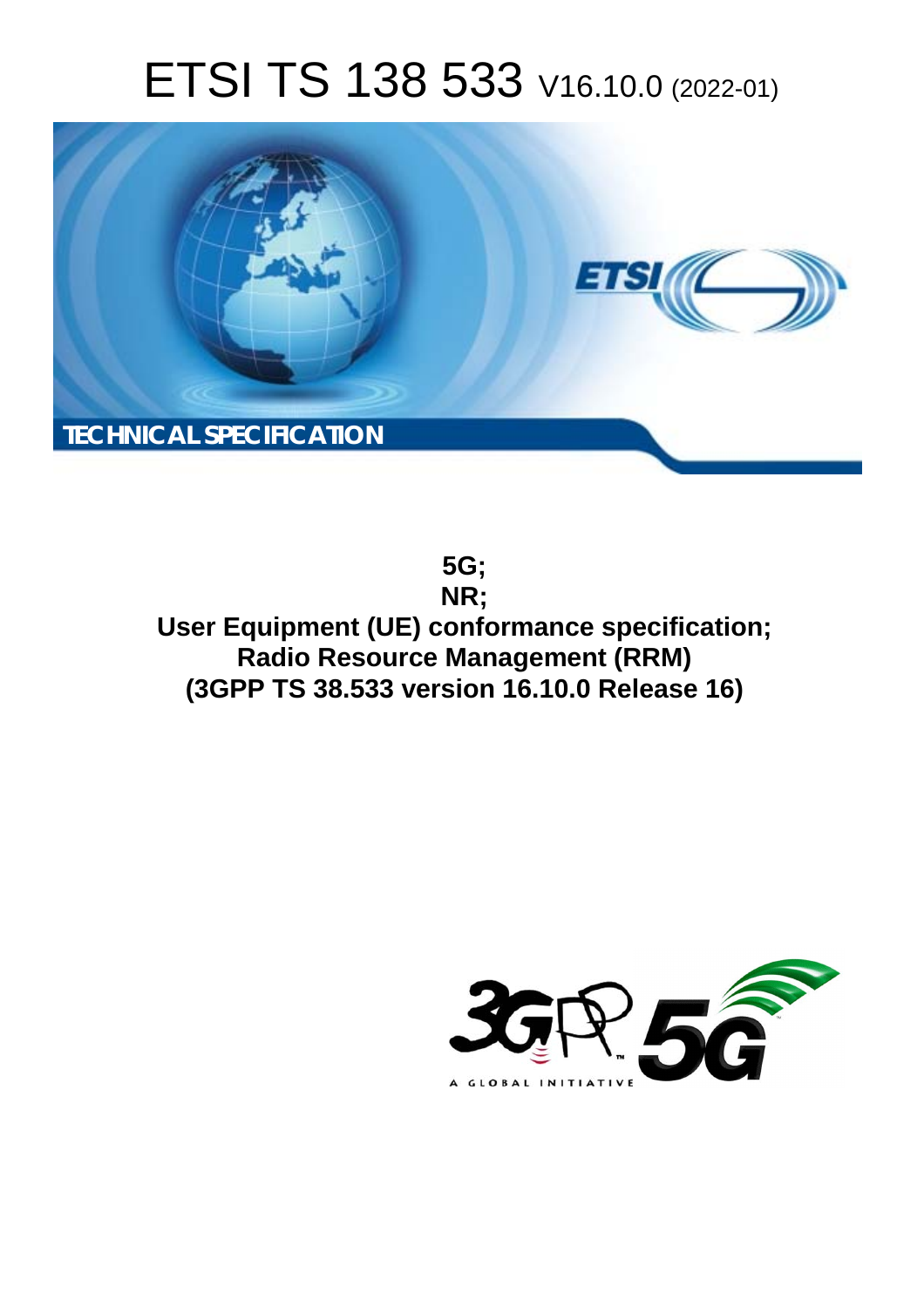Reference RTS/TSGR-0538533vga0

Keywords

 $\overline{5G}$ 

### *ETSI*

650 Route des Lucioles F-06921 Sophia Antipolis Cedex - FRANCE

Tel.: +33 4 92 94 42 00 Fax: +33 4 93 65 47 16

Siret N° 348 623 562 00017 - APE 7112B Association à but non lucratif enregistrée à la Sous-Préfecture de Grasse (06) N° w061004871

### *Important notice*

The present document can be downloaded from: <http://www.etsi.org/standards-search>

The present document may be made available in electronic versions and/or in print. The content of any electronic and/or print versions of the present document shall not be modified without the prior written authorization of ETSI. In case of any existing or perceived difference in contents between such versions and/or in print, the prevailing version of an ETSI deliverable is the one made publicly available in PDF format at [www.etsi.org/deliver](http://www.etsi.org/deliver).

Users of the present document should be aware that the document may be subject to revision or change of status. Information on the current status of this and other ETSI documents is available at <https://portal.etsi.org/TB/ETSIDeliverableStatus.aspx>

If you find errors in the present document, please send your comment to one of the following services: <https://portal.etsi.org/People/CommiteeSupportStaff.aspx>

### *Notice of disclaimer & limitation of liability*

The information provided in the present deliverable is directed solely to professionals who have the appropriate degree of experience to understand and interpret its content in accordance with generally accepted engineering or other professional standard and applicable regulations.

No recommendation as to products and services or vendors is made or should be implied.

No representation or warranty is made that this deliverable is technically accurate or sufficient or conforms to any law and/or governmental rule and/or regulation and further, no representation or warranty is made of merchantability or fitness for any particular purpose or against infringement of intellectual property rights.

In no event shall ETSI be held liable for loss of profits or any other incidental or consequential damages.

Any software contained in this deliverable is provided "AS IS" with no warranties, express or implied, including but not limited to, the warranties of merchantability, fitness for a particular purpose and non-infringement of intellectual property rights and ETSI shall not be held liable in any event for any damages whatsoever (including, without limitation, damages for loss of profits, business interruption, loss of information, or any other pecuniary loss) arising out of or related to the use of or inability to use the software.

### *Copyright Notification*

No part may be reproduced or utilized in any form or by any means, electronic or mechanical, including photocopying and microfilm except as authorized by written permission of ETSI. The content of the PDF version shall not be modified without the written authorization of ETSI.

The copyright and the foregoing restriction extend to reproduction in all media.

© ETSI 2022. All rights reserved.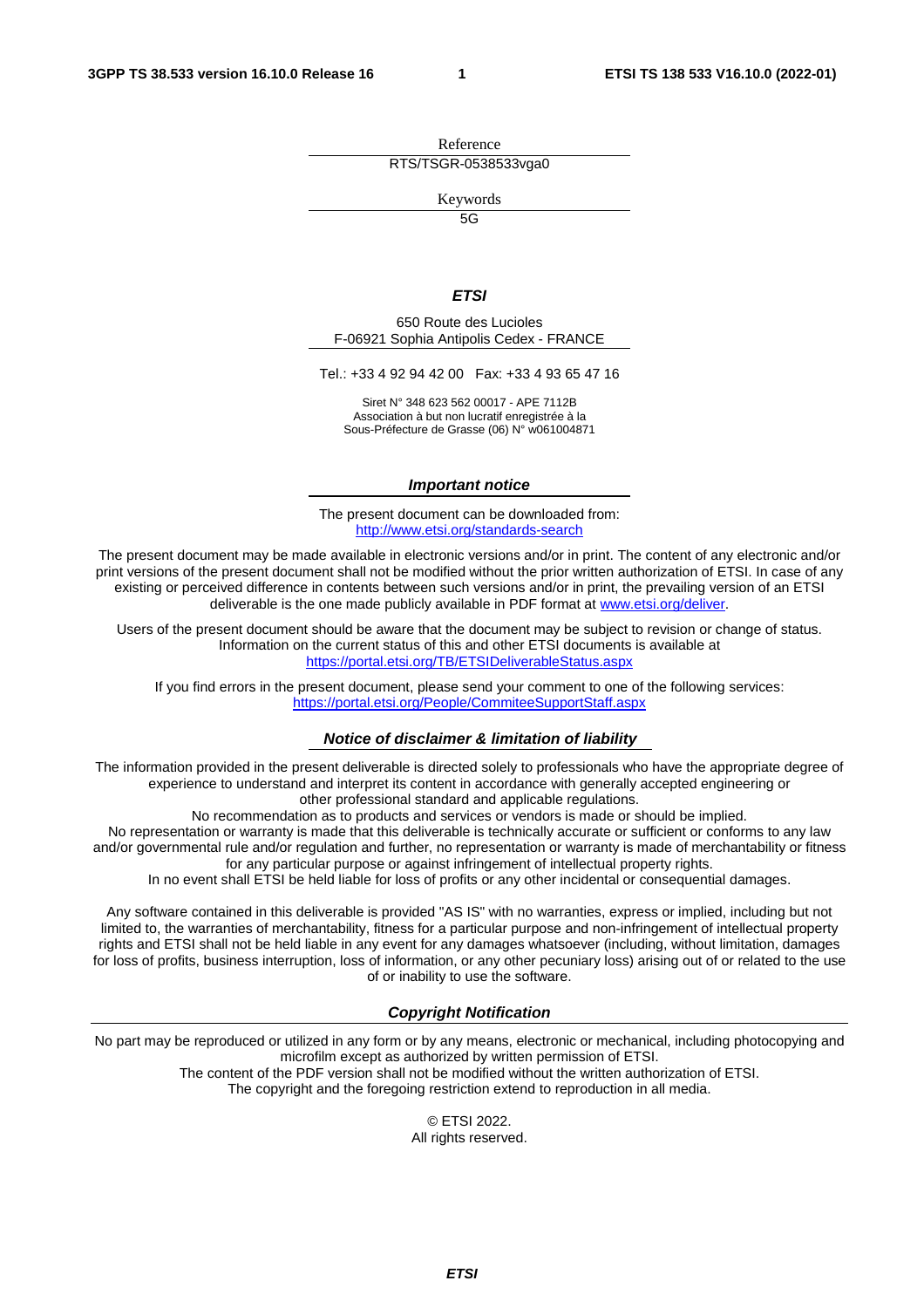## Intellectual Property Rights

### Essential patents

IPRs essential or potentially essential to normative deliverables may have been declared to ETSI. The declarations pertaining to these essential IPRs, if any, are publicly available for **ETSI members and non-members**, and can be found in ETSI SR 000 314: *"Intellectual Property Rights (IPRs); Essential, or potentially Essential, IPRs notified to ETSI in respect of ETSI standards"*, which is available from the ETSI Secretariat. Latest updates are available on the ETSI Web server ([https://ipr.etsi.org/\)](https://ipr.etsi.org/).

Pursuant to the ETSI Directives including the ETSI IPR Policy, no investigation regarding the essentiality of IPRs, including IPR searches, has been carried out by ETSI. No guarantee can be given as to the existence of other IPRs not referenced in ETSI SR 000 314 (or the updates on the ETSI Web server) which are, or may be, or may become, essential to the present document.

### **Trademarks**

The present document may include trademarks and/or tradenames which are asserted and/or registered by their owners. ETSI claims no ownership of these except for any which are indicated as being the property of ETSI, and conveys no right to use or reproduce any trademark and/or tradename. Mention of those trademarks in the present document does not constitute an endorsement by ETSI of products, services or organizations associated with those trademarks.

**DECT™**, **PLUGTESTS™**, **UMTS™** and the ETSI logo are trademarks of ETSI registered for the benefit of its Members. **3GPP™** and **LTE™** are trademarks of ETSI registered for the benefit of its Members and of the 3GPP Organizational Partners. **oneM2M™** logo is a trademark of ETSI registered for the benefit of its Members and of the oneM2M Partners. **GSM**® and the GSM logo are trademarks registered and owned by the GSM Association.

## Legal Notice

This Technical Specification (TS) has been produced by ETSI 3rd Generation Partnership Project (3GPP).

The present document may refer to technical specifications or reports using their 3GPP identities. These shall be interpreted as being references to the corresponding ETSI deliverables.

The cross reference between 3GPP and ETSI identities can be found under<http://webapp.etsi.org/key/queryform.asp>.

### Modal verbs terminology

In the present document "**shall**", "**shall not**", "**should**", "**should not**", "**may**", "**need not**", "**will**", "**will not**", "**can**" and "**cannot**" are to be interpreted as described in clause 3.2 of the [ETSI Drafting Rules](https://portal.etsi.org/Services/editHelp!/Howtostart/ETSIDraftingRules.aspx) (Verbal forms for the expression of provisions).

"**must**" and "**must not**" are **NOT** allowed in ETSI deliverables except when used in direct citation.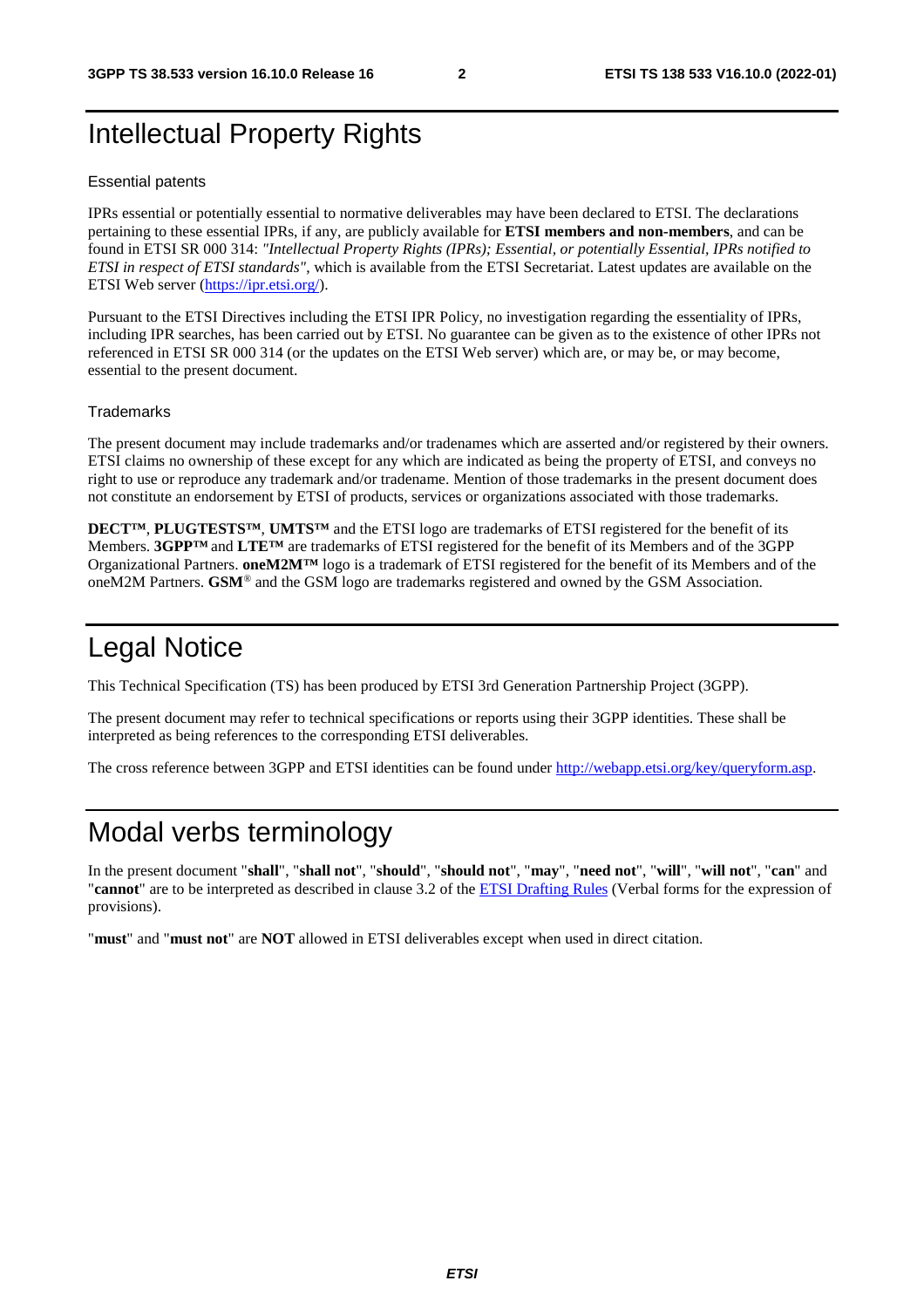## Contents

| 1                     |                               |  |  |  |  |  |  |  |  |  |  |  |  |  |
|-----------------------|-------------------------------|--|--|--|--|--|--|--|--|--|--|--|--|--|
| $\overline{2}$        |                               |  |  |  |  |  |  |  |  |  |  |  |  |  |
| 3 <sup>1</sup><br>3.1 |                               |  |  |  |  |  |  |  |  |  |  |  |  |  |
| 3A<br>3A.1            |                               |  |  |  |  |  |  |  |  |  |  |  |  |  |
|                       |                               |  |  |  |  |  |  |  |  |  |  |  |  |  |
|                       | Annex A to I:                 |  |  |  |  |  |  |  |  |  |  |  |  |  |
|                       | <b>Annex J</b> (informative): |  |  |  |  |  |  |  |  |  |  |  |  |  |
|                       |                               |  |  |  |  |  |  |  |  |  |  |  |  |  |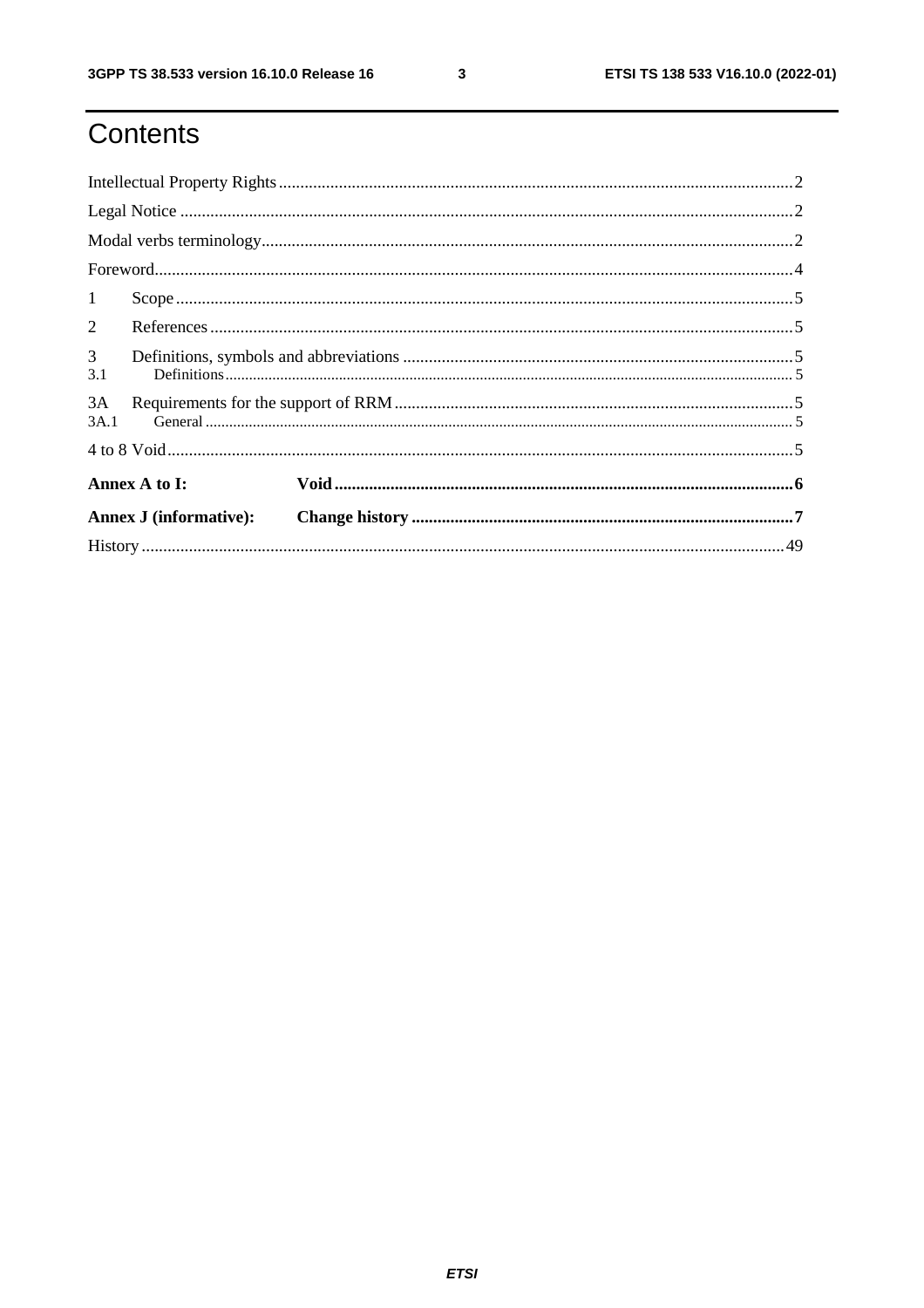## Foreword

This Technical Specification has been produced by the 3<sup>rd</sup> Generation Partnership Project (3GPP).

The contents of the present document are subject to continuing work within the TSG and may change following formal TSG approval. Should the TSG modify the contents of the present document, it will be re-released by the TSG with an identifying change of release date and an increase in version number as follows:

Version x.y.z

where:

- x the first digit:
	- 1 presented to TSG for information;
	- 2 presented to TSG for approval;
	- 3 or greater indicates TSG approved document under change control.
- y the second digit is incremented for all changes of substance, i.e. technical enhancements, corrections, updates, etc.
- z the third digit is incremented when editorial only changes have been incorporated in the document.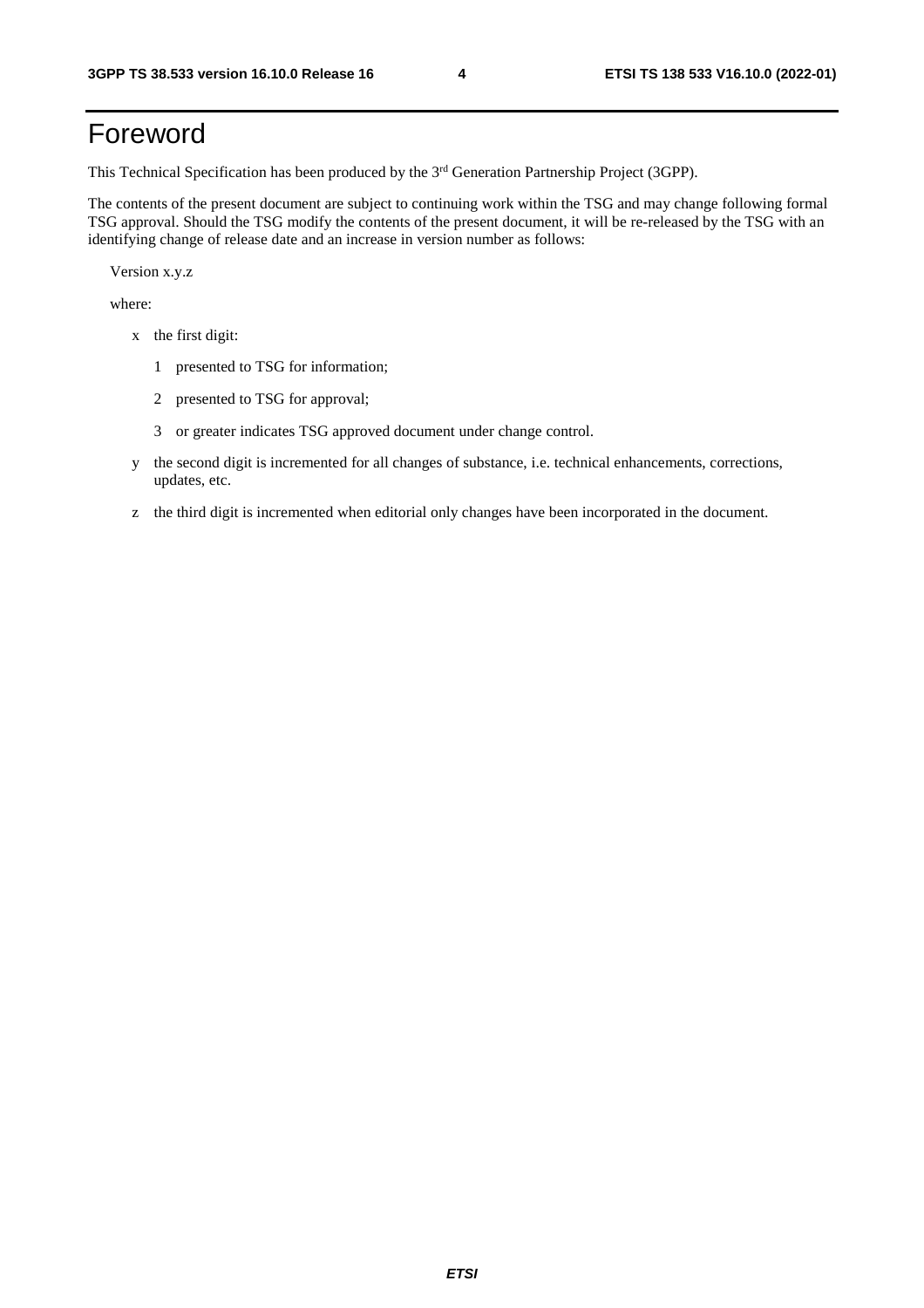### 1 Scope

The present document specifies the measurement procedures for the conformance test of the user equipment (UE) that contain requirements for support of RRM (Radio Resource Management) as part of the 5G New Radio (5G-NR). This document covers NR Range 1, NR Range 2 and Interworking.

The requirements are listed in different clauses only if the corresponding parameters deviate. More generally, tests are only applicable to those mobiles that are intended to support the appropriate functionality. To indicate the circumstances in which tests apply, this is noted in the "*test applicability*" part of the test.

For example, only Release 15 and later UE declared to support NR shall be tested for this functionality. In the event that for some tests different conditions apply for different releases, this is indicated within the text of the test itself.

## 2 References

The following documents contain provisions, which, through reference in this text, constitute provisions of the present document.

- References are either specific (identified by date of publication, edition number, version number, etc.) or non-specific.
- For a specific reference, subsequent revisions do not apply.
- For a non-specific reference, the latest version applies. In the case of a reference to a 3GPP document (including a GSM document), a non-specific reference implicitly refers to the latest version of that document *in the same Release as the present document*.
- $[1]$  to  $[33]$  (void)
- [34] 3GPP TS 38.533 Release 17: "NR; User Equipment (UE) conformance specification; Radio Resource Management (RRM) "

### 3 Definitions, symbols and abbreviations

3.1 Definitions

Void

## 3A Requirements for the support of RRM

### 3A.1 General

The requirements of the present document are provided in 3GPP TS 38.533 Release 17 [34].

### 4 to 8 Void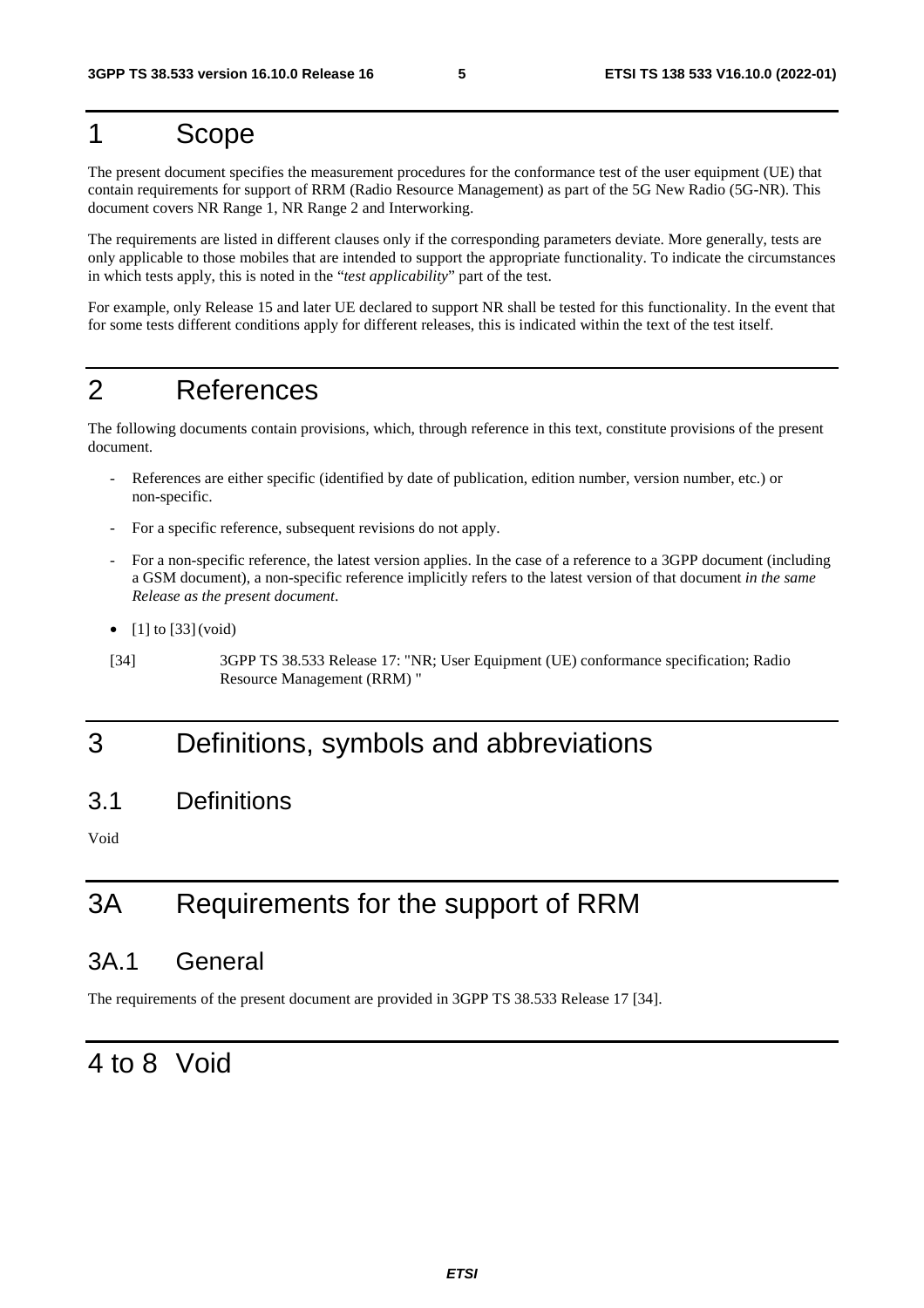## Annex A to I: Void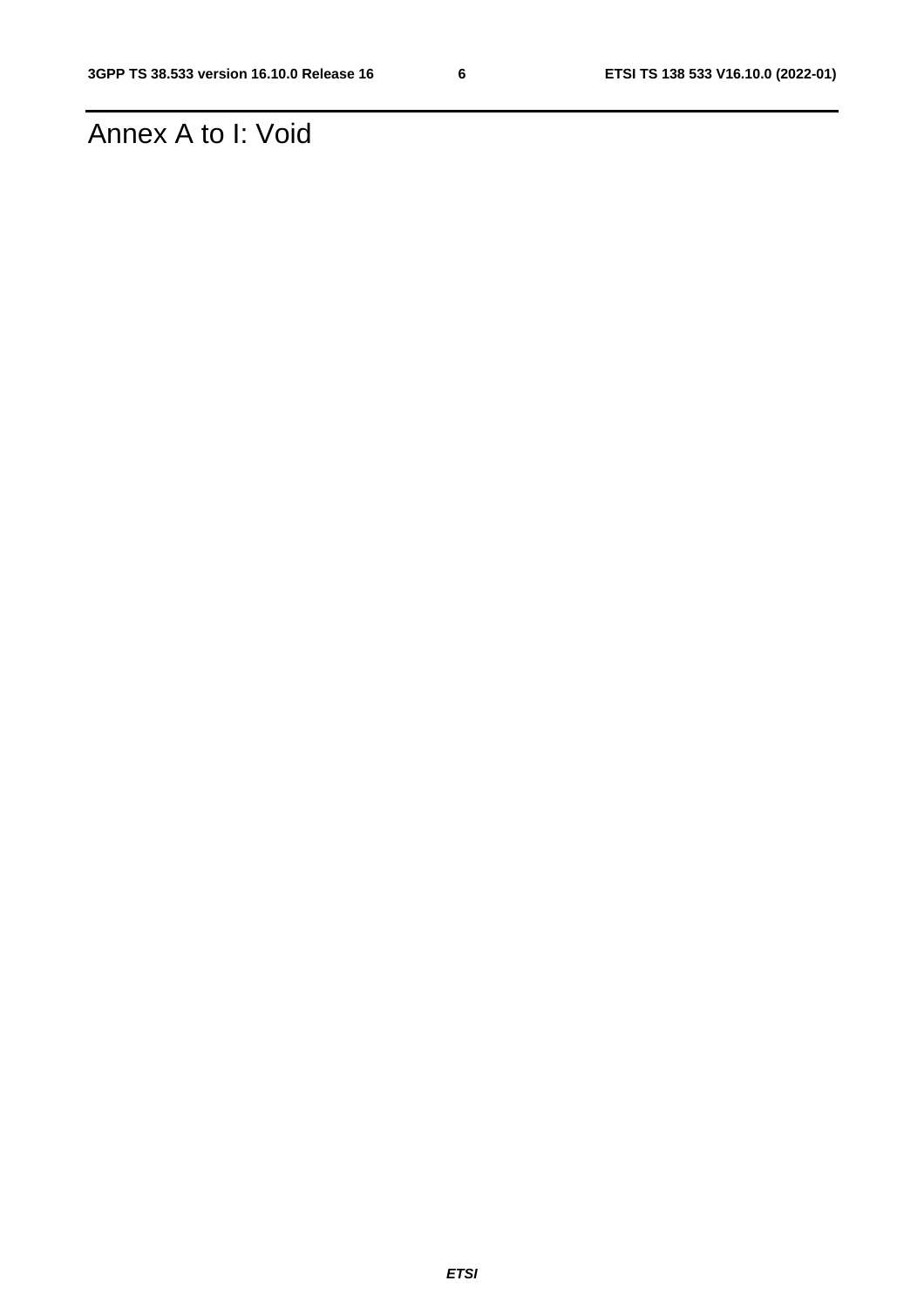Annex J (informative): Change history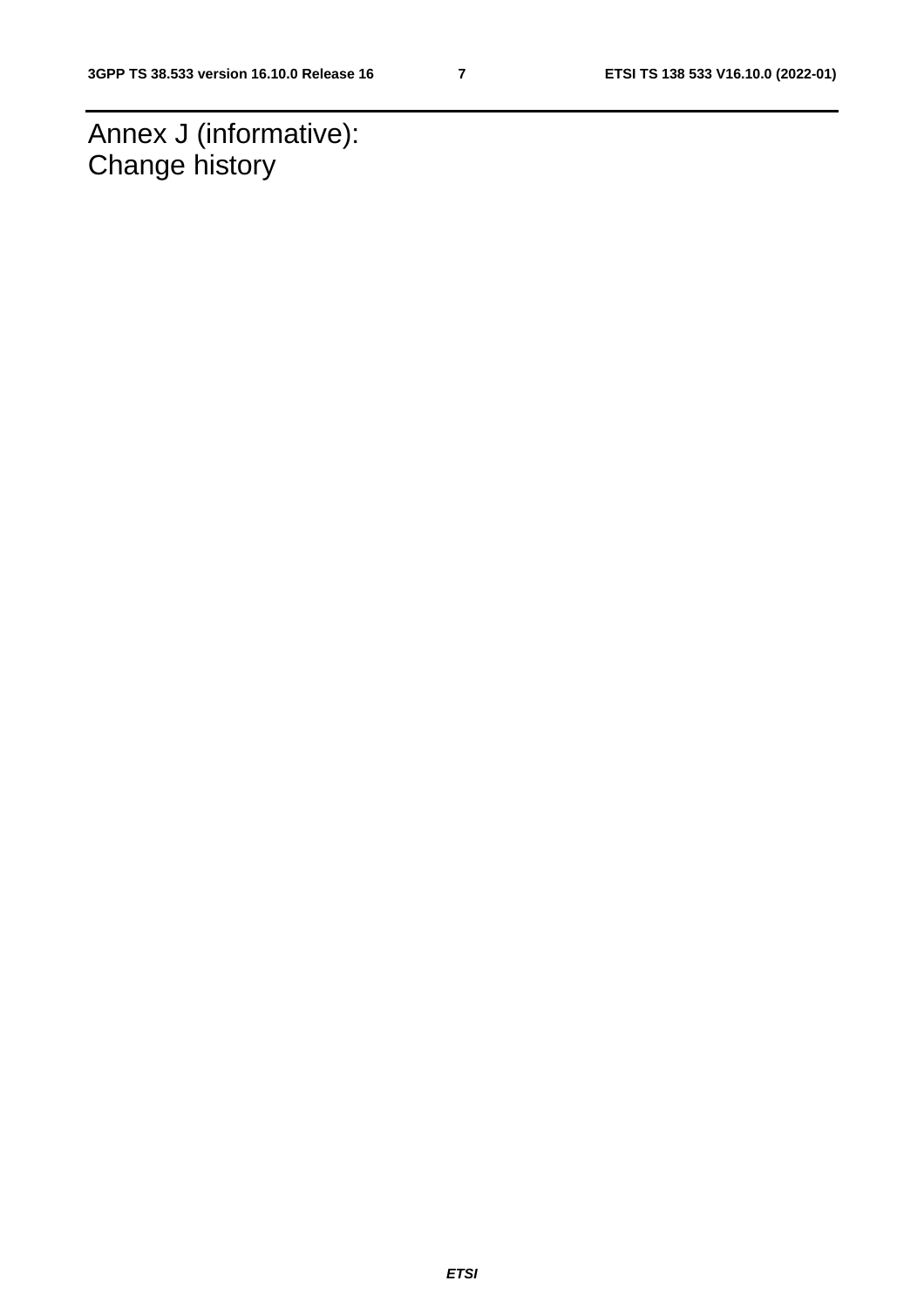| <b>Change history</b> |                                    |                               |                |                |                          |                                                                                |                |  |  |
|-----------------------|------------------------------------|-------------------------------|----------------|----------------|--------------------------|--------------------------------------------------------------------------------|----------------|--|--|
| <b>Date</b>           | <b>Meeting</b>                     | <b>TDoc</b>                   | <b>CR</b>      | Rev            | Cat                      | Subject/Comment                                                                | <b>New</b>     |  |  |
|                       |                                    |                               |                |                |                          |                                                                                | version        |  |  |
| 2017-08               |                                    | RAN5#76   R5-175205           |                |                |                          | Introduction of TS 38.533                                                      | 0.0.1          |  |  |
|                       |                                    | 2018-08   RAN5#80   R5-184115 | $\omega$       | $\mathbf{r}$   | $\mathbf{L}$             | Added specification structure including headers up to third level              | 0.0.2          |  |  |
|                       | 2018-11   RAN5#81                  | R5-186706                     |                |                |                          | Added references and common sections                                           | 0.1.0          |  |  |
| 2018-11               | <b>RAN5#81</b>                     | R5-187847                     |                |                |                          | Added RMCs, OCGN, SMTC and SSB configurations to Annex A                       | 0.1.0          |  |  |
| 2018-11               | <b>RAN5#81</b>                     | R5-187996                     | $\blacksquare$ | $\blacksquare$ | $\overline{\phantom{a}}$ | Added test cases 6.7.1.1.1 to 6.7.1.2.2<br>Added test cases 4.6.2.1 to 4.6.2.8 | 0.1.0          |  |  |
|                       | 2018-11   RAN5#81                  | R5-187997                     | $\blacksquare$ |                |                          |                                                                                | 0.1.0<br>0.1.0 |  |  |
|                       | 2018-11 RAN5#81<br>2018-11 RAN5#81 | R5-187998<br>R5-187999        | $\blacksquare$ | $\blacksquare$ | $\omega$                 | Added test cases 5.6.2.1 to 5.6.2.4<br>Added test cases 6.6.2.1 to 6.6.2.8     | 0.1.0          |  |  |
|                       | 2018-11 RAN5#81                    | R5-188000                     |                |                |                          | Added test cases 7.6.2.1 to 7.6.2.4                                            | 0.1.0          |  |  |
|                       | 2018-11 RAN5#81                    | R5-188001                     | $\blacksquare$ |                |                          | Added test case 4.4.1.1                                                        | 0.1.0          |  |  |
| 2018-11               | <b>RAN5#81</b>                     | R5-188002                     | $\blacksquare$ | $\blacksquare$ | $\Box$                   | Added test cases 4.7.1.1.1 to 4.7.1.2.2                                        | 0.1.0          |  |  |
| 2018-11               | <b>RAN5#81</b>                     | R5-188005                     | $\blacksquare$ |                |                          | Added Annexes B to H                                                           | 0.1.0          |  |  |
| 2018-11               | RAN5#81                            | R5-188011                     |                |                |                          | Added test case 4.4.3.1                                                        | 0.1.0          |  |  |
| 2019-01               | <b>RAN5#4</b>                      | R5-190448                     |                |                |                          | Updating FR1 MU for timing measurements                                        | 0.2.0          |  |  |
|                       | 5G-NR                              |                               | $\blacksquare$ |                |                          |                                                                                |                |  |  |
|                       | AH                                 |                               |                |                |                          |                                                                                |                |  |  |
| 2019-01               | <b>RAN5#4</b>                      | R5-190476                     |                |                |                          | Addition of band group power offsets                                           | 0.2.0          |  |  |
|                       | 5G-NR                              |                               |                |                | $\overline{a}$           |                                                                                |                |  |  |
|                       | AH                                 |                               |                |                |                          |                                                                                |                |  |  |
| 2019-01               | <b>RAN5#4</b>                      | R5-190477                     |                |                |                          | Update of the annexes                                                          | 0.2.0          |  |  |
|                       | 5G-NR                              |                               |                |                | $\blacksquare$           |                                                                                |                |  |  |
|                       | AH                                 |                               |                |                |                          |                                                                                |                |  |  |
| 2019-01               | <b>RAN5#4</b>                      | R5-190478                     |                |                |                          | Changes to 4.7.1.x tests                                                       | 0.2.0          |  |  |
|                       | 5G-NR                              |                               |                |                | $\blacksquare$           |                                                                                |                |  |  |
|                       | AH                                 |                               |                |                |                          |                                                                                |                |  |  |
| 2019-01               | <b>RAN5#4</b>                      | R5-190479                     |                |                |                          | Addition of 4.7.2.x tests                                                      | 0.2.0          |  |  |
|                       | 5G-NR                              |                               |                |                | $\sim$                   |                                                                                |                |  |  |
|                       | AH                                 |                               |                |                |                          |                                                                                |                |  |  |
| 2019-01               | <b>RAN5#4</b>                      | R5-190480                     |                |                |                          | Addition of 4.7.4.x tests                                                      | 0.2.0          |  |  |
|                       | 5G-NR                              |                               |                |                |                          |                                                                                |                |  |  |
| 2019-01               | AH<br><b>RAN5#4</b>                | R5-190481                     |                |                |                          | Changes to 6.7.1.x tests                                                       | 0.2.0          |  |  |
|                       | 5G-NR                              |                               |                |                |                          |                                                                                |                |  |  |
|                       | AH                                 |                               |                |                |                          |                                                                                |                |  |  |
| 2019-01               | <b>RAN5#4</b>                      | R5-190482                     |                |                |                          | Addition of 6.7.2.x tests                                                      | 0.2.0          |  |  |
|                       | 5G-NR                              |                               |                |                | $\sim$                   |                                                                                |                |  |  |
|                       | AH                                 |                               |                |                |                          |                                                                                |                |  |  |
| 2019-01               | <b>RAN5#4</b>                      | R5-190483                     |                |                |                          | Addition of 6.7.4.x tests                                                      | 0.2.0          |  |  |
|                       | 5G-NR                              |                               |                |                |                          |                                                                                |                |  |  |
|                       | AH                                 |                               |                |                |                          |                                                                                |                |  |  |
| 2019-01               | <b>RAN5#4</b>                      | R5-190512                     |                |                |                          | Addition of EN-DC FR1 radio link monitoring out-of-sync test for               | 0.2.0          |  |  |
|                       | 5G-NR                              |                               |                |                |                          | PSCell configured with CSI-RS-based RLM RS in non-DRX mode                     |                |  |  |
|                       | AH                                 |                               |                |                |                          | test case 4.5.1.5                                                              |                |  |  |
|                       |                                    | 2019-01 RAN5#4 R5-190513      |                |                |                          | Addition of EN-DC FR1 radio link monitoring in-sync test for PSCell            | 0.2.0          |  |  |
|                       | 5G-NR                              |                               |                |                |                          | configured with CSI-RS-based RLM RS in non-DRX mode test case                  |                |  |  |
|                       | AH                                 |                               |                |                |                          | 4.5.1.6                                                                        |                |  |  |
| 2019-01               | <b>RAN5#4</b>                      | R5-190514                     |                |                |                          | Addition of EN-DC FR1 radio link monitoring out-of-sync test for               | 0.2.0          |  |  |
|                       | 5G-NR                              |                               |                |                |                          | PSCell configured with CSI-RS-based RLM RS in DRX mode test                    |                |  |  |
|                       | AH                                 |                               |                |                |                          | case 4.5.1.7                                                                   |                |  |  |
| 2019-01               | <b>RAN5#4</b>                      | R5-190515                     |                |                |                          | Addition of EN-DC FR1 radio link monitoring in-sync test for PSCell            | 0.2.0          |  |  |
|                       | 5G-NR<br>AH                        |                               |                |                |                          | configured with CSI-RS-based RLM RS in DRX mode test case<br>4.5.1.8           |                |  |  |
| 2019-01               | <b>RAN5#4</b>                      | R5-190516                     |                |                |                          | Addition of EN-DC FR1 interruptions at transitions between active              | 0.2.0          |  |  |
|                       | 5G-NR                              |                               |                |                | $\blacksquare$           | and non-active during DRX in synchronous EN-DC test case 4.5.2.1               |                |  |  |
|                       | AH                                 |                               |                |                |                          |                                                                                |                |  |  |
| 2019-01               | <b>RAN5#4</b>                      | R5-190517                     |                |                |                          | Addition of EN-DC FR1 interruptions at transitions between active              | 0.2.0          |  |  |
|                       | 5G-NR                              |                               |                |                | $\blacksquare$           | and non-active during DRX in asynchronous EN-DC test case                      |                |  |  |
|                       | AH                                 |                               |                |                |                          | 4.5.2.2                                                                        |                |  |  |
| 2019-01               | <b>RAN5#4</b>                      | R5-190518                     |                |                |                          | Addition of EN-DC FR1 interruptions during measurements on                     | 0.2.0          |  |  |
|                       | 5G-NR                              |                               |                |                |                          | deactivated NR SCC in synchronous EN-DC test case 4.5.2.3                      |                |  |  |
|                       | AH                                 |                               |                |                |                          |                                                                                |                |  |  |
| 2019-01               | <b>RAN5#4</b>                      | R5-190519                     |                |                |                          | Addition of EN-DC FR1 interruptions during measurements on                     | 0.2.0          |  |  |
|                       | 5G-NR                              |                               |                |                | $\blacksquare$           | deactivated NR SCC in asynchronous EN-DC test case 4.5.2.4                     |                |  |  |
|                       | AH                                 |                               |                |                |                          |                                                                                |                |  |  |
| 2019-01               | <b>RAN5#4</b>                      | R5-190520                     |                |                |                          | Addition of EN-DC FR1 interruptions during measurements on                     | 0.2.0          |  |  |
|                       | 5G-NR                              |                               |                |                | $\blacksquare$           | deactivated E-UTRAN SCC in synchronous EN-DC test case 4.5.2.5                 |                |  |  |
|                       | AH<br><b>RAN5#4</b>                |                               |                |                |                          |                                                                                |                |  |  |
| 2019-01               | 5G-NR                              | R5-190582                     |                |                |                          | Annex F correction                                                             | 0.2.0          |  |  |
|                       | AH                                 |                               |                |                |                          |                                                                                |                |  |  |
|                       |                                    |                               |                |                |                          |                                                                                |                |  |  |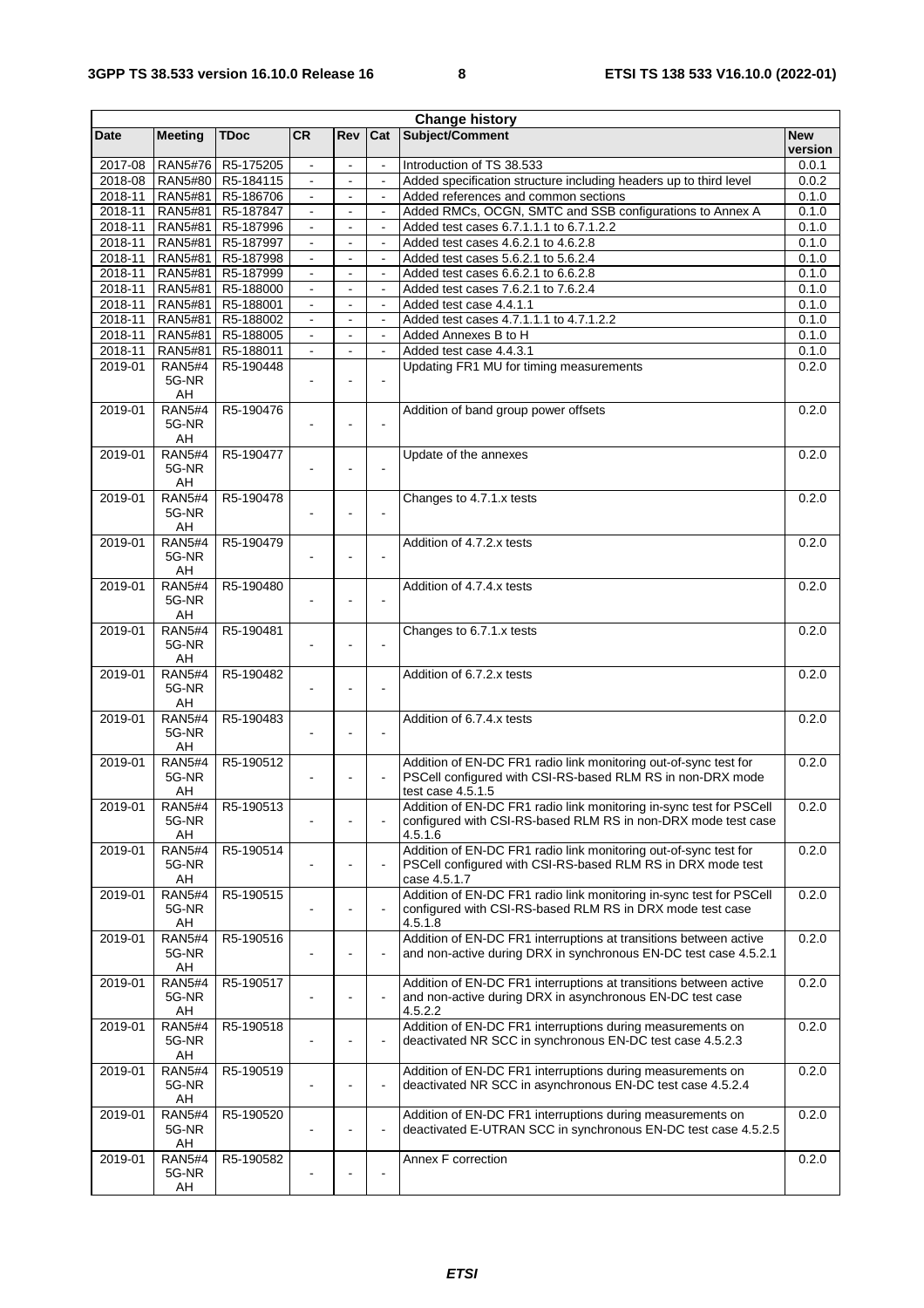| 2019-01 | <b>RAN5#4</b><br>5G-NR             | R5-190803 |  |                          | Update Annex G in TS 38.533                                       | 0.2.0 |
|---------|------------------------------------|-----------|--|--------------------------|-------------------------------------------------------------------|-------|
|         | AH                                 |           |  |                          |                                                                   |       |
| 2019-01 | <b>RAN5#4</b><br>5G-NR<br>AH       | R5-190874 |  | $\blacksquare$           | Addition of NR test case 6.6.1.1-reporting without gap non-DRX    | 0.2.0 |
| 2019-01 | <b>RAN5#4</b><br>5G-NR<br>AH       | R5-190875 |  | $\blacksquare$           | Addition of NR test case 6.6.1.2-reporting without gap DRX        | 0.2.0 |
| 2019-01 | <b>RAN5#4</b><br>5G-NR             | R5-190876 |  | $\overline{\phantom{a}}$ | Addition of NR test case 6.6.1.3-with gap non DRX                 | 0.2.0 |
| 2019-01 | AH<br><b>RAN5#4</b><br>5G-NR<br>AH | R5-190877 |  | $\mathbf{r}$             | Addition of NR test case 6.6.1.4-with gap DRX                     | 0.2.0 |
| 2019-01 | <b>RAN5#4</b><br>5G-NR<br>AH       | R5-190878 |  | $\blacksquare$           | Addition of NR test case 6.6.1.5-without gap non DRX SBI reading  | 0.2.0 |
| 2019-01 | <b>RAN5#4</b><br>5G-NR<br>AH       | R5-190879 |  | $\blacksquare$           | Addition of NR test case 6.6.1.6-with gap non DRX SBI reading     | 0.2.0 |
| 2019-01 | <b>RAN5#4</b><br>5G-NR<br>AH       | R5-190880 |  |                          | CR to 38.533 annex for event triggered reporting test cases       | 0.2.0 |
| 2019-01 | <b>RAN5#4</b><br>5G-NR<br>AH       | R5-190881 |  | $\blacksquare$           | Addition of EN-DC FR1 event triggered reporting test case 4.6.1.5 | 0.2.0 |
| 2019-01 | <b>RAN5#4</b><br>5G-NR<br>AH       | R5-190882 |  | ä,                       | Addition of EN-DC FR1 event triggered reporting test case 4.6.1.6 | 0.2.0 |
| 2019-01 | <b>RAN5#4</b><br>5G-NR<br>AH       | R5-190883 |  | $\overline{\phantom{a}}$ | Addition of EN-DC FR1 event triggered reporting test case 4.6.1.3 | 0.2.0 |
| 2019-01 | <b>RAN5#4</b><br>5G-NR<br>AH       | R5-190884 |  | $\blacksquare$           | Addition of EN-DC FR1 event triggered reporting test case 4.6.1.4 | 0.2.0 |
| 2019-01 | <b>RAN5#4</b><br>5G-NR<br>AH       | R5-190885 |  | $\overline{\phantom{a}}$ | Addition of default config for event triggered test cases         | 0.2.0 |
| 2019-01 | <b>RAN5#4</b><br>5G-NR<br>AH       | R5-190886 |  | $\blacksquare$           | Introduction of 5G RRM TC 4.5.3.1                                 | 0.2.0 |
| 2019-01 | <b>RAN5#4</b><br>5G-NR<br>AH       | R5-190887 |  |                          | Introduction of 5G RRM TC 4.5.3.2                                 | 0.2.0 |
| 2019-01 | <b>RAN5#4</b><br>5G-NR<br>AH       | R5-190888 |  |                          | Introduction of 5G RRM TC 4.5.3.3                                 | 0.2.0 |
| 2019-01 | <b>RAN5#4</b><br>5G-NR<br>AH       | R5-190889 |  |                          | Introduction of 5G RRM TC 4.6.1.1                                 | 0.2.0 |
| 2019-01 | <b>RAN5#4</b><br>5G-NR<br>AH       | R5-190890 |  | $\blacksquare$           | Introduction of 5G RRM TC 4.6.1.2                                 | 0.2.0 |
| 2019-01 | <b>RAN5#4</b><br>5G-NR<br>AH       | R5-190891 |  |                          | Introduction of 5G RRM TC 5.5.3.1                                 | 0.2.0 |
| 2019-01 | <b>RAN5#4</b><br>5G-NR<br>AH       | R5-190892 |  |                          | Introduction of 5G RRM TC 6.6.3.1                                 | 0.2.0 |
| 2019-01 | <b>RAN5#4</b><br>5G-NR<br>AH       | R5-190893 |  | $\blacksquare$           | pCR for Addition of TC 6.5.1.3 NR SA FR1 RLM OOS in DRX           | 0.2.0 |
| 2019-01 | <b>RAN5#4</b><br>5G-NR<br>AH       | R5-190894 |  | $\overline{\phantom{a}}$ | pCR for Addition of TC 6.4.3.1 NR SA FR1 TAA Accuracy             | 0.2.0 |
| 2019-01 | <b>RAN5#4</b><br>5G-NR<br>AH       | R5-190895 |  | $\blacksquare$           | pCR for Modification of TC 4.4.3.1 EN-DC FR1 TAA accuracy         | 0.2.0 |
| 2019-01 | <b>RAN5#4</b><br>5G-NR<br>AH       | R5-190896 |  | $\blacksquare$           | pCR for Addition of TC 6.5.1.1 NR SA FR1 RLM OOS                  | 0.2.0 |
| 2019-01 | <b>RAN5#4</b><br>5G-NR<br>AH       | R5-190897 |  |                          | pCR for Addition of TC 4.5.1.1 EN-DC FR1 RLM OOS                  | 0.2.0 |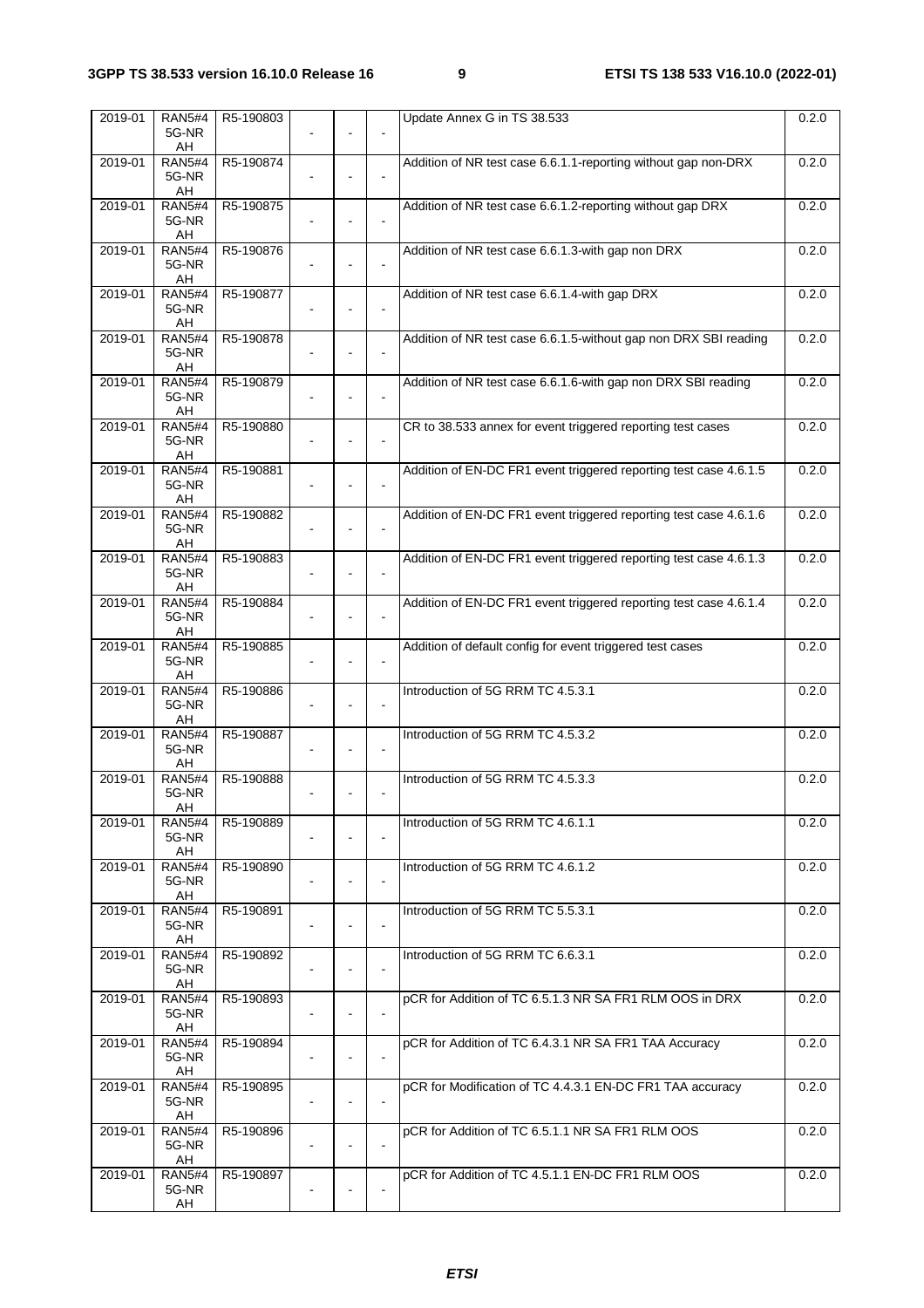| 2019-01 | <b>RAN5#4</b>                | R5-190898 |                |                          | pCR for Addition of TC 4.5.1.3 EN-DC FR1 RLM OOS in DRX                       | 0.2.0 |
|---------|------------------------------|-----------|----------------|--------------------------|-------------------------------------------------------------------------------|-------|
|         | 5G-NR<br>AH                  |           |                |                          |                                                                               |       |
| 2019-01 | <b>RAN5#4</b>                | R5-190899 |                |                          | Update to EN-DC FR1 transmit timing accuracy test                             | 0.2.0 |
|         | 5G-NR<br>AH                  |           |                |                          |                                                                               |       |
| 2019-01 | <b>RAN5#4</b><br>5G-NR       | R5-190900 |                |                          | Addition of EN-DC FR1 RLM IS non-DRX test with SSB-based RLM<br><b>RS</b>     | 0.2.0 |
|         | AH                           |           |                |                          |                                                                               |       |
| 2019-01 | <b>RAN5#4</b><br>5G-NR<br>AH | R5-190901 |                | L.                       | Addition of EN-DC FR1 RLM IS DRX test with SSB-based RLM RS                   | 0.2.0 |
| 2019-01 | <b>RAN5#4</b>                | R5-190902 |                |                          | Addition of NR SA FR1 RLM IS non-DRX test with SSB-based RLM                  | 0.2.0 |
|         | 5G-NR<br>AH                  |           |                | L.                       | <b>RS</b>                                                                     |       |
| 2019-01 | <b>RAN5#4</b>                | R5-190903 |                |                          | Addition of NR SA FR1 RLM IS DRX test with SSB-based RLM RS                   | 0.2.0 |
|         | 5G-NR<br>AH                  |           |                |                          |                                                                               |       |
| 2019-01 | <b>RAN5#4</b>                | R5-190904 |                |                          | Correction of RRM 5G Test Cases 4.6.2 - EN-DC FR1-FR1 Inter-                  | 0.2.0 |
|         | 5G-NR<br>AH                  |           |                |                          | frequency measurements                                                        |       |
| 2019-01 | <b>RAN5#4</b>                | R5-190905 |                |                          | Correction of RRM 5G Test Cases 6.6.2 - NR SA FR1-FR1 Inter-                  | 0.2.0 |
|         | 5G-NR<br>AH                  |           |                | $\blacksquare$           | frequency measurements                                                        |       |
| 2019-01 | <b>RAN5#4</b>                | R5-190906 |                |                          | Correction of RRM 5G Test Cases 7.6.2 - NR SA FR2-FR2 Inter-                  | 0.2.0 |
|         | 5G-NR<br>AH                  |           |                | $\blacksquare$           | frequency measurements                                                        |       |
| 2019-01 | <b>RAN5#4</b>                | R5-190907 |                |                          | Addition of RRM Test Cases 4.5.2.6: EN-DC FR1 interruptions                   | 0.2.0 |
|         | 5G-NR<br>AH                  |           |                |                          | during measurements on deactivated E-UTRAN SCC in<br>asynchronous EN-DC       |       |
| 2019-01 | <b>RAN5#4</b>                | R5-190908 |                |                          | Addition of RRM Test Cases 5.5.2.1: EN-DC FR2 interruptions at                | 0.2.0 |
|         | 5G-NR<br>AH                  |           |                |                          | transitions between active and non-active during DRX in<br>synchronous EN-DC  |       |
| 2019-01 | <b>RAN5#4</b>                | R5-190909 |                |                          | Addition of RRM Test Cases 5.5.2.2: EN-DC FR2 interruptions at                | 0.2.0 |
|         | 5G-NR<br>AH                  |           | $\sim$         | $\bar{\phantom{a}}$      | transitions between active and non-active during DRX in<br>asynchronous EN-DC |       |
| 2019-01 | <b>RAN5#4</b>                | R5-190910 |                |                          | Addition of RRM Test Cases 5.5.2.3: EN-DC FR2 interruptions                   | 0.2.0 |
|         | 5G-NR<br>AH                  |           |                | L.                       | during measurements on deactivated NR SCC in synchronous EN-<br>DC            |       |
| 2019-01 | <b>RAN5#4</b>                | R5-190911 |                |                          | Addition of RRM Test Cases 5.5.2.4: EN-DC FR2 interruptions                   | 0.2.0 |
|         | 5G-NR<br>AH                  |           |                |                          | during measurements on deactivated NR SCC in asynchronous EN-<br>DC           |       |
| 2019-01 | <b>RAN5#4</b>                | R5-190912 |                |                          | Addition of RRM Test Cases 5.5.2.5: EN-DC FR2 interruptions                   | 0.2.0 |
|         | 5G-NR<br>AH                  |           |                |                          | during measurements on deactivated E-UTRAN SCC in<br>synchronous EN-DC        |       |
| 2019-01 | <b>RAN5#4</b>                | R5-190913 |                |                          | Addition of RRM Test Cases 5.5.2.6: EN-DC FR2 interruptions                   | 0.2.0 |
|         | 5G-NR<br>AH                  |           |                |                          | during measurements on deactivated E-UTRAN SCC in<br>asynchronous EN-DC       |       |
| 2019-01 | <b>RAN5#4</b>                | R5-190914 |                |                          | Addition of RRM Test Cases 6.1.1.1: NR SA FR1 cell re-selection               | 0.2.0 |
|         | 5G-NR<br>AH                  |           |                |                          |                                                                               |       |
| 2019-01 | <b>RAN5#4</b>                | R5-190915 |                |                          | Addition of RRM Test Cases 6.1.1.2: NR SA FR1-FR1 cell re-                    | 0.2.0 |
|         | 5G-NR<br>AH                  |           |                |                          | selection                                                                     |       |
| 2019-01 | <b>RAN5#4</b>                | R5-190916 |                |                          | Addition of cell re-selection to higher priority E-UTRAN test case            | 0.2.0 |
|         | 5G-NR<br>AH                  |           |                | $\overline{\phantom{a}}$ | 6.1.2.1                                                                       |       |
| 2019-01 | <b>RAN5#4</b>                | R5-190917 |                |                          | Addition of cell re-selection to lower priority E-UTRAN test case             | 0.2.0 |
|         | 5G-NR<br>AH                  |           |                | $\blacksquare$           | 6.1.2.2                                                                       |       |
| 2019-01 | <b>RAN5#4</b>                | R5-190918 |                |                          | Addition of SA NR to E-UTRAN handover test case 6.3.1.4                       | 0.2.0 |
|         | 5G-NR<br>AH                  |           |                |                          |                                                                               |       |
| 2019-01 | <b>RAN5#4</b>                | R5-190919 |                |                          | Addition of SA NR to E-UTRAN handover test case 6.3.1.5                       | 0.2.0 |
|         | 5G-NR<br>AH                  |           |                |                          |                                                                               |       |
| 2019-01 | <b>RAN5#4</b>                | R5-190920 |                |                          | Addition of NR SA FR1 UE UL carrier RRC reconfiguration delay test            | 0.2.0 |
|         | 5G-NR<br>AH                  |           | $\blacksquare$ | $\blacksquare$           | case 6.5.4.1                                                                  |       |
| 2019-01 | <b>RAN5#4</b>                | R5-190921 |                |                          | Addition of NR SA FR1 CSI-RS based RLM out-of-sync non-DRX                    | 0.2.0 |
|         | 5G-NR<br>AH                  |           |                |                          | test case 6.5.1.5                                                             |       |
| 2019-01 | <b>RAN5#4</b>                | R5-190922 |                |                          | Addition of NR SA FR1 CSI-RS based RLM in-sync non-DRX test                   | 0.2.0 |
|         | 5G-NR<br>AH                  |           |                |                          | case 6.5.1.6                                                                  |       |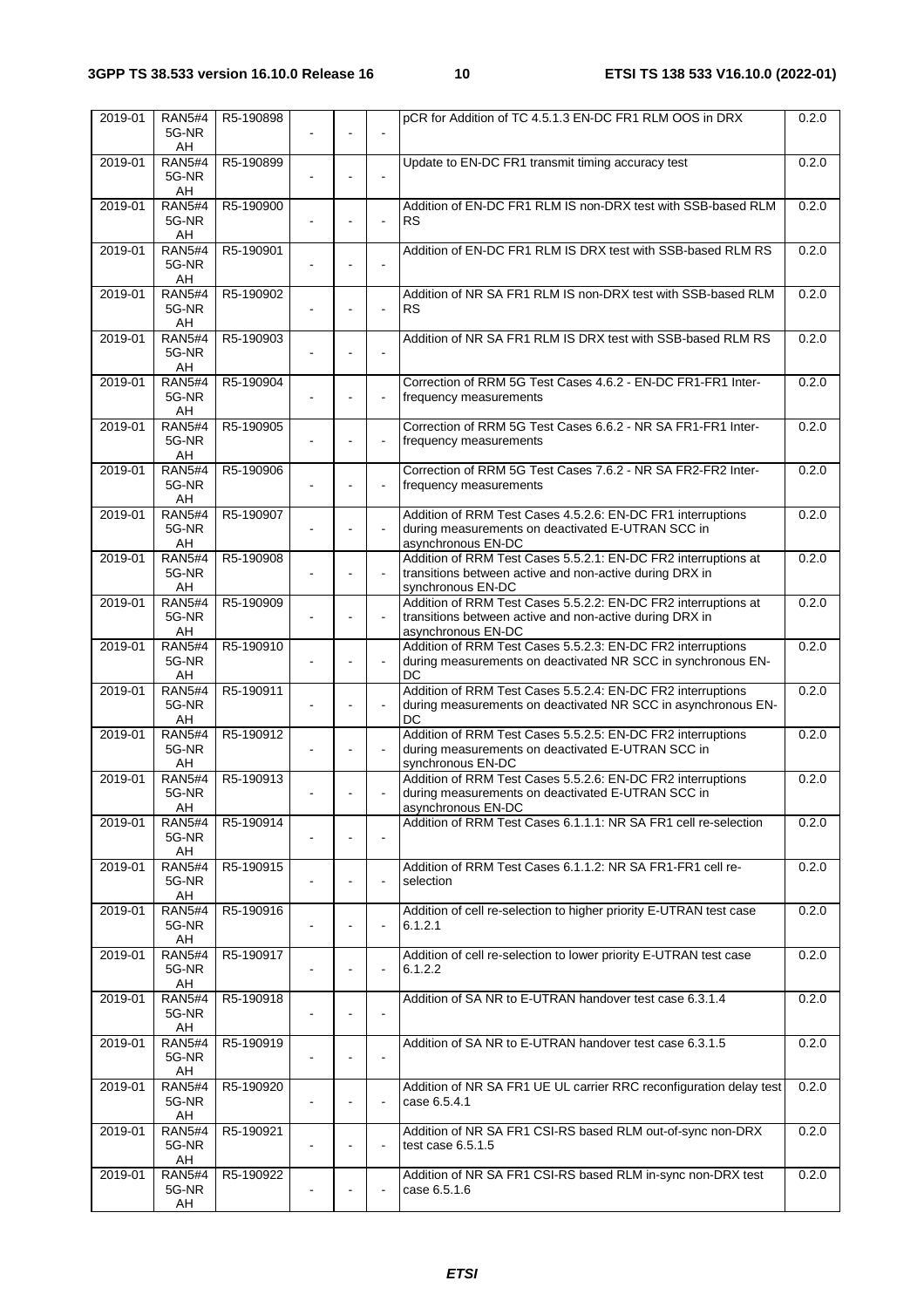| 2019-01 | <b>RAN5#4</b>     | R5-190923                     |                |                              |                     | Addition of NR SA FR1 CSI-RS based RLM out-of-sync in DRX test         | 0.2.0 |
|---------|-------------------|-------------------------------|----------------|------------------------------|---------------------|------------------------------------------------------------------------|-------|
|         | 5G-NR             |                               |                |                              | $\blacksquare$      | case 6.5.1.7                                                           |       |
|         | AH                |                               |                |                              |                     |                                                                        |       |
| 2019-01 | <b>RAN5#4</b>     | R5-190924                     |                |                              |                     | Addition of NR SA FR1 CSI-RS based RLM in-sync in DRX test case 0.2.0  |       |
|         | 5G-NR             |                               |                |                              | $\blacksquare$      | 6.5.1.8                                                                |       |
|         |                   |                               |                |                              |                     |                                                                        |       |
|         | AH                |                               |                |                              |                     |                                                                        |       |
| 2019-01 | <b>RAN5#4</b>     | R5-190987                     |                |                              |                     | 38.533 Common Section updates to clarify leverage across               | 0.2.0 |
|         | 5G-NR             |                               |                |                              | $\blacksquare$      | architecture options                                                   |       |
|         | AH                |                               |                |                              |                     |                                                                        |       |
|         |                   | 2019-03   RAN5#82   R5-191484 | $\blacksquare$ | $\blacksquare$               | $\blacksquare$      | <b>Correction Annex G</b>                                              | 0.3.0 |
|         |                   | 2019-03   RAN5#82   R5-191485 |                |                              |                     | <b>Correction NSA Options</b>                                          | 0.3.0 |
|         |                   | 2019-03 RAN5#82 R5-191486     | $\blacksquare$ | ä,                           | $\Box$              | Modifications NSA FR1 SS-RSRP tests                                    | 0.3.0 |
| 2019-03 |                   | RAN5#82 R5-191487             |                | $\blacksquare$               | $\blacksquare$      | Modifications NSA FR1 SS-RSRQ tests                                    | 0.3.0 |
|         |                   |                               |                |                              |                     |                                                                        |       |
|         |                   | 2019-03   RAN5#82   R5-191488 |                |                              |                     | Modifications NSA FR1 L1-RSRP tests                                    | 0.3.0 |
|         |                   | 2019-03 RAN5#82 R5-191489     | $\blacksquare$ | $\blacksquare$               | $\mathbf{u}$        | Modifications SA FR1 SS-RSRP tests                                     | 0.3.0 |
| 2019-03 |                   | RAN5#82 R5-191490             | $\blacksquare$ | $\blacksquare$               | $\blacksquare$      | Modifications SA FR1 SS-RSRQ tests                                     | 0.3.0 |
| 2019-03 |                   | RAN5#82   R5-191491           |                |                              |                     | Modifications SA FR1 L1-RSRP tests                                     | 0.3.0 |
| 2019-03 |                   | RAN5#82   R5-191492           | $\blacksquare$ | $\blacksquare$               | $\Box$              | Addition NSA FR1 BWP switch tests                                      | 0.3.0 |
| 2019-03 |                   | RAN5#82 R5-191493             |                | $\blacksquare$               | $\blacksquare$      | Addition SA FR1 BWP switch tests                                       | 0.3.0 |
|         |                   |                               |                |                              |                     |                                                                        |       |
| 2019-03 |                   | RAN5#82 R5-191494             |                |                              |                     | Addition NSA FR2 BWP switch tests                                      | 0.3.0 |
| 2019-03 |                   | RAN5#82   R5-191495           | $\blacksquare$ | $\blacksquare$               | $\blacksquare$      | Addition SA FR2 BWP switch tests                                       | 0.3.0 |
| 2019-03 |                   | RAN5#82 R5-191720             |                | $\blacksquare$               | $\bar{\phantom{a}}$ | addition of cell mapping for BFD and measurement                       | 0.3.0 |
| 2019-03 |                   | RAN5#82 R5-191924             |                |                              |                     | Correction of default message contents for RRM                         | 0.3.0 |
| 2019-03 | <b>RAN5#82</b>    | R5-191926                     |                |                              |                     | Addition of event-triggered reporting Test Cases to Cell configuration | 0.3.0 |
|         |                   |                               |                |                              |                     | mapping in Annex E                                                     |       |
| 2019-03 |                   | RAN5#82 R5-191930             | ä,             | $\mathbf{r}$                 | $\blacksquare$      | Correction of 5G RRM Test Case 4.6.2.3                                 | 0.3.0 |
|         |                   |                               |                |                              |                     |                                                                        |       |
|         | 2019-03 RAN5#82   | R5-191931                     | $\blacksquare$ | $\frac{1}{2}$                | $\blacksquare$      | Correction of 5G RRM Test Case 4.6.2.4                                 | 0.3.0 |
| 2019-03 | <b>RAN5#82</b>    | R5-191934                     | $\blacksquare$ |                              | $\blacksquare$      | Correction of 5G RRM Test Case 4.6.2.7                                 | 0.3.0 |
|         |                   | 2019-03   RAN5#82   R5-191935 | $\blacksquare$ | $\blacksquare$               | $\blacksquare$      | Correction of 5G RRM Test Case 4.6.2.8                                 | 0.3.0 |
| 2019-03 |                   | RAN5#82 R5-191936             | $\blacksquare$ | $\qquad \qquad \blacksquare$ | $\blacksquare$      | Addition of Minimum conformance requirements 5.6.2.0                   | 0.3.0 |
| 2019-03 |                   | RAN5#82 R5-191937             | $\sim$         | $\blacksquare$               | $\blacksquare$      | Correction of 5G RRM Test Case 5.6.2.1                                 | 0.3.0 |
|         |                   | 2019-03   RAN5#82   R5-191938 | $\mathbf{r}$   | $\blacksquare$               | $\blacksquare$      | Correction of 5G RRM Test Case 5.6.2.2                                 | 0.3.0 |
| 2019-03 |                   |                               |                |                              |                     |                                                                        | 0.3.0 |
|         |                   | RAN5#82 R5-191939             | $\blacksquare$ | $\blacksquare$               | $\blacksquare$      | Correction of 5G RRM Test Case 5.6.2.3                                 |       |
| 2019-03 |                   | RAN5#82   R5-191940           | $\blacksquare$ |                              | $\blacksquare$      | Correction of 5G RRM Test Case 5.6.2.4                                 | 0.3.0 |
|         |                   | 2019-03 RAN5#82 R5-191945     | ä,             | $\blacksquare$               | $\blacksquare$      | Addition of Minimum conformance requirements 7.6.2.0                   | 0.3.0 |
| 2019-03 |                   | RAN5#82 R5-191946             |                | $\blacksquare$               | $\blacksquare$      | Correction of 5G RRM Test Case 7.6.2.1                                 | 0.3.0 |
|         |                   | 2019-03   RAN5#82   R5-191947 |                |                              | $\blacksquare$      | Correction of 5G RRM Test Case 7.6.2.2                                 | 0.3.0 |
|         |                   | 2019-03 RAN5#82 R5-191948     | $\omega$       | $\blacksquare$               | $\mathbf{r}$        | Correction of 5G RRM Test Case 7.6.2.3                                 | 0.3.0 |
| 2019-03 |                   | RAN5#82 R5-191949             |                | $\blacksquare$               | $\blacksquare$      | Correction of 5G RRM Test Case 7.6.2.4                                 | 0.3.0 |
|         |                   |                               |                |                              | $\blacksquare$      |                                                                        |       |
| 2019-03 |                   | RAN5#82 R5-191950             |                |                              |                     | Correction of 5G RRM Test Case 7.6.2.5                                 | 0.3.0 |
|         |                   | 2019-03   RAN5#82   R5-191951 | $\blacksquare$ | $\blacksquare$               | $\omega$            | Correction of 5G RRM Test Case 7.6.2.6                                 | 0.3.0 |
| 2019-03 |                   | RAN5#82 R5-191952             |                | $\blacksquare$               | $\blacksquare$      | Correction of 5G RRM Test Case 7.6.2.7                                 | 0.3.0 |
| 2019-03 |                   | RAN5#82 R5-191953             |                |                              |                     | Correction of 5G RRM Test Case 7.6.2.8                                 | 0.3.0 |
|         |                   | 2019-03   RAN5#82   R5-192062 | $\blacksquare$ | $\blacksquare$               | $\blacksquare$      | Update of EN-DC FR1 event triggered reporting test case 4.6.1.6        | 0.3.0 |
|         | 2019-03   RAN5#82 | R5-192063                     | $\blacksquare$ | $\blacksquare$               | $\blacksquare$      | Update of EN-DC FR1 event triggered reporting test case 4.6.1.3        | 0.3.0 |
|         |                   | 2019-03 RAN5#82 R5-192064     |                |                              |                     | Update of EN-DC FR1 event triggered reporting test case 4.6.1.4        | 0.3.0 |
|         |                   | 2019-03   RAN5#82   R5-192221 | $\blacksquare$ | $\blacksquare$               | $\blacksquare$      |                                                                        | 0.3.0 |
|         |                   |                               |                |                              |                     | Update on RRC_Connected generic procedure within RRM tests             |       |
| 2019-03 |                   | RAN5#82   R5-192477           |                |                              |                     | Introduction of FR1 EN-DC Contention based random access Test          | 0.3.0 |
|         |                   |                               |                |                              |                     | case                                                                   |       |
| 2019-03 |                   | RAN5#82   R5-192478           | $\sim$         |                              |                     | Introduction of FR1 EN-DC non-Contention based random access           | 0.3.0 |
|         |                   |                               |                |                              |                     | Test case                                                              |       |
| 2019-03 | <b>RAN5#82</b>    | R5-192479                     |                |                              |                     | Introduction of FR1 standalone Contention based random access          | 0.3.0 |
|         |                   |                               |                |                              |                     | Test case                                                              |       |
| 2019-03 | <b>RAN5#82</b>    | R5-192480                     |                |                              |                     | Introduction of FR1 standalone Non-contention based random             | 0.3.0 |
|         |                   |                               |                |                              |                     | access Test case                                                       |       |
|         |                   |                               |                |                              |                     |                                                                        |       |
| 2019-03 | RAN5#82           | R5-192481                     | $\blacksquare$ |                              | $\blacksquare$      | Updated to 5G RRM TC 4.6.1.1                                           | 0.3.0 |
|         |                   | 2019-03   RAN5#82   R5-192482 | $\blacksquare$ | $\blacksquare$               | $\omega$            | Updated to 5G RRM TC 4.6.1.2                                           | 0.3.0 |
| 2019-03 | <b>RAN5#82</b>    | R5-192483                     | $\blacksquare$ |                              | $\blacksquare$      | Addition of NR test case 6.7.1.3.1-absolute RSRP                       | 0.3.0 |
| 2019-03 | <b>RAN5#82</b>    | R5-192484                     |                |                              |                     | Addition of NR test case 6.7.1.3.2-relative RSRP                       | 0.3.0 |
| 2019-03 | <b>RAN5#82</b>    | R5-192485                     | $\blacksquare$ | $\Box$                       | $\blacksquare$      | Addition of NR test case 6.5.5.3 FR1 CSI-RS BFD nonDRX                 | 0.3.0 |
| 2019-03 | <b>RAN5#82</b>    | R5-192486                     | $\blacksquare$ |                              | $\blacksquare$      | Addition of NR test case 6.5.5.4 FR1 CSI-RS BFD DRX                    | 0.3.0 |
| 2019-03 |                   | RAN5#82   R5-192487           |                |                              |                     | Addition of NR test case 7.5.5.1 FR2 SSB BFD nonDRX                    | 0.3.0 |
|         |                   |                               |                |                              |                     |                                                                        |       |
| 2019-03 |                   | RAN5#82   R5-192488           | $\blacksquare$ | $\blacksquare$               | $\blacksquare$      | Addition of NR test case 7.5.5.2 FR2 SSB BFD DRX                       | 0.3.0 |
| 2019-03 |                   | RAN5#82   R5-192489           | $\blacksquare$ |                              | $\blacksquare$      | Addition of NR test case 7.5.5.3 FR2 CSI-RS BFD nonDRX                 | 0.3.0 |
| 2019-03 |                   | RAN5#82   R5-192490           |                |                              |                     | Addition of NR test case 7.5.5.4 FR2 CSI-RS BFD DRX                    | 0.3.0 |
| 2019-03 | <b>RAN5#82</b>    | R5-192492                     | $\blacksquare$ | $\blacksquare$               | $\blacksquare$      | Correction of 5G RRM Test Case 4.6.2.1                                 | 0.3.0 |
| 2019-03 | <b>RAN5#82</b>    | R5-192493                     | $\blacksquare$ |                              | $\blacksquare$      | Correction of 5G RRM Test Case 4.6.2.2                                 | 0.3.0 |
| 2019-03 |                   | RAN5#82   R5-192494           |                |                              |                     | Correction of 5G RRM Test Case 4.6.2.5                                 | 0.3.0 |
| 2019-03 |                   |                               | $\blacksquare$ | $\blacksquare$               | $\blacksquare$      | Correction of 5G RRM Test Case 4.6.2.6                                 | 0.3.0 |
|         |                   | RAN5#82   R5-192495           |                |                              |                     |                                                                        |       |
| 2019-03 | <b>RAN5#82</b>    | R5-192496                     |                |                              | $\blacksquare$      | Correction of 5G RRM Test Case 6.6.2.1                                 | 0.3.0 |
| 2019-03 | <b>RAN5#82</b>    | R5-192497                     |                |                              | $\blacksquare$      | Correction of 5G RRM Test Case 6.6.2.2                                 | 0.3.0 |
| 2019-03 |                   | RAN5#82   R5-192498           | $\Box$         | $\blacksquare$               | $\blacksquare$      | Correction of 5G RRM Test Case 6.6.2.3                                 | 0.3.0 |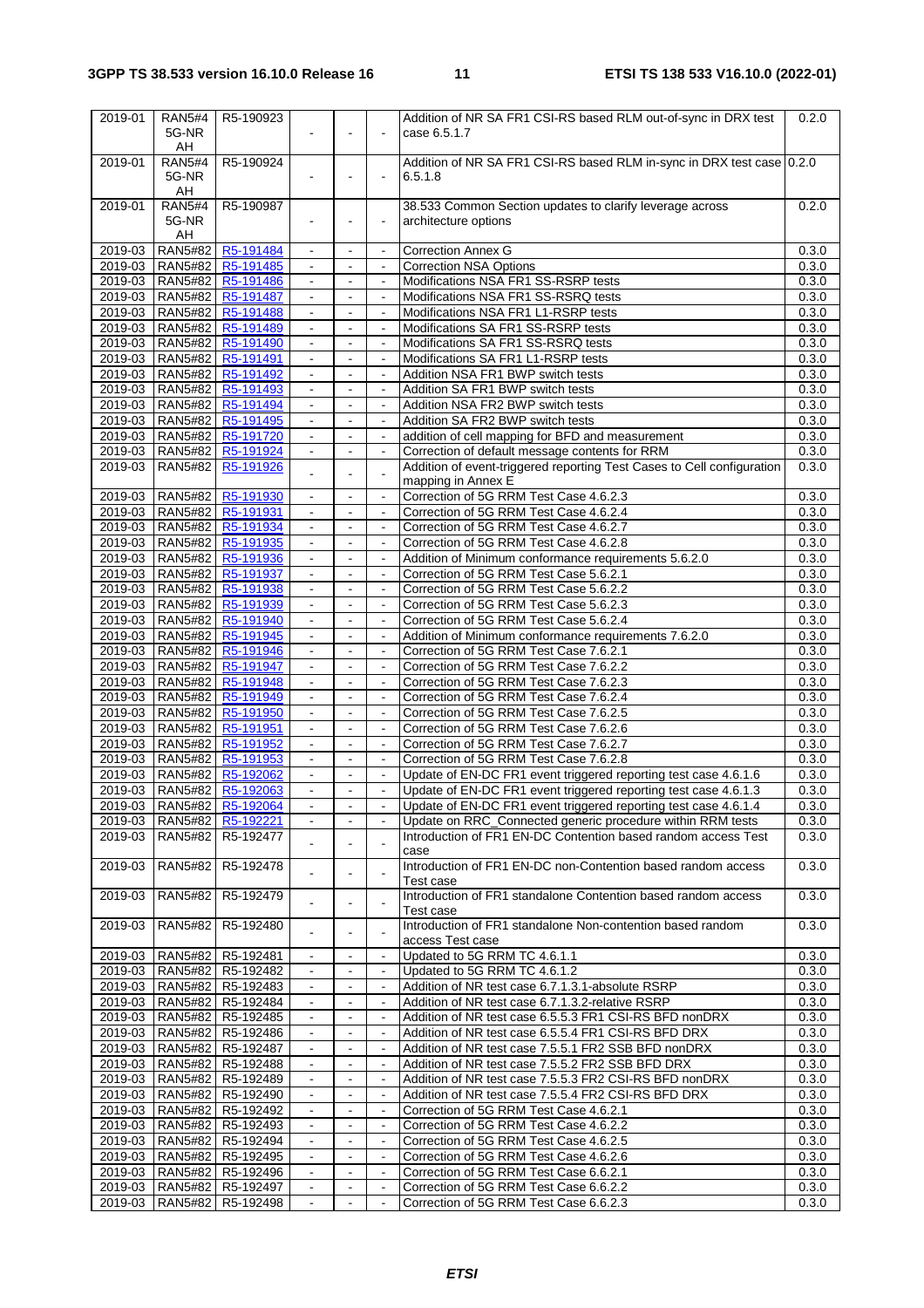| 2019-03     | <b>RAN5#82</b> | R5-192499 | $\blacksquare$              | ۰              | $\blacksquare$      | Correction of 5G RRM Test Case 6.6.2.4                                                                                  | 0.3.0  |
|-------------|----------------|-----------|-----------------------------|----------------|---------------------|-------------------------------------------------------------------------------------------------------------------------|--------|
| 2019-03     | <b>RAN5#82</b> | R5-192500 | $\blacksquare$              |                | $\blacksquare$      | Update of EN-DC FR1 event triggered reporting test case 4.6.1.5                                                         | 0.3.0  |
| 2019-03     | <b>RAN5#82</b> | R5-192503 |                             |                |                     | Update to EN-DC FR1 transmit timing accuracy test                                                                       | 0.3.0  |
| 2019-03     | <b>RAN5#82</b> | R5-192674 |                             |                |                     | Update to EN-DC FR1 RLM IS non-DRX test with SSB-based RLM                                                              | 0.3.0  |
|             |                |           |                             |                |                     | <b>RS</b>                                                                                                               |        |
| $2019 - 03$ |                |           | $\mathcal{L}^{\mathcal{L}}$ | $\mathbf{r}$   | $\mathbf{r}$        |                                                                                                                         |        |
|             | <b>RAN5#82</b> | R5-192675 |                             |                |                     | Update to EN-DC FR1 RLM IS DRX test with SSB-based RLM RS<br>Update to NR SA FR1 RLM IS non-DRX test with SSB-based RLM | 0.3.0  |
| 2019-03     | RAN5#82        | R5-192676 | $\overline{a}$              |                | $\overline{a}$      |                                                                                                                         | 0.3.0  |
|             |                |           |                             |                |                     | <b>RS</b>                                                                                                               |        |
| 2019-03     | <b>RAN5#82</b> | R5-192677 | $\blacksquare$              | $\blacksquare$ | $\blacksquare$      | Update to NR SA FR1 RLM IS DRX test with SSB-based RLM RS                                                               | 0.3.0  |
| 2019-03     | <b>RAN5#82</b> | R5-192678 | $\sim$                      | $\blacksquare$ | $\mathbf{r}$        | pCR for modification of TAAA TC for EN-DC FR1                                                                           | 0.3.0  |
| 2019-03     | <b>RAN#83</b>  | RP-190161 |                             | $\sim$         | $\mathbf{r}$        | Presented to the RAN#83 plenary for 1-step approval                                                                     | 1.0.0  |
| 2019-03     | <b>RAN#83</b>  |           | $\blacksquare$              | $\blacksquare$ | $\bar{\phantom{a}}$ | Upgraded to Rel-15 with small editorial changes                                                                         | 15.0.0 |
| 2019-06     | <b>RAN#84</b>  | R5-193578 | 0100                        |                | F                   | Update the test case number of TC 4.3.2.2.2                                                                             | 15.1.0 |
| 2019-06     | <b>RAN#84</b>  | R5-193755 | 0102                        |                | F                   | Update of Minimum conformance requirements 6.6.1.0                                                                      | 15.1.0 |
| 2019-06     | <b>RAN#84</b>  | R5-193758 | 0104                        |                | F                   | Update of EN-DC RLM in-sync in non-DRX test case 4.5.1.6                                                                | 15.1.0 |
| 2019-06     | <b>RAN#84</b>  | R5-193759 | 0105                        |                | F                   | Update of EN-DC RLM out-of-sync in DRX test case 4.5.1.7                                                                | 15.1.0 |
| 2019-06     | <b>RAN#84</b>  | R5-193760 | 0106                        |                | F                   | Update of EN-DC RLM in-sync in DRX test case 4.5.1.8                                                                    | 15.1.0 |
| 2019-06     | <b>RAN#84</b>  | R5-193761 | 0107                        |                | F                   | Addition of Minimum conformance requirements 6.3.2                                                                      | 15.1.0 |
| 2019-06     | <b>RAN#84</b>  | R5-193762 | 0108                        |                | F                   | Addition of NR RRM TC 6.3.2.1.1-Intra Freq RRC Re-establishment                                                         | 15.1.0 |
| 2019-06     | <b>RAN#84</b>  | R5-193763 | 0109                        |                | F                   | Addition of FR1-FR1 re-establishment test case 6.3.2.1.2                                                                | 15.1.0 |
| 2019-06     | <b>RAN#84</b>  | R5-193764 | 0110                        |                | F                   | Addition of FR1 RRC connection release with redirection test case                                                       | 15.1.0 |
|             |                |           |                             |                |                     | 6.3.2.3.1                                                                                                               |        |
| 2019-06     | <b>RAN#84</b>  | R5-193765 | 0111                        | $\blacksquare$ | F                   | Addition of FR1-E-UTRA RRC connection release with redirection                                                          | 15.1.0 |
|             |                |           |                             |                |                     | test case 6.3.2.3.2                                                                                                     |        |
| 2019-06     | <b>RAN#84</b>  | R5-193766 | 0112                        |                | F                   | Update of TC 6.5.1.5 SA FR1 CSI-RS RLM OOS non-DRX                                                                      | 15.1.0 |
| 2019-06     | <b>RAN#84</b>  | R5-193767 | 0113                        |                | F                   | Update of TC 6.5.1.6 SA FR1 CSI-RS RLM IS non-DRX                                                                       | 15.1.0 |
| 2019-06     | <b>RAN#84</b>  | R5-193768 | 0114                        |                | F                   | Update of TC 6.5.1.7 SA FR1 CSI-RS RLM OOS DRX                                                                          | 15.1.0 |
| 2019-06     | <b>RAN#84</b>  | R5-193769 | 0115                        |                | F                   | Update of TC 6.5.1.8 SA FR1 CSI-RS RLM IS DRX                                                                           | 15.1.0 |
|             |                |           |                             |                |                     |                                                                                                                         |        |
| 2019-06     | <b>RAN#84</b>  | R5-193770 | 0116                        |                | F                   | Addition of Minimum conformance requirements 6.5.5.0                                                                    | 15.1.0 |
| 2019-06     | <b>RAN#84</b>  | R5-193771 | 0117                        |                | F                   | Update of TC 6.5.5.3 SA FR1 CSI-RS BFD non-DRX                                                                          | 15.1.0 |
| 2019-06     | <b>RAN#84</b>  | R5-193772 | 0118                        |                | F                   | Update of TC 6.5.5.4 SA FR1 CSI-RS BFD DRX                                                                              | 15.1.0 |
| 2019-06     | <b>RAN#84</b>  | R5-193773 | 0119                        |                | F                   | Addition of Minimum conformance requirements 7.5.5.0                                                                    | 15.1.0 |
| 2019-06     | <b>RAN#84</b>  | R5-193774 | 0120                        |                | F                   | Update of TC 7.5.5.1 SA FR2 SSB BFD non-DRX                                                                             | 15.1.0 |
| 2019-06     | <b>RAN#84</b>  | R5-193775 | 0121                        |                | F                   | Update of TC 7.5.5.2 SA FR2 SSB BFD DRX                                                                                 | 15.1.0 |
| 2019-06     | <b>RAN#84</b>  | R5-193776 | 0122                        |                | F                   | Update of TC 7.5.5.3 SA FR2 CSI-RS BFD non-DRX                                                                          | 15.1.0 |
| 2019-06     | <b>RAN#84</b>  | R5-193777 | 0123                        |                | F                   | Update of TC 7.5.5.4 SA FR2 CSI-RS BFD DRX                                                                              | 15.1.0 |
| 2019-06     | <b>RAN#84</b>  | R5-193778 | 0124                        |                | F                   | Addition of Minimum conformance requirements 7.6.1.0                                                                    | 15.1.0 |
| 2019-06     | <b>RAN#84</b>  | R5-193779 | 0125                        |                | F                   | Addition of 7.6.1.1 SA FR2 RRM measurement no-gap non-DRX                                                               | 15.1.0 |
| 2019-06     | <b>RAN#84</b>  | R5-193780 | 0126                        |                | F                   | Addition of 7.6.1.2 SA FR2 RRM measurement no-gap DRX                                                                   | 15.1.0 |
| 2019-06     | <b>RAN#84</b>  | R5-193781 | 0127                        |                | F                   | Addition of 7.6.1.3 SA FR2 RRM measurement gap non-DRX                                                                  | 15.1.0 |
| 2019-06     | <b>RAN#84</b>  | R5-193782 | 0128                        |                | F                   | Addition of 7.6.1.4 SA FR2 RRM measurement gap DRX                                                                      | 15.1.0 |
| 2019-06     | <b>RAN#84</b>  | R5-193784 | 0130                        |                | F                   | Update of FR1 cell re-selection test case 6.1.1.1                                                                       | 15.1.0 |
| 2019-06     | <b>RAN#84</b>  | R5-193785 | 0131                        |                | F                   | Update of FR1-FR1 cell re-selection test case 6.1.1.2                                                                   | 15.1.0 |
| 2019-06     | <b>RAN#84</b>  | R5-193786 | 0132                        |                | F                   | Update of FR1-EUTRA higher priority cell re-selection test case                                                         | 15.1.0 |
|             |                |           |                             |                |                     | 6.1.2.1                                                                                                                 |        |
| 2019-06     | <b>RAN#84</b>  | R5-193787 | 0133                        |                | F                   | Update of FR1-EUTRA lower priority cell re-selection test case                                                          | 15.1.0 |
|             |                |           |                             |                |                     | 6.1.2.2                                                                                                                 |        |
| 2019-06     | <b>RAN#84</b>  | R5-193788 | 0134                        |                | F                   | Update of FR1-EUTRA handover known cell test case 6.3.1.4                                                               | 15.1.0 |
| 2019-06     | <b>RAN#84</b>  | R5-193790 | 0136                        |                | F                   | Update of 6.6.1.1 SA FR1 RRM measurement no-gap non-DRX                                                                 | 15.1.0 |
| 2019-06     | <b>RAN#84</b>  |           | 0137                        |                | F                   |                                                                                                                         |        |
|             |                | R5-193791 |                             |                | F                   | Update of 6.6.1.2 SA FR1 RRM measurement no-gap DRX                                                                     | 15.1.0 |
| 2019-06     | <b>RAN#84</b>  | R5-193792 | 0138                        |                |                     | Update of 6.6.1.3 SA FR1 RRM measurement gap non-DRX                                                                    | 15.1.0 |
| 2019-06     | <b>RAN#84</b>  | R5-193793 | 0139                        |                | F                   | Update of 6.6.1.4 SA FR1 RRM measurement gap DRX                                                                        | 15.1.0 |
| 2019-06     | <b>RAN#84</b>  | R5-193794 | 0140                        |                | F                   | Update of FR1 event-triggered without gap with SSB index test case                                                      | 15.1.0 |
|             |                |           |                             |                |                     | 6.6.1.5                                                                                                                 |        |
| 2019-06     | <b>RAN#84</b>  | R5-193795 | 0141                        |                | F                   | Update of FR1 event-triggered with gap with SSB index test case                                                         | 15.1.0 |
|             |                |           |                             |                |                     | 6.6.1.6                                                                                                                 |        |
| 2019-06     | <b>RAN#84</b>  | R5-193812 | 0145                        |                | F                   | Addition of 6.3.2.2 minimum conformance requirements                                                                    | 15.1.0 |
| 2019-06     | <b>RAN#84</b>  | R5-193872 | 0146                        |                | F                   | Introduction of TC 4.5.5.4 EN-DC FR1 CSI-RS-based beam failure                                                          | 15.1.0 |
|             |                |           |                             |                |                     | detection and link recovery in DRX                                                                                      |        |
| 2019-06     | <b>RAN#84</b>  | R5-193949 | 0148                        |                | F                   | Correction of PRACH Configurations                                                                                      | 15.1.0 |
| 2019-06     | <b>RAN#84</b>  | R5-194328 | 0153                        |                | F                   | Additional of new reference used in RRM test spec                                                                       | 15.1.0 |
| 2019-06     | <b>RAN#84</b>  | R5-194329 | 0154                        |                | F                   | Correction of reference spec number in RRM spec                                                                         | 15.1.0 |
| 2019-06     | <b>RAN#84</b>  | R5-194494 | 0165                        |                | F                   | Addition missing Editor's note 4.5.2.5                                                                                  | 15.1.0 |
| 2019-06     | <b>RAN#84</b>  | R5-194549 | 0173                        |                | F                   | Correction of 5G RRM Test Case 5.6.2.1                                                                                  | 15.1.0 |
| 2019-06     | <b>RAN#84</b>  | R5-194550 | 0174                        |                | F                   | Correction of 5G RRM Test Case 5.6.2.2                                                                                  | 15.1.0 |
| 2019-06     | <b>RAN#84</b>  | R5-194551 | 0175                        |                | F                   | Correction of 5G RRM Test Case 5.6.2.3                                                                                  | 15.1.0 |
| 2019-06     | <b>RAN#84</b>  | R5-194552 | 0176                        |                | F                   | Correction of 5G RRM Test Case 5.6.2.4                                                                                  | 15.1.0 |
| 2019-06     | <b>RAN#84</b>  | R5-194553 | 0177                        |                | F                   | Correction of 5G RRM Test Case 5.6.2.5                                                                                  | 15.1.0 |
| 2019-06     | <b>RAN#84</b>  | R5-194555 | 0179                        |                | F                   | Correction of 5G RRM Test Case 5.6.2.7                                                                                  | 15.1.0 |
| 2019-06     | <b>RAN#84</b>  | R5-194556 | 0180                        |                | F                   | Correction of 5G RRM Test Case 5.6.2.8                                                                                  | 15.1.0 |
| 2019-06     | <b>RAN#84</b>  | R5-194557 | 0181                        |                | F                   | Correction of Minimum conformance requirements 6.6.2.0                                                                  | 15.1.0 |
| 2019-06     | <b>RAN#84</b>  | R5-194562 | 0186                        |                | F                   | Correction of Minimum conformance requirements 7.6.2.0                                                                  | 15.1.0 |
|             |                |           |                             |                |                     |                                                                                                                         |        |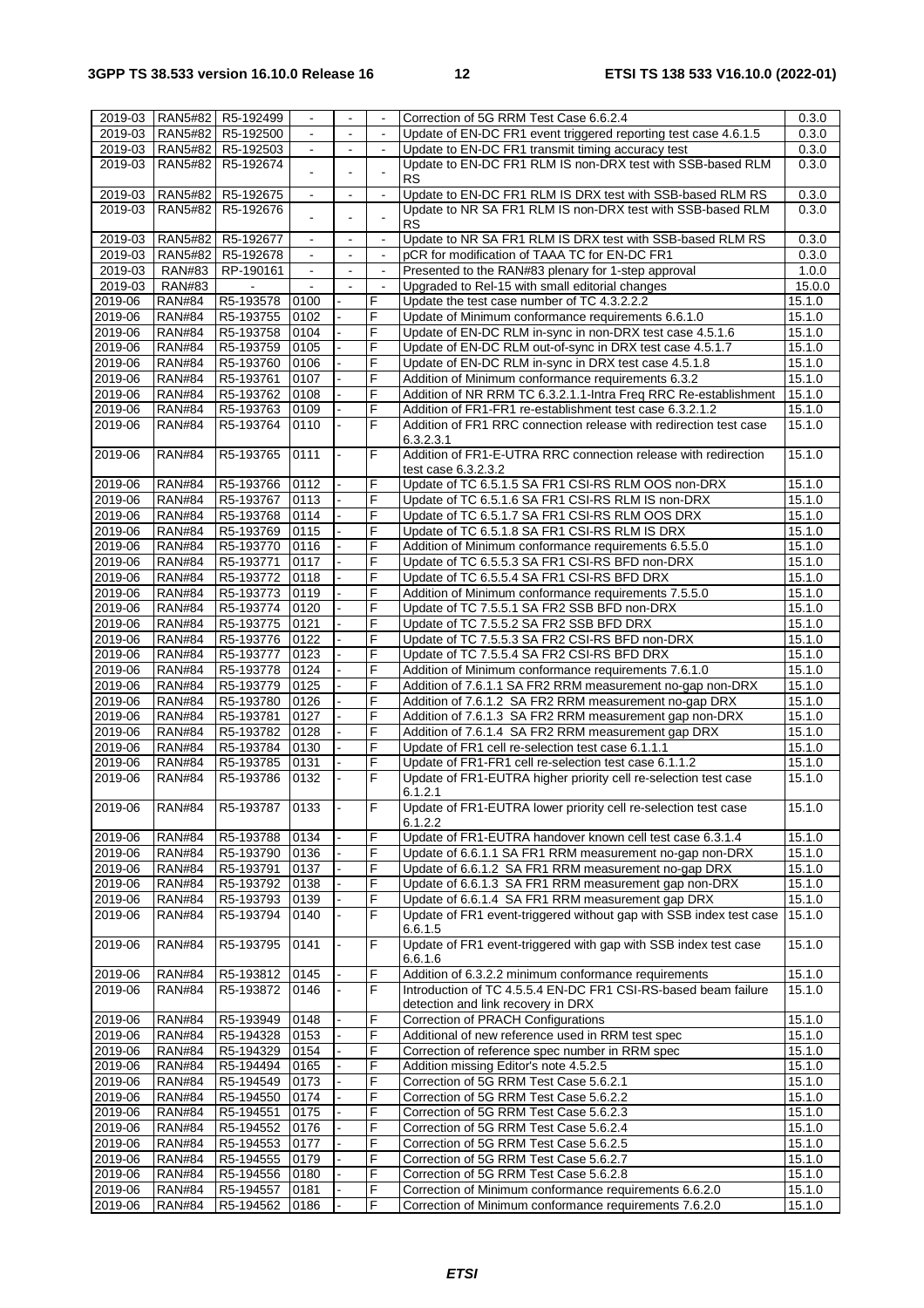| 2019-06 | <b>RAN#84</b> | R5-194564             | 0188 |                | F              | Correction of 5G RRM Test Case 7.6.2.2                                                            | 15.1.0 |
|---------|---------------|-----------------------|------|----------------|----------------|---------------------------------------------------------------------------------------------------|--------|
| 2019-06 | <b>RAN#84</b> | R5-194565             | 0189 |                | F              | Correction of 5G RRM Test Case 7.6.2.3                                                            | 15.1.0 |
| 2019-06 | <b>RAN#84</b> | R5-194566             | 0190 |                | F              | Correction of 5G RRM Test Case 7.6.2.4                                                            | 15.1.0 |
|         |               |                       |      |                | F              |                                                                                                   |        |
| 2019-06 | <b>RAN#84</b> | R5-194567             | 0191 |                |                | Correction of 5G RRM Test Case 7.6.2.5                                                            | 15.1.0 |
| 2019-06 | <b>RAN#84</b> | R5-194568             | 0192 | ä,             | F              | Correction of 5G RRM Test Case 7.6.2.6                                                            | 15.1.0 |
| 2019-06 | <b>RAN#84</b> | R5-194569             | 0193 |                | F              | Correction of 5G RRM Test Case 7.6.2.7                                                            | 15.1.0 |
| 2019-06 | <b>RAN#84</b> | R5-194570             | 0194 |                | F              | Correction of 5G RRM Test Case 7.6.2.8                                                            | 15.1.0 |
| 2019-06 | <b>RAN#84</b> | R5-194571             | 0195 |                | F              | Correction of Minimum conformance requirements 7.3.2.1.0                                          | 15.1.0 |
| 2019-06 | <b>RAN#84</b> | R5-194572             | 0196 |                | F              | Correction of 5G RRM Test Case 7.3.2.1.1                                                          | 15.1.0 |
| 2019-06 | <b>RAN#84</b> | R5-194573             | 0197 |                | F              | Correction of 5G RRM Test Case 7.3.2.1.2                                                          | 15.1.0 |
|         | <b>RAN#84</b> | R5-194700             |      |                | F              |                                                                                                   | 15.1.0 |
| 2019-06 |               |                       | 0208 |                |                | Clean-up in EN-DC FR1 transmit timing accuracy test                                               |        |
| 2019-06 | <b>RAN#84</b> | R5-194702             | 0210 |                | F              | Update to EN-DC FR1 RLM IS DRX test with SSB-based RLM RS                                         | 15.1.0 |
| 2019-06 | <b>RAN#84</b> | R5-194703             | 0211 |                | F              | Update to NR SA FR1 RLM IS non-DRX test with SSB-based RLM                                        | 15.1.0 |
|         |               |                       |      |                |                | <b>RS</b>                                                                                         |        |
| 2019-06 | <b>RAN#84</b> | R5-194704             | 0212 |                | F              | Update to NR SA FR1 RLM IS DRX test with SSB-based RLM RS                                         | 15.1.0 |
| 2019-06 | <b>RAN#84</b> | R5-194710             | 0214 |                | F              | Update to E-UTRA configuration for RRM EN-DC tests to align with                                  | 15.1.0 |
|         |               |                       |      |                |                | core spec update                                                                                  |        |
| 2019-06 | <b>RAN#84</b> | R5-194713             | 0216 |                | F              | Update to EN-DC FR1 RLM IS DRX test with SSB-based RLM RS                                         | 15.1.0 |
| 2019-06 | <b>RAN#84</b> | R5-195013             | 0156 | 1              | F              | Updated to EN-DC FR1 RRM tests in clause 4.5.3                                                    | 15.1.0 |
| 2019-06 | <b>RAN#84</b> | R5-195016             | 0198 | $\mathbf{1}$   | F              | Test tolerance and measurement uncertainty in Annex F for Inter-                                  | 15.1.0 |
|         |               |                       |      |                |                |                                                                                                   |        |
|         |               |                       |      |                |                | Freq measurement test cases                                                                       |        |
| 2019-06 | <b>RAN#84</b> | R5-195017             | 0129 | 1              | F              | Addition of default configuration in Annex H                                                      | 15.1.0 |
| 2019-06 | <b>RAN#84</b> | R5-195018             | 0143 | 1              | F              | Update of 6.3.2.2.1 random access                                                                 | 15.1.0 |
| 2019-06 | <b>RAN#84</b> | R5-195019             | 0144 | 1              | F              | Update of 6.3.2.2.2 non-contention random access                                                  | 15.1.0 |
| 2019-06 | <b>RAN#84</b> | R5-195020             | 0151 | 1              | F              | Updated to EN-DC FR1 RRM tests in clause 4.6.1                                                    | 15.1.0 |
| 2019-06 | <b>RAN#84</b> | R5-195021             | 0207 | 1              | F              | Modification of EN-DC FR1 TAAA                                                                    | 15.1.0 |
| 2019-06 | <b>RAN#84</b> | R5-195024             | 0199 | 1              | F              | Modification of EN-DC FR1 SSB RLM OOS in non-DRX                                                  | 15.1.0 |
| 2019-06 | <b>RAN#84</b> | R5-195025             | 0200 | 1              | F              | Modification of EN-DC FR1 SSB RLM OOS in DRX                                                      | 15.1.0 |
| 2019-06 | <b>RAN#84</b> | R5-195026             | 0201 | 1              | F              | Modification of NR SA FR1 TAAA                                                                    | 15.1.0 |
|         |               |                       |      |                |                |                                                                                                   |        |
| 2019-06 | <b>RAN#84</b> | R5-195027             | 0202 | 1              | F              | Modification of SA FR1 SSB RLM OOS in non-DRX                                                     | 15.1.0 |
| 2019-06 | <b>RAN#84</b> | R5-195028             | 0203 | 1              | F              | Modification of SA FR1 SSB RLM OOS in DRX                                                         | 15.1.0 |
| 2019-06 | <b>RAN#84</b> | R5-195029             | 0204 | 1              | F              | Modification of EN-DC FR2 TAAA                                                                    | 15.1.0 |
| 2019-06 | <b>RAN#84</b> | R5-195030             | 0205 | 1              | F              | Modification of EN-DC FR2 SSB RLM OOS in non-DRX                                                  | 15.1.0 |
| 2019-06 | <b>RAN#84</b> | R5-195031             | 0206 | 1              | F              | Modification of EN-DC FR2 SSB RLM OOS in DRX                                                      | 15.1.0 |
| 2019-06 | <b>RAN#84</b> | R5-195032             | 0219 | 1              | F              | Update to EN-DC FR2 RLM IS non-DRX test with SSB-based RLM                                        | 15.1.0 |
|         |               |                       |      |                |                | <b>RS</b>                                                                                         |        |
| 2019-06 | <b>RAN#84</b> | R5-195033             | 0220 | 1              | F              | Update to EN-DC FR2 RLM IS DRX test with SSB-based RLM RS                                         | 15.1.0 |
|         |               |                       |      |                |                |                                                                                                   |        |
|         |               |                       |      |                |                |                                                                                                   |        |
| 2019-06 | <b>RAN#84</b> | R5-195034             | 0221 | 1              | F              | Addition of EN-DC FR2 Transmit Timing Accuracy tests                                              | 15.1.0 |
| 2019-06 | <b>RAN#84</b> | R5-195035             | 0209 | $\mathbf{1}$   | F              | Update to EN-DC FR1 RLM IS non-DRX test with SSB-based RLM                                        | 15.1.0 |
|         |               |                       |      |                |                | <b>RS</b>                                                                                         |        |
| 2019-06 | <b>RAN#84</b> | R5-195036             | 0150 | $\mathbf{1}$   | $\overline{F}$ | Correction to EN-DC FR1 UE transmit timing accuracy TC 4.4.1.1                                    | 15.1.0 |
| 2019-06 | <b>RAN#84</b> | R5-195037             | 0155 | 1              | F              | Updated to cell configuration mapping table for RRM tests                                         | 15.1.0 |
| 2019-06 | <b>RAN#84</b> | R5-195038             | 0147 | $\mathbf{1}$   | $\overline{F}$ | Introduction of TC 6.5.2.1 NR SA FR1 interruptions during                                         | 15.1.0 |
|         |               |                       |      |                |                | measurements on deactivated NR SCC                                                                |        |
| 2019-06 | <b>RAN#84</b> | R5-195039             | 0178 | 1              | F              | Correction of 5G RRM Test Case 5.6.2.6                                                            | 15.1.0 |
| 2019-06 |               | RAN#84 R5-195040 0166 |      | $\overline{1}$ | $\overline{F}$ | Correction of default message content for RRM in Annex H                                          | 15.1.0 |
|         | <b>RAN#84</b> | R5-195041             | 0217 |                | F              | Update to NR SA FR1 RLM IS non-DRX test with SSB-based RLM                                        |        |
| 2019-06 |               |                       |      |                |                | RS.                                                                                               | 15.1.0 |
| 2019-06 | <b>RAN#84</b> | R5-195042             | 0218 | 1              | F              |                                                                                                   | 15.1.0 |
|         |               |                       |      | $\mathbf{1}$   | F              | Update to NR SA FR1 RLM IS DRX test with SSB-based RLM RS                                         |        |
| 2019-06 | <b>RAN#84</b> | R5-195043             | 0215 |                |                | Update to EN-DC FR1 RLM IS non-DRX test with SSB-based RLM                                        | 15.1.0 |
|         |               |                       |      |                |                | <b>RS</b>                                                                                         |        |
| 2019-06 | <b>RAN#84</b> | R5-195044             | 0187 | 1              | F              | Correction of 5G RRM Test Case 7.6.2.1                                                            | 15.1.0 |
| 2019-06 | <b>RAN#84</b> | R5-195045             | 0103 | 1              | F              | Update of EN-DC RLM out-of-sync in non-DRX test case 4.5.1.5                                      | 15.1.0 |
| 2019-06 | <b>RAN#84</b> | R5-195099             | 0223 |                | F              | RRM implementation of FR2 UL demod OTA tests using single pol                                     | 15.1.0 |
|         |               |                       |      |                |                | Rx TE                                                                                             |        |
| 2019-06 | <b>RAN#84</b> | R5-195173             | 0167 |                | F              | Correction of Minimum conformance requirements 4.6.2.0                                            | 15.1.0 |
| 2019-06 | <b>RAN#84</b> | R5-195174             | 0168 | 1              | F              | Correction of 5G RRM Test Case 4.6.2.1 with FR1 Test tolerance                                    | 15.1.0 |
| 2019-06 | <b>RAN#84</b> | R5-195175             | 0169 |                | F              | Correction of 5G RRM Test Case 4.6.2.2 with FR1 Test tolerance                                    | 15.1.0 |
| 2019-06 | <b>RAN#84</b> | R5-195176             | 0170 | 1              | F              | Correction of 5G RRM Test Case 4.6.2.3 with FR1 Test tolerance                                    | 15.1.0 |
| 2019-06 | <b>RAN#84</b> | R5-195177             | 0171 | 1              | F              | Correction of 5G RRM Test Case 4.6.2.4 with FR1 Test tolerance                                    | 15.1.0 |
|         |               |                       |      |                | F              |                                                                                                   |        |
| 2019-06 | <b>RAN#84</b> | R5-195179             | 0172 |                |                | Correction of Minimum conformance requirements 5.6.2.0                                            | 15.1.0 |
| 2019-06 | <b>RAN#84</b> | R5-195182             | 0142 | 1              | F              | Addition of FR1-E-UTRAN event-triggered reporting in DRX test                                     | 15.1.0 |
|         |               |                       |      |                |                | case 6.6.3.2                                                                                      |        |
| 2019-06 | <b>RAN#84</b> | R5-195185             | 0158 | 1              | F              | Update of FR1 Test tolerance and uncertainties in AnnexF                                          | 15.1.0 |
| 2019-06 | <b>RAN#84</b> | R5-195186             | 0182 | 1              | F              | Correction of 5G RRM Test Case 6.6.2.1 with FR1 Test tolerance                                    | 15.1.0 |
| 2019-06 | <b>RAN#84</b> | R5-195187             | 0183 | 1              | F              | Correction of 5G RRM Test Case 6.6.2.2 with FR1 Test tolerance                                    | 15.1.0 |
| 2019-06 | <b>RAN#84</b> | R5-195188             | 0184 | 1              | F              | Correction of 5G RRM Test Case 6.6.2.3 with FR1 Test tolerance                                    | 15.1.0 |
| 2019-06 | <b>RAN#84</b> | R5-195189             | 0185 |                | F              | Correction of 5G RRM Test Case 6.6.2.4 with FR1 Test tolerance                                    | 15.1.0 |
| 2019-06 | <b>RAN#84</b> | R5-195445             | 0152 | $\overline{2}$ | F              | Updated to SA FR1 RRM tests in clause 6.6.3                                                       | 15.1.0 |
| 2019-06 | <b>RAN#84</b> |                       |      |                |                | Administrative release upgrade to match the release of 3GPP TS                                    | 16.0.0 |
|         |               |                       |      |                |                | 38.508-1 and TS 38.521-1 which were upgraded at RAN#84 to Rel-<br>16 due to Rel-16 relevant CR(s) |        |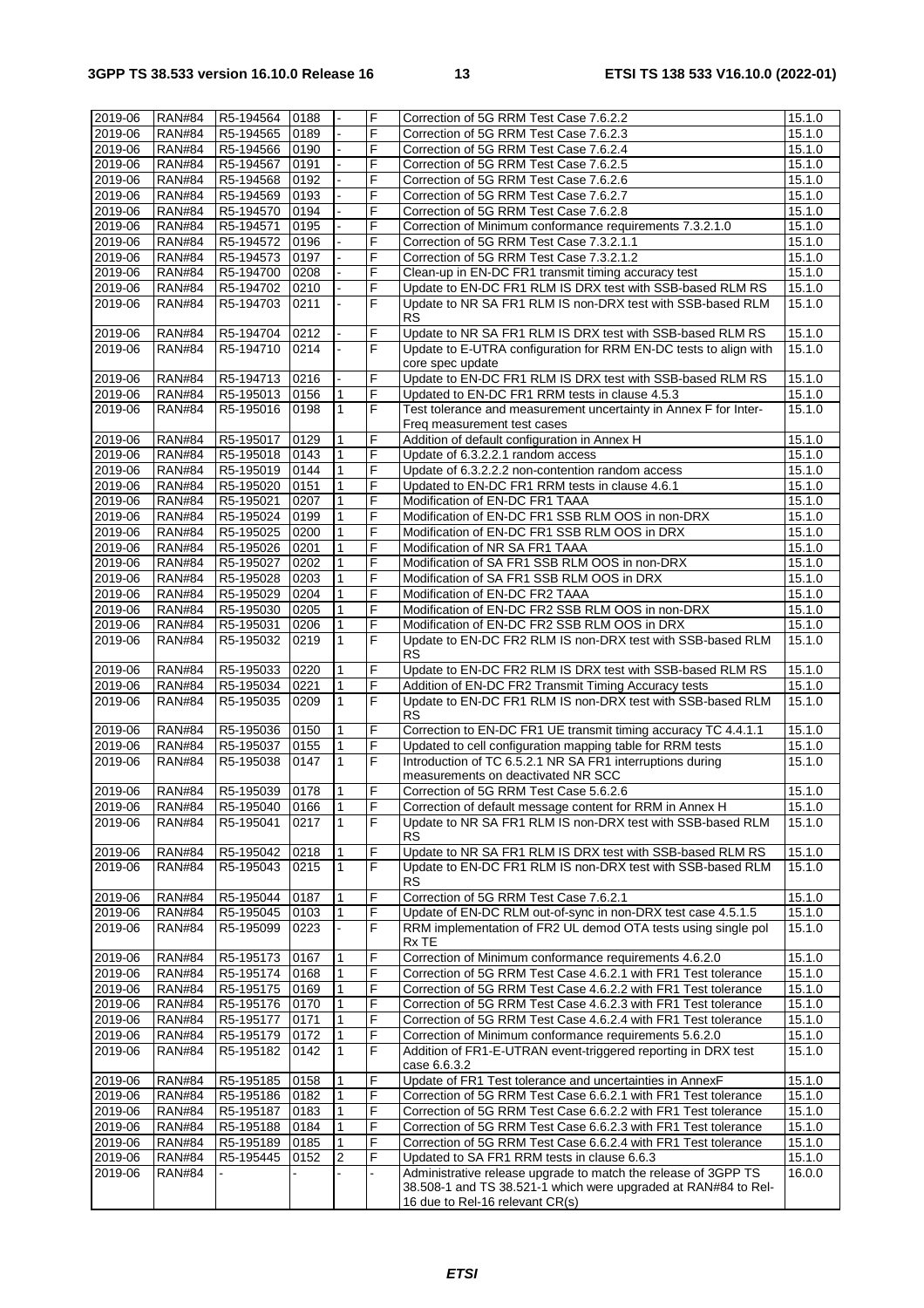| 2019-09 | <b>RAN#85</b> | R5-195563 | 0228 | F  | Addition of 5.6.1.0 minimum requirements                                              | 16.1.0 |
|---------|---------------|-----------|------|----|---------------------------------------------------------------------------------------|--------|
| 2019-09 | <b>RAN#85</b> | R5-195568 | 0233 | F  | Update of 6.1.1.2 inter-freq cell re-selection                                        | 16.1.0 |
| 2019-09 | <b>RAN#85</b> | R5-195569 | 0234 | F  | Update of 6.1.2.1 inter-RAT cell re-selection to higher priority                      | 16.1.0 |
| 2019-09 | <b>RAN#85</b> | R5-195571 | 0236 | F  | Update of 6.3.1.4 inter-RAT handover to known cell                                    | 16.1.0 |
| 2019-09 | <b>RAN#85</b> | R5-195573 | 0238 | F  | Update Test Tolerance of 6.3.2.1.1 intra-freq RRC re-establishment                    | 16.1.0 |
| 2019-09 | <b>RAN#85</b> | R5-195574 | 0239 | F  | Update Test Tolerance of 6.3.2.1.2 inter-freq RRC re-establishment                    | 16.1.0 |
| 2019-09 | <b>RAN#85</b> | R5-195575 | 0240 | F  | Update Test Tolerance of 6.3.2.3.1 NR RRC redirection                                 | 16.1.0 |
| 2019-09 | <b>RAN#85</b> | R5-195576 | 0241 | F  | Update Test Tolerance of 6.3.2.3.2 inter-RAT RRC redirection                          | 16.1.0 |
| 2019-09 | <b>RAN#85</b> | R5-195577 | 0242 | F  | Update of 6.5.1.5 RLM out-of-sync non-DRX                                             | 16.1.0 |
| 2019-09 | <b>RAN#85</b> | R5-195578 | 0243 | F  | Update of 6.5.1.6 RLM in-sync non-DRX                                                 | 16.1.0 |
| 2019-09 | <b>RAN#85</b> | R5-195579 | 0244 | F  | Update of 6.5.1.7 RLM out-of-sync in DRX                                              | 16.1.0 |
| 2019-09 | <b>RAN#85</b> | R5-195580 | 0245 | F  | Update of 6.5.1.8 RLM in-sync in DRX                                                  | 16.1.0 |
| 2019-09 | <b>RAN#85</b> | R5-195581 | 0246 | F  | Update of 6.5.5.3 CSI-RS-based BFD non-DRX                                            | 16.1.0 |
| 2019-09 | <b>RAN#85</b> | R5-195582 | 0247 | F  | Update of 6.5.5.4 CSI-RS-based BFD in DRX                                             | 16.1.0 |
| 2019-09 | <b>RAN#85</b> | R5-195596 | 0248 | F  | Addition of minimum conformance requirements for FR2 EN-DC<br><b>CSI-RS based RLM</b> | 16.1.0 |
| 2019-09 | <b>RAN#85</b> | R5-195601 | 0253 | F  | Addition of minimum conformance requirements for FR2 EN-DC<br>CSI-RS based BFD        | 16.1.0 |
| 2019-09 | <b>RAN#85</b> | R5-195604 | 0256 | F  | Addition of minimum conformance requirements for SA FR2<br>reselection                | 16.1.0 |
| 2019-09 | <b>RAN#85</b> | R5-195605 | 0257 | F  | Addition of NR test case 7.1.1.1-intra freq reselection                               | 16.1.0 |
| 2019-09 | <b>RAN#85</b> | R5-195606 | 0258 | F  | Addition of NR test case 7.1.1.2-inter freq reselection                               | 16.1.0 |
| 2019-09 | <b>RAN#85</b> | R5-195608 | 0260 | F  | Addition of NR test case 8.4.2.1-without SBI non-DRX                                  | 16.1.0 |
| 2019-09 | <b>RAN#85</b> | R5-195609 | 0261 | F  | Addition of NR test case 8.4.2.2-without SBI DRX                                      | 16.1.0 |
| 2019-09 | <b>RAN#85</b> | R5-195610 | 0262 | F  | Addition of NR test case 8.4.2.3-with SBI non-DRX                                     | 16.1.0 |
| 2019-09 | RAN#85        | R5-195611 | 0263 | IF | Addition of NR test case 8.4.2.4-with SBI DRX                                         | 16.1.0 |
| 2019-09 | <b>RAN#85</b> | R5-195612 | 0264 | F  | Addition of minimum conformance requirements for FR1 EN-DC<br><b>CSI-RS based RLM</b> | 16.1.0 |
| 2019-09 | <b>RAN#85</b> | R5-195623 | 0275 | F  | Correction of NR test case 5.5.2.1-interruption transition DRX sync                   | 16.1.0 |
| 2019-09 | <b>RAN#85</b> | R5-195624 | 0276 | F  | Correction of NR test case 5.5.2.2-interruption transition DRX async                  | 16.1.0 |
| 2019-09 | <b>RAN#85</b> | R5-195625 | 0277 | F  | Correction of NR test case 5.5.2.3-interruption NR deactivated SCell<br>sync          | 16.1.0 |
| 2019-09 | <b>RAN#85</b> | R5-195626 | 0278 | F  | Correction of NR test case 5.5.2.4-interruption NR deactivated SCell<br>async         | 16.1.0 |
| 2019-09 | <b>RAN#85</b> | R5-195627 | 0279 | F  | Correction of NR test case 5.5.2.5-interruption LTE deactivated<br>SCell sync         | 16.1.0 |
| 2019-09 | <b>RAN#85</b> | R5-195628 | 0280 | F  | Correction of NR test case 5.5.2.6-interruption LTE deactivated<br>SCell async        | 16.1.0 |
| 2019-09 | <b>RAN#85</b> | R5-195629 | 0281 | F  | Correction of NR test case 7.5.5.1-SSB BFD non-DRX                                    | 16.1.0 |
| 2019-09 | <b>RAN#85</b> | R5-195630 | 0282 | F  | Correction of NR test case 7.5.5.2-SSB BFD DRX                                        | 16.1.0 |
| 2019-09 | <b>RAN#85</b> | R5-195631 | 0283 | F  | Correction of NR test case 7.5.5.3-CSI-RS BFD non-DRX                                 | 16.1.0 |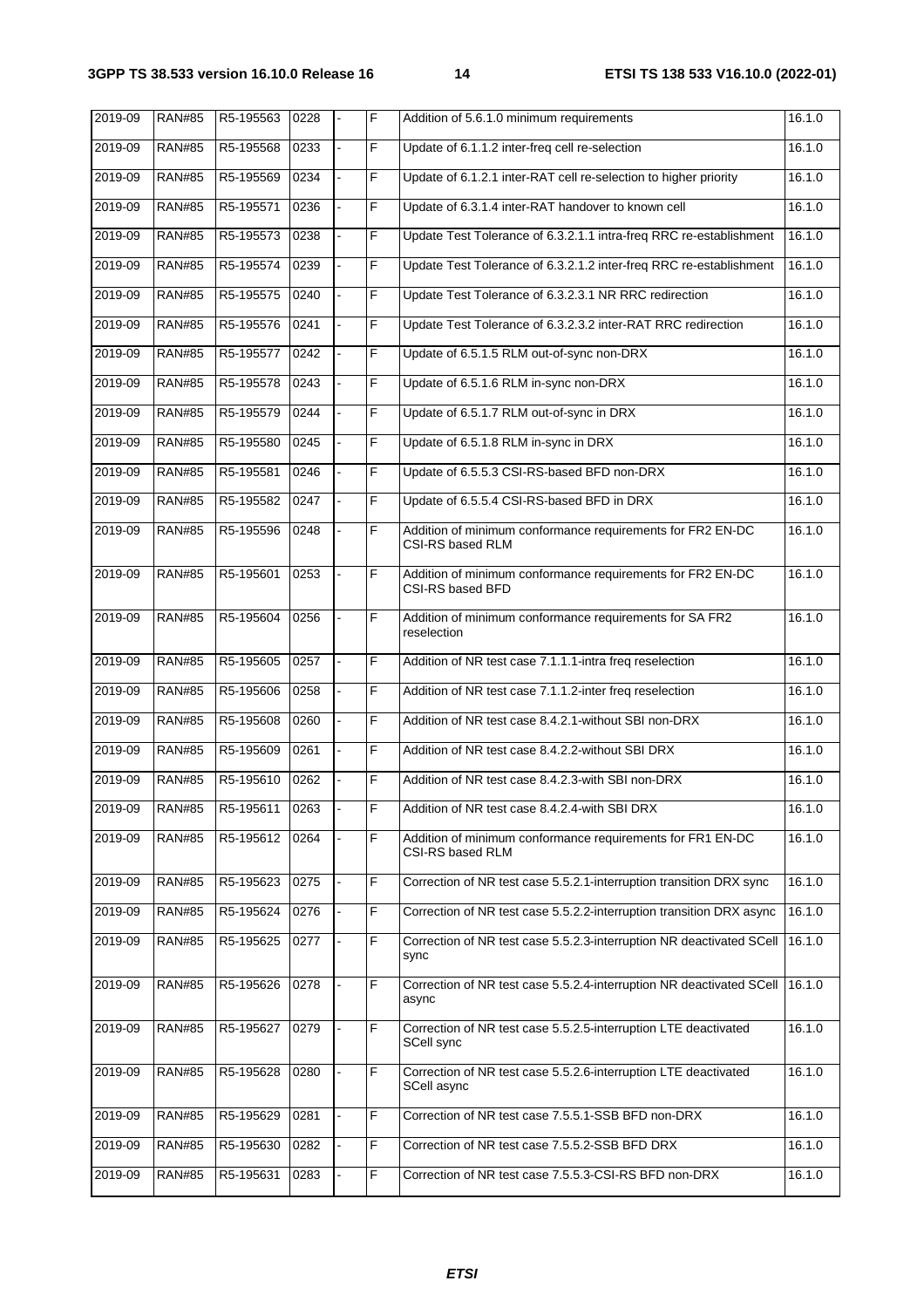| 2019-09 | <b>RAN#85</b> | R5-195632 | 0284 |                | F | Correction of NR test case 7.5.5.4-CSI-RS BFD DRX                                          | 16.1.0 |
|---------|---------------|-----------|------|----------------|---|--------------------------------------------------------------------------------------------|--------|
| 2019-09 | <b>RAN#85</b> | R5-195633 | 0285 |                | F | Correction of NR test case 7.6.1.1-without gap non-DRX                                     | 16.1.0 |
| 2019-09 | <b>RAN#85</b> | R5-195634 | 0286 |                | F | Correction of NR test case 7.6.1.2-without gap DRX                                         | 16.1.0 |
| 2019-09 | <b>RAN#85</b> | R5-195636 | 0288 |                | F | Correction of NR test case 7.6.1.4-with gap DRX                                            | 16.1.0 |
| 2019-09 | <b>RAN#85</b> | R5-196140 | 0295 |                | F | Update NR operating band groups                                                            | 16.1.0 |
| 2019-09 | <b>RAN#85</b> | R5-196250 | 0296 |                | F | Correction to EN-DC FR1 event-triggered reporting without gap TC<br>4.6.1.1 and 4.6.1.2    | 16.1.0 |
| 2019-09 | <b>RAN#85</b> | R5-196503 | 0301 |                | F | Updated to EN-DC FR1 RRM tests in clause 4.5.3                                             | 16.1.0 |
| 2019-09 | <b>RAN#85</b> | R5-196504 | 0302 |                | F | Updated to EN-DC FR2 RRM tests in clause 5.5.3                                             | 16.1.0 |
| 2019-09 | <b>RAN#85</b> | R5-196547 | 0304 |                | F | Update of FR1 Test tolerance and uncertainties in AnnexF                                   | 16.1.0 |
| 2019-09 | <b>RAN#85</b> | R5-196601 | 0306 |                | F | Correction of the reference for test frequencies and test mode -<br>Chapter 4              | 16.1.0 |
| 2019-09 | <b>RAN#85</b> | R5-196602 | 0307 |                | F | Correction of the reference for test frequencies and test mode -<br>Chapter 6              | 16.1.0 |
| 2019-09 | <b>RAN#85</b> | R5-196603 | 0308 | ÷.             | F | Editorial Corrections to section 5.5                                                       | 16.1.0 |
| 2019-09 | <b>RAN#85</b> | R5-196659 | 0309 |                | F | Editorial corrections of Annex A                                                           | 16.1.0 |
| 2019-09 | <b>RAN#85</b> | R5-196660 | 0310 |                | F | Correction of RRM Test Case 7.3.2.1.1                                                      | 16.1.0 |
| 2019-09 | <b>RAN#85</b> | R5-196661 | 0311 |                | F | Correction of RRM Test Case 7.3.2.1.2                                                      | 16.1.0 |
| 2019-09 | <b>RAN#85</b> | R5-196662 | 0312 |                | F | Correction of cell configuration mapping for RRM Test Cases in<br>Annex E.3                | 16.1.0 |
| 2019-09 | <b>RAN#85</b> | R5-196666 | 0316 |                | F | Correction of RRM Test Case 5.6.2.1                                                        | 16.1.0 |
| 2019-09 | <b>RAN#85</b> | R5-196667 | 0317 | $\blacksquare$ | F | Correction of RRM Test Case 5.6.2.2                                                        | 16.1.0 |
| 2019-09 | <b>RAN#85</b> | R5-196668 | 0318 |                | F | Correction of RRM Test Case 5.6.2.3                                                        | 16.1.0 |
| 2019-09 | <b>RAN#85</b> | R5-196669 | 0319 |                | F | Correction of RRM Test Case 5.6.2.4                                                        | 16.1.0 |
| 2019-09 | <b>RAN#85</b> | R5-196670 | 0320 | ÷.             | F | Correction of RRM Test Case 5.6.2.5                                                        | 16.1.0 |
| 2019-09 | <b>RAN#85</b> | R5-196671 | 0321 |                | F | Correction of RRM Test Case 5.6.2.6                                                        | 16.1.0 |
| 2019-09 | <b>RAN#85</b> | R5-196672 | 0322 |                | F | Correction of RRM Test Case 5.6.2.7                                                        | 16.1.0 |
| 2019-09 | <b>RAN#85</b> | R5-196673 | 0323 |                | F | Correction of RRM Test Case 5.6.2.8                                                        | 16.1.0 |
| 2019-09 | <b>RAN#85</b> | R5-196674 | 0324 |                | F | Addition of minimum conformance requirements for L1-RSRP<br>measurement RRM FR1 test cases | 16.1.0 |
| 2019-09 | <b>RAN#85</b> | R5-196675 | 0325 |                | F | Addition of SSB based L1-RSRP measurement RRM test case<br>4.6.3.1                         | 16.1.0 |
| 2019-09 | <b>RAN#85</b> | R5-196676 | 0326 |                | F | Addition of SSB based L1-RSRP measurement RRM test case<br>4.6.3.2                         | 16.1.0 |
| 2019-09 | <b>RAN#85</b> | R5-196677 | 0327 |                | F | Addition of CSI-RS based L1-RSRP measurement RRM test case<br>4.6.3.3                      | 16.1.0 |
| 2019-09 | <b>RAN#85</b> | R5-196679 | 0329 |                | F | Addition of minimum conformance requirements for L1-RSRP<br>measurement RRM FR2 test cases | 16.1.0 |
| 2019-09 | <b>RAN#85</b> | R5-196680 | 0330 |                | F | Addition of SSB based L1-RSRP measurement RRM test case<br>5.6.3.1                         | 16.1.0 |
| 2019-09 | <b>RAN#85</b> | R5-196681 | 0331 |                | F | Addition of SSB based L1-RSRP measurement RRM test case<br>5.6.3.2                         | 16.1.0 |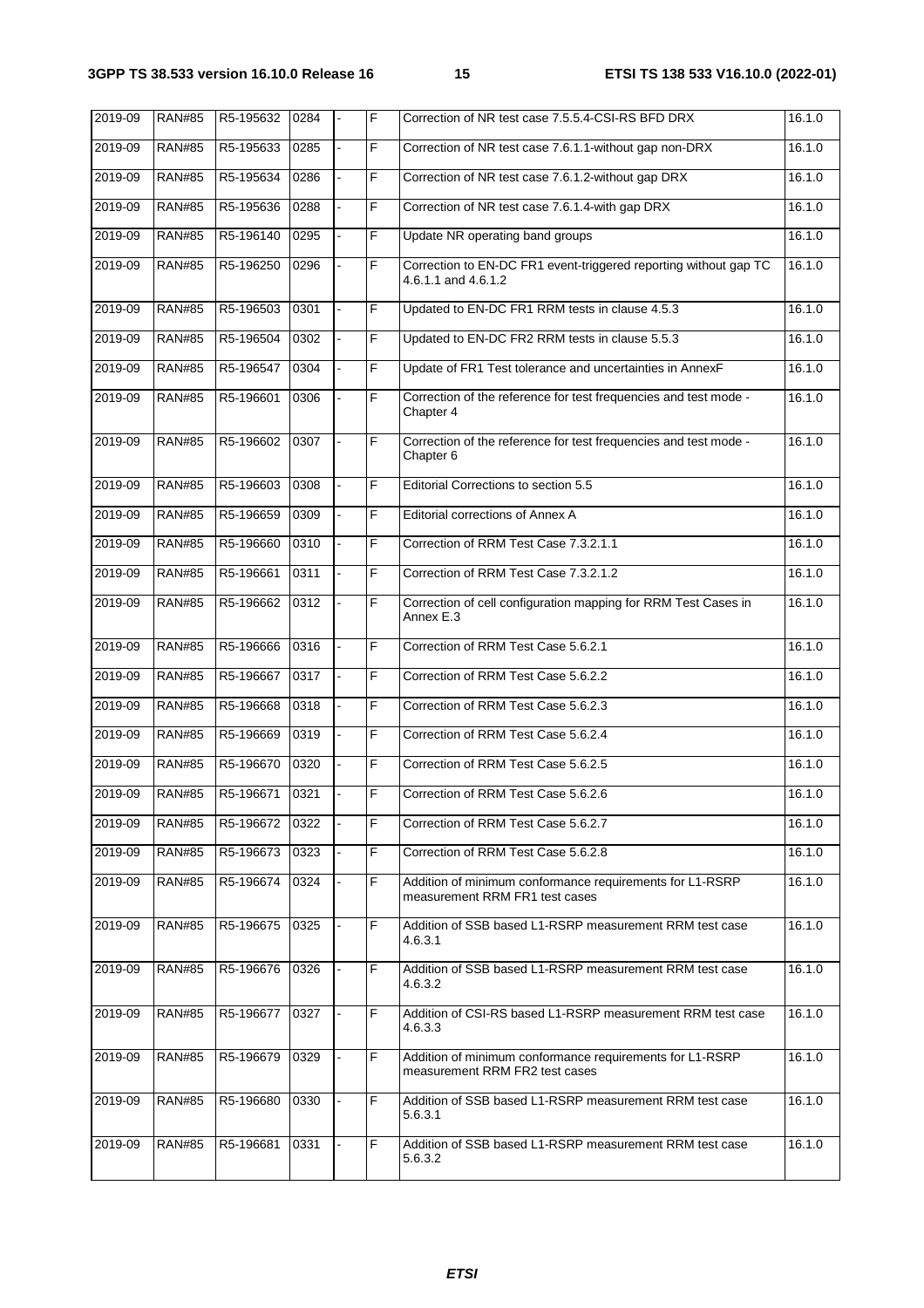| 2019-09 | <b>RAN#85</b> | R5-196682 | 0332 |              | F  | Addition of CSI-RS based L1-RSRP measurement RRM test case<br>5.6.3.3                   | 16.1.0 |
|---------|---------------|-----------|------|--------------|----|-----------------------------------------------------------------------------------------|--------|
| 2019-09 | <b>RAN#85</b> | R5-196735 | 0334 |              | F  | Editorial to fix conversion issues with two equations                                   | 16.1.0 |
| 2019-09 | <b>RAN#85</b> | R5-196736 | 0335 |              | F  | <b>Adding Chapter 8</b>                                                                 | 16.1.0 |
| 2019-09 | <b>RAN#85</b> | R5-196737 | 0336 |              | F  | New test 4.5.7.1                                                                        | 16.1.0 |
| 2019-09 | <b>RAN#85</b> | R5-196738 | 0337 |              | F  | New test 4.5.5.1                                                                        | 16.1.0 |
| 2019-09 | <b>RAN#85</b> | R5-196739 | 0338 |              | F  | New test 4.5.5.2                                                                        | 16.1.0 |
| 2019-09 | <b>RAN#85</b> | R5-196740 | 0339 |              | F  | New test 4.7.3.1                                                                        | 16.1.0 |
| 2019-09 | <b>RAN#85</b> | R5-196741 | 0340 |              | F. | New test 4.7.3.2                                                                        | 16.1.0 |
| 2019-09 | <b>RAN#85</b> | R5-196742 | 0341 |              | F  | New test 6.7.3.1                                                                        | 16.1.0 |
| 2019-09 | <b>RAN#85</b> | R5-196743 | 0342 |              | F  | New test 6.7.3.2                                                                        | 16.1.0 |
| 2019-09 | <b>RAN#85</b> | R5-196925 | 0351 |              | F  | Modification of EN-DC FR2 TAAA Section 5.4.3.1                                          | 16.1.0 |
| 2019-09 | <b>RAN#85</b> | R5-196943 | 0360 |              | F  | Addition of CSI-RS based L1-RSRP measurement RRM test case<br>5.6.3.4                   | 16.1.0 |
| 2019-09 | <b>RAN#85</b> | R5-197361 | 0357 | 1            | F  | Modification of SA FR1 TAAA Section 6.4.3.1                                             | 16.1.0 |
| 2019-09 | <b>RAN#85</b> | R5-197364 | 0290 | 1            | F  | Update of NR UE Tx Timing Accuracy Test                                                 | 16.1.0 |
| 2019-09 | <b>RAN#85</b> | R5-197366 | 0235 | $\mathbf{1}$ | F  | Update Test Tolerance of 6.1.2.2 inter-RAT cell re-selection to lower<br>priority       | 16.1.0 |
| 2019-09 | <b>RAN#85</b> | R5-197396 | 0346 | 1            | F  | Update NSA Event trigger reporting test case                                            | 16.1.0 |
| 2019-09 | <b>RAN#85</b> | R5-197397 | 0352 | $\mathbf{1}$ | F  | Modification of EN-DC FR2 SSB-RLM OOS Section 5.5.1.1                                   | 16.1.0 |
| 2019-09 | <b>RAN#85</b> | R5-197398 | 0353 | $\mathbf{1}$ | F  | Modification of EN-DC FR2 SSB-RLM OOS in DRX Section 5.5.1.3                            | 16.1.0 |
| 2019-09 | <b>RAN#85</b> | R5-197399 | 0354 | 1            | F  | Modification of Synchronous EN-DC FR2 RRC DL BWP Switch in<br>non-DRX Section 5.5.6.2.1 | 16.1.0 |
| 2019-09 | <b>RAN#85</b> | R5-197400 | 0355 | 1            | F  | Modification of SA FR1 Handover with unknown Target Cell Section<br>6.3.1.2             | 16.1.0 |
| 2019-09 | <b>RAN#85</b> | R5-197401 | 0356 | 1            | F  | Modification of SA FR1-FR1 Handover with unknown Target Cell<br>Section 6.3.1.3         | 16.1.0 |
| 2019-09 | <b>RAN#85</b> | R5-197402 | 0224 | $\mathbf{1}$ | F  | Update of 4.6.1.3 event with gap non-DRX                                                | 16.1.0 |
| 2019-09 | <b>RAN#85</b> | R5-197403 | 0225 | 1            | F  | Update of 4.6.1.4 event with gap in DRX                                                 | 16.1.0 |
| 2019-09 | <b>RAN#85</b> | R5-197404 | 0226 | 1            | F  | Update of 4.6.1.5 event without gap with ssb index                                      | 16.1.0 |
| 2019-09 | <b>RAN#85</b> | R5-197405 | 0227 | 1            | F  | Update of 4.6.1.6 event with gap with ssb index                                         | 16.1.0 |
| 2019-09 | <b>RAN#85</b> | R5-197406 | 0314 | 1            | F  | Correction of 5G RRM Inter Frequency measurements EN-DC test<br>cases                   | 16.1.0 |
| 2019-09 | <b>RAN#85</b> | R5-197407 | 0229 | 1            | F  | Addition of 5.6.1.1 event without gap non-DRX                                           | 16.1.0 |
| 2019-09 | <b>RAN#85</b> | R5-197408 | 0230 | 1            | F  | Addition of 5.6.1.2 event without gap in DRX                                            | 16.1.0 |
| 2019-09 | <b>RAN#85</b> | R5-197409 | 0231 | 1            | F  | Addition of 5.6.1.3 event with gap non-DRX                                              | 16.1.0 |
| 2019-09 | <b>RAN#85</b> | R5-197410 | 0232 | 1            | F  | Addition of 5.6.1.4 event with gap in DRX                                               | 16.1.0 |
| 2019-09 | <b>RAN#85</b> | R5-197411 | 0249 | 1            | F  | Addition of NR test case 5.5.1.5-CSI-RS RLM OOS non-DRX                                 | 16.1.0 |
| 2019-09 | <b>RAN#85</b> | R5-197412 | 0250 | 1            | F  | Addition of NR test case 5.5.1.6-CSI-RS RLM IS non-DRX                                  | 16.1.0 |
| 2019-09 | <b>RAN#85</b> | R5-197413 | 0251 | 1            | F  | Addition of NR test case 5.5.1.7-CSI-RS RLM OOS DRX                                     | 16.1.0 |
| 2019-09 | <b>RAN#85</b> | R5-197414 | 0252 | 1            | F  | Addition of NR test case 5.5.1.8-CSI-RS RLM IS DRX                                      | 16.1.0 |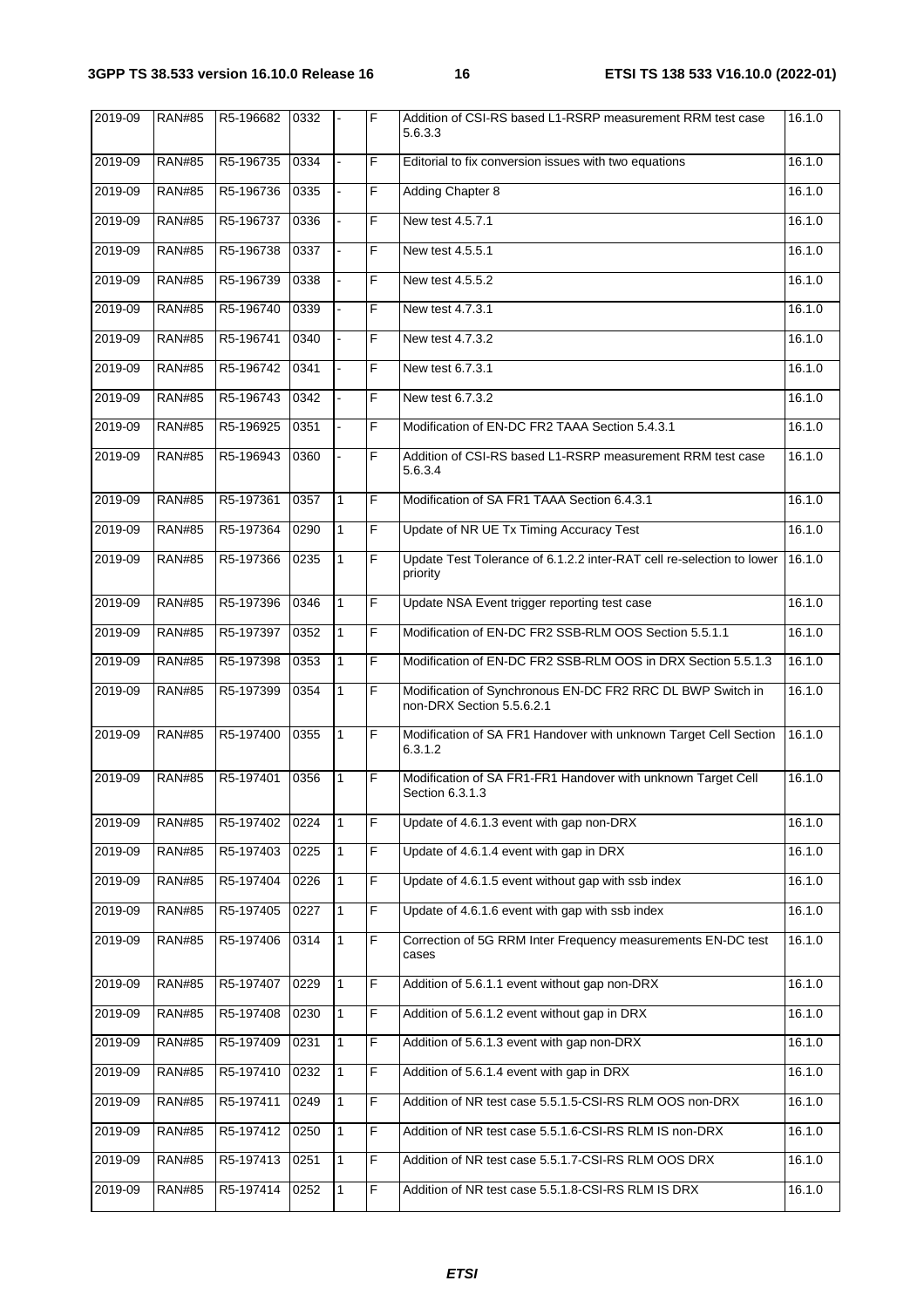| 2019-09 | <b>RAN#85</b> | R5-197415 | 0254 | 1                       | F              | Addition of NR test case 5.5.5.3-CSI-RS BFD non-DRX                            | 16.1.0 |
|---------|---------------|-----------|------|-------------------------|----------------|--------------------------------------------------------------------------------|--------|
| 2019-09 | <b>RAN#85</b> | R5-197416 | 0255 | 1                       | F              | Addition of NR test case 5.5.5.4-CSI-RS BFD DRX                                | 16.1.0 |
| 2019-09 | <b>RAN#85</b> | R5-197417 | 0259 | 1                       | F              | Addition of minimum conformance requirements for inter-RAT NR<br>measurements  | 16.1.0 |
| 2019-09 | <b>RAN#85</b> | R5-197418 | 0289 | 1                       | F              | Correction of default configuration in annex H                                 | 16.1.0 |
| 2019-09 | <b>RAN#85</b> | R5-197419 | 0303 | 1                       | F              | Updated to cell configuration mapping table for RRM tests                      | 16.1.0 |
| 2019-09 | <b>RAN#85</b> | R5-197420 | 0313 | 1                       | F              | Correction of default message content for RRM in Annex H                       | 16.1.0 |
| 2019-09 | <b>RAN#85</b> | R5-197422 | 0305 | 1                       | F              | Clarification on NE-DC tests for RRM                                           | 16.1.0 |
| 2019-09 | <b>RAN#85</b> | R5-197423 | 0343 | 1                       | F              | Addition RRM FR2 test setups into TS 38.533                                    | 16.1.0 |
| 2019-09 | <b>RAN#85</b> | R5-197424 | 0345 | $\mathbf{1}$            | F              | Update TDD UL-DL Config based on TS 38.133                                     | 16.1.0 |
| 2019-09 | <b>RAN#85</b> | R5-197425 | 0347 | 1                       | F              | Modification of EN-DC FR1 UE Transmit Timing Section 4.4.1.1                   | 16.1.0 |
| 2019-09 | <b>RAN#85</b> | R5-197426 | 0265 | $\mathbf{1}$            | F              | Correction of NR test case 4.5.1.5-CSI-RS RLM OOS non-DRX                      | 16.1.0 |
| 2019-09 | <b>RAN#85</b> | R5-197427 | 0266 | $\mathbf{1}$            | F              | Correction of NR test case 4.5.1.6-CSI-RS RLM IS non-DRX                       | 16.1.0 |
| 2019-09 | <b>RAN#85</b> | R5-197428 | 0267 | $\mathbf{1}$            | F              | Correction of NR test case 4.5.1.7-CSI-RS RLM OOS DRX                          | 16.1.0 |
| 2019-09 | <b>RAN#85</b> | R5-197429 | 0268 | $\mathbf{1}$            | F              | Correction of NR test case 4.5.1.8-CSI-RS RLM IS DRX                           | 16.1.0 |
| 2019-09 | <b>RAN#85</b> | R5-197430 | 0269 | 1                       | F              | Correction of NR test case 4.5.2.1-interruption transition DRX sync            | 16.1.0 |
| 2019-09 | <b>RAN#85</b> | R5-197431 | 0270 | $\mathbf{1}$            | F              | Correction of NR test case 4.5.2.2-interruption transition DRX async           | 16.1.0 |
| 2019-09 | <b>RAN#85</b> | R5-197432 | 0271 | 1                       | F              | Correction of NR test case 4.5.2.3-interruption NR deactivated SCell<br>sync   | 16.1.0 |
| 2019-09 | <b>RAN#85</b> | R5-197433 | 0272 | 1                       | F              | Correction of NR test case 4.5.2.4-interruption NR deactivated SCell<br>async  | 16.1.0 |
| 2019-09 | <b>RAN#85</b> | R5-197434 | 0273 | 1                       | F              | Correction of NR test case 4.5.2.5-interruption LTE deactivated<br>SCell sync  | 16.1.0 |
| 2019-09 | <b>RAN#85</b> | R5-197435 | 0274 | 1                       | F              | Correction of NR test case 4.5.2.6-interruption LTE deactivated<br>SCell async | 16.1.0 |
| 2019-09 | <b>RAN#85</b> | R5-197436 | 0328 | 1                       | F              | Addition of CSI-RS based L1-RSRP measurement RRM test case<br>4.6.3.4          | 16.1.0 |
| 2019-09 | <b>RAN#85</b> | R5-197437 | 0315 | 1                       | F              | Correction of 5G RRM Inter Frequency measurements SA test cases 16.1.0         |        |
| 2019-09 | <b>RAN#85</b> | R5-197570 | 0294 | 1                       | F              | Annex E and F FR1 Test tolerance update for SS-RSRP                            | 16.1.0 |
| 2019-09 | <b>RAN#85</b> | R5-197584 | 0344 | 1                       | F              | Addition Annex for RRM OTA procedures in TS 38.533                             | 16.1.0 |
| 2019-09 | <b>RAN#85</b> | R5-197607 | 0287 | 1                       | F              | Correction of NR test case 7.6.1.3-with gap non-DRX.                           | 16.1.0 |
| 2019-09 | <b>RAN#85</b> | R5-197611 | 0237 | 1                       | $\overline{F}$ | Update of 6.3.1.5 inter-RAT handover to unknown cell                           | 16.1.0 |
| 2019-09 | <b>RAN#85</b> | R5-197612 | 0291 | 1                       | $\overline{F}$ | Update of SSB-based RLM in-sync test cases                                     | 16.1.0 |
| 2019-09 | <b>RAN#85</b> | R5-197624 | 0297 | 1                       | F              | Correction to PRACH configurations for FR1                                     | 16.1.0 |
| 2019-09 | <b>RAN#85</b> | R5-197651 | 0348 | $\overline{2}$          | F              | Modification of EN-DC FR1 TAAA Section 4.4.3.1                                 | 16.1.0 |
| 2019-09 | <b>RAN#85</b> | R5-197652 | 0349 | $\overline{2}$          | F              | Modification of EN-DC FR1 SSB-RLM OOS Section 4.5.1.1                          | 16.1.0 |
| 2019-09 | <b>RAN#85</b> | R5-197653 | 0350 | $\overline{c}$          | F              | Modification of EN-DC FR1 SSB-RLM OOS DRX Section 4.5.1.3                      | 16.1.0 |
| 2019-09 | <b>RAN#85</b> | R5-197654 | 0358 | $\overline{2}$          | F              | Modification of SA FR1 SSB RLM OOS in non-DRX Section 6.5.1.1                  | 16.1.0 |
| 2019-09 | <b>RAN#85</b> | R5-197655 | 0359 | $\overline{c}$          | $\overline{F}$ | Modification of SA FR1 SSB RLM OOS in DRX Section 6.5.1.3                      | 16.1.0 |
| 2019-09 | <b>RAN#85</b> | R5-197656 | 0292 | $\overline{\mathbf{c}}$ | F              | FR1 Test tolerance update for SS-RSRP NSA FR1 test cases                       | 16.1.0 |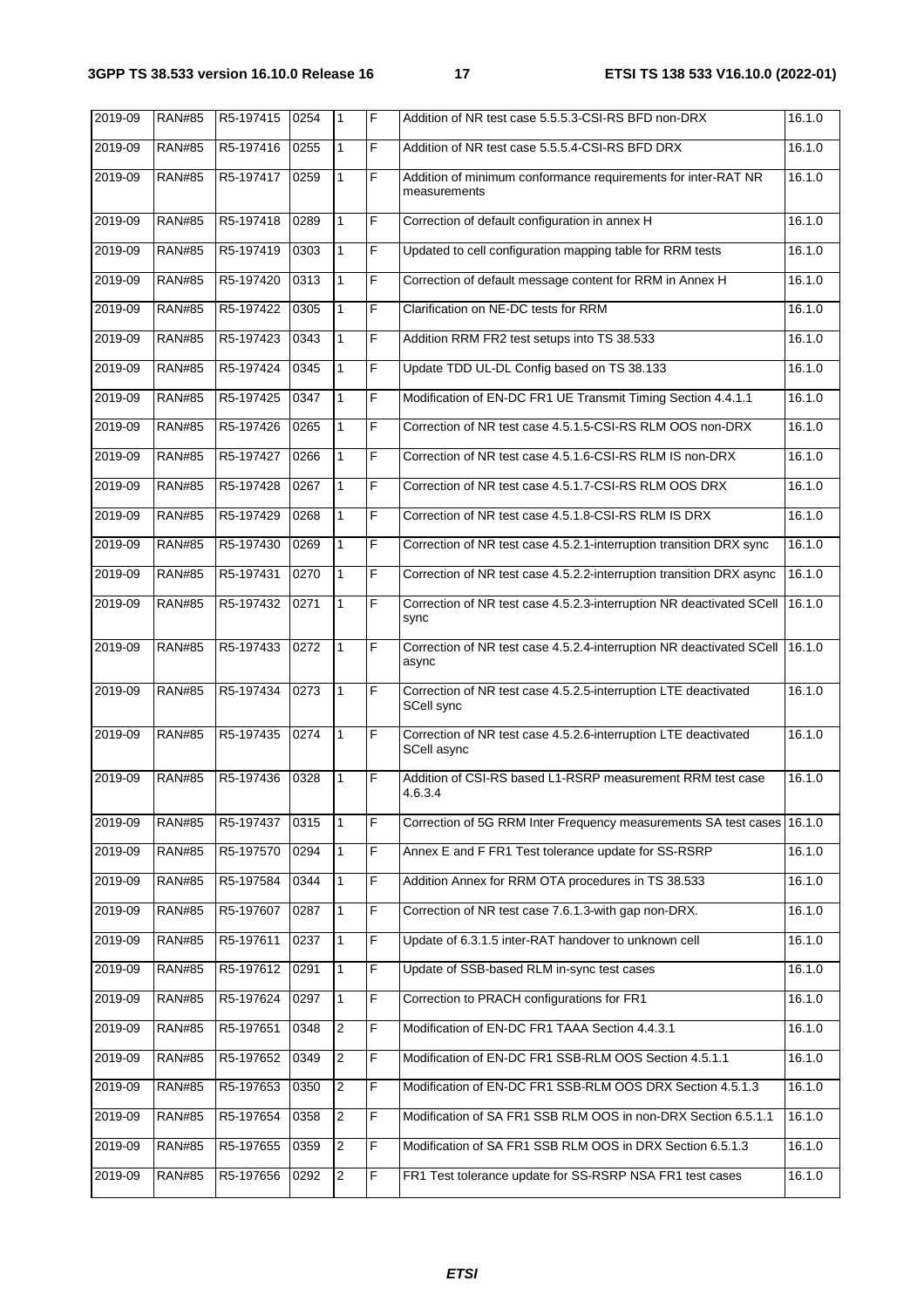| 2019-09 | <b>RAN#85</b> | R5-197657 | 0300 | <sup>2</sup>   | F | Correction to EN-DC FR1 radio link monitoring TC 4.5.1.1 and<br>4.5.1.2                              | 16.1.0 |
|---------|---------------|-----------|------|----------------|---|------------------------------------------------------------------------------------------------------|--------|
| 2019-09 | <b>RAN#85</b> | R5-197658 | 0293 | $\overline{2}$ | F | FR1 Test tolerance update for SS-RSRP SA FR1 test cases                                              | 16.1.0 |
| 2019-12 | <b>RAN#86</b> | R5-197794 | 0369 |                | F | Update Test Tolerance of 4.5.2.1 interruptions active and non-active<br>in sync                      | 16.2.0 |
| 2019-12 | <b>RAN#86</b> | R5-197795 | 0370 |                | F | Update Test Tolerance of 4.5.2.2 interruptions active and non-active<br>in async                     | 16.2.0 |
| 2019-12 | <b>RAN#86</b> | R5-197804 | 0379 |                | F | Update Test Tolerance of 6.6.3.1 inter-RAT measurement non-DRX                                       | 16.2.0 |
| 2019-12 | <b>RAN#86</b> | R5-197805 | 0380 |                | F | Update Test Tolerance of 6.6.3.2 inter-RAT measurement DRX                                           | 16.2.0 |
| 2019-12 | <b>RAN#86</b> | R5-197813 | 0382 |                | F | Addition of minimum conformance requirements 5.5.5.0.1-SSB<br>based BFD                              | 16.2.0 |
| 2019-12 | <b>RAN#86</b> | R5-197814 | 0383 |                | F | Addition of minimum conformance requirements 8.2.1.0-inter-RAT<br>reselection                        | 16.2.0 |
| 2019-12 | <b>RAN#86</b> | R5-197815 | 0384 |                | F | Addition of minimum conformance requirements 8.3.1.0-inter-RAT<br>handover                           | 16.2.0 |
| 2019-12 | <b>RAN#86</b> | R5-197816 | 0385 |                | F | Addition of minimum conformance requirements 8.4.1.0-inter-RAT<br><b>SFTD delay</b>                  | 16.2.0 |
| 2019-12 | <b>RAN#86</b> | R5-197817 | 0386 |                | F | Addition of minimum conformance requirements 8.5.1.0-inter-RAT<br>SFTD accuracy                      | 16.2.0 |
| 2019-12 | <b>RAN#86</b> | R5-197820 | 0389 |                | F | Addition of NR test case 8.2.1.1-high priority NR reselection                                        | 16.2.0 |
| 2019-12 | <b>RAN#86</b> | R5-198029 | 0394 |                | F | Update NSA SS-RSRP tests for 4Rx connection diagram                                                  | 16.2.0 |
| 2019-12 | <b>RAN#86</b> | R5-198032 | 0397 |                | F | Align Annex D to TS 38.133                                                                           | 16.2.0 |
| 2019-12 | <b>RAN#86</b> | R5-198289 | 0400 |                | F | Correction of PRACH index in 6.1.1.1, 6.3.2.2.1 and 6.3.2.2.2                                        | 16.2.0 |
| 2019-12 | <b>RAN#86</b> | R5-198415 | 0404 |                | F | Correction to NR SA FR1 timing advance adjustment accuracy TC<br>6.4.3.1                             | 16.2.0 |
| 2019-12 | <b>RAN#86</b> | R5-198416 | 0405 |                | F | Correction to intra-frequency event-triggered reporting TC 6.6.1.1,<br>6.6.1.2, 6.6.1.3              | 16.2.0 |
| 2019-12 | <b>RAN#86</b> | R5-198421 | 0410 |                | F | Correction to FR1 SA random access test cases                                                        | 16.2.0 |
| 2019-12 | <b>RAN#86</b> | R5-198472 | 0412 |                | F | Correct message contents for 5.6.2.x tests                                                           | 16.2.0 |
| 2019-12 | <b>RAN#86</b> | R5-198477 | 0416 |                | F | Correction to Annex E                                                                                | 16.2.0 |
| 2019-12 | <b>RAN#86</b> | R5-198518 | 0418 |                | F | Update PUSCH symbol length as message exception in 6.4.1.1 in<br>TS 38.533                           | 16.2.0 |
| 2019-12 | <b>RAN#86</b> | R5-198519 | 0419 |                | F | Update 4.4.3.1 test requirements                                                                     | 16.2.0 |
| 2019-12 | <b>RAN#86</b> | R5-198545 | 0420 |                | F | Update 4.7.1.1.1 test requirements in TS 38.533                                                      | 16.2.0 |
| 2019-12 | <b>RAN#86</b> | R5-198549 | 0421 |                | F | Updated to cell configuration mapping table for RRM tests                                            | 16.2.0 |
| 2019-12 | <b>RAN#86</b> | R5-198550 | 0422 |                | F | Minimum conformance requirements updated for 5G RRM Inter-RAT<br>measurements tests                  | 16.2.0 |
| 2019-12 | <b>RAN#86</b> | R5-198551 | 0423 |                | F | Minimum conformance requirements updated for 5G RRM SCell<br>activation and deactivation delay tests | 16.2.0 |
| 2019-12 | <b>RAN#86</b> | R5-198558 | 0428 |                | F | 5G RRM Spec 3GPP style correction in clause 4 and 5                                                  | 16.2.0 |
| 2019-12 | <b>RAN#86</b> | R5-198572 | 0429 |                | F | Correction of minimum conformance requirements 4.6.2.0                                               | 16.2.0 |
| 2019-12 | <b>RAN#86</b> | R5-198575 | 0432 |                | F | Correction of minimum conformance requirements 5.6.3.0                                               | 16.2.0 |
| 2019-12 | <b>RAN#86</b> | R5-198577 | 0434 |                | F | Correction of clause 3 definitions, symbols and abbreviations                                        | 16.2.0 |
| 2019-12 | <b>RAN#86</b> | R5-198578 | 0435 |                | F | Correction of RRM Test Case 4.6.3.1                                                                  | 16.2.0 |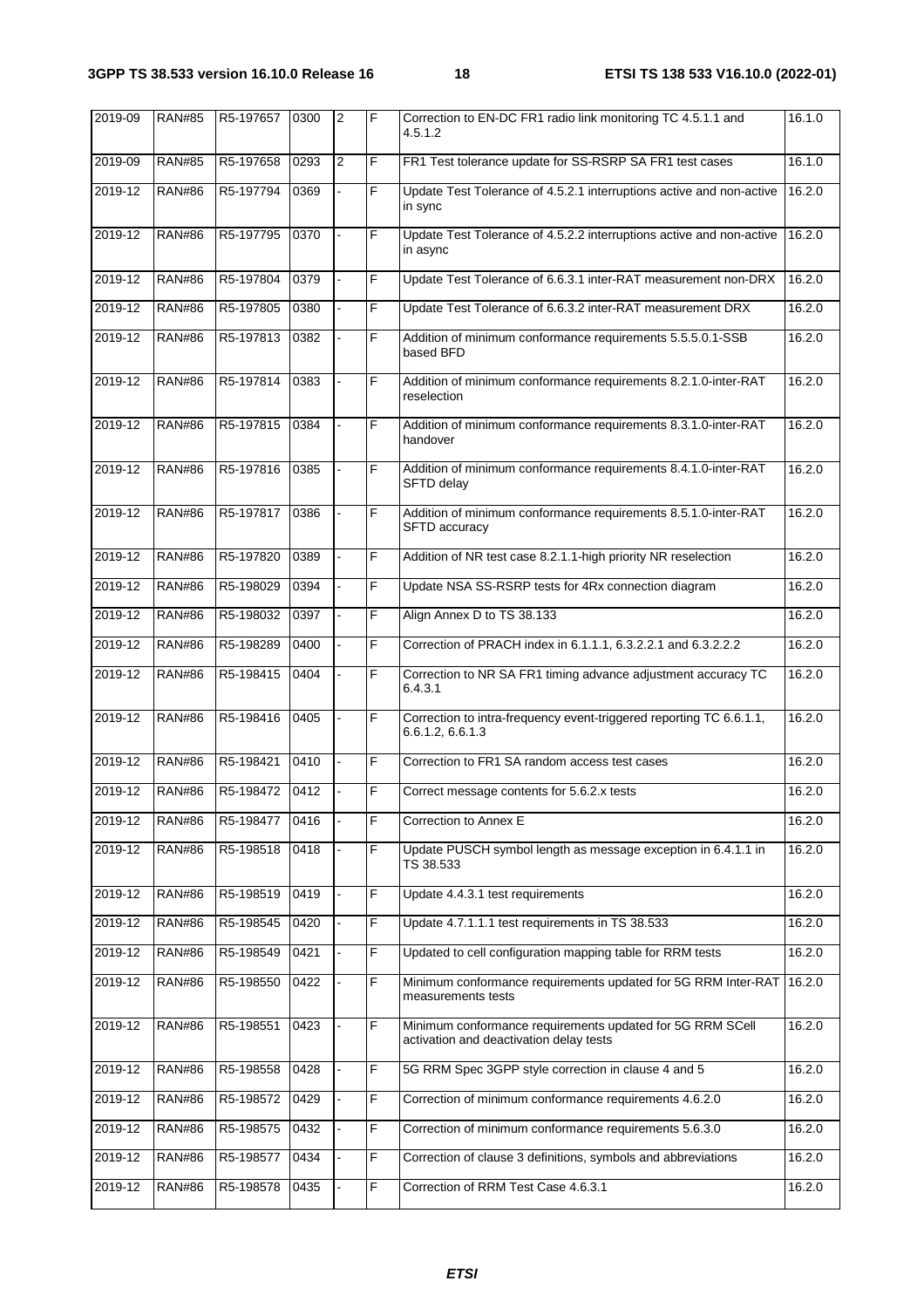| $2019 - 12$ | <b>RAN#86</b> | R5-198581 | 0438 | $\overline{a}$ | F | Correction of RRM Test Case 4.6.3.4                                                                        | 16.2.0 |
|-------------|---------------|-----------|------|----------------|---|------------------------------------------------------------------------------------------------------------|--------|
| 2019-12     | <b>RAN#86</b> | R5-198582 | 0439 |                | F | Correction of RRM Test Case 5.6.2.1                                                                        | 16.2.0 |
| 2019-12     | <b>RAN#86</b> | R5-198583 | 0440 |                | F | Correction of RRM Test Case 5.6.2.2                                                                        | 16.2.0 |
| 2019-12     | <b>RAN#86</b> | R5-198584 | 0441 | $\blacksquare$ | F | Correction of RRM Test Case 5.6.2.3                                                                        | 16.2.0 |
| 2019-12     | <b>RAN#86</b> | R5-198585 | 0442 |                | F | Correction of RRM Test Case 5.6.2.4                                                                        | 16.2.0 |
| 2019-12     | <b>RAN#86</b> | R5-198586 | 0443 |                | F | Correction of RRM Test Case 5.6.2.5                                                                        | 16.2.0 |
| 2019-12     | <b>RAN#86</b> | R5-198587 | 0444 |                | F | Correction of RRM Test Case 5.6.2.6                                                                        | 16.2.0 |
| 2019-12     | <b>RAN#86</b> | R5-198588 | 0445 |                | F | Correction of RRM Test Case 5.6.2.7                                                                        | 16.2.0 |
| 2019-12     | <b>RAN#86</b> | R5-198589 | 0446 |                | F | Correction of RRM Test Case 5.6.2.8                                                                        | 16.2.0 |
| 2019-12     | <b>RAN#86</b> | R5-198594 | 0451 | $\blacksquare$ | F | Correction of RRM Test Case 7.6.2.1                                                                        | 16.2.0 |
| 2019-12     | <b>RAN#86</b> | R5-198595 | 0452 |                | F | Correction of RRM Test Case 7.6.2.2                                                                        | 16.2.0 |
| 2019-12     | <b>RAN#86</b> | R5-198596 | 0453 |                | F | Correction of RRM Test Case 7.6.2.3                                                                        | 16.2.0 |
| 2019-12     | <b>RAN#86</b> | R5-198597 | 0454 | $\blacksquare$ | F | Correction of RRM Test Case 7.6.2.4                                                                        | 16.2.0 |
| 2019-12     | <b>RAN#86</b> | R5-198598 | 0455 |                | F | Correction of RRM Test Case 7.6.2.5                                                                        | 16.2.0 |
| 2019-12     | <b>RAN#86</b> | R5-198599 | 0456 |                | F | Correction of RRM Test Case 7.6.2.6                                                                        | 16.2.0 |
| $2019 - 12$ | <b>RAN#86</b> | R5-198601 | 0458 |                | F | Correction of RRM Test Case 7.6.2.8                                                                        | 16.2.0 |
| 2019-12     | <b>RAN#86</b> | R5-198692 | 0471 | $\omega$       | F | Addition of RRM Test Case 6.6.4.1                                                                          | 16.2.0 |
| 2019-12     | <b>RAN#86</b> | R5-198693 | 0472 |                | F | Addition of RRM Test Case 6.6.4.2                                                                          | 16.2.0 |
| 2019-12     | <b>RAN#86</b> | R5-198694 | 0473 |                | F | Addition of RRM Test Case 6.6.4.3                                                                          | 16.2.0 |
| 2019-12     | <b>RAN#86</b> | R5-198695 | 0474 | $\blacksquare$ | F | Addition of RRM Test Case 6.6.4.4                                                                          | 16.2.0 |
| 2019-12     | <b>RAN#86</b> | R5-198696 | 0475 |                | F | Addition of RRM Test Case 7.6.3.1                                                                          | 16.2.0 |
| 2019-12     | <b>RAN#86</b> | R5-198697 | 0476 |                | F | Addition of RRM Test Case 7.6.3.2                                                                          | 16.2.0 |
| 2019-12     | <b>RAN#86</b> | R5-198698 | 0477 | ÷.             | F | Addition of RRM Test Case 7.6.3.3                                                                          | 16.2.0 |
| $2019 - 12$ | <b>RAN#86</b> | R5-198699 | 0478 |                | F | Addition of RRM Test Case 7.6.3.4                                                                          | 16.2.0 |
| 2019-12     | <b>RAN#86</b> | R5-199364 | 0365 | $\mathbf{1}$   | F | Update Test Tolerance of 4.5.1.5 RLM OOS non-DRX                                                           | 16.2.0 |
| 2019-12     | <b>RAN#86</b> | R5-199365 | 0367 | 1              | F | Update Test Tolerance of 4.5.1.7 RLM OOS DRX                                                               | 16.2.0 |
| 2019-12     | <b>RAN#86</b> | R5-199366 | 0375 | 1              | F | Update Test Tolerance of 6.5.1.5 SA RLM OOS non-DRX                                                        | 16.2.0 |
| 2019-12     | <b>RAN#86</b> | R5-199367 | 0377 | 1              | F | Update Test Tolerance of 6.5.1.7 SA RLM OOS DRX                                                            | 16.2.0 |
| 2019-12     | <b>RAN#86</b> | R5-199368 | 0366 | $\mathbf{1}$   | F | Update Test Tolerance of 4.5.1.6 RLM in-sync non-DRX                                                       | 16.2.0 |
| 2019-12     | <b>RAN#86</b> | R5-199369 | 0368 | 1              | F | Update Test Tolerance of 4.5.1.8 RLM in-sync DRX                                                           | 16.2.0 |
| 2019-12     | <b>RAN#86</b> | R5-199370 | 0376 | 1              | F | Update Test Tolerance of 6.5.1.6 SA RLM in-sync non-DRX                                                    | 16.2.0 |
| 2019-12     | <b>RAN#86</b> | R5-199371 | 0378 | 1              | F | Update Test Tolerance of 6.5.1.8 SA RLM in-sync DRX                                                        | 16.2.0 |
| 2019-12     | <b>RAN#86</b> | R5-199379 | 0417 | 1              | F | Update 4.4.1.1 test procedure in TS 38.533                                                                 | 16.2.0 |
| 2019-12     | <b>RAN#86</b> | R5-199380 | 0479 | $\mathbf{1}$   | F | Update 4.5.1.1 and 4.5.1.2 in TS 38.533                                                                    | 16.2.0 |
| 2019-12     | <b>RAN#86</b> | R5-199381 | 0406 | 1              | F | Correction to NR SA FR1 SS-RSRP absolute and relative<br>measurement accuracy Intra-frequency measurements | 16.2.0 |
| 2019-12     | <b>RAN#86</b> | R5-199389 | 0402 | 1              | F | Correction to NR SA Cell re-selection tests                                                                | 16.2.0 |
| 2019-12     | <b>RAN#86</b> | R5-199390 | 0436 | 1              | F | Correction of RRM Test Case 4.6.3.2                                                                        | 16.2.0 |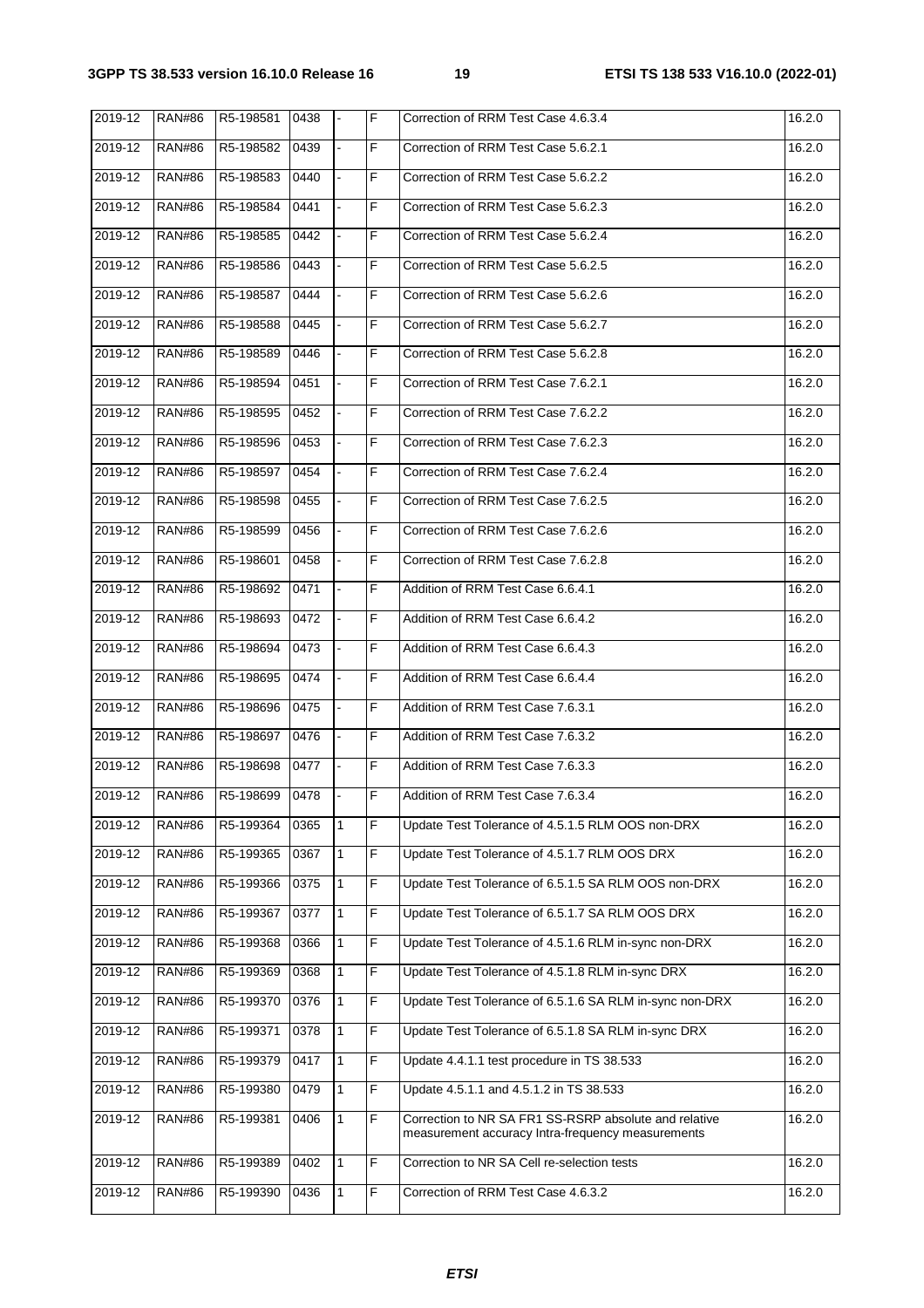| 2019-12 | <b>RAN#86</b> | R5-199391 | 0437 | $\mathbf{1}$ | F              | Correction of RRM Test Case 4.6.3.3                                                                                                         | 16.2.0 |
|---------|---------------|-----------|------|--------------|----------------|---------------------------------------------------------------------------------------------------------------------------------------------|--------|
| 2019-12 | <b>RAN#86</b> | R5-199392 | 0387 | $\mathbf{1}$ | F              | Addition of NR test case 5.5.5.1-ENDC FR2 SSB BFD no-DRX                                                                                    | 16.2.0 |
| 2019-12 | <b>RAN#86</b> | R5-199393 | 0388 | $\mathbf{1}$ | F              | Addition of NR test case 5.5.5.2-ENDC FR2 SSB BFD DRX                                                                                       | 16.2.0 |
| 2019-12 | <b>RAN#86</b> | R5-199394 | 0431 | 1            | F              | Correction of minimum conformance requirements 5.6.2.0                                                                                      | 16.2.0 |
| 2019-12 | <b>RAN#86</b> | R5-199395 | 0395 | $\mathbf{1}$ | F              | Update SA SS-RSRP tests for 4Rx connection diagram                                                                                          | 16.2.0 |
| 2019-12 | <b>RAN#86</b> | R5-199396 | 0403 | $\mathbf{1}$ | F              | Correction to NR SA FR1 UE transmit timing accuracy TC 6.4.1.1                                                                              | 16.2.0 |
| 2019-12 | <b>RAN#86</b> | R5-199397 | 0457 | $\mathbf{1}$ | F              | Correction of RRM Test Case 7.6.2.7                                                                                                         | 16.2.0 |
| 2019-12 | <b>RAN#86</b> | R5-199398 | 0361 | 1            | F              | Add AoA Setup 4 for FR2 RRM Test cases                                                                                                      | 16.2.0 |
| 2019-12 | <b>RAN#86</b> | R5-199399 | 0390 | $\mathbf{1}$ | $\overline{F}$ | Addition of NR test case 8.3.1.1-known handover                                                                                             | 16.2.0 |
| 2019-12 | <b>RAN#86</b> | R5-199400 | 0391 | $\mathbf{1}$ | F              | Addition of NR test case 8.4.1.1-SFTD delay non-DRX                                                                                         | 16.2.0 |
| 2019-12 | <b>RAN#86</b> | R5-199401 | 0392 | $\mathbf{1}$ | F              | Addition of NR test case 8.4.1.2-SFTD delay DRX                                                                                             | 16.2.0 |
| 2019-12 | <b>RAN#86</b> | R5-199402 | 0393 | $\mathbf{1}$ | F              | Addition of NR test case 8.5.1.1-SFTD accuracy                                                                                              | 16.2.0 |
| 2019-12 | <b>RAN#86</b> | R5-199403 | 0396 | $\mathbf{1}$ | F              | Align Annex A to TS 38.133                                                                                                                  | 16.2.0 |
| 2019-12 | <b>RAN#86</b> | R5-199404 | 0413 | $\mathbf{1}$ | F              | Clean up RRM message contents in Annex H                                                                                                    | 16.2.0 |
| 2019-12 | <b>RAN#86</b> | R5-199405 | 0424 | $\mathbf{1}$ | F              | New 5G RRM Inter-RAT measurement TC 8.4.2.5                                                                                                 | 16.2.0 |
| 2019-12 | <b>RAN#86</b> | R5-199406 | 0425 | 1            | F              | New 5G RRM Inter-RAT measurement TC 8.4.2.6                                                                                                 | 16.2.0 |
| 2019-12 | <b>RAN#86</b> | R5-199407 | 0426 | $\mathbf{1}$ | F              | New 5G RRM Inter-RAT measurement TC 8.4.2.7                                                                                                 | 16.2.0 |
| 2019-12 | <b>RAN#86</b> | R5-199408 | 0427 | $\mathbf{1}$ | F              | New 5G RRM Inter-RAT measurement TC 8.4.2.8                                                                                                 | 16.2.0 |
| 2019-12 | <b>RAN#86</b> | R5-199409 | 0433 | $\mathbf{1}$ | F              | Correction of message content in Annex H                                                                                                    | 16.2.0 |
| 2019-12 | <b>RAN#86</b> | R5-199436 | 0470 | $\mathbf{1}$ | F              | Introduction of n29 and n65 to 38.533                                                                                                       | 16.2.0 |
| 2019-12 | <b>RAN#86</b> | R5-199499 | 0401 | $\mathbf{1}$ | F              | Correction to EN-DC FR1 UE transmit timing accuracy TC 4.4.1.1                                                                              | 16.2.0 |
| 2019-12 | <b>RAN#86</b> | R5-199515 | 0381 | 1            | F              | Update Test Tolerance in Annex F                                                                                                            | 16.2.0 |
| 2019-12 | <b>RAN#86</b> | R5-199517 | 0481 | $\mathbf{1}$ | F              | Update General parameters in test case 4.5.1.2                                                                                              | 16.2.0 |
| 2019-12 | <b>RAN#86</b> | R5-199533 | 0482 | $\mathbf{1}$ | F              | Update NSA FR2 RLM IS non-DRX test                                                                                                          | 16.2.0 |
| 2019-12 | <b>RAN#86</b> | R5-199534 | 0483 | 1            | F              | Update NSA FR2 RLM IS test with DRX                                                                                                         | 16.2.0 |
| 2019-12 | <b>RAN#86</b> | R5-199535 | 0484 | 1            | F              | Update NSA FR2 Timing Accuracy Test                                                                                                         | 16.2.0 |
| 2019-12 | <b>RAN#86</b> | R5-199544 | 0399 | 1            | F              | Add applicable test methods for RRM FR2                                                                                                     | 16.2.0 |
| 2019-12 | <b>RAN#86</b> | R5-199550 | 0463 | 1            | F              | Addition of NR SA FR1 Handover with known Target Cell Section<br>6.3.1.1                                                                    | 16.2.0 |
| 2019-12 | <b>RAN#86</b> | R5-199551 | 0464 | 1            | F              | Modification of NR SA FR1 Handover with unknown Target Cell<br>Section 6.3.1.2                                                              | 16.2.0 |
| 2019-12 | <b>RAN#86</b> | R5-199552 | 0465 | 1            | F              | Modification of NR SA FR1-FR1 Handover with unknown Target Cell  <br>Section 6.3.1.3                                                        | 16.2.0 |
| 2019-12 | <b>RAN#86</b> | R5-199583 | 0409 | 1            | F              | Correction to FR1 NSA random access test cases                                                                                              | 16.2.0 |
| 2020-03 | <b>RAN#87</b> | R5-200822 | 0544 |              | F              | Correction to Test Applicability for 4.3.2.2.2 Non-contention based<br>random access test in FR1 for PSCell in EN-DC                        | 16.3.0 |
| 2020-03 | <b>RAN#87</b> | R5-200823 | 0545 |              | F              | Correction to SRS Configuration for 4.4.3.1 EN-DC FR1 timing<br>advance adjustment accuracy                                                 | 16.3.0 |
| 2020-03 | <b>RAN#87</b> | R5-200829 | 0551 |              | F              | Correction to Message Exception for 4.6.1.5 EN-DC FR1 event-<br>triggered reporting without gap in non-DRX with SSB time index<br>detection | 16.3.0 |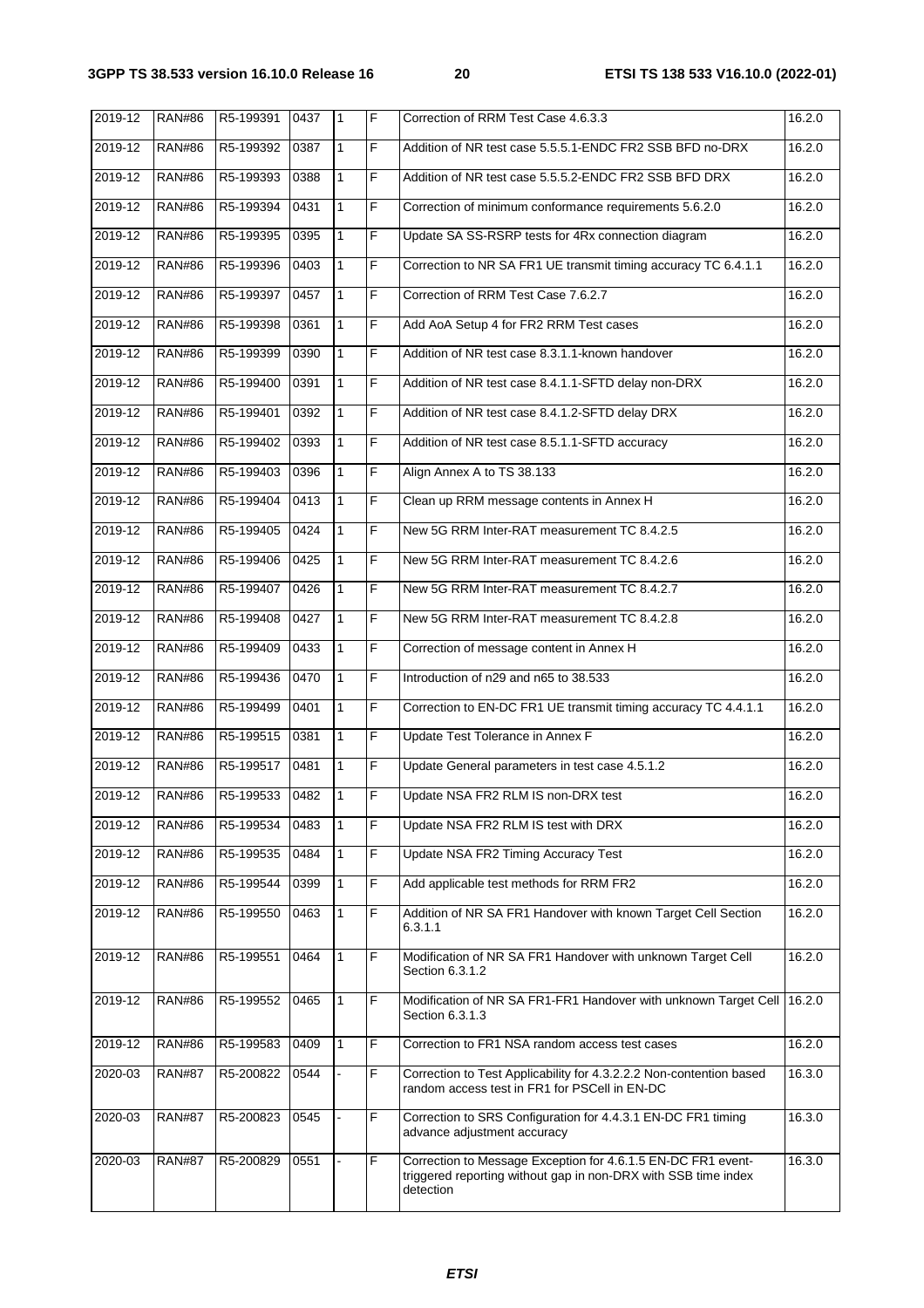| 2020-03 | <b>RAN#87</b> | R5-200833 | 0555 |   | F | Correction to Test Applicability for 6.3.2.2.2 Non-Contention based<br>random access test in FR1 for NR standalone                          | 16.3.0 |
|---------|---------------|-----------|------|---|---|---------------------------------------------------------------------------------------------------------------------------------------------|--------|
| 2020-03 | <b>RAN#87</b> | R5-200834 | 0556 |   | F | Correction to SRS Configuration for 6.4.3.1 NR SA FR1 timing<br>advance adjustment accuracy                                                 | 16.3.0 |
| 2020-03 | <b>RAN#87</b> | R5-200839 | 0561 |   | F | Correction to Message Exception for 6.6.1.5 NR SA FR1 event-<br>triggered reporting without gap in non-DRX with SSB time index<br>detection | 16.3.0 |
| 2020-03 | <b>RAN#87</b> | R5-200277 | 0488 |   | F | Test tolerance update intra-frequency SS-SINR NSA                                                                                           | 16.3.0 |
| 2020-03 | <b>RAN#87</b> | R5-200278 | 0489 |   | F | Test tolerance update inter-frequency SS-SINR NSA                                                                                           | 16.3.0 |
| 2020-03 | <b>RAN#87</b> | R5-200279 | 0490 |   | F | Test tolerance update inter-frequency SS-RSRP SA                                                                                            | 16.3.0 |
| 2020-03 | <b>RAN#87</b> | R5-200281 | 0492 |   | F | Test tolerance update inter-frequency SS-RSRQ SA                                                                                            | 16.3.0 |
| 2020-03 | <b>RAN#87</b> | R5-200282 | 0493 |   | F | Test tolerance update intra-frequency SS-SINR SA                                                                                            | 16.3.0 |
| 2020-03 | <b>RAN#87</b> | R5-200283 | 0494 |   | F | Test tolerance update inter-frequency SS-SINR SA                                                                                            | 16.3.0 |
| 2020-03 | <b>RAN#87</b> | R5-200306 | 0497 |   | F | Reference SSB configuration correction                                                                                                      | 16.3.0 |
| 2020-03 | <b>RAN#87</b> | R5-200421 | 0508 |   | F | Correction to Active UL BWP for intra-frequency event triggered<br>reporting with gap                                                       | 16.3.0 |
| 2020-03 | <b>RAN#87</b> | R5-200422 | 0509 |   | F | Correction to EN-DC FR1 event-triggered reporting test cases                                                                                | 16.3.0 |
| 2020-03 | <b>RAN#87</b> | R5-200423 | 0510 |   | F | Correction to FR1 NR SA E-UTRA cell re-selection test cases                                                                                 | 16.3.0 |
| 2020-03 | <b>RAN#87</b> | R5-200425 | 0512 |   | F | Correction to NR SA FR1 SS-RSRP measurement accuracy tests                                                                                  | 16.3.0 |
| 2020-03 | <b>RAN#87</b> | R5-200427 | 0514 |   | F | Correction to the simulated cell for cell-reselection test cases                                                                            | 16.3.0 |
| 2020-03 | <b>RAN#87</b> | R5-200428 | 0515 |   | F | Correction to UE transmit timing accuracy test case                                                                                         | 16.3.0 |
| 2020-03 | <b>RAN#87</b> | R5-200564 | 0524 |   | F | Correction to Statistical testing of delay and UE measurement<br>performance in RRM tests                                                   | 16.3.0 |
| 2020-03 | <b>RAN#87</b> | R5-200606 | 0526 |   | F | Cell mapping update measurement tests Annex E                                                                                               | 16.3.0 |
| 2020-03 | <b>RAN#87</b> | R5-200607 | 0527 |   | F | Re-submission R5-197804 not implemented                                                                                                     | 16.3.0 |
| 2020-03 | <b>RAN#87</b> | R5-200608 | 0528 |   | F | Corrections to SS-RSRP meas accuracy NSA tests                                                                                              | 16.3.0 |
| 2020-03 | <b>RAN#87</b> | R5-200610 | 0530 |   | F | Correct message contents measurement tests                                                                                                  | 16.3.0 |
| 2020-03 | <b>RAN#87</b> | R5-200705 | 0533 |   | F | Correction to TC 6.1.1.2 FR1 inter-freq re-selection                                                                                        | 16.3.0 |
| 2020-03 | <b>RAN#87</b> | R5-200708 | 0536 |   | F | Update of TC 6.3.2.3.1 FR1 RRC redirection                                                                                                  | 16.3.0 |
| 2020-03 | <b>RAN#87</b> | R5-200709 | 0537 |   | F | Update of TC 6.3.2.3.2 inter-freq RRC redirection                                                                                           | 16.3.0 |
| 2020-03 | <b>RAN#87</b> | R5-200785 | 0539 |   | F | Update of EN-DC SSB-based RLM TC 4.5.1.1, 4.5.1.2, 4.5.1.3 and<br>4.5.1.4                                                                   | 16.3.0 |
| 2020-03 | <b>RAN#87</b> | R5-200786 | 0540 |   | F | Update of EN-DC CSI-RS-based RLM TC 4.5.1.5, 4.5.1.6, 4.5.1.7<br>and 4.5.1.8                                                                | 16.3.0 |
| 2020-03 | <b>RAN#87</b> | R5-200787 | 0541 |   | F | Update of NR CSI-RS-based RLM TC 6.5.1.5, 6.5.1.6, 6.5.1.7 and<br>6.5.1.8                                                                   | 16.3.0 |
| 2020-03 | <b>RAN#87</b> | R5-200818 | 0543 |   | F | Correction to cell mapping Annex E                                                                                                          | 16.3.0 |
| 2020-03 | <b>RAN#87</b> | R5-200858 | 0569 |   | F | Corrections to Table H.3.1-8                                                                                                                | 16.3.0 |
| 2020-03 | <b>RAN#87</b> | R5-200916 | 0538 | 1 | F | Update to test applicability per permitted test method                                                                                      | 16.3.0 |
| 2020-03 | <b>RAN#87</b> | R5-200986 | 0507 | 1 | F | Core alignment for event-triggered reporting test cases                                                                                     | 16.3.0 |
| 2020-03 | <b>RAN#87</b> | R5-200987 | 0534 | 1 | F | Update of TC 6.3.2.1.1 FR1 RRC re-establishment                                                                                             | 16.3.0 |
| 2020-03 | <b>RAN#87</b> | R5-200988 | 0535 |   | F | Update of TC 6.3.2.1.2 inter-freq RRC re-establishment                                                                                      | 16.3.0 |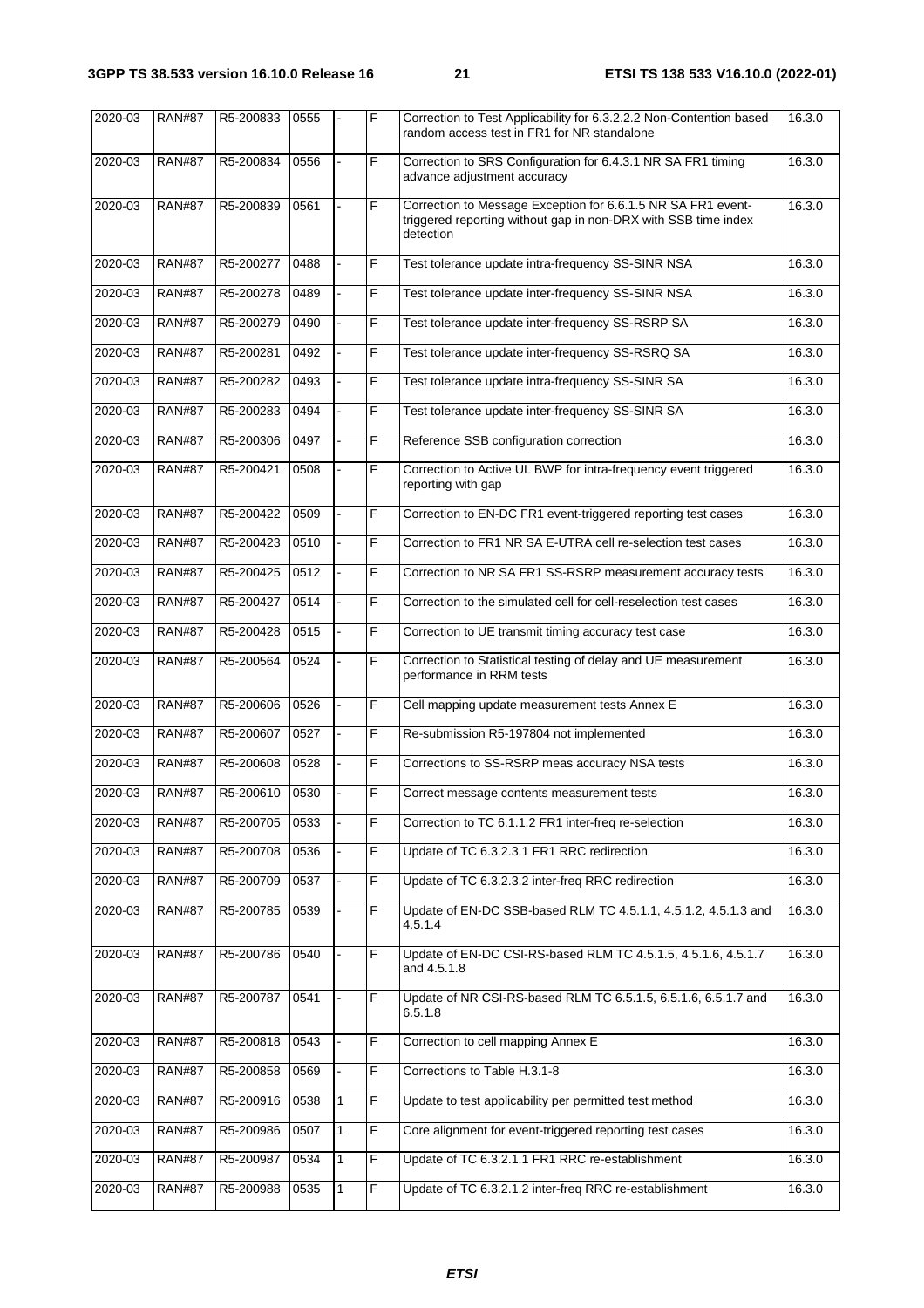| $2020 - 03$ | <b>RAN#87</b> | R5-201030 | 0529 | $\mathbf{1}$ | F | Corrections to SS-RSRP meas accuracy SA tests                                                                                     | 16.3.0 |
|-------------|---------------|-----------|------|--------------|---|-----------------------------------------------------------------------------------------------------------------------------------|--------|
| 2020-03     | <b>RAN#87</b> | R5-201039 | 0485 | $\mathbf{1}$ | F | Test tolerance update inter-frequency SS-RSRP NSA                                                                                 | 16.3.0 |
| 2020-03     | <b>RAN#87</b> | R5-201040 | 0486 | 1            | F | Test tolerance update intra-frequency SS-RSRQ NSA                                                                                 | 16.3.0 |
| 2020-03     | <b>RAN#87</b> | R5-201041 | 0491 | $\mathbf{1}$ | F | Test tolerance update intra-frequency SS-RSRQ SA                                                                                  | 16.3.0 |
| 2020-03     | <b>RAN#87</b> | R5-201056 | 0511 | $\mathbf{1}$ | F | Correction to message contents in 6.6.1.5 and 6.6.1.6                                                                             | 16.3.0 |
| 2020-03     | <b>RAN#87</b> | R5-201057 | 0513 | 1            | F | Correction to test description of RRM TC 4.6.1.3 and 4.6.1.6                                                                      | 16.3.0 |
| 2020-03     | <b>RAN#87</b> | R5-201058 | 0516 | 1            | F | Update of maximum test system uncertainty for FR1 RRM Test                                                                        | 16.3.0 |
| 2020-03     | <b>RAN#87</b> | R5-201063 | 0517 | $\mathbf{1}$ | F | Update FR1 Test Tolerance of 4.5.2.3 interruptions on NR SCC in<br>sync                                                           | 16.3.0 |
| 2020-03     | <b>RAN#87</b> | R5-201064 | 0518 | 1            | F | Update FR1 Test Tolerance of 4.5.2.4 interruptions on NR SCC in<br>async                                                          | 16.3.0 |
| 2020-03     | <b>RAN#87</b> | R5-201071 | 0552 | 1            | F | Correction to Test Applicability for 4.6.2.2 EN-DC FR1-FR1 event-<br>triggered reporting in DRX                                   | 16.3.0 |
| 2020-03     | <b>RAN#87</b> | R5-201072 | 0553 | 1            | F | Correction to Test Applicability for 4.6.2.5 EN-DC FR1-FR1 event-<br>triggered reporting in non-DRX with SSB time index detection | 16.3.0 |
| 2020-03     | <b>RAN#87</b> | R5-201073 | 0554 | 1            | F | Correction to Test Applicability for 4.6.2.6 EN-DC FR1-FR1 event-<br>triggered reporting in DRX with SSB time index detection     | 16.3.0 |
| 2020-03     | <b>RAN#87</b> | R5-201078 | 0562 | 1            | F | Correction to Test Applicability for 6.6.2.1 NR SA FR1-FR1 event-<br>triggered reporting in non-DRX                               | 16.3.0 |
| 2020-03     | <b>RAN#87</b> | R5-201080 | 0564 | 1            | F | Correction to Test Applicability for 6.6.2.5 NR SA FR1-FR1 event-<br>triggered reporting in non-DRX with SSB time index detection | 16.3.0 |
| 2020-03     | <b>RAN#87</b> | R5-201081 | 0565 | 1            | F | Correction to Test Applicability for 6.6.2.6 NR SA FR1-FR1 event-<br>triggered reporting in DRX with SSB time index detection     | 16.3.0 |
| 2020-03     | <b>RAN#87</b> | R5-201082 | 0571 | $\mathbf{1}$ | F | Correction to Test Parameters for 4.6.1.1                                                                                         | 16.3.0 |
| 2020-03     | <b>RAN#87</b> | R5-201083 | 0572 | 1            | F | Correction to Test Parameters for 4.6.1.2                                                                                         | 16.3.0 |
| 2020-03     | <b>RAN#87</b> | R5-201160 | 0531 | 1            | F | Correct message contents event triggered measurement tests                                                                        | 16.3.0 |
| 2020-03     | <b>RAN#87</b> | R5-201166 | 0567 | $\mathbf{1}$ | F | Update RLM non DRX test cases                                                                                                     | 16.3.0 |
| 2020-03     | <b>RAN#87</b> | R5-201167 | 0568 | 1            | F | Update 4.5.1.4 test case                                                                                                          | 16.3.0 |
| 2020-03     | <b>RAN#87</b> | R5-201168 | 0570 | 1            | F | Clarification 4.4.1.1 test procedure                                                                                              | 16.3.0 |
| 2020-03     | <b>RAN#87</b> | R5-201169 | 0521 | $\mathbf{1}$ | F | Update of FR1 Test Tolerance in Annex F                                                                                           | 16.3.0 |
| 2020-03     | <b>RAN#87</b> | R5-201190 | 0542 | $\mathbf{1}$ | F | Update of NR SSB-based RLM TC 6.5.1.1, 6.5.1.2, 6.5.1.3 and<br>6.5.1.4                                                            | 16.3.0 |
| 2020-03     | <b>RAN#87</b> | R5-201240 | 0563 | 2            | F | Correction to Test Applicability for 6.6.2.2 NA SA FR1-FR1 event-<br>triggered reporting in DRX                                   | 16.3.0 |
| 2020-03     | <b>RAN#87</b> | R5-201242 | 0532 | $\sqrt{2}$   | F | Correction to Test Applicability for 4.6.2.1 EN-DC FR1-FR1 event-<br>triggered reporting in non-DRX                               | 16.3.0 |
| 2020-03     | <b>RAN#87</b> | R5-200276 | 0487 |              | F | Test tolerance update inter-frequency SS-RSRQ NSA                                                                                 | 16.3.0 |
| 2020-03     | <b>RAN#87</b> | R5-200284 | 0495 |              | F | Test tolerance update measurement tests Annex F                                                                                   | 16.3.0 |
| 2020-03     | <b>RAN#87</b> | R5-201044 | 0496 |              | F | Test Tolerance and Measurement Uncertainty in Annex F for L1-<br>RSRP measurement test cases                                      | 16.3.0 |
| 2020-03     | <b>RAN#87</b> | R5-201045 | 0499 | 1            | F | Correction of RRM Test Case 4.6.3.1 including FR1 Test Tolerance                                                                  | 16.3.0 |
| 2020-03     | <b>RAN#87</b> | R5-201046 | 0500 | 1            | F | Correction of RRM Test Case 4.6.3.2 including FR1 Test Tolerance                                                                  | 16.3.0 |
| 2020-03     | <b>RAN#87</b> | R5-201047 | 0501 | 1            | F | Correction of RRM Test Case 4.6.3.3 including FR1 Test Tolerance                                                                  | 16.3.0 |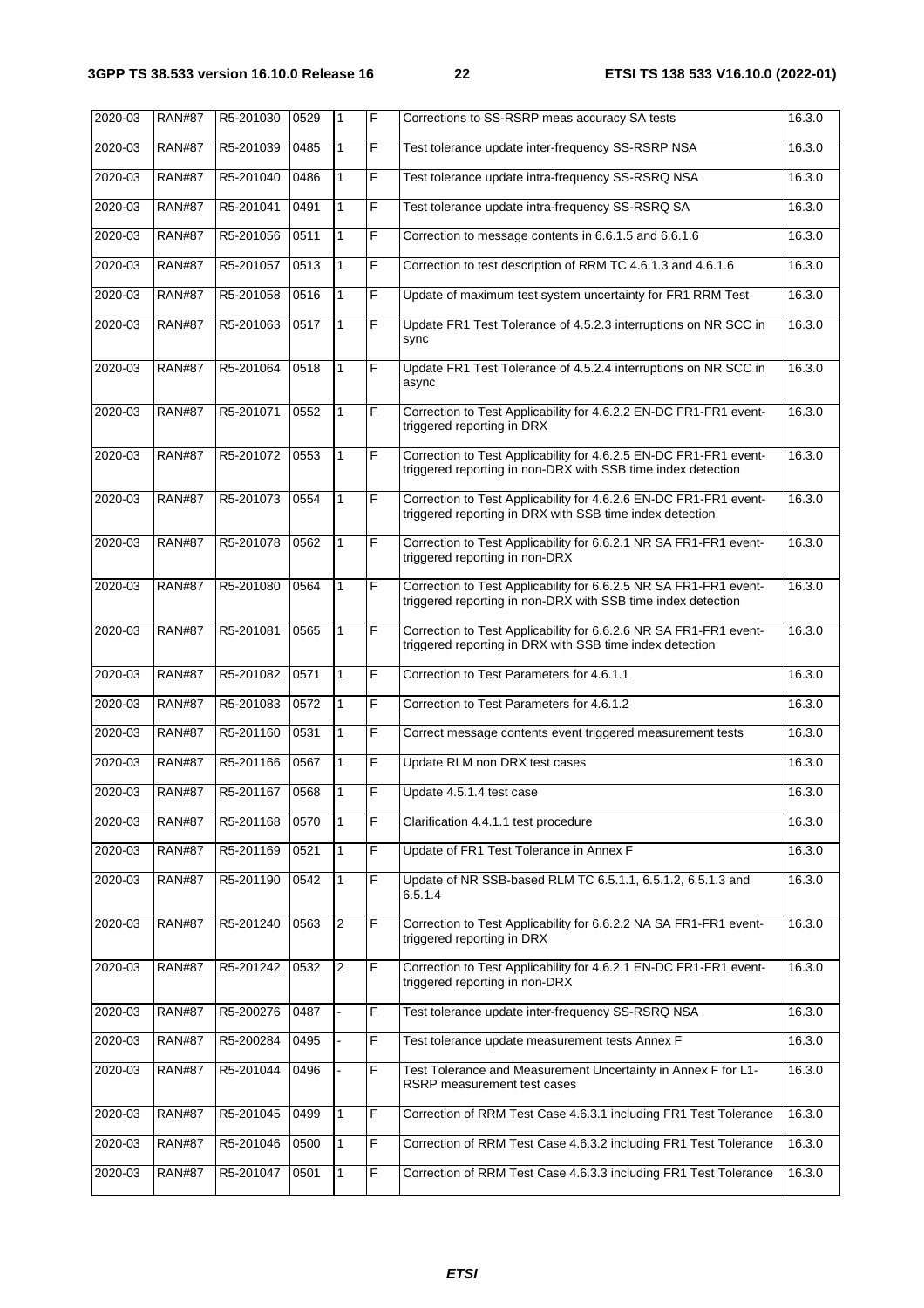| 2020-03 | <b>RAN#87</b> | R5-201048 | 0502 | 1            | F  | Correction of RRM Test Case 4.6.3.4 including FR1 Test Tolerance                                                                                             | 16.3.0 |
|---------|---------------|-----------|------|--------------|----|--------------------------------------------------------------------------------------------------------------------------------------------------------------|--------|
| 2020-03 | <b>RAN#87</b> | R5-201049 | 0503 | 1            | F  | Correction of RRM Test Case 6.6.4.1 including FR1 Test Tolerance                                                                                             | 16.3.0 |
| 2020-03 | <b>RAN#87</b> | R5-201050 | 0504 | 1            | F  | Correction of RRM Test Case 6.6.4.2 including FR1 Test Tolerance                                                                                             | 16.3.0 |
| 2020-03 | <b>RAN#87</b> | R5-201051 | 0505 | $\mathbf{1}$ | F  | Correction of RRM Test Case 6.6.4.3 including FR1 Test Tolerance                                                                                             | 16.3.0 |
| 2020-03 | <b>RAN#87</b> | R5-201052 | 0506 | $\mathbf{1}$ | F  | Correction of RRM Test Case 6.6.4.4 including FR1 Test Tolerance                                                                                             | 16.3.0 |
| 2020-03 | <b>RAN#87</b> | R5-201070 | 0548 | $\mathbf{1}$ | F  | Correction to Message Exception for 4.5.1.3 EN-DC FR1 radio link<br>monitoring Out-of-sync test for PSCell configured with SSB-based<br>RLM RS in DRX mode   | 16.3.0 |
| 2020-03 | <b>RAN#87</b> | R5-201074 | 0557 | 1            | F  | Correction to Test Parameter for 6.5.1.1 NR SA FR1 radio link<br>monitoring Out-of-sync test for PSCell configured with SSB-based<br>RLM RS in non-DRX mode  | 16.3.0 |
| 2020-03 | <b>RAN#87</b> | R5-201075 | 0558 | $\mathbf{1}$ | F  | Correction to Test Procedure for 6.5.1.2 NR SA FR1 radio link<br>monitoring in-sync test for PCell configured with SSB-based RLM<br>RS in non-DRX mode       | 16.3.0 |
| 2020-03 | <b>RAN#87</b> | R5-201076 | 0559 | $\mathbf{1}$ | F  | Correction to Message Exception for 6.5.1.3 NR SA FR1 radio link<br>monitoring Out-of-sync test for PSCell configured with SSB-based<br>RLM RS in DRX mode   | 16.3.0 |
| 2020-03 | <b>RAN#87</b> | R5-201077 | 0560 | $\mathbf{1}$ | F  | Correction to Message Exception for 6.5.1.4 NR SA FR1 radio link<br>monitoring In-sync test for PSCell configured with SSB-based RLM<br>RS in DRX mode       | 16.3.0 |
| 2020-03 | <b>RAN#87</b> | R5-201105 | 0546 | 1            | F  | Correction to Test Parameters for 4.5.1.1 EN-DC FR1 radio link<br>monitoring Out-of-sync test for PSCell configured with SSB-based<br>RLM RS in non-DRX mode | 16.3.0 |
| 2020-03 | <b>RAN#87</b> | R5-201106 | 0547 | 1            | F  | Correction to Test Procedure for 4.5.1.2 EN-DC FR1 radio link<br>monitoring in-sync test for PSCell configured with SSB-based RLM<br>RS in non-DRX mode      | 16.3.0 |
| 2020-06 | <b>RAN#88</b> | R5-201395 | 0576 |              | F  | Correction to NR test case 7.7.1.3.2 SS-RSRP relative accuracy                                                                                               | 16.4.0 |
| 2020-06 | <b>RAN#88</b> | R5-201396 | 0577 |              | F. | Correction to NR test case 8.2.1.1 higher priority NR cell reselection                                                                                       | 16.4.0 |
| 2020-06 | <b>RAN#88</b> | R5-201398 | 0579 |              | F  | Correction to NR test case 8.4.1.1 SFTD non-DRX                                                                                                              | 16.4.0 |
| 2020-06 | <b>RAN#88</b> | R5-201399 | 0580 |              | F  | Correction to NR test case 8.4.1.2 SFTD DRX                                                                                                                  | 16.4.0 |
| 2020-06 | <b>RAN#88</b> | R5-201400 | 0581 |              | F  | Correction to NR test case 8.4.2.1 event-triggered without SSB index 16.4.0<br>non-DRX                                                                       |        |
| 2020-06 | <b>RAN#88</b> | R5-201401 | 0582 |              | F  | Correction to NR test case 8.4.2.2 event-triggered without SSB index 16.4.0<br>DRX.                                                                          |        |
| 2020-06 | <b>RAN#88</b> | R5-201402 | 0583 |              | F  | Correction to NR test case 8.4.2.3 event-triggered with SSB index<br>non-DRX                                                                                 | 16.4.0 |
| 2020-06 | <b>RAN#88</b> | R5-201403 | 0584 |              | F  | Correction to NR test case 8.4.2.4 event-triggered with SSB index<br>DRX.                                                                                    | 16.4.0 |
| 2020-06 | <b>RAN#88</b> | R5-201404 | 0585 |              | F  | Correction to NR test case 8.5.1.1 SFTD accuracy                                                                                                             | 16.4.0 |
| 2020-06 | <b>RAN#88</b> | R5-201405 | 0586 |              | F  | Addition to minimum conformance requirement 5.5.5.0.3 -<br>scheduling restriction for BFD and CBD                                                            | 16.4.0 |
| 2020-06 | <b>RAN#88</b> | R5-201407 | 0588 |              | F  | Addition to minimum conformance requirement 5.5.8.0 - TCI-state<br>switch                                                                                    | 16.4.0 |
| 2020-06 | <b>RAN#88</b> | R5-201408 | 0589 |              | F  | Addition to NR test case 5.5.8.1 MAC-CE based TCI switch                                                                                                     | 16.4.0 |
| 2020-06 | <b>RAN#88</b> | R5-201409 | 0590 |              | F  | Addition to NR test case 5.5.8.2 RRC based TCI switch                                                                                                        | 16.4.0 |
| 2020-06 | <b>RAN#88</b> | R5-201412 | 0593 |              | F  | Addition to minimum conformance requirements 7.5.1.0.5 -<br>Scheduling restriction for RLM                                                                   | 16.4.0 |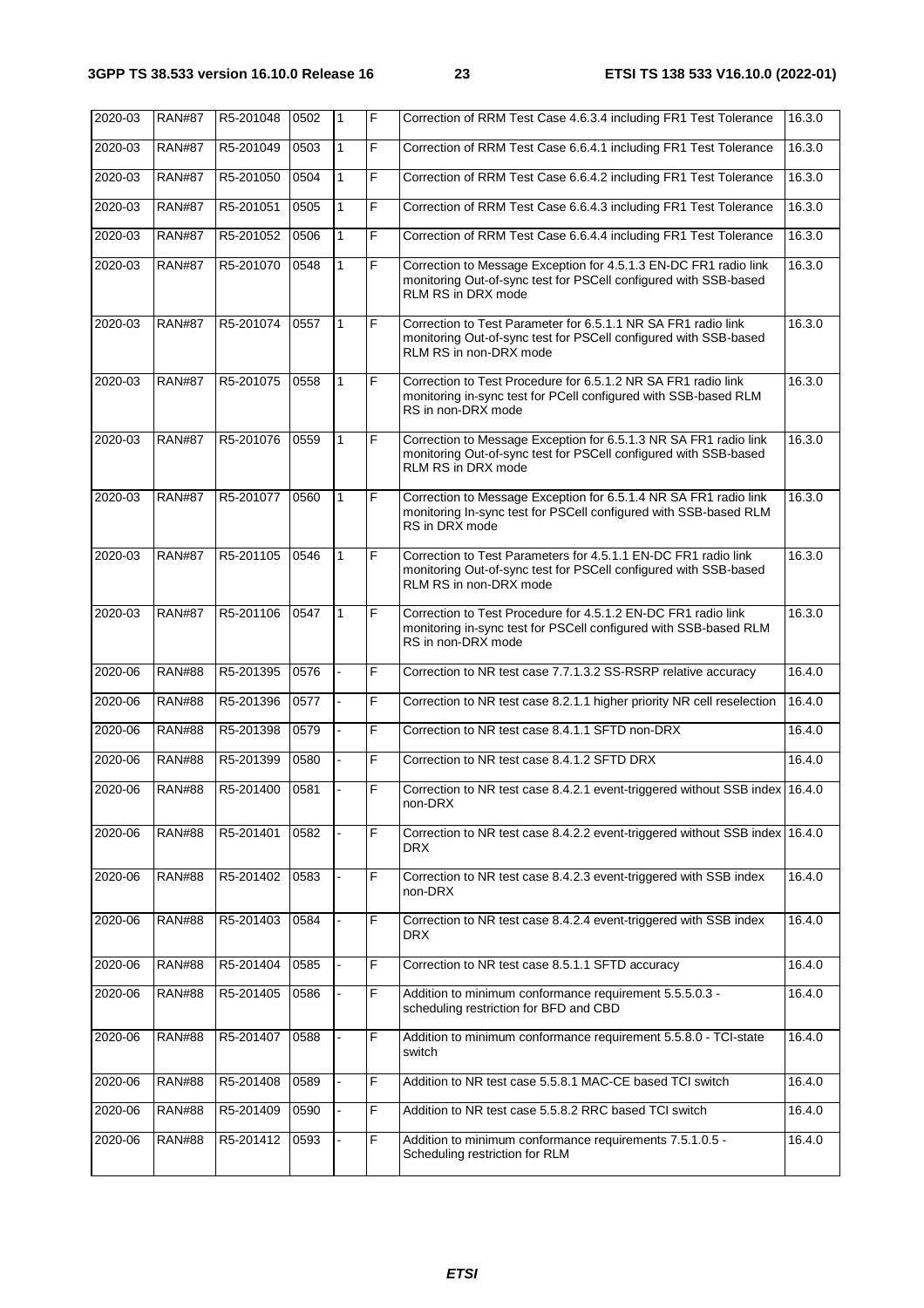| 2020-06 | <b>RAN#88</b> | R5-201414 | 0595 |    | F              | Addition to minimum Conformance Requirements 7.5.6.1.0 - DCI-<br>based DL active BWP switch | 16.4.0 |
|---------|---------------|-----------|------|----|----------------|---------------------------------------------------------------------------------------------|--------|
| 2020-06 | <b>RAN#88</b> | R5-201415 | 0596 |    | F              | Addition to NR test case 7.5.6.1.3 FR2 DCI-based DL active BWP<br>switch non-DRX            | 16.4.0 |
| 2020-06 | <b>RAN#88</b> | R5-201619 | 0603 |    | F              | Corrections to 6.7.1.1                                                                      | 16.4.0 |
| 2020-06 | <b>RAN#88</b> | R5-201676 | 0614 |    | F              | Correction to inter-freq measurement TCs for SSB configuration                              | 16.4.0 |
| 2020-06 | <b>RAN#88</b> | R5-201677 | 0615 |    | F              | Correction to TC 6.3.2.3.1 for the test procedure                                           | 16.4.0 |
| 2020-06 | <b>RAN#88</b> | R5-201679 | 0617 |    | F              | Update of TC 5.6.1.1 event-triggered without gap non-DRX                                    | 16.4.0 |
| 2020-06 | <b>RAN#88</b> | R5-201680 | 0618 |    | F              | Update of TC 5.6.1.2 event-triggered without gap DRX                                        | 16.4.0 |
| 2020-06 | <b>RAN#88</b> | R5-201681 | 0619 |    | F              | Update of TC 5.6.1.3 event-triggered with gap non-DRX                                       | 16.4.0 |
| 2020-06 | <b>RAN#88</b> | R5-201682 | 0620 |    | F              | Update of TC 5.6.1.4 event-triggered with gap DRX                                           | 16.4.0 |
| 2020-06 | <b>RAN#88</b> | R5-201686 | 0624 |    | $\overline{F}$ | Update of TC 8.4.2.5 FR2 event-triggered without SSB index non-<br><b>DRX</b>               | 16.4.0 |
| 2020-06 | <b>RAN#88</b> | R5-201687 | 0625 |    | F              | Update of TC 8.4.2.6 FR2 event-triggered without SSB index DRX                              | 16.4.0 |
| 2020-06 | <b>RAN#88</b> | R5-201688 | 0626 |    | F              | Update of TC 8.4.2.7 FR2 event-triggered with SSB index non-DRX                             | 16.4.0 |
| 2020-06 | <b>RAN#88</b> | R5-201689 | 0627 | ÷. | F              | Update of TC 8.4.2.8 FR2 event-triggered with SSB index DRX                                 | 16.4.0 |
| 2020-06 | <b>RAN#88</b> | R5-201821 | 0634 |    | F              | Correction of SS-SINR applicability -NSA                                                    | 16.4.0 |
| 2020-06 | <b>RAN#88</b> | R5-201822 | 0635 |    | F              | Correction of SS-SINR applicability -SA                                                     | 16.4.0 |
| 2020-06 | <b>RAN#88</b> | R5-201824 | 0637 |    | F              | Corrections to 4.7.1.1                                                                      | 16.4.0 |
| 2020-06 | <b>RAN#88</b> | R5-202054 | 0644 |    | F              | Minimum Requirements SS-RSRP iRAT                                                           | 16.4.0 |
| 2020-06 | <b>RAN#88</b> | R5-202055 | 0645 |    | F              | Addition 8.5.2.1.1                                                                          | 16.4.0 |
| 2020-06 | <b>RAN#88</b> | R5-202056 | 0646 |    | F              | Addition 8.5.2.1.2                                                                          | 16.4.0 |
| 2020-06 | <b>RAN#88</b> | R5-202057 | 0647 |    | F              | Minimum Requirements SS-RSRQ iRAT                                                           | 16.4.0 |
| 2020-06 | <b>RAN#88</b> | R5-202058 | 0648 |    | F              | Addition 8.5.2.2.1                                                                          | 16.4.0 |
| 2020-06 | <b>RAN#88</b> | R5-202059 | 0649 |    | F              | Addition 8.5.2.2.2                                                                          | 16.4.0 |
| 2020-06 | <b>RAN#88</b> | R5-202060 | 0650 |    | IF             | Minimum Requirements SS-SINR iRAT                                                           | 16.4.0 |
| 2020-06 | <b>RAN#88</b> | R5-202061 | 0651 |    | F              | Addition 8.5.2.3.1                                                                          | 16.4.0 |
| 2020-06 | <b>RAN#88</b> | R5-202062 | 0652 | ÷. | F              | Addition 8.5.2.3.2                                                                          | 16.4.0 |
| 2020-06 | <b>RAN#88</b> | R5-202063 | 0653 |    | F              | Minimum requirements SS-RSRP NSA FR2                                                        | 16.4.0 |
| 2020-06 | <b>RAN#88</b> | R5-202064 | 0654 |    | F              | Addition 5.7.1.1                                                                            | 16.4.0 |
| 2020-06 | <b>RAN#88</b> | R5-202065 | 0655 |    | F              | Addition 5.7.1.2                                                                            | 16.4.0 |
| 2020-06 | <b>RAN#88</b> | R5-202066 | 0656 |    | F              | Addition 5.7.1.3                                                                            | 16.4.0 |
| 2020-06 | <b>RAN#88</b> | R5-202067 | 0657 |    | F              | Minimum requirements SS-RSRQ NSA FR2                                                        | 16.4.0 |
| 2020-06 | <b>RAN#88</b> | R5-202068 | 0658 |    | F              | Addition 5.7.2.1                                                                            | 16.4.0 |
| 2020-06 | <b>RAN#88</b> | R5-202069 | 0659 |    | F              | Addition 5.7.2.2                                                                            | 16.4.0 |
| 2020-06 | <b>RAN#88</b> | R5-202070 | 0660 |    | F              | Minimum requirements SS-SINR NSA FR2                                                        | 16.4.0 |
| 2020-06 | <b>RAN#88</b> | R5-202071 | 0661 | ÷. | F              | Addition 5.7.3.1                                                                            | 16.4.0 |
| 2020-06 | <b>RAN#88</b> | R5-202072 | 0662 |    | F              | Addition 5.7.3.2                                                                            | 16.4.0 |
| 2020-06 | <b>RAN#88</b> | R5-202073 | 0663 |    | F              | Minimum requirements SS-RSRP SA FR2                                                         | 16.4.0 |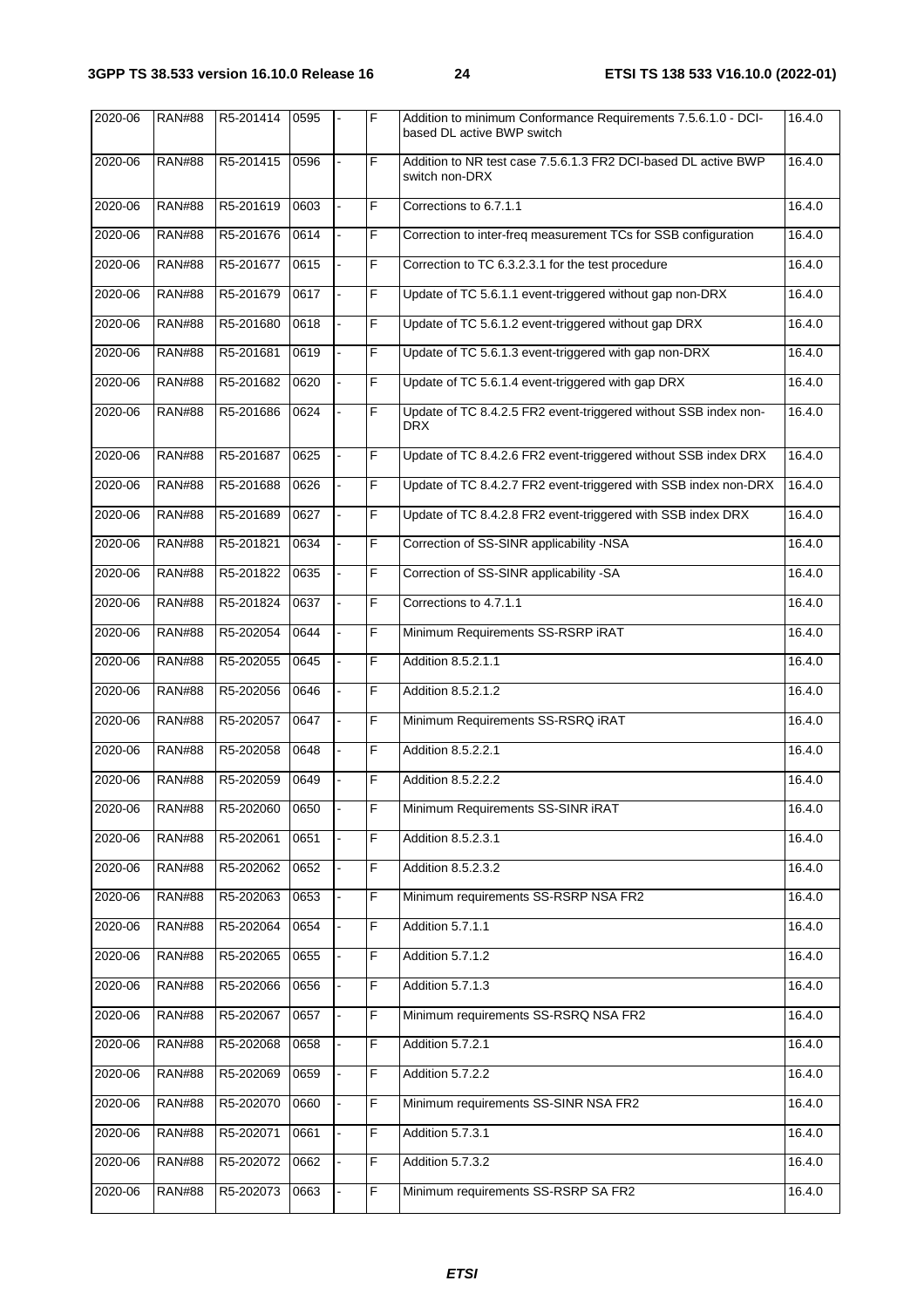| 2020-06 | <b>RAN#88</b> | R5-202074 | 0664 |                | F | Addition 7.7.1.1                                                                                 | 16.4.0 |
|---------|---------------|-----------|------|----------------|---|--------------------------------------------------------------------------------------------------|--------|
| 2020-06 | <b>RAN#88</b> | R5-202075 | 0665 |                | F | Addition 7.7.1.2                                                                                 | 16.4.0 |
| 2020-06 | <b>RAN#88</b> | R5-202076 | 0666 |                | F | Minimum requirements SS-RSRQ SA FR2                                                              | 16.4.0 |
| 2020-06 | <b>RAN#88</b> | R5-202077 | 0667 |                | F | Addition 7.7.2.1                                                                                 | 16.4.0 |
| 2020-06 | <b>RAN#88</b> | R5-202078 | 0668 |                | F | Addition 7.7.2.2                                                                                 | 16.4.0 |
| 2020-06 | <b>RAN#88</b> | R5-202079 | 0669 |                | F | Minimum requirements SS-SINR SA FR2                                                              | 16.4.0 |
| 2020-06 | <b>RAN#88</b> | R5-202080 | 0670 |                | F | Addition 7.7.3.1                                                                                 | 16.4.0 |
| 2020-06 | <b>RAN#88</b> | R5-202081 | 0671 |                | F | Addition 7.7.3.2                                                                                 | 16.4.0 |
| 2020-06 | <b>RAN#88</b> | R5-202091 | 0672 |                | F | Correction of OCNG configurations and CSI-RS for tracking in<br>Annex A                          | 16.4.0 |
| 2020-06 | <b>RAN#88</b> | R5-202092 | 0673 |                | F | Cell configuration for SA FR2 event-triggered reporting test cases                               | 16.4.0 |
| 2020-06 | <b>RAN#88</b> | R5-202093 | 0674 |                | F | Correction of MeasGapConfig in Annex H                                                           | 16.4.0 |
| 2020-06 | <b>RAN#88</b> | R5-202095 | 0676 |                | F | Correction of AoA configuration for FR2 SA Inter-freq measurement<br>test cases in clause 5.6.2  | 16.4.0 |
| 2020-06 | <b>RAN#88</b> | R5-202096 | 0677 | ä,             | F | Correction of RRM Test Case 7.6.2.1                                                              | 16.4.0 |
| 2020-06 | <b>RAN#88</b> | R5-202097 | 0678 |                | F | Correction of RRM Test Case 7.6.2.2                                                              | 16.4.0 |
| 2020-06 | <b>RAN#88</b> | R5-202098 | 0679 |                | F | Correction of RRM Test Case 7.6.2.3                                                              | 16.4.0 |
| 2020-06 | <b>RAN#88</b> | R5-202099 | 0680 |                | F | Correction of RRM Test Case 7.6.2.4                                                              | 16.4.0 |
| 2020-06 | <b>RAN#88</b> | R5-202100 | 0681 | $\blacksquare$ | F | Correction of RRM Test Case 7.6.2.5                                                              | 16.4.0 |
| 2020-06 | <b>RAN#88</b> | R5-202101 | 0682 |                | F | Correction of RRM Test Case 7.6.2.6                                                              | 16.4.0 |
| 2020-06 | <b>RAN#88</b> | R5-202102 | 0683 |                | F | Correction of RRM Test Case 7.6.2.7                                                              | 16.4.0 |
| 2020-06 | <b>RAN#88</b> | R5-202103 | 0684 |                | F | Correction of RRM Test Case 7.6.2.8                                                              | 16.4.0 |
| 2020-06 | <b>RAN#88</b> | R5-202263 | 0704 |                | F | Core alignment in 4.6.1.5 and 4.6.1.6 Event Triggered Reporting<br>with SSB time index detection | 16.4.0 |
| 2020-06 | <b>RAN#88</b> | R5-202265 | 0706 |                | F | Correction on EN-DC FR1 radio link monitoring out-of-sync test                                   | 16.4.0 |
| 2020-06 | <b>RAN#88</b> | R5-202273 | 0714 |                | F | Correction to NR SA FR1 - E-UTRA RRC Connection release with<br>redirection                      | 16.4.0 |
| 2020-06 | <b>RAN#88</b> | R5-202277 | 0718 |                | F | Editorial Correction to FR2 Interruption test cases                                              | 16.4.0 |
| 2020-06 | <b>RAN#88</b> | R5-202385 | 0720 |                | F | Addition of RRM Cell configuration mapping table for EN-DC FR1<br>Test Case 4.5.4.1              | 16.4.0 |
| 2020-06 | <b>RAN#88</b> | R5-202387 | 0721 |                | F | Addition of RRC message content exceptions for UE UL Carrier<br><b>Reconfiguration Delay</b>     | 16.4.0 |
| 2020-06 | <b>RAN#88</b> | R5-202389 | 0722 |                | F | Addition of RRM Test Case 4.5.4.1 in Annex F                                                     | 16.4.0 |
| 2020-06 | <b>RAN#88</b> | R5-202415 | 0728 |                | F | Alignment 5.4.1.1 test procedure with 4.4.1.1                                                    | 16.4.0 |
| 2020-06 | <b>RAN#88</b> | R5-202418 | 0730 |                | F | Update 6.5.1.1 and CSI-ReportConfig in Annex H                                                   | 16.4.0 |
| 2020-06 | <b>RAN#88</b> | R5-202488 | 0736 |                | F | Correction to the simulated cell for cell-reselection test cases                                 | 16.4.0 |
| 2020-06 | <b>RAN#88</b> | R5-202496 | 0744 |                | F | Correction of RRM Test Case 6.4.1.1                                                              | 16.4.0 |
| 2020-06 | <b>RAN#88</b> | R5-202497 | 0745 |                | F | Title Correction of Annex D.4.2.4                                                                | 16.4.0 |
| 2020-06 | <b>RAN#88</b> | R5-202700 | 0723 | 1              | F | Addition of new RRM Test Case 4.5.4.1                                                            | 16.4.0 |
| 2020-06 | <b>RAN#88</b> | R5-202701 | 0675 | 1              | F | Editorial correction of RRM TT in Annex F                                                        | 16.4.0 |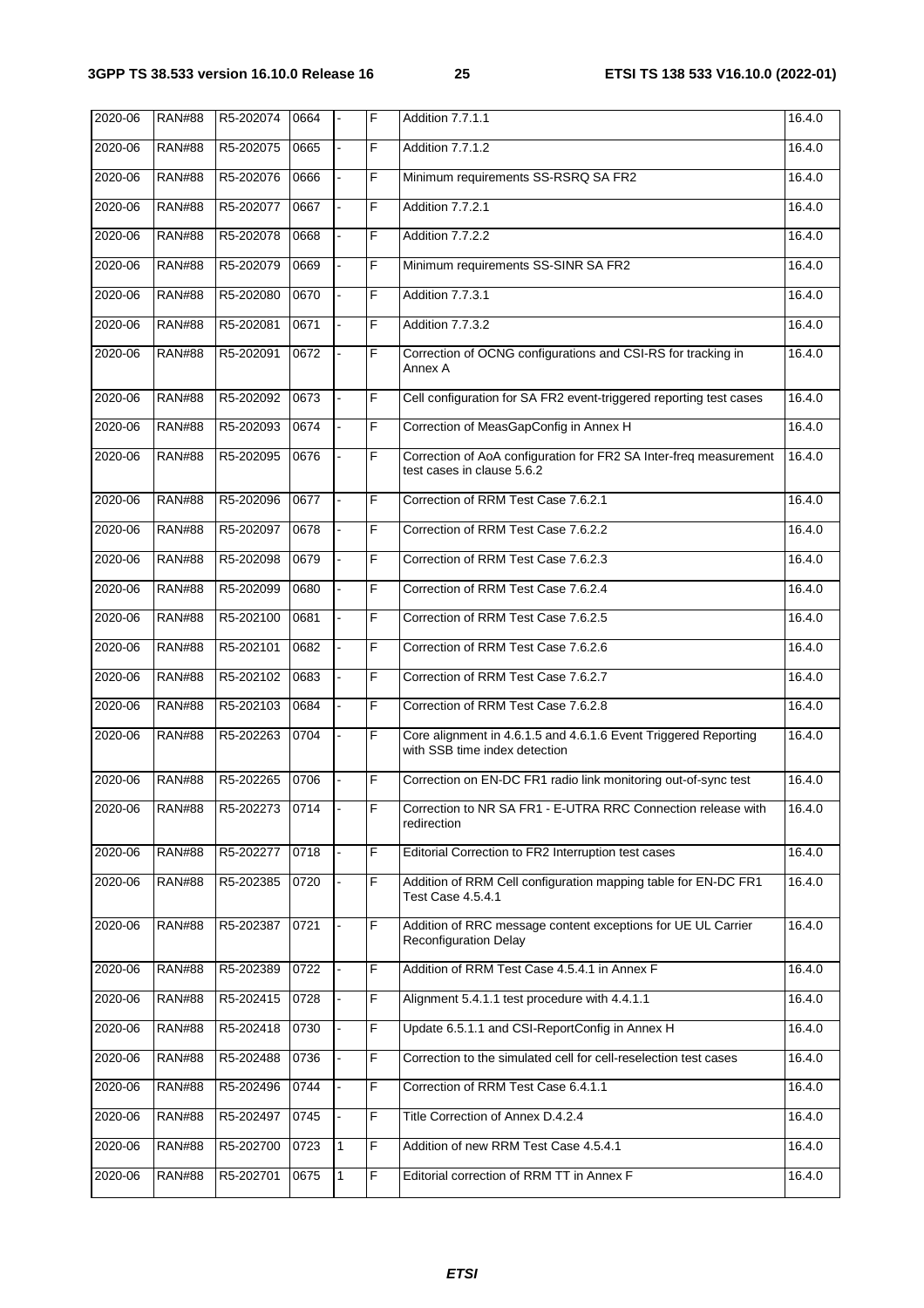| 2020-06 | <b>RAN#88</b> | R5-202744 | 0708 | 1            | F  | Correction to EN-DC FR1 radio link monitoring tests                                                                                                           | 16.4.0 |
|---------|---------------|-----------|------|--------------|----|---------------------------------------------------------------------------------------------------------------------------------------------------------------|--------|
| 2020-06 | <b>RAN#88</b> | R5-202745 | 0727 | $\mathbf{1}$ | F  | Clarification cell2 SS-RSRP in 4.7.1.2.1                                                                                                                      | 16.4.0 |
| 2020-06 | <b>RAN#88</b> | R5-202746 | 0587 | $\mathbf{1}$ | F  | Addition to NR test case 5.5.5.5 scheduling available restriction                                                                                             | 16.4.0 |
| 2020-06 | <b>RAN#88</b> | R5-202747 | 0707 | 1            | F  | Correction on NR SA FR1 - E-UTRAN event-triggered reporting tests                                                                                             | 16.4.0 |
| 2020-06 | <b>RAN#88</b> | R5-202748 | 0731 | 1            | F  | Update 6.5.1.2 message content exception and test procedure                                                                                                   | 16.4.0 |
| 2020-06 | <b>RAN#88</b> | R5-202749 | 0737 | $\mathbf{1}$ | F  | Correction of RRM Test Case 6.1.1.1                                                                                                                           | 16.4.0 |
| 2020-06 | <b>RAN#88</b> | R5-202750 | 0738 | 1            | F  | Correction of RRM Test Case 6.1.1.2                                                                                                                           | 16.4.0 |
| 2020-06 | <b>RAN#88</b> | R5-202751 | 0621 | $\mathbf{1}$ | F  | Update of TC 7.1.1.1 intra-freq cell re-selection                                                                                                             | 16.4.0 |
| 2020-06 | <b>RAN#88</b> | R5-202752 | 0622 | $\mathbf{1}$ | F  | Update of TC 7.1.1.2 inter-freq cell re-selection                                                                                                             | 16.4.0 |
| 2020-06 | <b>RAN#88</b> | R5-202753 | 0724 | $\mathbf{1}$ | F  | Addition of new RRM Test Cases in clause 7.5.3                                                                                                                | 16.4.0 |
| 2020-06 | <b>RAN#88</b> | R5-202754 | 0725 |              | F  | Addition of new RRM Test Cases in clause 7.5.7                                                                                                                | 16.4.0 |
| 2020-06 | <b>RAN#88</b> | R5-202812 | 0685 | 1            | F  | Correction to Test Applicability for 4.6.1.3 EN-DC FR1 event-<br>triggered reporting with gap in non-DRX                                                      | 16.4.0 |
| 2020-06 | <b>RAN#88</b> | R5-202813 | 0686 | 1            | F  | Correction to Test Applicability for 4.6.1.4 EN-DC FR1 event-<br>triggered reporting with gap in DRX                                                          | 16.4.0 |
| 2020-06 | <b>RAN#88</b> | R5-202814 | 0687 | 1            | F  | Correction to Test Applicability & Message Exception for 4.6.1.6 EN-<br>DC FR1 event-triggered reporting with gap in non-DRX with SSB<br>time index detection | 16.4.0 |
| 2020-06 | <b>RAN#88</b> | R5-202815 | 0688 | $\mathbf{1}$ | F  | Correction to Test Applicability for 6.6.1.3 NR SA FR1 event-<br>triggered reporting with gap in non-DRX                                                      | 16.4.0 |
| 2020-06 | <b>RAN#88</b> | R5-202816 | 0689 | 1            | F  | Correction to Test Applicability for 6.6.1.4 NR SA FR1 event-<br>triggered reporting with gap in DRX                                                          | 16.4.0 |
| 2020-06 | <b>RAN#88</b> | R5-202817 | 0732 | 1            | F  | Correction to Test Requirement for 4.4.3.1 by updating TT values<br>from Annex F                                                                              | 16.4.0 |
| 2020-06 | <b>RAN#88</b> | R5-202833 | 0591 | 1            | F  | Addition to NR test case 6.3.2.1.3 FR1-FR1 RRC re-establishment<br>without serving cell timing                                                                | 16.4.0 |
| 2020-06 | <b>RAN#88</b> | R5-202834 | 0575 | 1            | F  | Correction to NR test case 7.7.1.3.1 SA FR2 SS-RSRP absolute<br>accuracy                                                                                      | 16.4.0 |
| 2020-06 | RAN#88        | R5-202835 | 0592 | 1            | ΙF | Addition to NR test case 7.3.2.1.3 FR2-FR2 RRC re-establishment<br>without serving cell timing                                                                | 16.4.0 |
| 2020-06 | <b>RAN#88</b> | R5-202836 | 0594 | 1            | F  | Addition to NR test case 7.5.1.9 FR2 RLM scheduling restrictions                                                                                              | 16.4.0 |
| 2020-06 | <b>RAN#88</b> | R5-202837 | 0578 | $\mathbf{1}$ | F  | Correction to NR test case 8.3.1.1 handover to known cell                                                                                                     | 16.4.0 |
| 2020-06 | <b>RAN#88</b> | R5-202838 | 0597 | 1            | F  | Addition of Default Configuration in Annex H                                                                                                                  | 16.4.0 |
| 2020-06 | <b>RAN#88</b> | R5-202839 | 0628 | 1            | F  | Update of Annex D.4.1.1 for parameters of BFD with 4RX                                                                                                        | 16.4.0 |
| 2020-06 | <b>RAN#88</b> | R5-202840 | 0630 | 1            | F  | Update of Cell mapping in Annex E                                                                                                                             | 16.4.0 |
| 2020-06 | <b>RAN#88</b> | R5-202841 | 0633 | $\mathbf{1}$ | F  | Add auxiliary bands for RRM inter-frequency SA tests                                                                                                          | 16.4.0 |
| 2020-06 | <b>RAN#88</b> | R5-202909 | 0697 | $\mathbf{1}$ | F  | Correction to Test Requirements in 4.4.1.1, Table 4.4.1.1.5-5 to<br>include TT values from Annex F                                                            | 16.4.0 |
| 2020-06 | <b>RAN#88</b> | R5-202910 | 0698 | 1            | F  | Correction to Test Requirements in 6.4.1.1, Table 6.4.1.1.5-5 to<br>include TT values from Annex F                                                            | 16.4.0 |
| 2020-06 | <b>RAN#88</b> | R5-202911 | 0734 | 1            | F  | Correction to Test Requirement for 6.4.3.1 by updating TT values<br>from Annex F                                                                              | 16.4.0 |
| 2020-06 | <b>RAN#88</b> | R5-202912 | 0735 | 1            | F  | Annex I RRM OTA procedures update to add RSRPB based UE<br>Positioning Method for FR2                                                                         | 16.4.0 |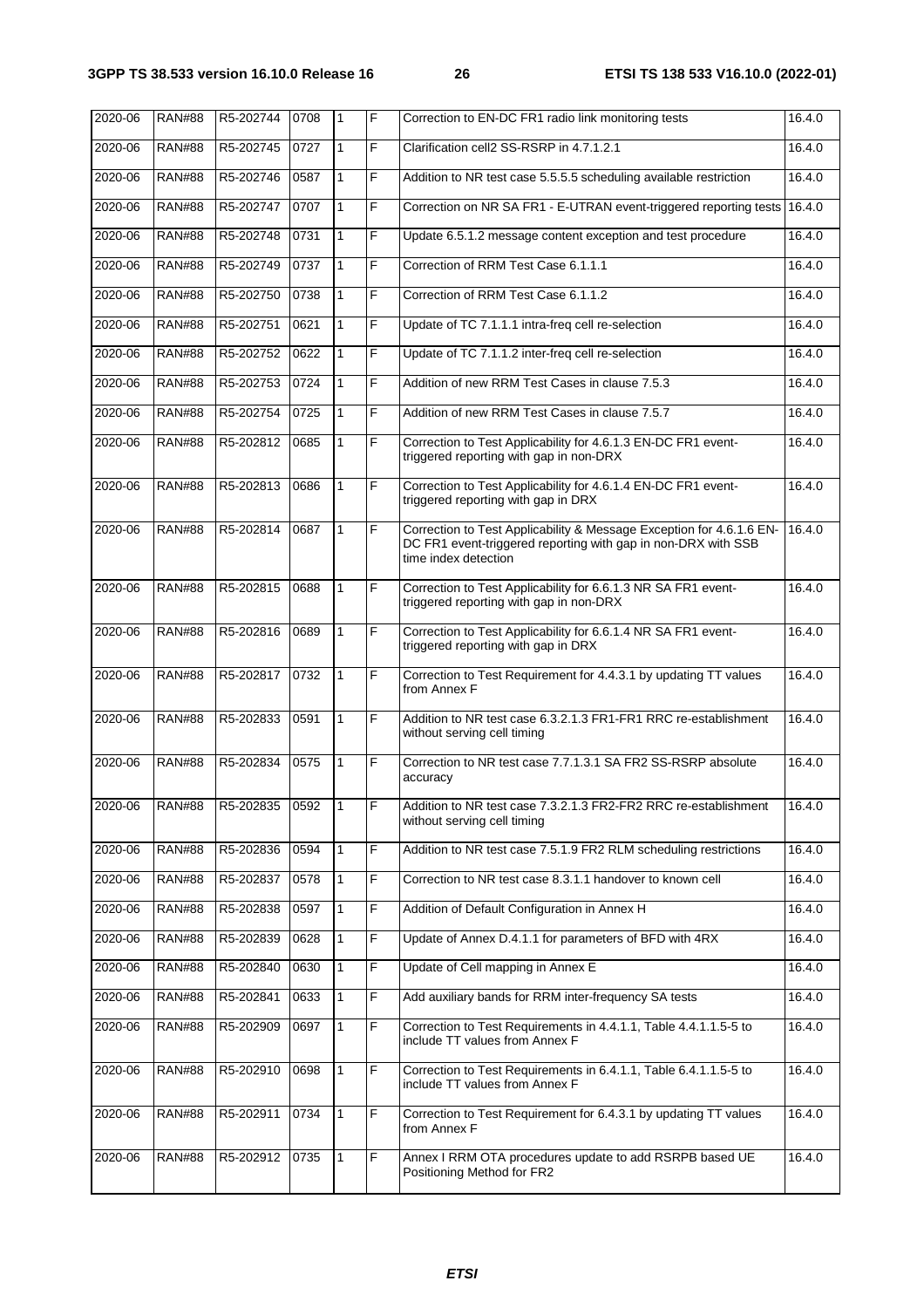| $2020 - 06$ | <b>RAN#88</b> | R5-202913      | 0703 | $\mathbf{1}$ | F | Clarification of disabling Tx diversity for FR2 UE for FR2 RRM<br>testing                                                                               | 16.4.0 |
|-------------|---------------|----------------|------|--------------|---|---------------------------------------------------------------------------------------------------------------------------------------------------------|--------|
| 2020-06     | <b>RAN#88</b> | R5-202914      | 0719 | $\mathbf{1}$ | F | Updates of FR2 MU and TT in TS 38.533                                                                                                                   | 16.4.0 |
| 2020-06     | <b>RAN#88</b> | R5-202950      | 0693 | $\mathbf{1}$ | F | Correction to Message Exception for 4.6.2.5 EN-DC FR1-FR1 event-<br>triggered reporting in non-DRX with SSB time index detection                        | 16.4.0 |
| 2020-06     | <b>RAN#88</b> | R5-202951      | 0694 | $\mathbf{1}$ | F | Correction to Message Exception for 4.6.2.6 EN-DC FR1-FR1 event-<br>triggered reporting in DRX with SSB time index detection                            | 16.4.0 |
| 2020-06     | <b>RAN#88</b> | R5-202961      | 0690 | 1            | F | Correction to Test Applicability and Message Exception for 6.6.1.6<br>NR SA FR1 event-triggered reporting with gap in non-DRX with SSB<br>index reading | 16.4.0 |
| 2020-06     | <b>RAN#88</b> | R5-202969      | 0639 | $\mathbf{1}$ | F | Corrections to 4.7.2.1                                                                                                                                  | 16.4.0 |
| 2020-06     | <b>RAN#88</b> | R5-202970      | 0641 | $\mathbf{1}$ | F | Corrections to 4.7.3.1                                                                                                                                  | 16.4.0 |
| 2020-06     | <b>RAN#88</b> | R5-202971      | 0642 | 1            | F | Corrections to 4.7.3.2                                                                                                                                  | 16.4.0 |
| 2020-06     | <b>RAN#88</b> | R5-202972      | 0598 | 1            | F | Corrections to 6.7.1.2 and core spec alignment                                                                                                          | 16.4.0 |
| 2020-06     | <b>RAN#88</b> | R5-202973      | 0599 | $\mathbf{1}$ | F | Corrections to 6.7.2.1 and core spec alignment                                                                                                          | 16.4.0 |
| 2020-06     | <b>RAN#88</b> | R5-202974      | 0600 | 1            | F | Corrections to 6.7.2.2 and core spec alignment                                                                                                          | 16.4.0 |
| 2020-06     | <b>RAN#88</b> | R5-202975      | 0601 | $\mathbf{1}$ | F | Corrections to 6.7.3.1 and core spec alignment                                                                                                          | 16.4.0 |
| 2020-06     | <b>RAN#88</b> | R5-202976      | 0602 | $\mathbf{1}$ | F | Corrections to 6.7.3.2 and core spec alignment                                                                                                          | 16.4.0 |
| 2020-06     | <b>RAN#88</b> | R5-202977      | 0638 | $\mathbf{1}$ | F | Corrections to 4.7.1.2                                                                                                                                  | 16.4.0 |
| 2020-06     | <b>RAN#88</b> | R5-202978      | 0640 | $\mathbf{1}$ | F | Corrections to 4.7.2.2                                                                                                                                  | 16.4.0 |
| 2020-06     | <b>RAN#88</b> | R5-202982      | 0710 | $\mathbf{1}$ | F | Correction to FR1 UE transmit timing accuracy                                                                                                           | 16.4.0 |
| 2020-06     | <b>RAN#88</b> | R5-202983      | 0709 | 1            | F | Correction to EN-DC FR2 RRC-based DL active BWP switch in non-<br>DRX in synchronous ENDC                                                               | 16.4.0 |
| 2020-06     | <b>RAN#88</b> | R5-202984      | 0711 | 1            | F | Correction to FR2 UE transmit timing accuracy                                                                                                           | 16.4.0 |
| 2020-06     | <b>RAN#88</b> | R5-202985      | 0705 | 1            | F | Core alignment in 6.6.1.2 NR SA FR1 event-triggered reporting<br>without gap in DRX                                                                     | 16.4.0 |
| 2020-06     | <b>RAN#88</b> | R5-202986      | 0713 | $\mathbf{1}$ | F | Correction to NR E-UTRA reselection tests                                                                                                               | 16.4.0 |
| 2020-06     | <b>RAN#88</b> | R5-202987 0715 |      |              | F | Correction to NR SA FR1 handover test cases                                                                                                             | 16.4.0 |
| 2020-06     | <b>RAN#88</b> | R5-202996      | 0604 | 1            | F | Update FR1 Test Tolerance of 4.5.2.5 E-UTRAN SCC in sync                                                                                                | 16.4.0 |
| 2020-06     | <b>RAN#88</b> | R5-202997      | 0605 | $\mathbf{1}$ | F | Update FR1 Test Tolerance of 4.5.2.6 E-UTRAN SCC in async                                                                                               | 16.4.0 |
| 2020-06     | <b>RAN#88</b> | R5-202998      | 0606 | 1            | F | Update FR1 Test Tolerance of 4.5.3.1 SCell activation 160ms                                                                                             | 16.4.0 |
| 2020-06     | <b>RAN#88</b> | R5-202999      | 0607 | $\mathbf{1}$ | F | Update FR1 Test Tolerance of 4.5.3.2 SCell activation 320ms                                                                                             | 16.4.0 |
| 2020-06     | <b>RAN#88</b> | R5-203000      | 0608 | 1            | F | Update FR1 Test Tolerance of 4.5.3.3 unknown SCell activation                                                                                           | 16.4.0 |
| 2020-06     | <b>RAN#88</b> | R5-203091      | 0623 | 1            | F | Update of 4.5.3.0 minimum requirements for Scell activation                                                                                             | 16.4.0 |
| 2020-06     | <b>RAN#88</b> | R5-203092      | 0613 | 1            | F | Update FR1 Test Tolerance of 6.5.4.1 UL carrier RRC<br>reconfiguration delay                                                                            | 16.4.0 |
| 2020-06     | <b>RAN#88</b> | R5-203093      | 0629 | 1            | F | Update of FR1 Test Tolerance in Annex F                                                                                                                 | 16.4.0 |
| 2020-06     | <b>RAN#88</b> | R5-203095      | 0609 | 1            | F | Addition FR1 Test Tolerance of 6.5.5.1 SSB BFD non-DRX                                                                                                  | 16.4.0 |
| 2020-06     | <b>RAN#88</b> | R5-203096      | 0610 | 1            | F | Addition FR1 Test Tolerance of 6.5.5.2 SSB BFD DRX                                                                                                      | 16.4.0 |
| 2020-06     | <b>RAN#88</b> | R5-203097      | 0611 | 1            | F | Update FR1 Test Tolerance of 6.5.5.3 CSI-RS BFD non-DRX                                                                                                 | 16.4.0 |
| 2020-06     | <b>RAN#88</b> | R5-203098      | 0612 | $\mathbf{1}$ | F | Update FR1 Test Tolerance of 6.5.5.4 CSI-RS BFD DRX                                                                                                     | 16.4.0 |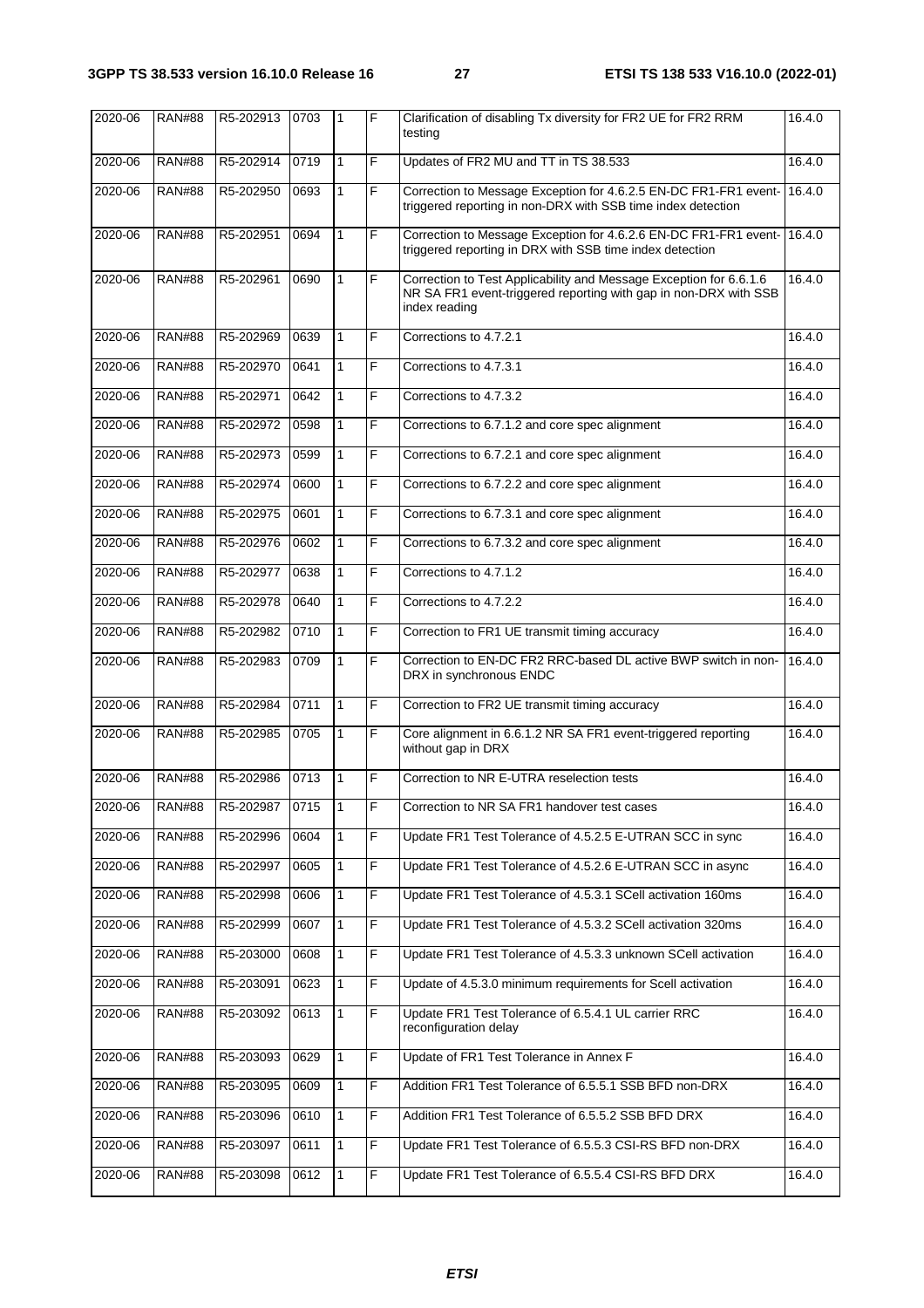| $2020 - 09$ | <b>RAN#89</b> | R5-203234 | 0747 |    | F | Update TC 8.5.2.1.1.1 with TT results and message contents                                        | 16.5.0 |
|-------------|---------------|-----------|------|----|---|---------------------------------------------------------------------------------------------------|--------|
| 2020-09     | <b>RAN#89</b> | R5-203235 | 0748 |    | F | Update TC 8.5.2.2.1 with TT results and message contents                                          | 16.5.0 |
| 2020-09     | <b>RAN#89</b> | R5-203249 | 0758 |    | F | Annex E and F update with TT results for 8.5.2.x.x iRAT periodic<br>reporting test cases          | 16.5.0 |
| 2020-09     | <b>RAN#89</b> | R5-203250 | 0759 |    | F | Annex E and F update with TT results for 4.7.4.x.x EN-DC L1-RSRP<br>periodic reporting test cases | 16.5.0 |
| 2020-09     | <b>RAN#89</b> | R5-203252 | 0761 |    | F | Void unnecessary TC 8.5.2.1.1.2                                                                   | 16.5.0 |
| 2020-09     | <b>RAN#89</b> | R5-203267 | 0765 |    | F | [EDITORIAL] Fix formatting issues throwing DOCX conversion errors<br>in TS 38.533                 | 16.5.0 |
| 2020-09     | <b>RAN#89</b> | R5-203268 | 0766 |    | F | Correction of test applicability for EN-DC event-triggered tests                                  | 16.5.0 |
| 2020-09     | <b>RAN#89</b> | R5-203269 | 0767 |    | F | Correction of test applicability for NR SA event-triggered tests                                  | 16.5.0 |
| 2020-09     | <b>RAN#89</b> | R5-203270 | 0768 |    | F | Adding annex table for iRAT measurement configuration                                             | 16.5.0 |
| 2020-09     | <b>RAN#89</b> | R5-203271 | 0769 |    | F | Clarification on the usage of auxiliary bands                                                     | 16.5.0 |
| 2020-09     | <b>RAN#89</b> | R5-203272 | 0770 |    | F | Remove IE includeBeamMeasurements from 6.6.1.5 and 6.6.1.6                                        | 16.5.0 |
| 2020-09     | <b>RAN#89</b> | R5-203280 | 0772 |    | F | n26 addition to group of bands in 38.533                                                          | 16.5.0 |
| 2020-09     | <b>RAN#89</b> | R5-203299 | 0773 |    | F | Corrected test description in non-DRX test case 6.5.1.2                                           | 16.5.0 |
| 2020-09     | <b>RAN#89</b> | R5-203300 | 0774 |    | F | Correction of comment for monitoringSymbolsWithinSlot                                             | 16.5.0 |
| 2020-09     | <b>RAN#89</b> | R5-203301 | 0775 |    | F | Correction of delta offset application for Cell 2 in test case 4.7.1.2.1                          | 16.5.0 |
| 2020-09     | <b>RAN#89</b> | R5-203303 | 0777 |    | F | PUSCH allocation correction in test case 6.4.3.1                                                  | 16.5.0 |
| 2020-09     | <b>RAN#89</b> | R5-203304 | 0778 |    | F | Correction to the RRC Reconfiguration message for measurements                                    | 16.5.0 |
| 2020-09     | <b>RAN#89</b> | R5-203306 | 0779 |    | F | Update extreme conditions limits in TC 4.7.1.2.1                                                  | 16.5.0 |
| 2020-09     | <b>RAN#89</b> | R5-203307 | 0780 |    | F | Update extreme conditions limits in TC 6.7.1.2.1                                                  | 16.5.0 |
| 2020-09     | <b>RAN#89</b> | R5-203308 | 0781 |    | F | Update extreme conditions limits in TC 4.7.1.2.1 and TC 6.7.1.2.1 -<br>Annex F                    | 16.5.0 |
| 2020-09     | <b>RAN#89</b> | R5-203309 | 0782 |    | F | Correction power offset for Band Group F                                                          | 16.5.0 |
| 2020-09     | <b>RAN#89</b> | R5-203317 | 0786 |    | F | Removing SearchSpaceId and ControlResourceSetId modification                                      | 16.5.0 |
| 2020-09     | <b>RAN#89</b> | R5-203319 | 0788 |    | F | Unification of cell frequency for FR1-FR1 test cases                                              | 16.5.0 |
| 2020-09     | <b>RAN#89</b> | R5-203732 | 0790 |    | F | Set ss-sinr request to false for EN-DC RRM measurement accuracy<br>tests                          | 16.5.0 |
| 2020-09     | <b>RAN#89</b> | R5-203733 | 0791 | ä, | F | Set ss-sinr request to false for NR SA RRM measurement accuracy<br>tests                          | 16.5.0 |
| 2020-09     | <b>RAN#89</b> | R5-203832 | 0798 |    | F | Update of 4.5.6.1.0 minimum requirement for DCI-based BWP<br>switch                               | 16.5.0 |
| 2020-09     | <b>RAN#89</b> | R5-203835 | 0801 |    | F | Update of 4.5.6.2.0 minimum requirement for RRC-based BWP<br>switch                               | 16.5.0 |
| 2020-09     | <b>RAN#89</b> | R5-203837 | 0803 |    | F | Update of FR1 Test Tolerance in 6.3.2.1.3 RRC re-establishment<br>without serving cell timing     | 16.5.0 |
| 2020-09     | <b>RAN#89</b> | R5-203838 | 0804 |    | F | Addition of 6.5.2.0 minimum requirement for interruptions during<br>measurements on NR SCC        | 16.5.0 |
| 2020-09     | <b>RAN#89</b> | R5-203839 | 0805 |    | F | Update of 6.5.2.1 interruptions during measurements on deactivated<br>NR SCC                      | 16.5.0 |
| 2020-09     | <b>RAN#89</b> | R5-203840 | 0806 |    | F | Addition of new Test Case 6.5.3.1 SCell activation and deactivation<br>for 160ms cycle            | 16.5.0 |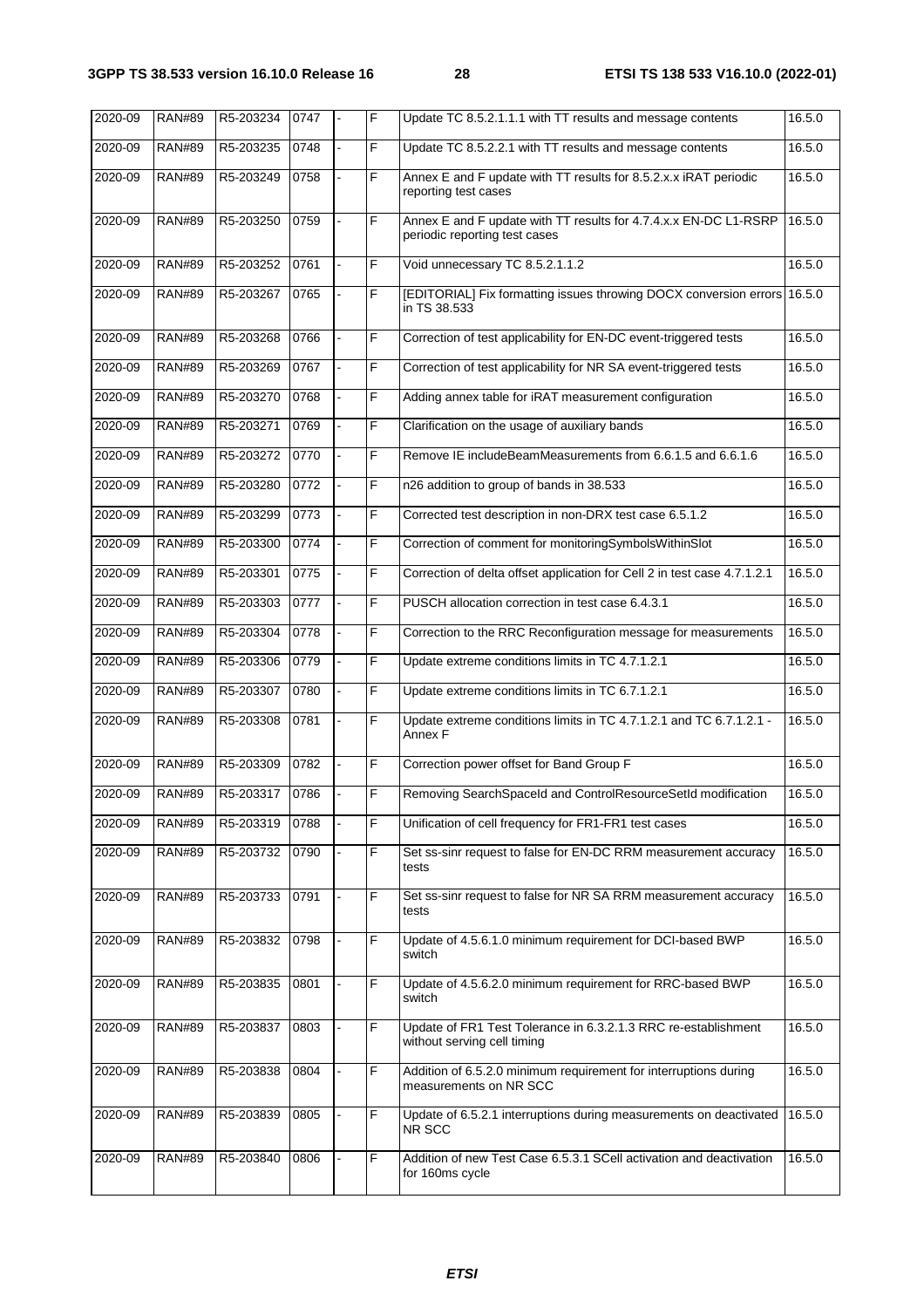| 2020-09 | <b>RAN#89</b> | R5-203841 | 0807 | F | Addition of new Test Case 6.5.3.2 SCell activation and deactivation<br>for 320ms cycle                        | 16.5.0 |
|---------|---------------|-----------|------|---|---------------------------------------------------------------------------------------------------------------|--------|
| 2020-09 | <b>RAN#89</b> | R5-203842 | 0808 | F | Addition of new Test Case 6.5.3.3 SCell activation and deactivation<br>of unknown SCell                       | 16.5.0 |
| 2020-09 | <b>RAN#89</b> | R5-203847 | 0813 | F | Update of 6.5.6.1.0 minimum requirement for DCI-based BWP<br>switch                                           | 16.5.0 |
| 2020-09 | <b>RAN#89</b> | R5-203850 | 0816 | F | Update of 6.5.6.2.0 minimum requirement for RRC-based BWP<br>switch                                           | 16.5.0 |
| 2020-09 | <b>RAN#89</b> | R5-203853 | 0819 | F | Correction to FR1 intra-frequency measurement with gap test cases                                             | 16.5.0 |
| 2020-09 | <b>RAN#89</b> | R5-203855 | 0821 | F | Update of Cell mapping in Annex E                                                                             | 16.5.0 |
| 2020-09 | <b>RAN#89</b> | R5-204034 | 0827 | F | CR to 38.533 on RRM Test Cases in clause 7.5.3                                                                | 16.5.0 |
| 2020-09 | <b>RAN#89</b> | R5-204036 | 0828 | F | CR to 38.533 on RRM Test Cases in clause 7.5.7                                                                | 16.5.0 |
| 2020-09 | <b>RAN#89</b> | R5-204068 | 0829 | F | Correction to FR2 timing advance adjustment accuracy                                                          | 16.5.0 |
| 2020-09 | <b>RAN#89</b> | R5-204069 | 0830 | F | Correction to EN-DC FR2 interruptions at transitions between active<br>and non-active during DRX              | 16.5.0 |
| 2020-09 | <b>RAN#89</b> | R5-204070 | 0831 | F | Addition of E-UTRA Test frequency selection rule for IRAT test<br>cases                                       | 16.5.0 |
| 2020-09 | <b>RAN#89</b> | R5-204071 | 0832 | F | Correction on event-triggered reporting with gap in DRX and DRX<br>configuration settings for NR serving cell | 16.5.0 |
| 2020-09 | <b>RAN#89</b> | R5-204072 | 0833 | F | Correction to EN-DC and SA FR1-FR1 SS-RSRP and SS-RSRQ<br>periodical measurement accuracy                     | 16.5.0 |
| 2020-09 | <b>RAN#89</b> | R5-204073 | 0834 | F | Correction to SS-RSRQ periodical measurement accuracy                                                         | 16.5.0 |
| 2020-09 | <b>RAN#89</b> | R5-204075 | 0836 | F | Correction to message configuration for radio link monitoring tests                                           | 16.5.0 |
| 2020-09 | <b>RAN#89</b> | R5-204076 | 0837 | F | Correction to NR SA FR1 E-UTRA RRC connection release with<br>redirection                                     | 16.5.0 |
| 2020-09 | <b>RAN#89</b> | R5-204077 | 0838 | F | Correction to SRS PeriodicityAndOffset for Timing Advance tests                                               | 16.5.0 |
| 2020-09 | <b>RAN#89</b> | R5-204079 | 0840 | F | Correction to CSI-RS for tracking for TDD FR2                                                                 | 16.5.0 |
| 2020-09 | <b>RAN#89</b> | R5-204116 | 0841 | F | Correction of EN-DC FR2 SSB-based L1-RSRP measurement test<br>case 5.6.3.1                                    | 16.5.0 |
| 2020-09 | <b>RAN#89</b> | R5-204118 | 0843 | F | Correction of EN-DC FR2 CSI-RS-based L1-RSRP measurement<br>test case 5.6.3.3                                 | 16.5.0 |
| 2020-09 | <b>RAN#89</b> | R5-204119 | 0844 | F | Correction of EN-DC FR2 CSI-RS-based L1-RSRP measurement<br>test case $5.6.3.4$                               | 16.5.0 |
| 2020-09 | <b>RAN#89</b> | R5-204122 | 0847 | F | Correction of NR SA FR2 SSB-based L1-RSRP measurement test<br>case 7.6.3.1                                    | 16.5.0 |
| 2020-09 | <b>RAN#89</b> | R5-204123 | 0848 | F | Correction of NR SA FR2 SSB-based L1-RSRP measurement test<br>case 7.6.3.2                                    | 16.5.0 |
| 2020-09 | <b>RAN#89</b> | R5-204124 | 0849 | F | Correction of NR SA FR2 CSI-RS-based L1-RSRP measurement<br>test case 7.6.3.3                                 | 16.5.0 |
| 2020-09 | <b>RAN#89</b> | R5-204125 | 0850 | F | Correction of NR SA FR2 CSI-RS-based L1-RSRP measurement<br>test case 7.6.3.4                                 | 16.5.0 |
| 2020-09 | <b>RAN#89</b> | R5-204126 | 0851 | F | Correction of minimum conformance requirements 4.6.4.0 for EN-DC 16.5.0<br>FR1 L1-RSRP measurement test cases |        |
| 2020-09 | <b>RAN#89</b> | R5-204127 | 0852 | F | Correction of minimum conformance requirements 5.6.3.0 for EN-DC<br>FR2 L1-RSRP measurement test cases        | 16.5.0 |
| 2020-09 | <b>RAN#89</b> | R5-204128 | 0853 | F | Correction of minimum conformance requirements 7.6.3.0 for SA<br>FR2 L1-RSRP measurement test cases           | 16.5.0 |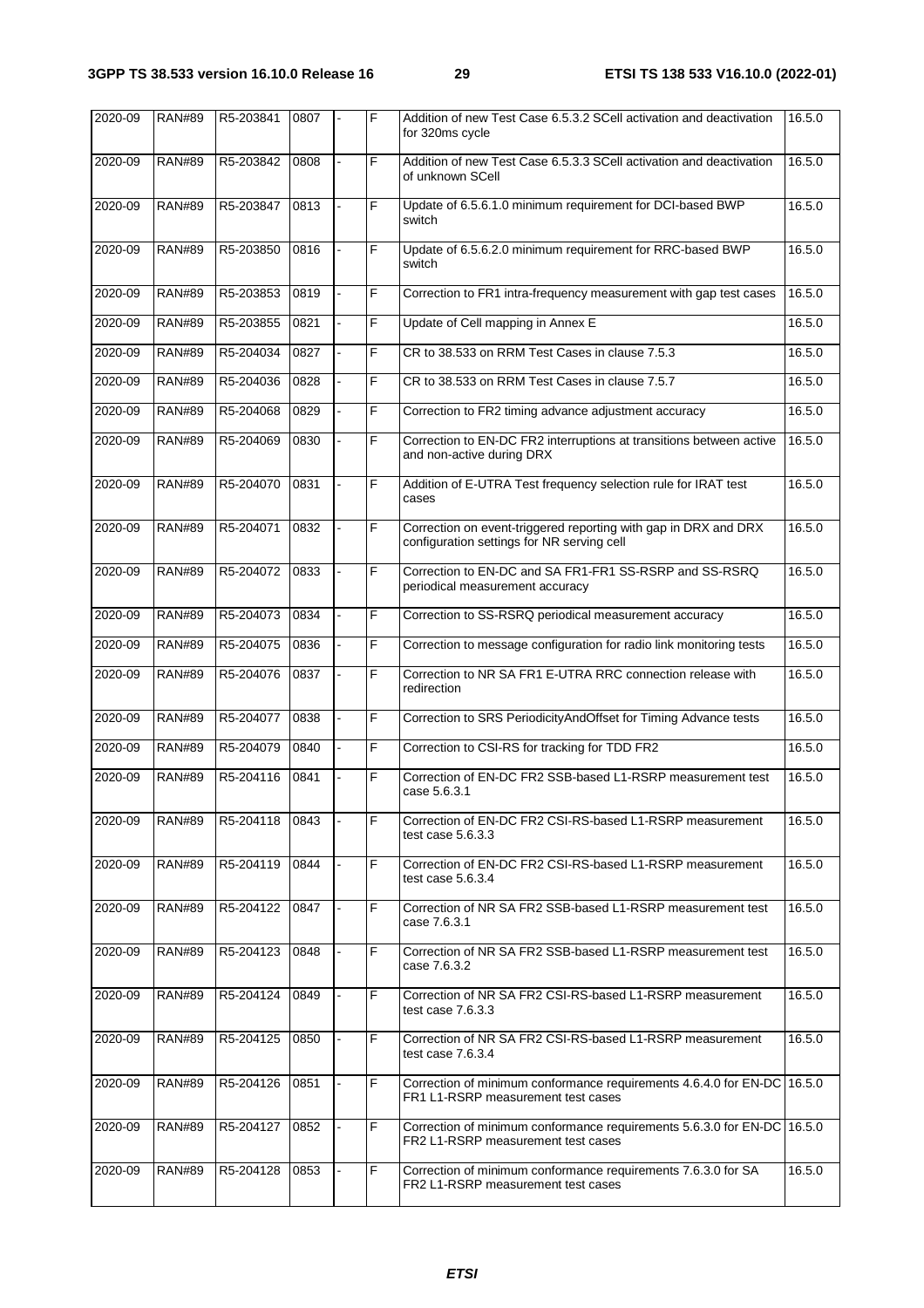| 2020-09 | <b>RAN#89</b> | R5-204220 | 0854 |              | F | Update missing SMTC and SSB configurations in H.2                                                                                | 16.5.0 |
|---------|---------------|-----------|------|--------------|---|----------------------------------------------------------------------------------------------------------------------------------|--------|
| 2020-09 | <b>RAN#89</b> | R5-204221 | 0855 |              | F | Update missing SMTC and SSB configurations in H.3                                                                                | 16.5.0 |
| 2020-09 | <b>RAN#89</b> | R5-204222 | 0856 |              | F | Editorial: correct table placement in H.2                                                                                        | 16.5.0 |
| 2020-09 | <b>RAN#89</b> | R5-204285 | 0859 |              | F | Correction to Message Exceptions for 4.6.2.5 EN-DC FR1-FR1<br>event-triggered reporting in non-DRX with SSB time index detection | 16.5.0 |
| 2020-09 | <b>RAN#89</b> | R5-204337 | 0874 |              | F | Addition of 4.5.5.0 minimum requirement for BFR                                                                                  | 16.5.0 |
| 2020-09 | <b>RAN#89</b> | R5-204730 | 0792 | 1            | F | Update of PDSCH RMC in Annex A.1.1                                                                                               | 16.5.0 |
| 2020-09 | <b>RAN#89</b> | R5-204733 | 0793 | $\mathbf{1}$ | F | Correction of RRM Test Case 6.1.1.1                                                                                              | 16.5.0 |
| 2020-09 | <b>RAN#89</b> | R5-204734 | 0824 | 1            | F | Correction of RRM Test Case 6.1.1.2                                                                                              | 16.5.0 |
| 2020-09 | <b>RAN#89</b> | R5-204735 | 0825 | 1            | F | Correction of RRM Test Case 7.1.1.1                                                                                              | 16.5.0 |
| 2020-09 | <b>RAN#89</b> | R5-204736 | 0826 | 1            | F | Correction of RRM Test Case 7.1.1.2                                                                                              | 16.5.0 |
| 2020-09 | <b>RAN#89</b> | R5-204775 | 0751 | 1            | F | Update TC 4.7.4.1.2 with TT results and message contents                                                                         | 16.5.0 |
| 2020-09 | <b>RAN#89</b> | R5-204776 | 0753 | 1            | F | Update TC 4.7.4.2.2 with TT results and message contents                                                                         | 16.5.0 |
| 2020-09 | <b>RAN#89</b> | R5-204777 | 0771 | $\mathbf{1}$ | F | Correction of measurement gap configuration for intra-frequency<br>even-triggered tests needing gap                              | 16.5.0 |
| 2020-09 | <b>RAN#89</b> | R5-204778 | 0755 | 1            | F | Update TC 6.7.4.1.2 with TT results and message contents                                                                         | 16.5.0 |
| 2020-09 | <b>RAN#89</b> | R5-204779 | 0757 | 1            | F | Update TC 6.7.4.2.2 with TT results and message contents                                                                         | 16.5.0 |
| 2020-09 | <b>RAN#89</b> | R5-204780 | 0762 | 1            | F | Correction to the test procedure of NR SA event triggered tests                                                                  | 16.5.0 |
| 2020-09 | <b>RAN#89</b> | R5-204781 | 0763 | 1            | F | Correction to the test procedure of NR SA event triggered tests inter-<br>freq                                                   | 16.5.0 |
| 2020-09 | <b>RAN#89</b> | R5-204782 | 0764 | 1            | F | Correction to the test procedure of NR SA event triggered tests inter-<br>RAT                                                    | 16.5.0 |
| 2020-09 | <b>RAN#89</b> | R5-204783 | 0749 | 1            | F | Update TC 8.5.2.3.1 with TT results and message contents                                                                         | 16.5.0 |
| 2020-09 | <b>RAN#89</b> | R5-204784 | 0760 | 1            | F | Annex E and F update with TT results for 6.7.4.x.x NR SA L1-RSRP<br>periodic reporting test cases                                | 16.5.0 |
| 2020-09 | <b>RAN#89</b> | R5-204785 | 0785 | 1            | F | Correction in A.1.4 CSI-RS for nzp-CSI-RS-Resourceld values                                                                      | 16.5.0 |
| 2020-09 | <b>RAN#89</b> | R5-204786 | 0820 | ∣1           | F | Update of FR1 Test Tolerance in Annex F                                                                                          | 16.5.0 |
| 2020-09 | <b>RAN#89</b> | R5-204787 | 0823 | 1            | F | Correction to default configurations in Annex H                                                                                  | 16.5.0 |
| 2020-09 | <b>RAN#89</b> | R5-204872 | 0857 | 1            | F | Correction to Test Procedure and sync to latest RAN4 in 4.4.1.1 EN-<br>DC FR1 UE transmit timing accuracy                        | 16.5.0 |
| 2020-09 | <b>RAN#89</b> | R5-204873 | 0858 | 1            | F | Correction to Test Procedure and sync to latest RAN4 in 6.4.1.1 NR<br>SA FR1 UE transmit timing accuracy                         | 16.5.0 |
| 2020-09 | <b>RAN#89</b> | R5-204874 | 0866 | $\mathbf{1}$ | F | Correction to 6.5.1.1 NR SA FR1 RLM OOS test with SSB-based<br>RLM RS in non-DRX mode, sync to latest RAN4 Core Spec             | 16.5.0 |
| 2020-09 | <b>RAN#89</b> | R5-204875 | 0867 | $\mathbf{1}$ | F | Correction to 6.5.1.2 NR SA FR1 RLM IS test with SSB-based RLM<br>RS in non-DRX mode, sync to latest RAN4 Core Spec              | 16.5.0 |
| 2020-09 | <b>RAN#89</b> | R5-204876 | 0868 | 1            | F | Correction to 6.5.1.3 NR SA FR1 RLM OOS test with SSB-based<br>RLM RS in DRX mode, sync to latest RAN4 Core Spec                 | 16.5.0 |
| 2020-09 | <b>RAN#89</b> | R5-204877 | 0869 | 1            | F | Correction to 6.5.1.4 NR SA FR1 RLM IS test with SSB-based RLM<br>RS in DRX mode, sync to latest RAN4 Core Spec                  | 16.5.0 |
| 2020-09 | <b>RAN#89</b> | R5-204878 | 0750 | $\mathbf{1}$ | F | Update TC 4.7.4.1.1 with TT results and message contents                                                                         | 16.5.0 |
| 2020-09 | <b>RAN#89</b> | R5-204879 | 0752 | $\mathbf{1}$ | F | Update TC 4.7.4.2.1 with TT results and message contents                                                                         | 16.5.0 |
| 2020-09 | <b>RAN#89</b> | R5-204880 | 0754 | 1            | F | Update TC 6.7.4.1.1 with TT results and message contents                                                                         | 16.5.0 |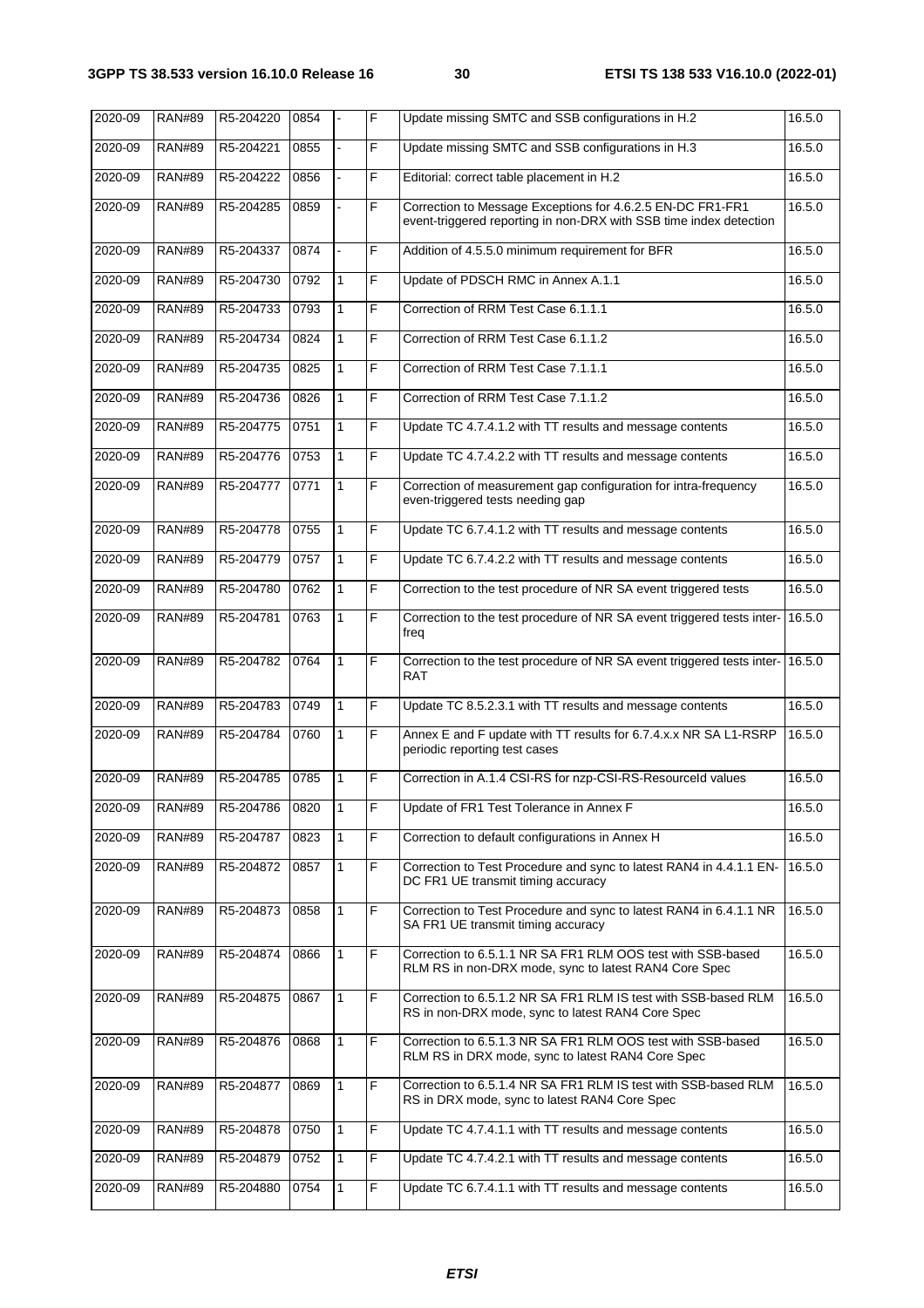| 2020-09 | <b>RAN#89</b> | R5-204881 | 0756 | $\mathbf{1}$ | F              | Update TC 6.7.4.2.1 with TT results and message contents                                     | 16.5.0 |
|---------|---------------|-----------|------|--------------|----------------|----------------------------------------------------------------------------------------------|--------|
| 2020-09 | <b>RAN#89</b> | R5-204882 | 0776 | $\mathbf{1}$ | F              | Gap Pattern Id correction in section 6.6.2 to align to core spec<br>38.133                   | 16.5.0 |
| 2020-09 | <b>RAN#89</b> | R5-204883 | 0787 | 1            | F              | Test Procedure correction in test case 6.5.1.3 for definition of Point<br>С                  | 16.5.0 |
| 2020-09 | <b>RAN#89</b> | R5-204884 | 0789 | $\mathbf{1}$ | F              | Addition of new RRM Test Cases in clause 7.5.5                                               | 16.5.0 |
| 2020-09 | <b>RAN#89</b> | R5-204885 | 0783 | $\mathbf{1}$ | F              | CR to update the RRM FR2 MUs in Annex F                                                      | 16.5.0 |
| 2020-09 | <b>RAN#89</b> | R5-204886 | 0784 | 1            | F              | Add information on the AoA change during test for RRM FR2 tests                              | 16.5.0 |
| 2020-09 | <b>RAN#89</b> | R5-204941 | 0835 | $\mathbf{1}$ | F              | Correction to connection diagram for radio link monitoring tests                             | 16.5.0 |
| 2020-09 | <b>RAN#89</b> | R5-204942 | 0842 | 1            | F              | Correction of EN-DC FR2 SSB-based L1-RSRP measurement test<br>case 5.6.3.2                   | 16.5.0 |
| 2020-09 | <b>RAN#89</b> | R5-204943 | 0845 | 1            | F              | Correction of FR2 condition tables in Annex B                                                | 16.5.0 |
| 2020-09 | <b>RAN#89</b> | R5-204944 | 0846 | $\mathbf{1}$ | F              | Introduction of band n259 in clause 3                                                        | 16.5.0 |
| 2020-09 | <b>RAN#89</b> | R5-204985 | 0794 | 1            | F              | Update of FR1 Test Tolerance in 4.5.5.1 SSB based BFR in non-<br>DRX.                        | 16.5.0 |
| 2020-09 | <b>RAN#89</b> | R5-204986 | 0795 | 1            | F              | Update of FR1 Test Tolerance in 4.5.5.2 SSB based BFR in DRX                                 | 16.5.0 |
| 2020-09 | <b>RAN#89</b> | R5-204987 | 0796 | $\mathbf{1}$ | F              | Addition of new Test Case 4.5.5.3 CSI-RS based BFR non-DRX with<br><b>FR1 Test Tolerance</b> | 16.5.0 |
| 2020-09 | <b>RAN#89</b> | R5-204988 | 0797 | $\mathbf{1}$ | F              | Update of FR1 Test Tolerance in 4.5.5.4 CSI-RS based BFR in DRX 16.5.0                       |        |
| 2020-09 | <b>RAN#89</b> | R5-204989 | 0799 | 1            | F              | Update of FR1 Test Tolerance in 4.5.6.1.1 DCI-based BWP switch                               | 16.5.0 |
| 2020-09 | <b>RAN#89</b> | R5-204990 | 0800 | $\mathbf{1}$ | F              | Update of FR1 Test Tolerance in 4.5.6.1.2 DCI-based BWP switch<br>with SCell                 | 16.5.0 |
| 2020-09 | <b>RAN#89</b> | R5-204991 | 0802 | 1            | F              | Update of FR1 Test Tolerance in 4.5.6.2.1 RRC-based BWP switch                               | 16.5.0 |
| 2020-09 | <b>RAN#89</b> | R5-204992 | 0809 | 1            | F              | Update of FR1 Test Tolerance in 6.5.5.1 SSB based BFR in non-<br>DRX.                        | 16.5.0 |
| 2020-09 | <b>RAN#89</b> | R5-204993 | 0810 | $\mathbf{1}$ | F              | Update of FR1 Test Tolerance in 6.5.5.2 SSB based BFR in DRX                                 | 16.5.0 |
| 2020-09 | <b>RAN#89</b> | R5-204994 | 0811 | 1            | F              | Update of FR1 Test Tolerance in 6.5.5.3 CSI-RS based BFR in non-<br>DRX.                     | 16.5.0 |
| 2020-09 | <b>RAN#89</b> | R5-204995 | 0812 | $\mathbf{1}$ | F              | Update of FR1 Test Tolerance in 6.5.5.4 CSI-RS based BFR in DRX                              | 16.5.0 |
| 2020-09 | <b>RAN#89</b> | R5-204996 | 0814 | $\mathbf{1}$ | $\overline{F}$ | Update of FR1 Test Tolerance in 6.5.6.1.1 DCI-based BWP switch<br>with SCell                 | 16.5.0 |
| 2020-09 | <b>RAN#89</b> | R5-204997 | 0815 | 1            | F              | Addition of new Test Case 6.5.6.1.2 DCI-based BWP switch with<br>FR1 Test Tolerance          | 16.5.0 |
| 2020-09 | <b>RAN#89</b> | R5-204998 | 0817 | $\mathbf{1}$ | F              | Update of FR1 Test Tolerance in 6.5.6.2.1 RRC-based BWP switch                               | 16.5.0 |
| 2020-09 | <b>RAN#89</b> | R5-204999 | 0818 | 1            | F              | Update of test parameters in 6.3.1.4 inter-RAT handover                                      | 16.5.0 |
| 2020-09 | <b>RAN#89</b> | R5-205000 | 0822 | 1            | F              | Update of default configurations for RMC scheduling in Annex A                               | 16.5.0 |
| 2020-12 | <b>RAN#90</b> | R5-205051 | 0879 |              | F              | Message contents for RRM iRAT                                                                | 16.6.0 |
| 2020-12 | <b>RAN#90</b> | R5-205059 | 0884 |              | F              | Message contents for RRM PSCell addition                                                     | 16.6.0 |
| 2020-12 | <b>RAN#90</b> | R5-205063 | 0885 |              | F              | Update RRM 8.5.2.1.2 including TT analysis results                                           | 16.6.0 |
| 2020-12 | <b>RAN#90</b> | R5-205068 | 0890 |              | F              | Correction of the measObjectID, measID and reportConfigID in<br>Annex H                      | 16.6.0 |
| 2020-12 | <b>RAN#90</b> | R5-205070 | 0892 |              | F              | Remove includeBeamMeasurements requirement for TC4.6.1.5                                     | 16.6.0 |
| 2020-12 | <b>RAN#90</b> | R5-205257 | 0907 |              | F              | NR Band n53 addition to RRM group of bands                                                   | 16.6.0 |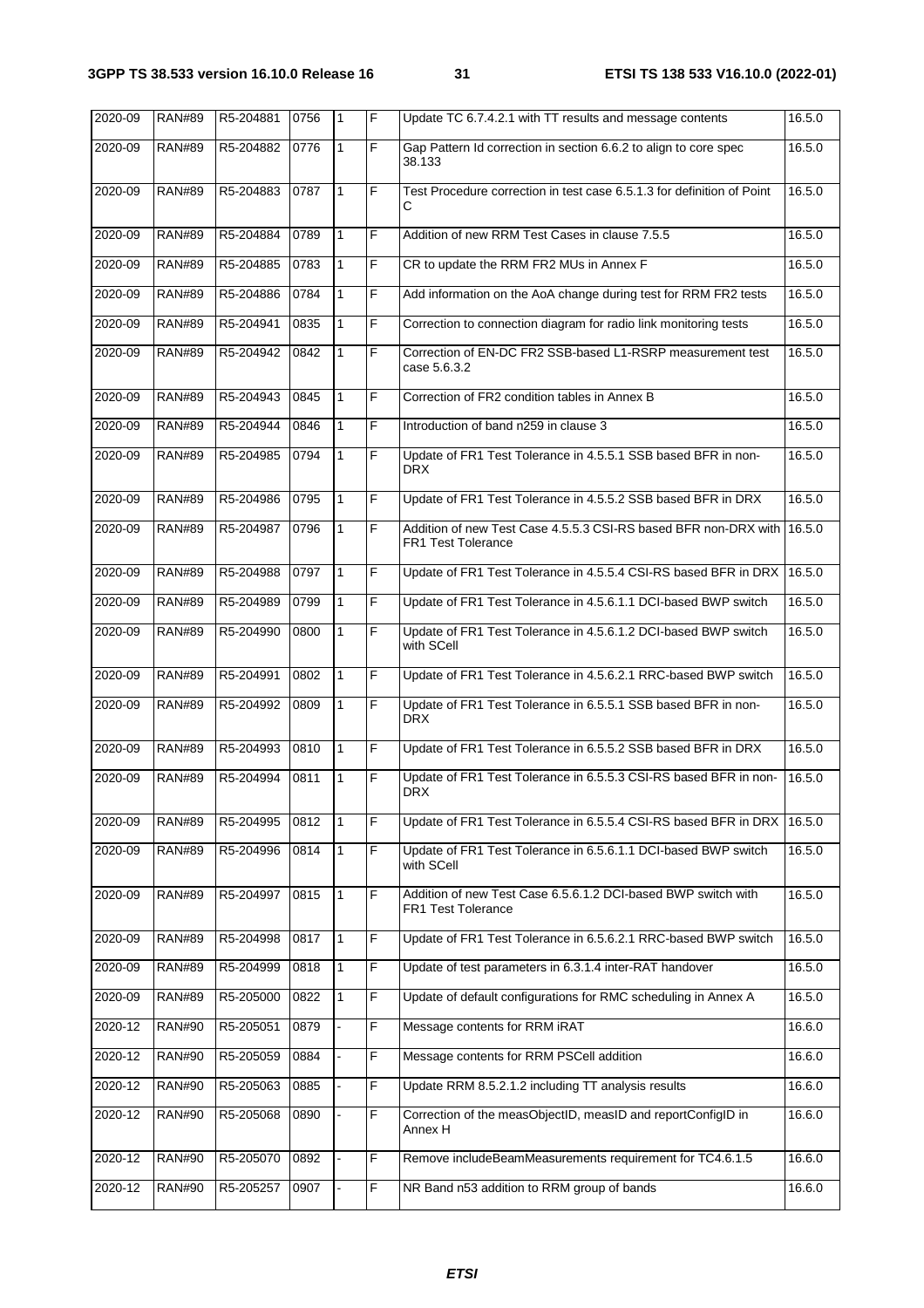| $2020 - 12$ | <b>RAN#90</b> | R5-205296      | 0914 | F  | Add FR2 Fading MU values                                                                         | 16.6.0 |
|-------------|---------------|----------------|------|----|--------------------------------------------------------------------------------------------------|--------|
| 2020-12     | <b>RAN#90</b> | R5-205813      | 0920 | F  | Correction of EN-DC FR2 Inter-frequency measurements test case<br>5.6.2.1                        | 16.6.0 |
| 2020-12     | <b>RAN#90</b> | R5-205814      | 0921 | F  | Correction of EN-DC FR2 Inter-frequency measurements test case<br>5.6.2.2                        | 16.6.0 |
| 2020-12     | <b>RAN#90</b> | R5-205815      | 0922 | F  | Correction of EN-DC FR2 Inter-frequency measurements test case<br>5.6.2.3                        | 16.6.0 |
| 2020-12     | <b>RAN#90</b> | R5-205816      | 0923 | F  | Correction of EN-DC FR2 Inter-frequency measurements test case<br>5.6.2.4                        | 16.6.0 |
| 2020-12     | <b>RAN#90</b> | R5-205817      | 0924 | F  | Correction of EN-DC FR2 Inter-frequency measurements test case<br>5.6.2.5                        | 16.6.0 |
| 2020-12     | <b>RAN#90</b> | R5-205818      | 0925 | F  | Correction of EN-DC FR2 Inter-frequency measurements test case<br>5.6.2.6                        | 16.6.0 |
| 2020-12     | <b>RAN#90</b> | R5-205819      | 0926 | F  | Correction of EN-DC FR2 Inter-frequency measurements test case<br>5.6.2.7                        | 16.6.0 |
| 2020-12     | <b>RAN#90</b> | R5-205820      | 0927 | F  | Correction of EN-DC FR2 Inter-frequency measurements test case<br>5.6.2.8                        | 16.6.0 |
| 2020-12     | <b>RAN#90</b> | R5-205821      | 0928 | F  | Correction of NR SA FR2 Inter-frequency measurements test case<br>7.6.2.1                        | 16.6.0 |
| 2020-12     | <b>RAN#90</b> | R5-205822      | 0929 | F  | Correction of NR SA FR2 Inter-frequency measurements test case<br>7.6.2.2                        | 16.6.0 |
| 2020-12     | <b>RAN#90</b> | R5-205823      | 0930 | F  | Correction of NR SA FR2 Inter-frequency measurements test case<br>7.6.2.3                        | 16.6.0 |
| 2020-12     | <b>RAN#90</b> | R5-205824      | 0931 | F  | Correction of NR SA FR2 Inter-frequency measurements test case<br>7.6.2.4                        | 16.6.0 |
| 2020-12     | <b>RAN#90</b> | R5-205826      | 0933 | F  | Correction of NR SA FR2 Inter-frequency measurements test case<br>7.6.2.6                        | 16.6.0 |
| 2020-12     | <b>RAN#90</b> | R5-205827      | 0934 | F  | Correction of NR SA FR2 Inter-frequency measurements test case<br>7.6.2.7                        | 16.6.0 |
| 2020-12     | <b>RAN#90</b> | R5-205828      | 0935 | F  | Correction of NR SA FR2 Inter-frequency measurements test case<br>7.6.2.8                        | 16.6.0 |
| 2020-12     | <b>RAN#90</b> | R5-205834 0939 |      | F  | Correction of message content exceptions in Annex H                                              | 16.6.0 |
| 2020-12     | <b>RAN#90</b> | R5-205953      | 0946 | F  | Update of FR1 TT in 8.4.1.1 inter-RAT SFTD in non-DRX                                            | 16.6.0 |
| 2020-12     | <b>RAN#90</b> | R5-205954      | 0947 | F  | Update of FR1 TT in 8.4.1.2 inter-RAT SFTD in DRX                                                | 16.6.0 |
| 2020-12     | <b>RAN#90</b> | R5-205960      | 0953 | F  | Addition of test case 5.5.1.9 EN-DC FR2 radio link monitoring UE<br>scheduling restrictions      | 16.6.0 |
| 2020-12     | <b>RAN#90</b> | R5-205961      | 0954 | F  | Update of test case 5.5.3.1 EN-DC FR2 SCell activation and<br>deactivation                       | 16.6.0 |
| 2020-12     | <b>RAN#90</b> | R5-205963      | 0956 | F  | Update of 7.3.2.1.3 SA FR2 RRC re-establishment without serving<br>cell timing                   | 16.6.0 |
| 2020-12     | <b>RAN#90</b> | R5-205967      | 0960 | F  | Update of Annex E for cell mapping                                                               | 16.6.0 |
| 2020-12     | <b>RAN#90</b> | R5-205975      | 0964 | F  | Correction to default configuration in Annex H                                                   | 16.6.0 |
| 2020-12     | <b>RAN#90</b> | R5-205976      | 0965 | F  | Correction to SSB reference configuration                                                        | 16.6.0 |
| 2020-12     | <b>RAN#90</b> | R5-206100      | 0968 | F. | Correction to EN-DC FR1 interruptions at transitions between active<br>and non-active during DRX | 16.6.0 |
| 2020-12     | <b>RAN#90</b> | R5-206102      | 0970 | F  | Correction to FR1 NSA SS-SINR measurement TCs                                                    | 16.6.0 |
| 2020-12     | <b>RAN#90</b> | R5-206105      | 0973 | F  | Correction to message exception for inter-RAT reselection TCs                                    | 16.6.0 |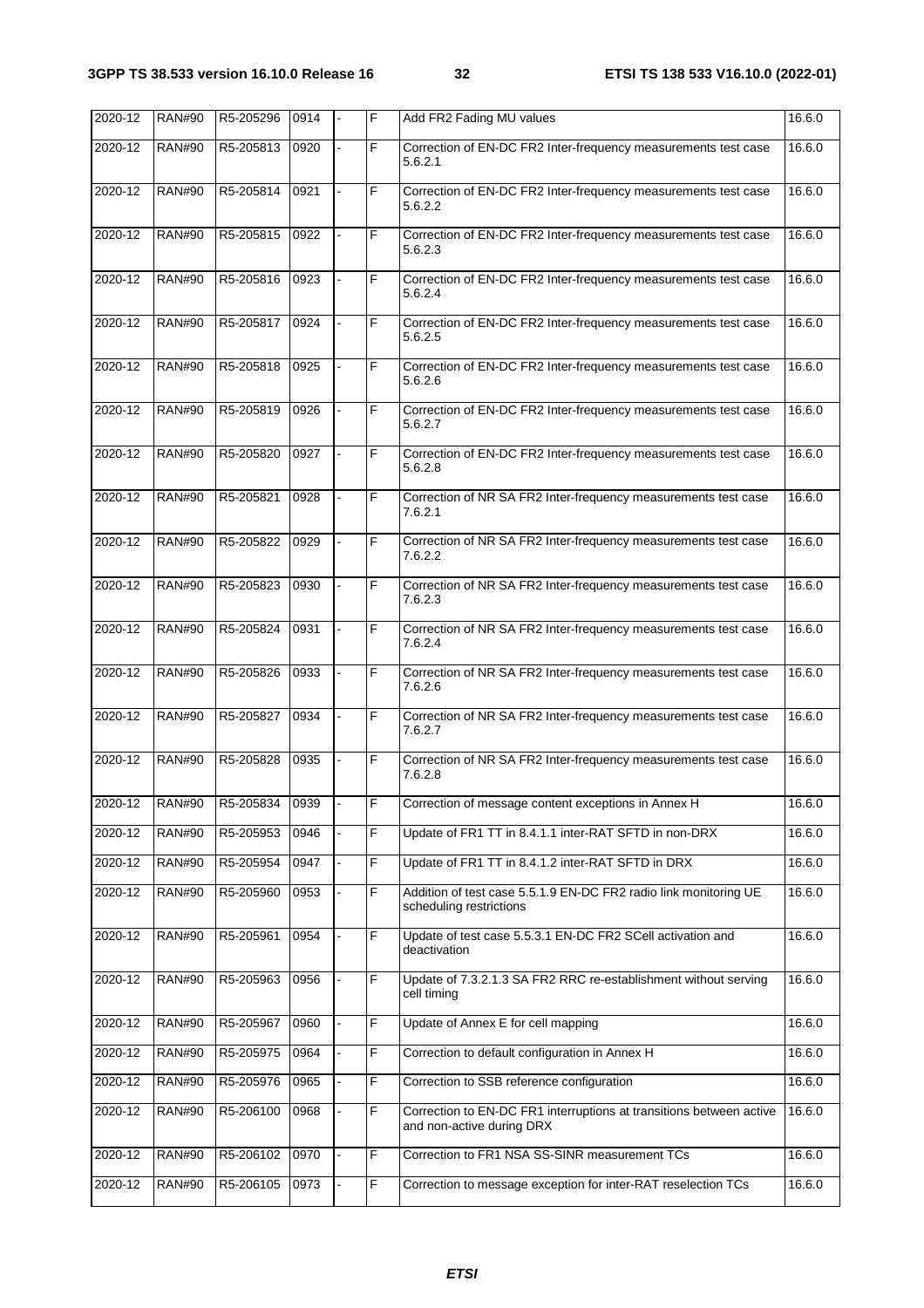| 2020-12 | <b>RAN#90</b> | R5-206106 | 0974 |              | F | <b>Editorial correction of RSRP tests</b>                                                                          | 16.6.0 |
|---------|---------------|-----------|------|--------------|---|--------------------------------------------------------------------------------------------------------------------|--------|
| 2020-12 | <b>RAN#90</b> | R5-206111 | 0976 |              | F | Update of Annex C.1.3 of default connection setup                                                                  | 16.6.0 |
| 2020-12 | <b>RAN#90</b> | R5-206156 | 0977 |              | F | Addition of missing PRACH configuration 4 for FR1 and FR2<br>applicability                                         | 16.6.0 |
| 2020-12 | <b>RAN#90</b> | R5-206214 | 0979 |              | F | Alignment test parameter table with TS 38.133 in SA cell reselection<br>test case                                  | 16.6.0 |
| 2020-12 | <b>RAN#90</b> | R5-206215 | 0980 |              | F | Alignment test parameter table with TS 38.133 in SA handover test<br>case                                          | 16.6.0 |
| 2020-12 | <b>RAN#90</b> | R5-206216 | 0981 |              | F | Addition RLM IE into event trigger reporting CSI-RS based RLM                                                      | 16.6.0 |
| 2020-12 | <b>RAN#90</b> | R5-206217 | 0982 |              | F | Addition RLM IE into event trigger reporting SSB based                                                             | 16.6.0 |
| 2020-12 | <b>RAN#90</b> | R5-206219 | 0984 |              | F | Update message content section in SS-SINR test cases                                                               | 16.6.0 |
| 2020-12 | <b>RAN#90</b> | R5-206221 | 0985 |              | F | Update to Section 5.4.1.1 NSA FR2 Transmit Timing Accuracy                                                         | 16.6.0 |
| 2020-12 | <b>RAN#90</b> | R5-206222 | 0986 |              | F | Update to Section 5.4.3.1 NSA FR2 Timing Advance Accuracy                                                          | 16.6.0 |
| 2020-12 | <b>RAN#90</b> | R5-206606 | 0998 |              | F | Update of CSI-RS RMC configuration in Annex A                                                                      | 16.6.0 |
| 2020-12 | <b>RAN#90</b> | R5-206672 | 0918 | 1            | F | Editorial CR to clarify SS-RSRP dBm / 15 kHz for PRACH tests                                                       | 16.6.0 |
| 2020-12 | <b>RAN#90</b> | R5-206673 | 0941 | 1            | F | Correction of RRM TC 4.7.2.1                                                                                       | 16.6.0 |
| 2020-12 | <b>RAN#90</b> | R5-206674 | 0943 | 1            | F | Update of message contents for EN-DC RLM test case                                                                 | 16.6.0 |
| 2020-12 | <b>RAN#90</b> | R5-206675 | 0969 | $\mathbf{1}$ | F | Correction to FR1 Inter frequency Event triggered Reporting test<br>cases                                          | 16.6.0 |
| 2020-12 | <b>RAN#90</b> | R5-206677 | 0987 | 1            | F | Update to Message Exceptions for 4.3.2.2.2 EN-DC Non Contention<br><b>Based Random Access</b>                      | 16.6.0 |
| 2020-12 | <b>RAN#90</b> | R5-206678 | 0989 | 1            | F | Update to 4.5.1.1 NSA FR1 OOS RLM to reword the Note for proper<br>application of SNR for 4Rx Vs 2Rx               | 16.6.0 |
| 2020-12 | <b>RAN#90</b> | R5-206679 | 0990 | 1            | F | Update to 4.5.1.2 NSA FR1 IS RLM to reword the Note for proper<br>application of SNR for 4Rx Vs 2Rx                | 16.6.0 |
| 2020-12 | <b>RAN#90</b> | R5-206680 | 0991 | $\mathbf{1}$ | F | Update to 4.5.1.3 NSA FR1 OOS RLM in DRX to reword the Note for 16.6.0<br>proper application of SNR for 4Rx Vs 2Rx |        |
| 2020-12 | <b>RAN#90</b> | R5-206681 | 0992 | 1            | F | Update to 4.5.1.4 NSA FR1 IS RLM in DRX to reword the Note for<br>proper application of SNR for 4Rx Vs 2Rx         | 16.6.0 |
| 2020-12 | <b>RAN#90</b> | R5-206682 | 0993 | $\mathbf{1}$ | F | Update to 6.5.1.1 SA FR1 OOS RLM to reword the Note for proper<br>application of SNR for 4Rx Vs 2Rx                | 16.6.0 |
| 2020-12 | <b>RAN#90</b> | R5-206683 | 0994 | $\mathbf{1}$ | F | Update to 6.5.1.2 SA FR1 IS RLM to reword the Note for proper<br>application of SNR for 4Rx Vs 2Rx                 | 16.6.0 |
| 2020-12 | <b>RAN#90</b> | R5-206684 | 0995 | 1            | F | Update to 6.5.1.3 SA FR1 OOS RLM in DRX to reword the Note for<br>proper application of SNR for 4Rx Vs 2Rx         | 16.6.0 |
| 2020-12 | <b>RAN#90</b> | R5-206685 | 0996 | 1            | F | Update to 6.5.1.4 SA FR1 IS RLM in DRX to reword the Note for<br>proper application of SNR for 4Rx Vs 2Rx          | 16.6.0 |
| 2020-12 | <b>RAN#90</b> | R5-206686 | 0952 | $\mathbf{1}$ | F | Update of 5.5.1 EN-DC FR2 radio link monitoring                                                                    | 16.6.0 |
| 2020-12 | <b>RAN#90</b> | R5-206687 | 0955 | 1            | F | Update of 5.5.5 EN-DC FR2 Beam failure detection                                                                   | 16.6.0 |
| 2020-12 | <b>RAN#90</b> | R5-206688 | 0891 | $\mathbf{1}$ | F | Corrections to re-selection test procedure                                                                         | 16.6.0 |
| 2020-12 | <b>RAN#90</b> | R5-206689 | 0896 | $\mathbf{1}$ | F | Correction of RRM TC 6.1.1.2                                                                                       | 16.6.0 |
| 2020-12 | <b>RAN#90</b> | R5-206690 | 0897 | $\mathbf{1}$ | F | Correction of RRM TC 6.1.2.1                                                                                       | 16.6.0 |
| 2020-12 | <b>RAN#90</b> | R5-206691 | 0899 | 1            | F | Correction of RRM TC 6.3.2.2.2                                                                                     | 16.6.0 |
| 2020-12 | <b>RAN#90</b> | R5-206692 | 0910 | 1            | F | Correction of RRM TC 6.5.5.3                                                                                       | 16.6.0 |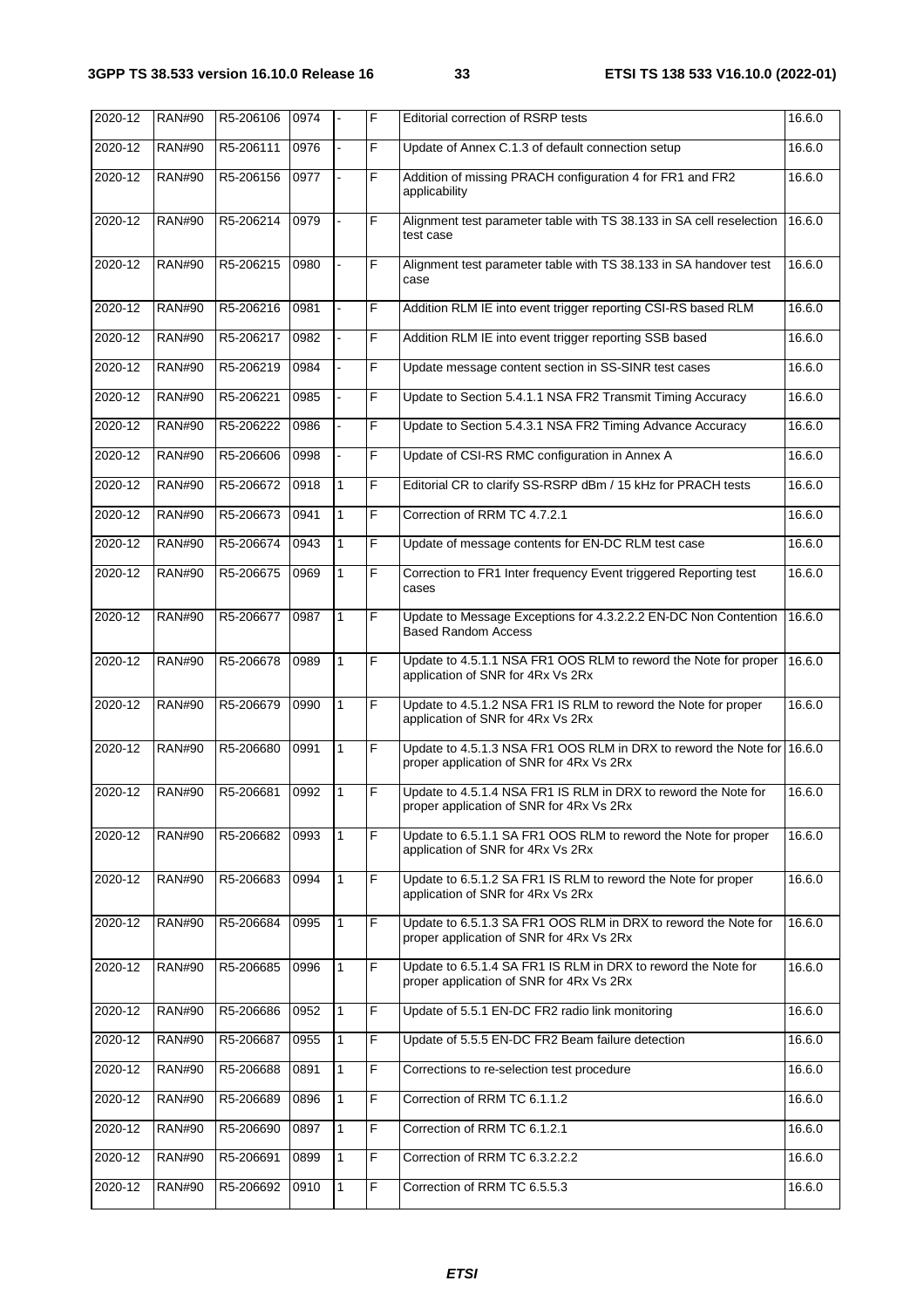| 2020-12 | <b>RAN#90</b> | R5-206693 | 0911 | $\mathbf{1}$ | F              | Correction of RRM TC 6.5.5.4                                                                         | 16.6.0 |
|---------|---------------|-----------|------|--------------|----------------|------------------------------------------------------------------------------------------------------|--------|
| 2020-12 | <b>RAN#90</b> | R5-206694 | 0919 | $\mathbf{1}$ | F              | Editorial CR to clarify SS-RSRP dBm / 15 kHz for SA PRACH tests                                      | 16.6.0 |
| 2020-12 | <b>RAN#90</b> | R5-206695 | 0942 | $\mathbf{1}$ | F              | Correction of RRM TC 6.7.2.1                                                                         | 16.6.0 |
| 2020-12 | <b>RAN#90</b> | R5-206696 | 0961 | $\mathbf{1}$ | F              | Update of FR1 TT in 6.1.1.1 intra-freq re-selection                                                  | 16.6.0 |
| 2020-12 | <b>RAN#90</b> | R5-206697 | 0962 | $\mathbf{1}$ | $\overline{F}$ | Correction of clause 6.1 cell re-selection                                                           | 16.6.0 |
| 2020-12 | <b>RAN#90</b> | R5-206698 | 0967 | $\mathbf{1}$ | F              | Correction to NR SA RLM out-of-sync test cases                                                       | 16.6.0 |
| 2020-12 | <b>RAN#90</b> | R5-206699 | 0983 | 1            | F              | Clarification in message exception for SA RLM out of synch test<br>cases in non DRX                  | 16.6.0 |
| 2020-12 | <b>RAN#90</b> | R5-206700 | 0900 | $\mathbf{1}$ | F              | Correction of RRM TC 7.1.1.2                                                                         | 16.6.0 |
| 2020-12 | <b>RAN#90</b> | R5-206701 | 0932 | $\mathbf{1}$ | F              | Correction of NR SA FR2 Inter-frequency measurements test case<br>7.6.2.5                            | 16.6.0 |
| 2020-12 | <b>RAN#90</b> | R5-206702 | 0936 | $\mathbf{1}$ | F.             | Correction of NR SA FR2 RRC re-establishment test case 7.3.2.1.1                                     | 16.6.0 |
| 2020-12 | <b>RAN#90</b> | R5-206703 | 0937 | $\mathbf{1}$ | F              | Correction of NR SA FR2-FR2 RRC re-establishment test case<br>7.3.2.1.2                              | 16.6.0 |
| 2020-12 | <b>RAN#90</b> | R5-206704 | 0957 | $\mathbf{1}$ | F              | Update of clause 7.5.5 SA FR2 Beam failure detection                                                 | 16.6.0 |
| 2020-12 | <b>RAN#90</b> | R5-206705 | 0958 | $\mathbf{1}$ | F.             | Update of clause 7.6.1 SA FR2 Intra-frequency measurements                                           | 16.6.0 |
| 2020-12 | <b>RAN#90</b> | R5-206706 | 0889 | $\mathbf{1}$ | F              | Correction of the message contents for RRM re-selection test cases                                   | 16.6.0 |
| 2020-12 | <b>RAN#90</b> | R5-206707 | 0917 | $\mathbf{1}$ | F              | Correction to the aggregation level in the CORESET for RMC<br>scheduling                             | 16.6.0 |
| 2020-12 | <b>RAN#90</b> | R5-206708 | 0938 | $\mathbf{1}$ | F.             | Correction of clause 3.3 Abbreviations                                                               | 16.6.0 |
| 2020-12 | <b>RAN#90</b> | R5-206709 | 0963 | $\mathbf{1}$ | F              | Update of Annex H for cell re-selection                                                              | 16.6.0 |
| 2020-12 | <b>RAN#90</b> | R5-206797 | 0882 | $\mathbf{1}$ | F              | Complete RRM 4.5.7.1 including TT analysis results                                                   | 16.6.0 |
| 2020-12 | <b>RAN#90</b> | R5-206798 | 0875 | $\mathbf{1}$ | F.             | Complete RRM 6.7.5.1 including TT analysis results                                                   | 16.6.0 |
| 2020-12 | <b>RAN#90</b> | R5-206799 | 0916 | $\mathbf{1}$ | F              | Add FR2 PRACH Test cases 7.3.2.2.1 and 7.3.2.2.2                                                     | 16.6.0 |
| 2020-12 | <b>RAN#90</b> | R5-206800 | 0944 | 1            | F              | Update of FR1 TT in 8.2.1.1 inter-RAT cell re-selection                                              | 16.6.0 |
| 2020-12 | <b>RAN#90</b> | R5-206801 | 0945 | $\mathbf{1}$ | F              | Update of FR1 TT in 8.3.1.1 inter-RAT handover                                                       | 16.6.0 |
| 2020-12 | <b>RAN#90</b> | R5-206802 | 0948 | $\mathbf{1}$ | F              | Update of FR1 TT in 8.4.2.1 inter-RAT event-triggered reporting<br>without SSB time index in non-DRX | 16.6.0 |
| 2020-12 | <b>RAN#90</b> | R5-206803 | 0949 | 1            | F              | Update of FR1 TT in 8.4.2.2 inter-RAT event-triggered reporting<br>without SSB time index in DRX     | 16.6.0 |
| 2020-12 | <b>RAN#90</b> | R5-206804 | 0950 | $\mathbf{1}$ | F              | Update of FR1 TT in 8.4.2.3 inter-RAT event-triggered reporting with<br>SSB time index in non-DRX    | 16.6.0 |
| 2020-12 | <b>RAN#90</b> | R5-206805 | 0951 | 1            | F              | Update of FR1 TT in 8.4.2.4 inter-RAT event-triggered reporting with<br>SSB time index in DRX        | 16.6.0 |
| 2020-12 | <b>RAN#90</b> | R5-206806 | 0878 | $\mathbf{1}$ | F              | Annex E and F iRAT measurement accuracy tests                                                        | 16.6.0 |
| 2020-12 | <b>RAN#90</b> | R5-206807 | 0888 | $\mathbf{1}$ | F              | Annex E and F iRAT FR2 measurement accuracy tests                                                    | 16.6.0 |
| 2020-12 | <b>RAN#90</b> | R5-206808 | 0959 | 1            | F              | Update of Annex F for Test Tolerance                                                                 | 16.6.0 |
| 2020-12 | <b>RAN#90</b> | R5-206834 | 0915 | 1            | F              | Update FR2 Downlink and Es/Noc MU values                                                             | 16.6.0 |
| 2020-12 | <b>RAN#90</b> | R5-206843 | 0876 | 1            | F              | Complete RRM 6.7.6.1 including TT analysis results                                                   | 16.6.0 |
| 2020-12 | <b>RAN#90</b> | R5-206844 | 0886 | 1            | F              | Update RRM 8.5.2.2.2 including TT analysis results                                                   | 16.6.0 |
| 2020-12 | <b>RAN#90</b> | R5-206871 | 0894 | 1            | F              | Correction of RRM TC 4.3.2.2.2                                                                       | 16.6.0 |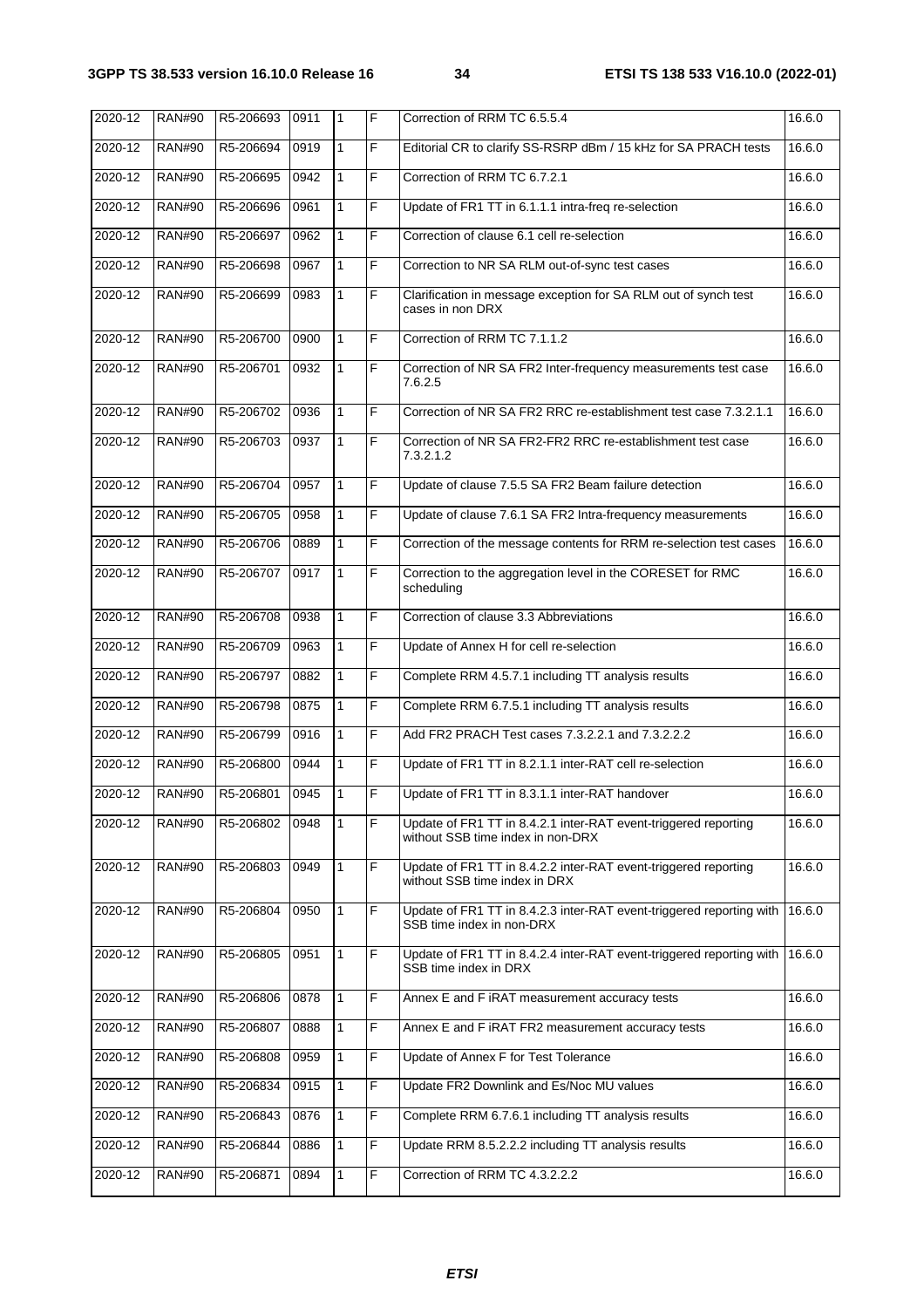| 2020-12 | <b>RAN#90</b> | R5-206872 | 0905 | $\mathbf{1}$ | F | New DRX configuration for RLM TC                                                                    | 16.6.0 |
|---------|---------------|-----------|------|--------------|---|-----------------------------------------------------------------------------------------------------|--------|
| 2020-12 | <b>RAN#90</b> | R5-206895 | 0971 | 1            | F | Correction to message configuration for NSA radio link monitoring<br>CSI-RS Based in DRX mode tests | 16.6.0 |
| 2020-12 | <b>RAN#90</b> | R5-206906 | 0880 | 1            | F | Complete RRM 4.7.5.1 including TT analysis results                                                  | 16.6.0 |
| 2020-12 | <b>RAN#90</b> | R5-206907 | 0877 | $\mathbf{1}$ | F | Complete RRM 6.7.7.1 including TT analysis results                                                  | 16.6.0 |
| 2020-12 | <b>RAN#90</b> | R5-206908 | 0972 | 1            | F | Correction to message configuration for SA radio link monitoring CSI<br>RS Based RLM RS             | 16.6.0 |
| 2020-12 | <b>RAN#90</b> | R5-206909 | 0887 | 1            | F | Update RRM 8.5.2.3.2 including TT analysis results                                                  | 16.6.0 |
| 2020-12 | <b>RAN#90</b> | R5-206910 | 0881 | 1            | F | Annex E and F 4.7.5.1 SFTD measurement accuracy test                                                | 16.6.0 |
| 2021-03 | <b>RAN#91</b> | R5-210134 | 0999 |              | F | Update of first preamble power for EN-DC TC 4.3.2.2.1 and 4.3.2.2.2 16.7.0                          |        |
| 2021-03 | <b>RAN#91</b> | R5-210135 | 1000 |              | F | Update of first preamble power for SA TC 6.3.2.2.1 and 6.3.2.2.2                                    | 16.7.0 |
| 2021-03 | <b>RAN#91</b> | R5-210136 | 1001 |              | F | Update of UE initial state for SA RLM TC 6.5.1.x                                                    | 16.7.0 |
| 2021-03 | <b>RAN#91</b> | R5-210137 | 1002 |              | F | Update of process delay for SFTD measurement TC 8.4.1.x                                             | 16.7.0 |
| 2021-03 | <b>RAN#91</b> | R5-210138 | 1003 |              | F | Update of cell frequency for TC 6.7.2.2.2                                                           | 16.7.0 |
| 2021-03 | <b>RAN#91</b> | R5-210171 | 1004 |              | F | Editorial update of SS-RSRP for TC 6.7.1.2.1                                                        | 16.7.0 |
| 2021-03 | <b>RAN#91</b> | R5-210173 | 1006 |              | F | Update of RRC message for TC 6.4.3.1 and 6.5.2.1                                                    | 16.7.0 |
| 2021-03 | <b>RAN#91</b> | R5-210176 | 1009 |              | F | Update of Scell activation and CSI reporting time for EN-DC TC<br>5.5.3.1                           | 16.7.0 |
| 2021-03 | <b>RAN#91</b> | R5-210177 | 1010 |              | F | Update of CSI reporting time for SA TC 7.5.3.1 and 7.5.3.2                                          | 16.7.0 |
| 2021-03 | <b>RAN#91</b> | R5-210178 | 1011 |              | F | Update of PRACH configuration for SA TC 7.3.2.2.2                                                   | 16.7.0 |
| 2021-03 | <b>RAN#91</b> | R5-210179 | 1012 |              | F | Update of PRACH configuration for EN-DC TC 4.5.5.3 and 4.5.5.4                                      | 16.7.0 |
| 2021-03 | <b>RAN#91</b> | R5-210180 | 1013 |              | F | Update of PRACH configuration for EN-DC TC 5.5.5.x                                                  | 16.7.0 |
| 2021-03 | <b>RAN#91</b> | R5-210181 | 1014 |              | F | Update of PRACH configuration for SA TC 6.5.5.3 and 6.5.5.4                                         | 16.7.0 |
| 2021-03 | <b>RAN#91</b> | R5-210182 | 1015 |              | F | Update of PRACH configuration for SA TC 7.5.5.x                                                     | 16.7.0 |
| 2021-03 | <b>RAN#91</b> | R5-210183 | 1016 |              | F | Update of prach-ConfigurationIndex for FR1 PRACH configuration 4<br>in A.7                          | 16.7.0 |
| 2021-03 | <b>RAN#91</b> | R5-210279 | 1017 |              | F | Addition of minimum conformance requirements for R16 NR HST<br>cell re-selection in 6.1.1.0         | 16.7.0 |
| 2021-03 | <b>RAN#91</b> | R5-210281 | 1019 |              | F | Addition of minimum conformance requirements for R16 NR HST<br>measurement in 6.6.1.0               | 16.7.0 |
| 2021-03 | <b>RAN#91</b> | R5-210283 | 1021 |              | F | Update of Annex H.2.1-3 for R16 NR HST                                                              | 16.7.0 |
| 2021-03 | <b>RAN#91</b> | R5-210434 | 1025 |              | F | Correct cell mapping for 5.4.3.1                                                                    | 16.7.0 |
| 2021-03 | <b>RAN#91</b> | R5-210437 | 1027 |              | F | Annex E and F 4.5.7.1 PSCell addition test                                                          | 16.7.0 |
| 2021-03 | <b>RAN#91</b> | R5-210440 | 1029 |              | F | Update of TT analysis results in Annex F for FR2 iRAT test cases                                    | 16.7.0 |
| 2021-03 | <b>RAN#91</b> | R5-210442 | 1030 |              | F | Update TT results for SS-RSRP measurement accuracy test cases<br>chapter 4                          | 16.7.0 |
| 2021-03 | <b>RAN#91</b> | R5-210443 | 1031 |              | F | Update TT results for SS-RSRP measurement accuracy test cases<br>chapter 6                          | 16.7.0 |
| 2021-03 | <b>RAN#91</b> | R5-210444 | 1032 |              | F | Update TT results for SS-RSRP measurement accuracy test cases<br>Annex F                            | 16.7.0 |
| 2021-03 | <b>RAN#91</b> | R5-210446 | 1033 |              | F | Update TT results for SS-RSRQ measurement accuracy test cases<br>chapter 4                          | 16.7.0 |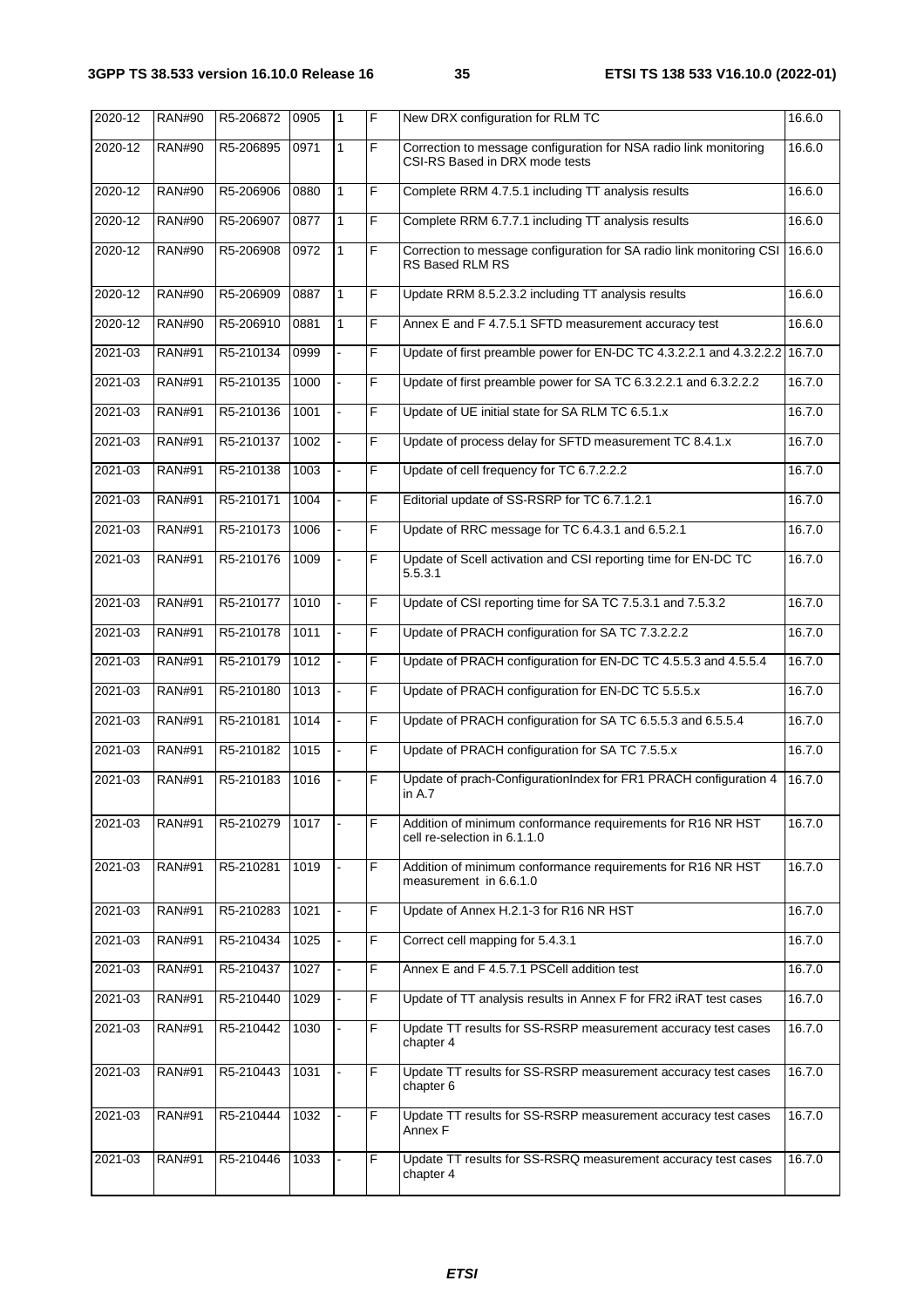| 2021-03 | <b>RAN#91</b> | R5-210447 | 1034 | F              | Update TT results for SS-RSRQ measurement accuracy test cases<br>chapter 6                                  | 16.7.0 |
|---------|---------------|-----------|------|----------------|-------------------------------------------------------------------------------------------------------------|--------|
| 2021-03 | <b>RAN#91</b> | R5-210448 | 1035 | F              | Update TT results for SS-RSRQ measurement accuracy test cases<br>Annex F                                    | 16.7.0 |
| 2021-03 | <b>RAN#91</b> | R5-210456 | 1039 | F              | Update Annex I to TS 38.533                                                                                 | 16.7.0 |
| 2021-03 | <b>RAN#91</b> | R5-210457 | 1040 | F              | Update NR frequency band groups for FR1                                                                     | 16.7.0 |
| 2021-03 | <b>RAN#91</b> | R5-210458 | 1041 | F              | Correction RLM config for event triggered test cases                                                        | 16.7.0 |
| 2021-03 | <b>RAN#91</b> | R5-210465 | 1046 | F              | Editorial correction of title of clause 6                                                                   | 16.7.0 |
| 2021-03 | <b>RAN#91</b> | R5-210466 | 1047 | F              | Corrections to 6.3.2.2.1 and 6.3.2.2.2                                                                      | 16.7.0 |
| 2021-03 | <b>RAN#91</b> | R5-210467 | 1048 | F              | Corrections to 4.3.2.2.2                                                                                    | 16.7.0 |
| 2021-03 | <b>RAN#91</b> | R5-210470 | 1049 | F              | Clarification on SSB Index to use in the PUxCH-PowerControl for<br>RRM tests with more than one SSB         | 16.7.0 |
| 2021-03 | <b>RAN#91</b> | R5-210471 | 1050 | F              | Clarification on SSB Index to use in the PUxCH-PowerControl for<br>RRM tests with more than one SSB - EN-DC | 16.7.0 |
| 2021-03 | <b>RAN#91</b> | R5-210472 | 1051 | $\overline{F}$ | Editorial: correct title of PRACH test cases to match RRM work plan<br>- EN-DC FR1                          | 16.7.0 |
| 2021-03 | <b>RAN#91</b> | R5-210473 | 1052 | F              | Editorial: correct title of PRACH test cases to match RRM work plan<br>- SA FR1                             | 16.7.0 |
| 2021-03 | <b>RAN#91</b> | R5-210474 | 1053 | F              | Editorial: correct title of PRACH test cases to match RRM work plan<br>- SA FR2                             | 16.7.0 |
| 2021-03 | <b>RAN#91</b> | R5-210475 | 1054 | F              | Editorial: correct title of PRACH test cases to match RRM work plan<br>- Annexes                            | 16.7.0 |
| 2021-03 | <b>RAN#91</b> | R5-210507 | 1056 | F              | Correction of test applicability for long DRX cycle related test cases<br>in section 4                      | 16.7.0 |
| 2021-03 | <b>RAN#91</b> | R5-210508 | 1057 | F              | Correction of test applicability for long DRX cycle related test cases<br>in section 5                      | 16.7.0 |
| 2021-03 | <b>RAN#91</b> | R5-210509 | 1058 | F              | Correction of test applicability for long DRX cycle related test cases<br>in section 6                      | 16.7.0 |
| 2021-03 | <b>RAN#91</b> | R5-210510 | 1059 | F              | Correction of test applicability for long DRX cycle related test cases<br>in section 7                      | 16.7.0 |
| 2021-03 | <b>RAN#91</b> | R5-210511 | 1060 | F              | Correction of test applicability for long DRX cycle related test cases<br>in section 8                      | 16.7.0 |
| 2021-03 | <b>RAN#91</b> | R5-210528 | 1062 | F              | Correction to test procedure in test case 6.5.1.4                                                           | 16.7.0 |
| 2021-03 | <b>RAN#91</b> | R5-210529 | 1063 | F              | Correction to Interruptions during measurements on deactivated NR<br>SCC test cases                         | 16.7.0 |
| 2021-03 | <b>RAN#91</b> | R5-210530 | 1064 | F              | Correction to message configuration for NSA CSI-RS-based RLM<br>RS test cases                               | 16.7.0 |
| 2021-03 | <b>RAN#91</b> | R5-210531 | 1065 | F              | Correction to NR SA RLM out-of-sync test cases                                                              | 16.7.0 |
| 2021-03 | <b>RAN#91</b> | R5-210532 | 1066 | F              | Correction to NR SA FR1 RRC Re-establishment test cases                                                     | 16.7.0 |
| 2021-03 | <b>RAN#91</b> | R5-210533 | 1067 | F              | Correction to 4.5.1.2 and 6.5.1.2 PDCCH Aggregation Level                                                   | 16.7.0 |
| 2021-03 | <b>RAN#91</b> | R5-210535 | 1069 | F              | Correction to FR1 NSA SS-SINR measurement test cases                                                        | 16.7.0 |
| 2021-03 | <b>RAN#91</b> | R5-210536 | 1070 | F              | Correction to L1-RSRP test cases                                                                            | 16.7.0 |
| 2021-03 | <b>RAN#91</b> | R5-210537 | 1071 | F              | Correction to the procedure to add a step for establishing SRB2 and<br>DRB                                  | 16.7.0 |
| 2021-03 | <b>RAN#91</b> | R5-210538 | 1072 | F              | Update of DRX configuration in FR1 Event-triggered Test cases                                               | 16.7.0 |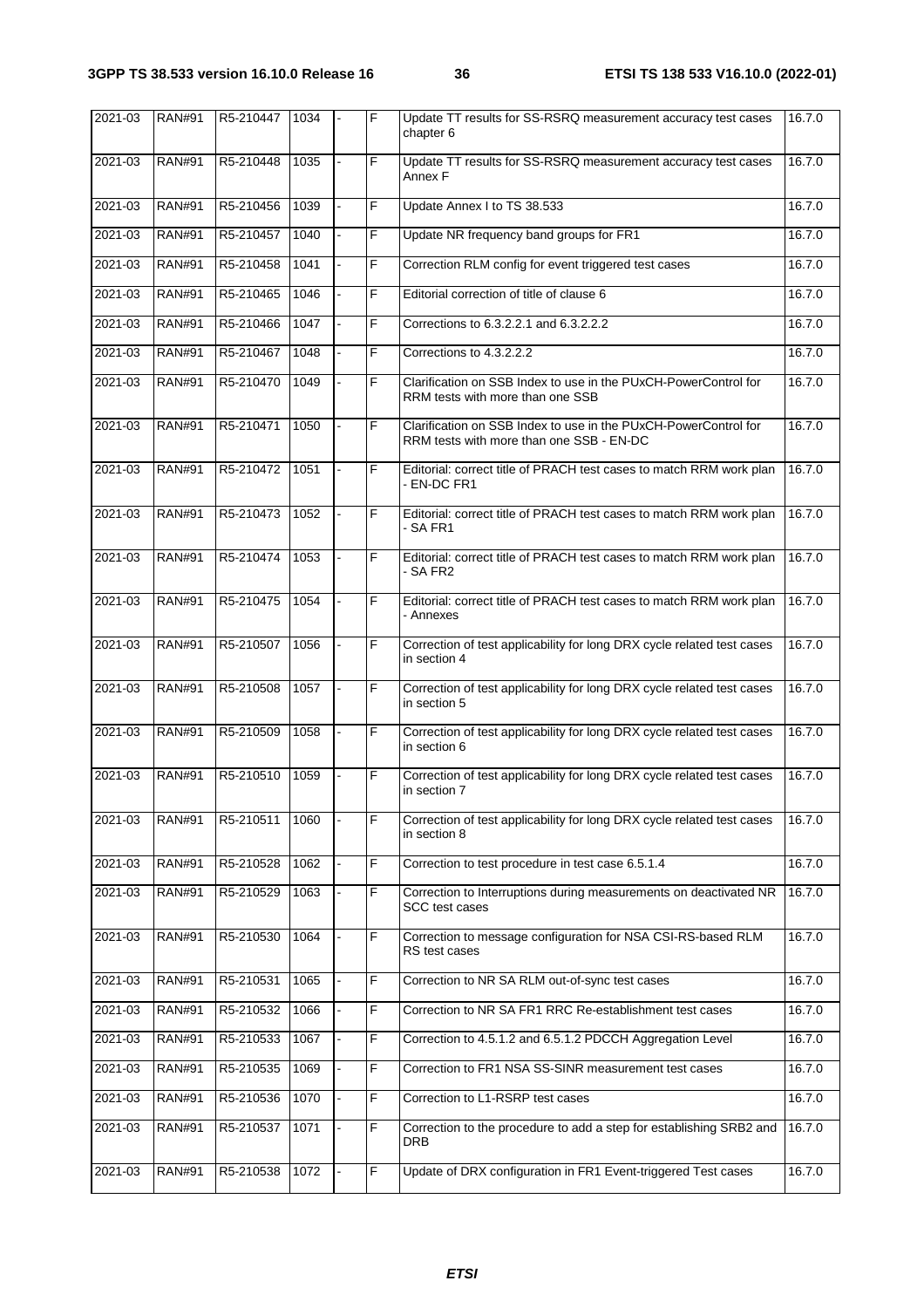| 2021-03 | <b>RAN#91</b> | R5-210601 | 1073 |              | F | Clarification of BWP1 and BWP2 in 6.6.1.3, 6.6.1.4, 6.6.1.6                              | 16.7.0 |
|---------|---------------|-----------|------|--------------|---|------------------------------------------------------------------------------------------|--------|
| 2021-03 | <b>RAN#91</b> | R5-210608 | 1077 |              | F | Correction in 4.5.2.1 and 4.5.2.2 test procedure                                         | 16.7.0 |
| 2021-03 | <b>RAN#91</b> | R5-210613 | 1079 |              | F | Correction in SIB5 for iRAT cell reselection                                             | 16.7.0 |
| 2021-03 | <b>RAN#91</b> | R5-210614 | 1080 |              | F | Correction in 6.1.2.2 test procedure                                                     | 16.7.0 |
| 2021-03 | <b>RAN#91</b> | R5-210814 | 1085 |              | F | Finalise FR2 Timing MU values                                                            | 16.7.0 |
| 2021-03 | <b>RAN#91</b> | R5-210816 | 1086 |              | F | Update of FR2 Tx Timing Test case 5.4.1.1 Test Tolerances                                | 16.7.0 |
| 2021-03 | <b>RAN#91</b> | R5-210851 | 1089 |              | F | Update of FR1 TT for 4.5.5.1 and 4.5.5.2 SSB based LR                                    | 16.7.0 |
| 2021-03 | <b>RAN#91</b> | R5-210852 | 1090 |              | F | Update of FR1 TT for 4.5.5.3 and 4.5.5.4 CSI-RS based LR                                 | 16.7.0 |
| 2021-03 | <b>RAN#91</b> | R5-210853 | 1091 |              | F | Correction to 4.6.4.3 and 4.6.4.4 L1-RSRP reporting delay                                | 16.7.0 |
| 2021-03 | <b>RAN#91</b> | R5-210857 | 1095 |              | F | Update of FR1 TT for 6.5.5.1 and 6.5.5.2 SSB based LR                                    | 16.7.0 |
| 2021-03 | <b>RAN#91</b> | R5-210858 | 1096 |              | F | Update of FR1 TT for 6.5.5.3 and 6.5.5.4 CSI-RS based LR                                 | 16.7.0 |
| 2021-03 | <b>RAN#91</b> | R5-210860 | 1098 |              | F | Correction to 6.6.4.3 and 6.6.4.4 L1-RSRP reporting delay                                | 16.7.0 |
| 2021-03 | <b>RAN#91</b> | R5-210863 | 1101 |              | F | Update of 6.5.3.1 SCell activation and deactivation                                      | 16.7.0 |
| 2021-03 | <b>RAN#91</b> | R5-210864 | 1102 |              | F | Update of D.4 antenna configuration                                                      | 16.7.0 |
| 2021-03 | <b>RAN#91</b> | R5-210866 | 1104 |              | F | Correction to CSI-RS RMC                                                                 | 16.7.0 |
| 2021-03 | <b>RAN#91</b> | R5-210867 | 1105 |              | F | Correction to default configuration on L1-RSRP reporting in Annex H                      | 16.7.0 |
| 2021-03 | <b>RAN#91</b> | R5-210959 | 1113 |              | F | Update to 6.5.4.1 NR SA FR1 UE UL carrier RRC reconfiguration<br>delay                   | 16.7.0 |
| 2021-03 | <b>RAN#91</b> | R5-211049 | 1116 |              | F | Additional of default downlink level for FR2                                             | 16.7.0 |
| 2021-03 | <b>RAN#91</b> | R5-211219 | 1124 |              | F | Correction of the minimum conformance requirements for Inter-RAT<br>measurements 6.6.3.0 | 16.7.0 |
| 2021-03 | <b>RAN#91</b> | R5-211220 | 1125 |              | F | Addition of new RRM iRAT measurement Inter-RAT measurements<br>test case 6.6.3.3         | 16.7.0 |
| 2021-03 | <b>RAN#91</b> | R5-211255 | 1131 |              | F | Clarification of BWP1 and BWP2 in 4.6.1.3, 4.6.1.4, 4.6.1.6                              | 16.7.0 |
| 2021-03 | <b>RAN#91</b> | R5-211614 | 1007 | 1            | F | Update of Scell activation and CSI reporting time for EN-DC TC<br>4.5.3.1                | 16.7.0 |
| 2021-03 | <b>RAN#91</b> | R5-211615 | 1026 | $\mathbf{1}$ | F | Complete RRM 4.5.7.1 including TT analysis results                                       | 16.7.0 |
| 2021-03 | <b>RAN#91</b> | R5-211616 | 1087 | $\mathbf{1}$ | F | Update Test Tolerance for FR1 RLM Test Cases                                             | 16.7.0 |
| 2021-03 | <b>RAN#91</b> | R5-211617 | 1092 | $\mathbf{1}$ | F | Correction to EN-DC radio link monitoring                                                | 16.7.0 |
| 2021-03 | <b>RAN#91</b> | R5-211618 | 1093 | 1            | F | Update of 4.5.3.1 SCell activation and deactivation                                      | 16.7.0 |
| 2021-03 | <b>RAN#91</b> | R5-211619 | 1108 | 1            | F | Update to 4.5.4.1 EN-DC FR1 UE UL carrier RRC reconfiguration<br>delay                   | 16.7.0 |
| 2021-03 | <b>RAN#91</b> | R5-211620 | 1109 | $\mathbf{1}$ | F | Update to 4.7.5.1 EN-DC FR1 SFTD measurement accuracy                                    | 16.7.0 |
| 2021-03 | <b>RAN#91</b> | R5-211621 | 1117 | 1            | F | Correction of applied TT for EN-DC FR1 L1-RSRP measurement<br>test cases                 | 16.7.0 |
| 2021-03 | <b>RAN#91</b> | R5-211622 | 1023 | 1            | F | Update 5.4.3.1 with TT analysis results                                                  | 16.7.0 |
| 2021-03 | <b>RAN#91</b> | R5-211623 | 1119 | 1            | F | Correction of EN-DC FR2 inter-freq measurement test case 5.6.2.1<br>including TT         | 16.7.0 |
| 2021-03 | <b>RAN#91</b> | R5-211624 | 1120 | $\mathbf{1}$ | F | Correction of EN-DC FR2 inter-freq measurement test case 5.6.2.3<br>including TT         | 16.7.0 |
| 2021-03 | <b>RAN#91</b> | R5-211625 | 1008 | 1            | F | Update of CSI reporting time for SA TC 6.5.3.1                                           | 16.7.0 |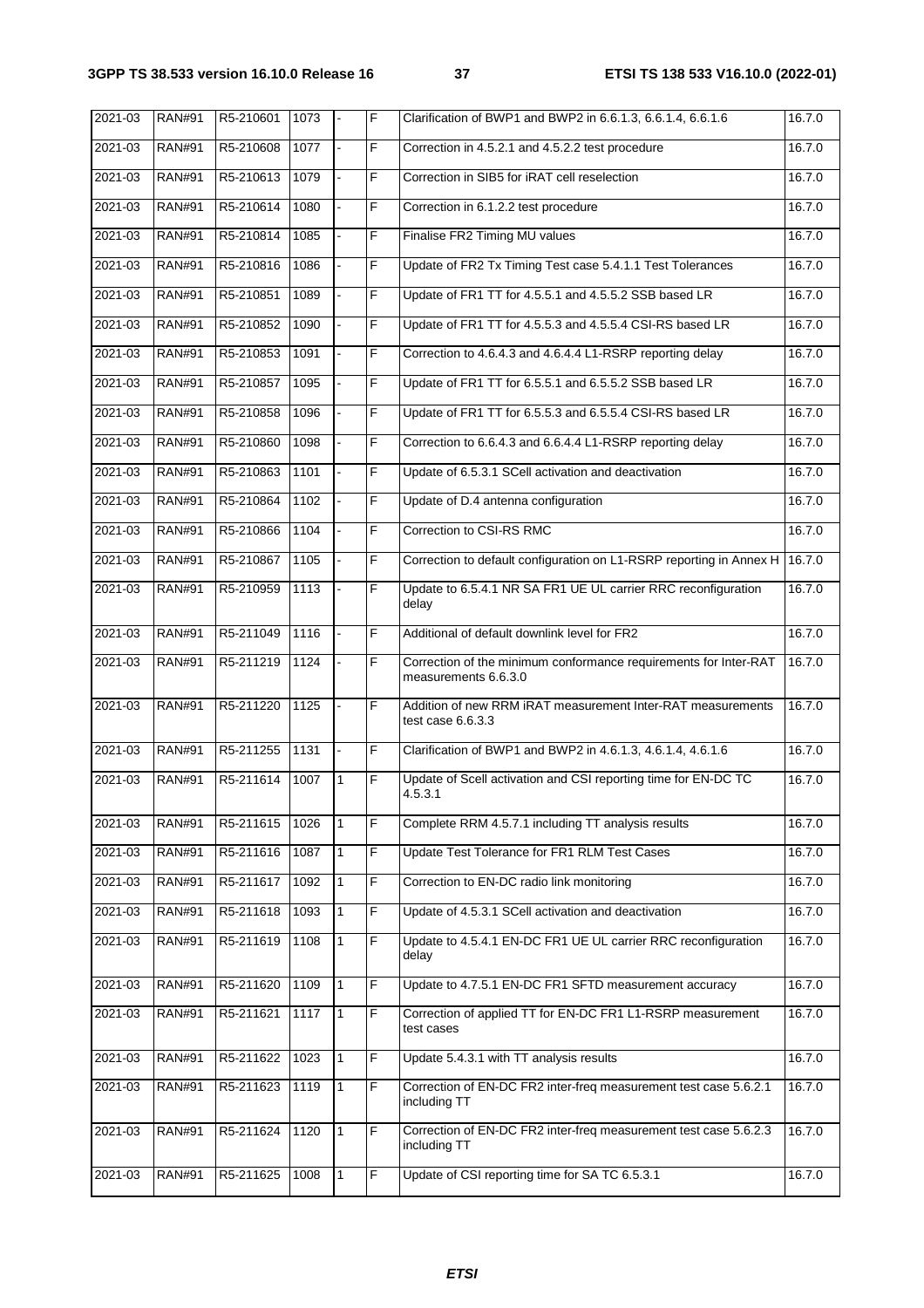| 2021-03 | <b>RAN#91</b> | R5-211626 | 1094   | $\mathbf{1}$ | F              | Correction to SA radio link monitoring                                                                                  | 16.7.0 |
|---------|---------------|-----------|--------|--------------|----------------|-------------------------------------------------------------------------------------------------------------------------|--------|
| 2021-03 | <b>RAN#91</b> | R5-211627 | 1110   | $\mathbf{1}$ | F              | Update to 6.3.2.2.1 Contention based random access test in FR1 for<br>NR standalone                                     | 16.7.0 |
| 2021-03 | <b>RAN#91</b> | R5-211628 | 1111   | 1            | $\overline{F}$ | Update to 6.3.2.2.2 Non-Contention based random access test in<br>FR1 for NR standalone                                 | 16.7.0 |
| 2021-03 | <b>RAN#91</b> | R5-211629 | 1112   | $\mathbf{1}$ | F              | Update to 6.5.2.1 NR SA FR1 interruptions during measurements on<br>deactivated NR SCC                                  | 16.7.0 |
| 2021-03 | <b>RAN#91</b> | R5-211630 | 1114   | $\mathbf{1}$ | F              | Update to 6.6.3.1 NR SA FR1 - E-UTRAN event-triggered reporting<br>in non-DRX                                           | 16.7.0 |
| 2021-03 | <b>RAN#91</b> | R5-211631 | 1115   | 1            | F              | Update to 6.6.3.2 NR SA FR1 - E-UTRAN event-triggered reporting<br>in DRX                                               | 16.7.0 |
| 2021-03 | <b>RAN#91</b> | R5-211632 | 1118   | 1            | $\overline{F}$ | Correction of applied TT for SA FR1 L1-RSRP measurement test<br>cases                                                   | 16.7.0 |
| 2021-03 | <b>RAN#91</b> | R5-211633 | 1121   | $\mathbf{1}$ | F              | Correction of SA FR2 inter-freq measurement test case 7.6.2.1<br>including TT                                           | 16.7.0 |
| 2021-03 | <b>RAN#91</b> | R5-211634 | 1122   | $\mathbf{1}$ | $\overline{F}$ | Correction of SA FR2 inter-freq measurement test case 7.6.2.3<br>including TT                                           | 16.7.0 |
| 2021-03 | <b>RAN#91</b> | R5-211635 | 1028   | 1            | F              | Complete FR2 iRAT measurement accuracy test cases                                                                       | 16.7.0 |
| 2021-03 | <b>RAN#91</b> | R5-211636 | 1024   | 1            | F              | Update Annex F for 5.4.3.1 and 7.4.3.1 with TT analysis results                                                         | 16.7.0 |
| 2021-03 | <b>RAN#91</b> | R5-211637 | 1038   | $\mathbf{1}$ | F              | Update DL AWGN MU for RRM FR2                                                                                           | 16.7.0 |
| 2021-03 | <b>RAN#91</b> | R5-211638 | 1084   | 1            | F              | Update FR2 Downlink and Uplink MU values                                                                                | 16.7.0 |
| 2021-03 | <b>RAN#91</b> | R5-211639 | 1103   | $\mathbf{1}$ | F              | Update of Annex F for Test Tolerance                                                                                    | 16.7.0 |
| 2021-03 | <b>RAN#91</b> | R5-211640 | 1123   | $\mathbf{1}$ | F              | Correction of MTSU and applied TT in Annex F                                                                            | 16.7.0 |
| 2021-03 | <b>RAN#91</b> | R5-211641 | 1130   | 1            | F              | Addition of new RMCs and OCNGs into Annex A                                                                             | 16.7.0 |
| 2021-03 | <b>RAN#91</b> | R5-211722 | 1042   | 1            | F              | Correction EN-DC FR1 timing tests                                                                                       | 16.7.0 |
| 2021-03 | <b>RAN#91</b> | R5-211723 | 1043   | $\mathbf{1}$ | F              | Corrections to 5.4.1.1                                                                                                  | 16.7.0 |
| 2021-03 | <b>RAN#91</b> | R5-211724 | 1061   | $\mathbf{1}$ | F              | Clarification of SNR for 4RX UE in RLM Test Cases                                                                       | 16.7.0 |
| 2021-03 | <b>RAN#91</b> | R5-211725 | 1076   | $\mathbf{1}$ | F              | Correction in 4.7.3.2.1 test parameters                                                                                 | 16.7.0 |
| 2021-03 | <b>RAN#91</b> | R5-211726 | 1005   | 1            | F              | Update of RRC message for TC 6.3.1.4, 6.3.1.5 and 6.3.2.3.2                                                             | 16.7.0 |
| 2021-03 | <b>RAN#91</b> | R5-211727 | $1045$ | $\mathbf{1}$ | F              | Corrections NR SA FR1 timing test cases                                                                                 | 16.7.0 |
| 2021-03 | <b>RAN#91</b> | R5-211728 | 1097   | $\mathbf{1}$ | F              | Correction to NR TC 6.6.3.2-Inter-RAT DRX                                                                               | 16.7.0 |
| 2021-03 | <b>RAN#91</b> | R5-211729 | 1099   | 1            | F              | Update of 6.5.1.2 and 6.5.1.4 SSB based RLM                                                                             | 16.7.0 |
| 2021-03 | <b>RAN#91</b> | R5-211730 | 1083   | 1            | F              | Clarification of BWP1 and BWP2 in 7.6.1.3 and 7.6.1.4                                                                   | 16.7.0 |
| 2021-03 | <b>RAN#91</b> | R5-211731 | 1044   | 1            | F              | Addition of Serving Cell Config for RRM timing test cases                                                               | 16.7.0 |
| 2021-03 | <b>RAN#91</b> | R5-211827 | 1018   | $\mathbf{1}$ | F              | Addition of new test case 6.1.1.7 for R16 NR HST                                                                        | 16.7.0 |
| 2021-03 | <b>RAN#91</b> | R5-211828 | 1020   | $\mathbf{1}$ | F              | Addition of new test case 6.6.1.7 for R16 NR HST                                                                        | 16.7.0 |
| 2021-03 | <b>RAN#91</b> | R5-211829 | 1022   | 1            | F              | Addition of cell configuration mapping in Annex E for R16 NR HST                                                        | 16.7.0 |
| 2021-03 | <b>RAN#91</b> | R5-211830 | 1126   | 1            | F              | Correction of the minimum conformance requirements for E-UTRA -<br>NR FR1 Cell reselection 8.2.1.0                      | 16.7.0 |
| 2021-03 | <b>RAN#91</b> | R5-211831 | 1127   | $\mathbf{1}$ | F              | Addition of new RRM E-UTRA - NR FR1 Cell reselection test case<br>8.2.1.2                                               | 16.7.0 |
| 2021-03 | <b>RAN#91</b> | R5-211832 | 1128   | 1            | F              | Correction of the minimum conformance requirements for E-UTRA -<br>NR Inter-RAT event triggered reporting tests 8.4.2.0 | 16.7.0 |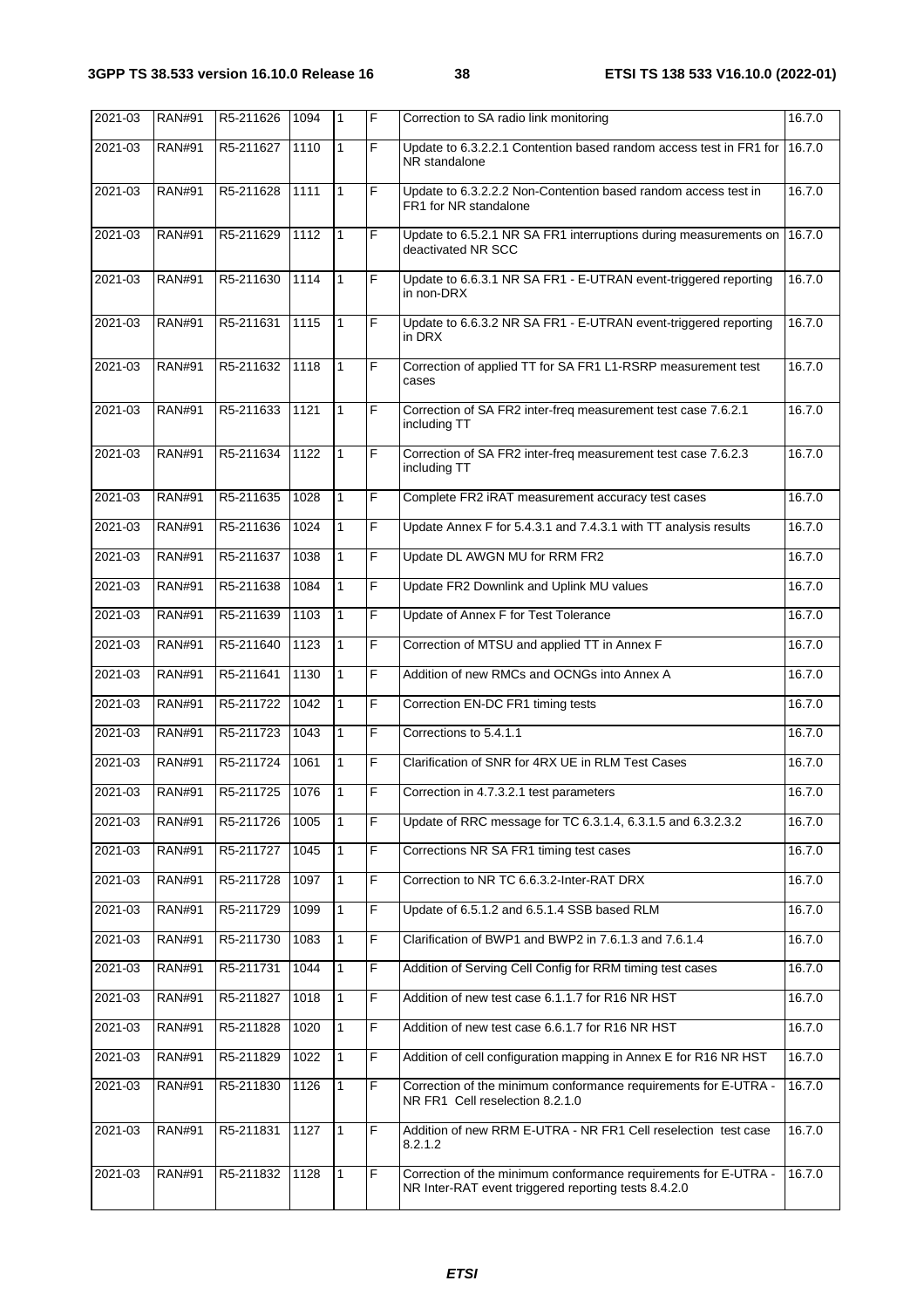| 2021-03 | <b>RAN#91</b> | R5-211833      | 1129 | 1            | F              | Addition of new RRM E-UTRA - NR Inter-RAT event triggered<br>reporting test case 8.4.2.9 | 16.7.0 |
|---------|---------------|----------------|------|--------------|----------------|------------------------------------------------------------------------------------------|--------|
| 2021-03 | <b>RAN#91</b> | R5-211889      | 1036 | $\mathbf{1}$ | F              | Update TT results for 6.3.1.1                                                            | 16.7.0 |
| 2021-03 | <b>RAN#91</b> | R5-211890      | 1037 | $\mathbf{1}$ | F              | Update TT results for 6.3.1.1 Annex F                                                    | 16.7.0 |
| 2021-06 | <b>RAN#92</b> | R5-212024      | 1132 |              | F              | Complete 5.7.1.1 with TT analysis results                                                | 16.8.0 |
| 2021-06 | <b>RAN#92</b> | R5-212025      | 1133 |              | F              | Complete 5.7.2.1 with TT analysis results                                                | 16.8.0 |
| 2021-06 | <b>RAN#92</b> | R5-212026      | 1134 |              | F              | Complete 5.7.3.1 with TT analysis results                                                | 16.8.0 |
| 2021-06 | <b>RAN#92</b> | R5-212256      | 1138 |              | F              | Core alignment of TCI state of CSI-RS for TRS                                            | 16.8.0 |
| 2021-06 | <b>RAN#92</b> | R5-212257      | 1139 |              | F              | Introducing additional band for n38                                                      | 16.8.0 |
| 2021-06 | <b>RAN#92</b> | R5-212265      | 1147 |              | F              | Updates to DRX configuration in FR1 Event-triggered Test cases                           | 16.8.0 |
| 2021-06 | <b>RAN#92</b> | R5-212266      | 1148 |              | F              | Core alignment of BWP configuration parameter in 6.5.2.1                                 | 16.8.0 |
| 2021-06 | <b>RAN#92</b> | R5-212267      | 1149 |              | F              | Correction to CSI-RS based L1-RSRP measurement tests                                     | 16.8.0 |
| 2021-06 | <b>RAN#92</b> | R5-212612      | 1153 |              | F              | Addition of new test case 6.6.4.5 for R16 NR HST                                         | 16.8.0 |
| 2021-06 | <b>RAN#92</b> | R5-212613      | 1154 |              | F              | Addition of cell configuration mapping in Annex E for TC 6.6.4.5                         | 16.8.0 |
| 2021-06 | <b>RAN#92</b> | R5-212712      | 1158 |              | F              | Remove obsolete message contents tables after Chapter 7<br>alignment                     | 16.8.0 |
| 2021-06 | <b>RAN#92</b> | R5-212715      | 1161 |              | F              | Correcting measurement accuracy iRAT test cases                                          | 16.8.0 |
| 2021-06 | <b>RAN#92</b> | R5-212716      | 1162 |              | F              | Corrections to 5.4.1.1                                                                   | 16.8.0 |
| 2021-06 | <b>RAN#92</b> | R5-212717      | 1163 |              | F              | Corrections to 5.4.3.1                                                                   | 16.8.0 |
| 2021-06 | <b>RAN#92</b> | R5-212718      | 1164 |              | F              | Corrections to 4.4.1.1                                                                   | 16.8.0 |
| 2021-06 | <b>RAN#92</b> | R5-212719      | 1165 |              | F              | Corrections to 4.4.3.1                                                                   | 16.8.0 |
| 2021-06 | <b>RAN#92</b> | R5-212720      | 1166 |              | F              | Corrections to 6.4.1.1                                                                   | 16.8.0 |
| 2021-06 | <b>RAN#92</b> | R5-212721      | 1167 |              | F              | Corrections to 6.4.3.1                                                                   | 16.8.0 |
| 2021-06 | <b>RAN#92</b> | R5-212726      | 1171 |              | F              | Correct applicability of Interruption EN-DC test cases with CA                           | 16.8.0 |
| 2021-06 | <b>RAN#92</b> | R5-212727 1172 |      |              | F              | Correct applicability of Scell activation EN-DC test cases with CA                       | 16.8.0 |
| 2021-06 | <b>RAN#92</b> | R5-212728      | 1173 |              | F              | Correct applicability of Interruption SA test cases with CA                              | 16.8.0 |
| 2021-06 | <b>RAN#92</b> | R5-212729      | 1174 |              | F              | Correct applicability of Scell activation SA test cases with CA                          | 16.8.0 |
| 2021-06 | <b>RAN#92</b> | R5-212731      | 1175 |              | F              | Addition of RRM FR2 EN-DC PRACH test case 5.3.2.2.1                                      | 16.8.0 |
| 2021-06 | <b>RAN#92</b> | R5-212732      | 1176 |              | F              | Addition of RRM FR2 EN-DC PRACH test case 5.3.2.2.2                                      | 16.8.0 |
| 2021-06 | <b>RAN#92</b> | R5-212737      | 1177 |              | F              | Update to test applicability of RRM TC6.5.4.1                                            | 16.8.0 |
| 2021-06 | <b>RAN#92</b> | R5-212745      | 1178 |              | F              | Update to RRM Antenna connection for 4Rx capable Ues                                     | 16.8.0 |
| 2021-06 | <b>RAN#92</b> | R5-212895      | 1180 |              | F              | Correction to FR1 EN-DC interruption during SCell measurement<br>test cases              | 16.8.0 |
| 2021-06 | <b>RAN#92</b> | R5-212896      | 1181 |              | F              | Correction to FR1 EN-DC beam failure recovery test cases                                 | 16.8.0 |
| 2021-06 | <b>RAN#92</b> | R5-212900      | 1185 |              | F              | Correction to FR1 NR SA TC 6.5.3.1-SCell activation                                      | 16.8.0 |
| 2021-06 | <b>RAN#92</b> | R5-212901      | 1186 |              | F              | Correction to FR1 NR SA beam failure recovery test cases                                 | 16.8.0 |
| 2021-06 | <b>RAN#92</b> | R5-212904      | 1189 |              | F              | Correction to RMSI CORESET reference configuration in Annex A                            | 16.8.0 |
| 2021-06 | <b>RAN#92</b> | R5-212905      | 1190 |              | F              | Correction to CSI-RS reference configuration in annex A                                  | 16.8.0 |
| 2021-06 | <b>RAN#92</b> | R5-212906      | 1191 |              | $\overline{F}$ | Correction to TRS reference configuration in annex A                                     | 16.8.0 |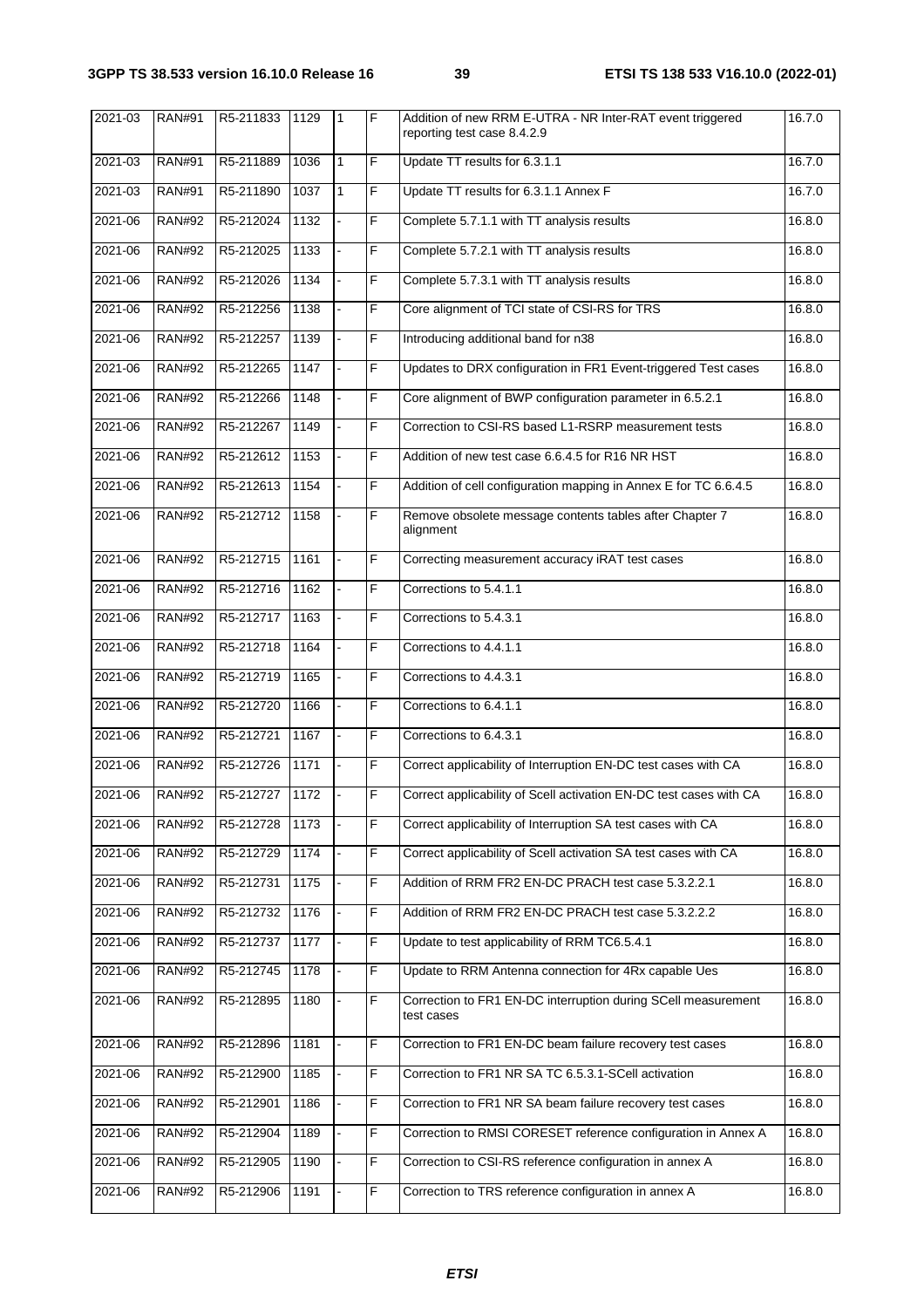| 2021-06 | <b>RAN#92</b> | R5-212909 | 1194 |   | F | Correction to BWP reference configuration in Annex A                                             | 16.8.0 |
|---------|---------------|-----------|------|---|---|--------------------------------------------------------------------------------------------------|--------|
| 2021-06 | <b>RAN#92</b> | R5-212910 | 1195 |   | F | Correction of minimum requirements for L1-RSRP reporting test<br>cases                           | 16.8.0 |
| 2021-06 | <b>RAN#92</b> | R5-212911 | 1196 |   | F | Addition of FR1 EN-DC TC 4.6.4.5-HST L1-RSRP                                                     | 16.8.0 |
| 2021-06 | <b>RAN#92</b> | R5-213183 | 1205 |   | F | Extension of Annex I for EIS spherical coverage points                                           | 16.8.0 |
| 2021-06 | <b>RAN#92</b> | R5-213227 | 1212 |   | F | Correction of SA FR2 inter-freq measurement test case 7.6.2.5<br>including TT                    | 16.8.0 |
| 2021-06 | <b>RAN#92</b> | R5-213228 | 1213 |   | F | Correction of SA FR2 inter-freq measurement test case 7.6.2.6<br>including TT                    | 16.8.0 |
| 2021-06 | <b>RAN#92</b> | R5-213229 | 1214 |   | F | Correction of SA FR2 inter-freq measurement test case 7.6.2.7<br>including TT                    | 16.8.0 |
| 2021-06 | <b>RAN#92</b> | R5-213230 | 1215 |   | F | Correction of SA FR2 inter-freq measurement test case 7.6.2.8<br>including TT                    | 16.8.0 |
| 2021-06 | <b>RAN#92</b> | R5-213240 | 1219 |   | F | Test frequency selection for Inter-frequency RRM test cases in<br>Annex E                        | 16.8.0 |
| 2021-06 | <b>RAN#92</b> | R5-213345 | 1222 |   | F | Update on iRAT measurement 6.6.3.2 test case                                                     | 16.8.0 |
| 2021-06 | <b>RAN#92</b> | R5-213346 | 1223 |   | F | Update on Annex H.3.1 for iRAT measurement                                                       | 16.8.0 |
| 2021-06 | <b>RAN#92</b> | R5-213351 | 1224 |   | F | Correction to Coreset and Search Space RMC for FR2 RRM                                           | 16.8.0 |
| 2021-06 | <b>RAN#92</b> | R5-213352 | 1225 |   | F | Correction to Message Exceptions for 6.3.2.2.2 Non-contention<br>based random access test in FR1 | 16.8.0 |
| 2021-06 | <b>RAN#92</b> | R5-213353 | 1226 |   | F | Correction to PDSCH RMC when DRX is configured                                                   | 16.8.0 |
| 2021-06 | <b>RAN#92</b> | R5-213354 | 1227 |   | F | Correction to intra and inter frequency reselection test cases with<br>asynchronous cells        | 16.8.0 |
| 2021-06 | <b>RAN#92</b> | R5-213847 | 1179 | 1 | F | Addition of inter-frequency measurements configuration for FR1 EN-<br>DC BFD and RLM test cases  | 16.8.0 |
| 2021-06 | <b>RAN#92</b> | R5-213848 | 1183 | 1 | F | Addition of inter-frequency measurements configuration for FR1 NR<br>SA BFD and RLM test cases   | 16.8.0 |
| 2021-06 | <b>RAN#92</b> | R5-213849 | 1184 | 1 | F | Correction to FR1 NR SA interruption during SCell measurement<br>test cases                      | 16.8.0 |
| 2021-06 | RAN#92        | R5-213850 | 1193 |   | F | Correction to PRACH reference configuration in Annex H                                           | 16.8.0 |
| 2021-06 | <b>RAN#92</b> | R5-213921 | 1145 | 1 | F | Correction to test procedure for SSB-based L1-RSRP measurement<br>reporting                      | 16.8.0 |
| 2021-06 | <b>RAN#92</b> | R5-213922 | 1159 | 1 | F | Remove obsolete message contents tables after Chapter 7<br>alignment - EN-DC                     | 16.8.0 |
| 2021-06 | <b>RAN#92</b> | R5-213923 | 1168 | 1 | F | Corrections to RLM test cases EN-DC                                                              | 16.8.0 |
| 2021-06 | <b>RAN#92</b> | R5-213924 | 1141 | 1 | F | Correction to FR2 RRM test channel reference for Event triggered<br>reporting test               | 16.8.0 |
| 2021-06 | <b>RAN#92</b> | R5-213925 | 1142 | 1 | F | Correction to FR2 RRM test channel reference for RLM and BFD<br>tests                            | 16.8.0 |
| 2021-06 | <b>RAN#92</b> | R5-213926 | 1143 | 1 | F | Correction to FR2 RRM test channel reference for UL timing test                                  | 16.8.0 |
| 2021-06 | <b>RAN#92</b> | R5-213927 | 1208 | 1 | F | Correction of EN-DC FR2 inter-freq measurement test case 5.6.2.5<br>including TT                 | 16.8.0 |
| 2021-06 | <b>RAN#92</b> | R5-213928 | 1209 | 1 | F | Correction of EN-DC FR2 inter-freq measurement test case 5.6.2.6<br>including TT                 | 16.8.0 |
| 2021-06 | <b>RAN#92</b> | R5-213929 | 1210 | 1 | F | Correction of EN-DC FR2 inter-freq measurement test case 5.6.2.7<br>including TT                 | 16.8.0 |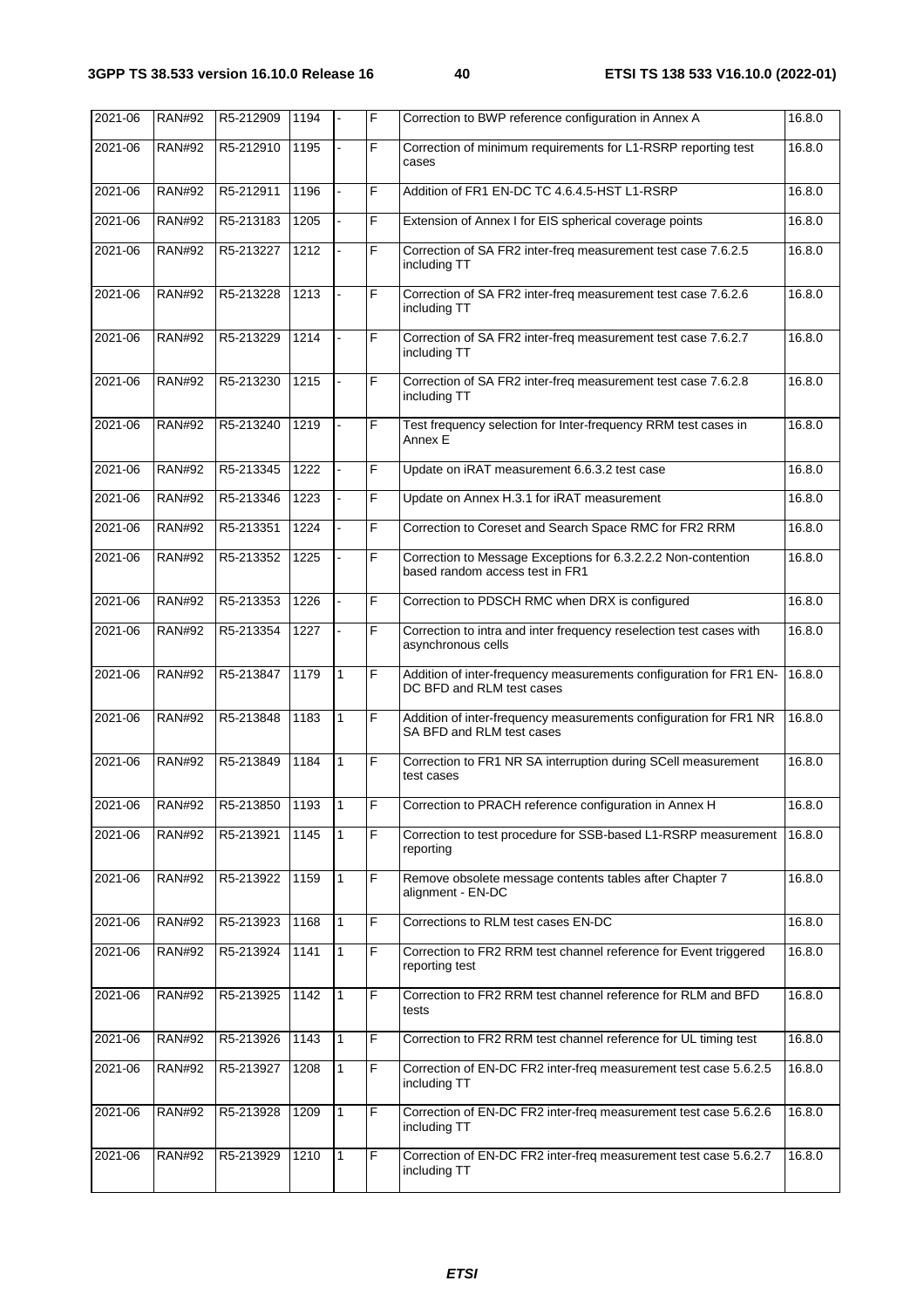| 2021-06 | <b>RAN#92</b> | R5-213930 | 1211 | 1            | F | Correction of EN-DC FR2 inter-freq measurement test case 5.6.2.8<br>including TT          | 16.8.0 |
|---------|---------------|-----------|------|--------------|---|-------------------------------------------------------------------------------------------|--------|
| 2021-06 | <b>RAN#92</b> | R5-213931 | 1156 | $\mathbf{1}$ | F | Correct reference to cell mapping for SA test cases                                       | 16.8.0 |
| 2021-06 | <b>RAN#92</b> | R5-213932 | 1160 | 1            | F | Correcting typos in PRACH test case                                                       | 16.8.0 |
| 2021-06 | <b>RAN#92</b> | R5-213933 | 1169 | 1            | F | Corrections to RLM test cases SA                                                          | 16.8.0 |
| 2021-06 | <b>RAN#92</b> | R5-213934 | 1135 | 1            | F | Annex F for EN-DC and SA FR2 Measurement Accuracy                                         | 16.8.0 |
| 2021-06 | <b>RAN#92</b> | R5-213935 | 1157 | $\mathbf{1}$ | F | Align Annex H of TS 38.533 to Clause 7 of TS 38.508-1                                     | 16.8.0 |
| 2021-06 | <b>RAN#92</b> | R5-213936 | 1202 | $\mathbf{1}$ | F | Correction to AoA Test Setup applicability per permitted test method                      | 16.8.0 |
| 2021-06 | <b>RAN#92</b> | R5-213937 | 1204 | 1            | F | Adapt Annex F to indicate applicability of the RRM FR2 TT analysis<br>results             | 16.8.0 |
| 2021-06 | <b>RAN#92</b> | R5-213938 | 1207 | $\mathbf{1}$ | F | Correction of MTSU and applied TT in Annex F for FR2 inter-freq<br>measurement test cases | 16.8.0 |
| 2021-06 | <b>RAN#92</b> | R5-214009 | 1151 | 1            | F | Addition of 5G-SRVCC RRM TC 6.3.1.6-handover                                              | 16.8.0 |
| 2021-06 | <b>RAN#92</b> | R5-214010 | 1152 | $\mathbf{1}$ | F | Addition of 5G-SRVCC RRM TC 6.6.5.1-envent triggered reporting<br>non-DRX                 | 16.8.0 |
| 2021-06 | <b>RAN#92</b> | R5-214060 | 1182 | 1            | F | Correction to FR1 EN-DC BWP switching test cases                                          | 16.8.0 |
| 2021-06 | <b>RAN#92</b> | R5-214061 | 1198 | 1            | F | Update of CSI reporting time for EN-DC FR1 TC 4.5.3.1                                     | 16.8.0 |
| 2021-06 | <b>RAN#92</b> | R5-214062 | 1199 | $\mathbf{1}$ | F | Update of CSI reporting time for EN-DC FR2 TC 5.5.3.1                                     | 16.8.0 |
| 2021-06 | <b>RAN#92</b> | R5-214063 | 1203 | $\mathbf{1}$ | F | Adapt RRM FR2 test cases to indicate applicability of the TT<br>analysis results          | 16.8.0 |
| 2021-06 | <b>RAN#92</b> | R5-214064 | 1146 | 1            | F | Corrections to NR SA FR1 RRC Re-establishment tests                                       | 16.8.0 |
| 2021-06 | <b>RAN#92</b> | R5-214065 | 1187 | 1            | F | Correction to FR1 NR SA BWP switch test cases                                             | 16.8.0 |
| 2021-06 | <b>RAN#92</b> | R5-214066 | 1200 | 1            | F | Update of CSI reporting time for SA FR1 TC 6.5.3.1                                        | 16.8.0 |
| 2021-06 | <b>RAN#92</b> | R5-214067 | 1201 | $\mathbf{1}$ | F | Update of CSI reporting time for SA FR2 TC 7.5.3.1 and 7.5.3.2                            | 16.8.0 |
| 2021-06 | <b>RAN#92</b> | R5-214068 | 1188 | 1            | F | Correction to NR inter-RAT measurement test cases                                         | 16.8.0 |
| 2021-06 | <b>RAN#92</b> | R5-214090 | 1197 | 1            | F | Correction to Annex A.9 on the selection of test direction                                | 16.8.0 |
| 2021-06 | RAN#92        | R5-214091 | 1206 | 1            | F | Extension of the RSRPB Rx Beak Peak Search method                                         | 16.8.0 |
| 2021-06 | <b>RAN#92</b> | R5-214092 | 1221 | 1            | F | Update on test frequencies selection for inter-frequency test cases                       | 16.8.0 |
| 2021-06 | <b>RAN#92</b> | R5-214108 | 1216 | 1            | F | Correction of EN-DC FR2 inter-freq measurement test case 5.6.2.1<br>and 5.6.2.3           | 16.8.0 |
| 2021-06 | <b>RAN#92</b> | R5-214109 | 1217 | 1            | F | Correction of SA FR2 inter-freq measurement test case 7.6.2.1 and<br>7.6.2.3              | 16.8.0 |
| 2021-06 | <b>RAN#92</b> | R5-214111 | 1144 | 1            | F | Correction to Interruptions during measurements on deactivated NR<br>SCC                  | 16.8.0 |
| 2021-06 | <b>RAN#92</b> | R5-214113 | 1140 | $\mathbf{1}$ | F | Correction to FR2 event-triggered reporting of intra frequency cell                       | 16.8.0 |
| 2021-09 | <b>RAN#93</b> | R5-214195 | 1232 |              | F | Completion 7.7.2.2 including TT analysis results                                          | 16.9.0 |
| 2021-09 | <b>RAN#93</b> | R5-214197 | 1234 |              | F | Annex E and F update for FR2 inter-frequency periodic<br>measurements tests               | 16.9.0 |
| 2021-09 | <b>RAN#93</b> | R5-214198 | 1235 |              | F | Completion 7.7.1.1                                                                        | 16.9.0 |
| 2021-09 | <b>RAN#93</b> | R5-214199 | 1236 |              | F | Completion 7.7.2.1                                                                        | 16.9.0 |
| 2021-09 | <b>RAN#93</b> | R5-214200 | 1237 |              | F | Completion 7.7.3.1                                                                        | 16.9.0 |
| 2021-09 | <b>RAN#93</b> | R5-214339 | 1239 |              | F | Correction to 4.5.1.1 message contents and core spec alignment                            | 16.9.0 |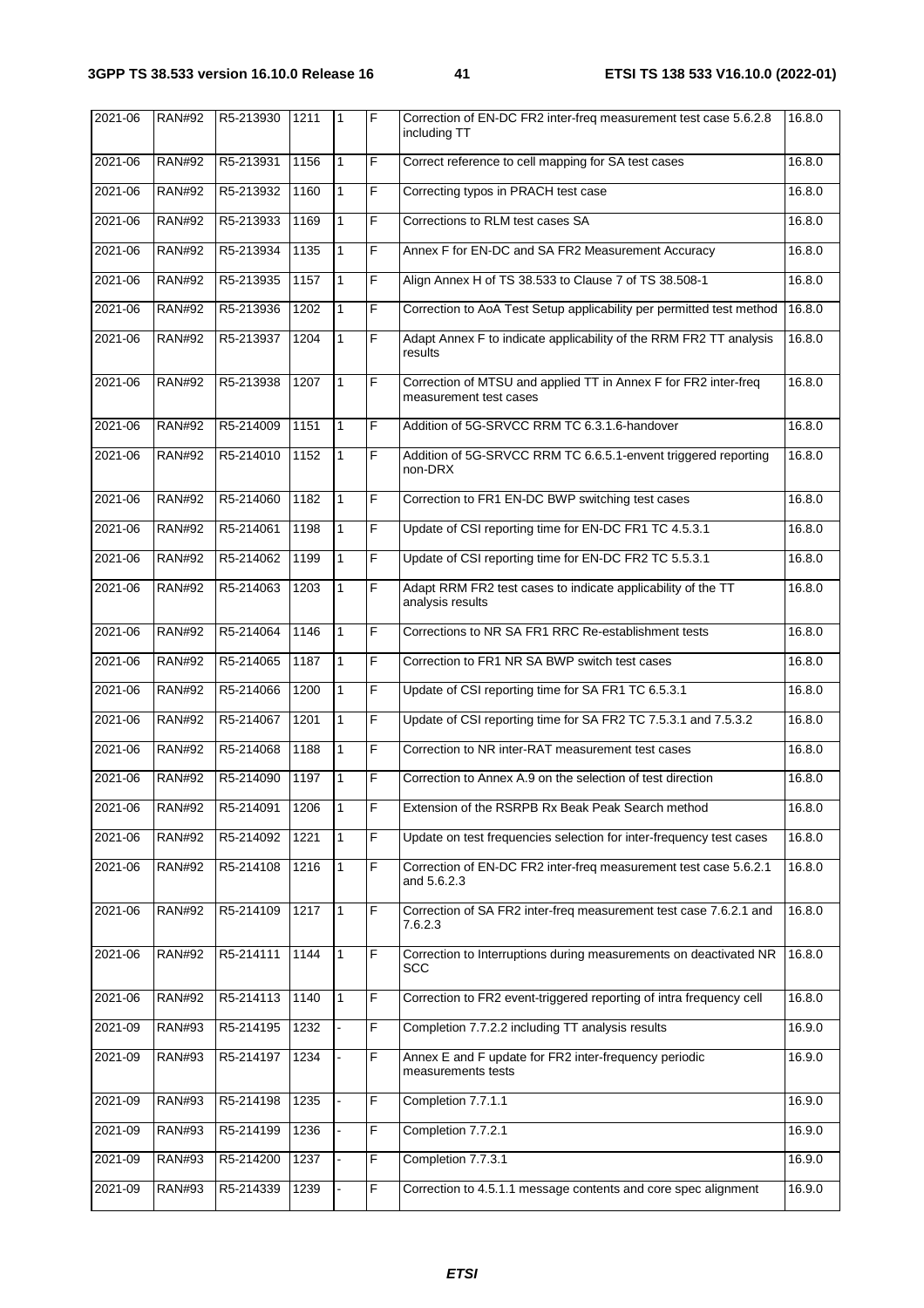| $2021 - 09$ | <b>RAN#93</b> | R5-214342 | 1242          |    | F | Correction to 4.5.1.4 core spec alignment                                                                 | 16.9.0 |
|-------------|---------------|-----------|---------------|----|---|-----------------------------------------------------------------------------------------------------------|--------|
| 2021-09     | <b>RAN#93</b> | R5-214343 | 1243          |    | F | Correction to 4.5.1.5 message contents and core spec alignment                                            | 16.9.0 |
| 2021-09     | <b>RAN#93</b> | R5-214345 | $\sqrt{1245}$ |    | F | Correction to 4.4.1.1 and core spec alignment                                                             | 16.9.0 |
| 2021-09     | <b>RAN#93</b> | R5-214347 | 1247          | ÷. | F | Editorial corrections and core spec alignment for 5.7.1.1                                                 | 16.9.0 |
| 2021-09     | <b>RAN#93</b> | R5-214348 | 1248          |    | F | Editorial corrections and core spec alignment for 5.7.2.1                                                 | 16.9.0 |
| 2021-09     | <b>RAN#93</b> | R5-214349 | 1249          |    | F | Editorial corrections and core spec alignment for 5.7.3.1                                                 | 16.9.0 |
| 2021-09     | <b>RAN#93</b> | R5-214350 | 1250          |    | F | Core spec alignment for 5.6.1.1                                                                           | 16.9.0 |
| 2021-09     | <b>RAN#93</b> | R5-214351 | 1251          |    | F | Core spec alignment for 5.6.1.2                                                                           | 16.9.0 |
| 2021-09     | <b>RAN#93</b> | R5-214352 | 1252          |    | F | Core spec alignment for 5.6.1.3                                                                           | 16.9.0 |
| 2021-09     | <b>RAN#93</b> | R5-214353 | 1253          | ÷. | F | Core spec alignment for 5.6.1.4                                                                           | 16.9.0 |
| 2021-09     | <b>RAN#93</b> | R5-214354 | 1254          |    | F | Correction to 5.6.2.1 message contents                                                                    | 16.9.0 |
| 2021-09     | <b>RAN#93</b> | R5-214355 | 1255          |    | F | Correction to 5.6.2.2 message contents                                                                    | 16.9.0 |
| 2021-09     | <b>RAN#93</b> | R5-214356 | 1256          |    | F | Correction to 5.6.2.3 message contents                                                                    | 16.9.0 |
| 2021-09     | <b>RAN#93</b> | R5-214357 | 1257          |    | F | Correction to 5.6.2.4 message contents                                                                    | 16.9.0 |
| 2021-09     | <b>RAN#93</b> | R5-214358 | 1258          |    | F | Correction to 5.6.2.5 message contents                                                                    | 16.9.0 |
| 2021-09     | <b>RAN#93</b> | R5-214359 | 1259          |    | F | Correction to 5.6.2.6 message contents                                                                    | 16.9.0 |
| 2021-09     | <b>RAN#93</b> | R5-214360 | 1260          | ä, | F | Correction to 5.6.2.7 message contents                                                                    | 16.9.0 |
| 2021-09     | <b>RAN#93</b> | R5-214361 | 1261          |    | F | Correction to 5.6.2.8 message contents                                                                    | 16.9.0 |
| 2021-09     | <b>RAN#93</b> | R5-214363 | 1263          |    | F | Correction to 6.5.1.1 message contents and core spec alignment                                            | 16.9.0 |
| 2021-09     | <b>RAN#93</b> | R5-214365 | 1265          |    | F | Correction to 6.5.1.5 message contents and core spec alignment                                            | 16.9.0 |
| 2021-09     | <b>RAN#93</b> | R5-214367 | 1267          |    | F | Correction to 6.3.1.6 and core spec alignment                                                             | 16.9.0 |
| 2021-09     | <b>RAN#93</b> | R5-214368 | 1268          |    | F | Correction to 6.5.2.1 and core spec alignment                                                             | 16.9.0 |
| 2021-09     | <b>RAN#93</b> | R5-214370 | 1270          |    | F | Correction to 6.7.5.1 and core spec alignment                                                             | 16.9.0 |
| 2021-09     | <b>RAN#93</b> | R5-214371 | 1271          |    | F | Correction to 6.7.6.1 and core spec alignment                                                             | 16.9.0 |
| 2021-09     | <b>RAN#93</b> | R5-214372 | 1272          |    | F | Correction to 6.7.7.1 and core spec alignment                                                             | 16.9.0 |
| 2021-09     | <b>RAN#93</b> | R5-214373 | 1273          |    | F | Core spec alignment for 7.6.1.1                                                                           | 16.9.0 |
| 2021-09     | <b>RAN#93</b> | R5-214374 | 1274          |    | F | Core spec alignment for 7.6.1.2                                                                           | 16.9.0 |
| 2021-09     | <b>RAN#93</b> | R5-214375 | 1275          |    | F | Core spec alignment for 7.6.1.3                                                                           | 16.9.0 |
| 2021-09     | <b>RAN#93</b> | R5-214376 | 1276          |    | F | Core spec alignment for 7.6.1.4                                                                           | 16.9.0 |
| 2021-09     | <b>RAN#93</b> | R5-214378 | 1278          |    | F | Correction to 8.3.1.1 and core spec alignment                                                             | 16.9.0 |
| 2021-09     | <b>RAN#93</b> | R5-214395 | 1280          |    | F | Addition of FR1 mobility enhancement TC 6.3.1.9-Intra-band inter-<br>frequency sync DAPS HO in SA for FR1 | 16.9.0 |
| 2021-09     | <b>RAN#93</b> | R5-214407 | 1281          |    | F | Clarification of test procedure for 4.3.2.2.1                                                             | 16.9.0 |
| 2021-09     | <b>RAN#93</b> | R5-214408 | 1282          |    | F | Corrections to 4.7.1.x.y SS-RSRP test cases                                                               | 16.9.0 |
| 2021-09     | <b>RAN#93</b> | R5-214409 | 1283          |    | F | Corrections to 4.7.2.x SS-RSRQ test cases                                                                 | 16.9.0 |
| 2021-09     | <b>RAN#93</b> | R5-214410 | 1284          |    | F | Corrections to 4.7.3.x SS-SINR test cases                                                                 | 16.9.0 |
| 2021-09     | <b>RAN#93</b> | R5-214411 | 1285          |    | F | Corrections to 4.5.1.6                                                                                    | 16.9.0 |
| 2021-09     | <b>RAN#93</b> | R5-214412 | 1286          |    | F | Corrections to 4.5.1.8                                                                                    | 16.9.0 |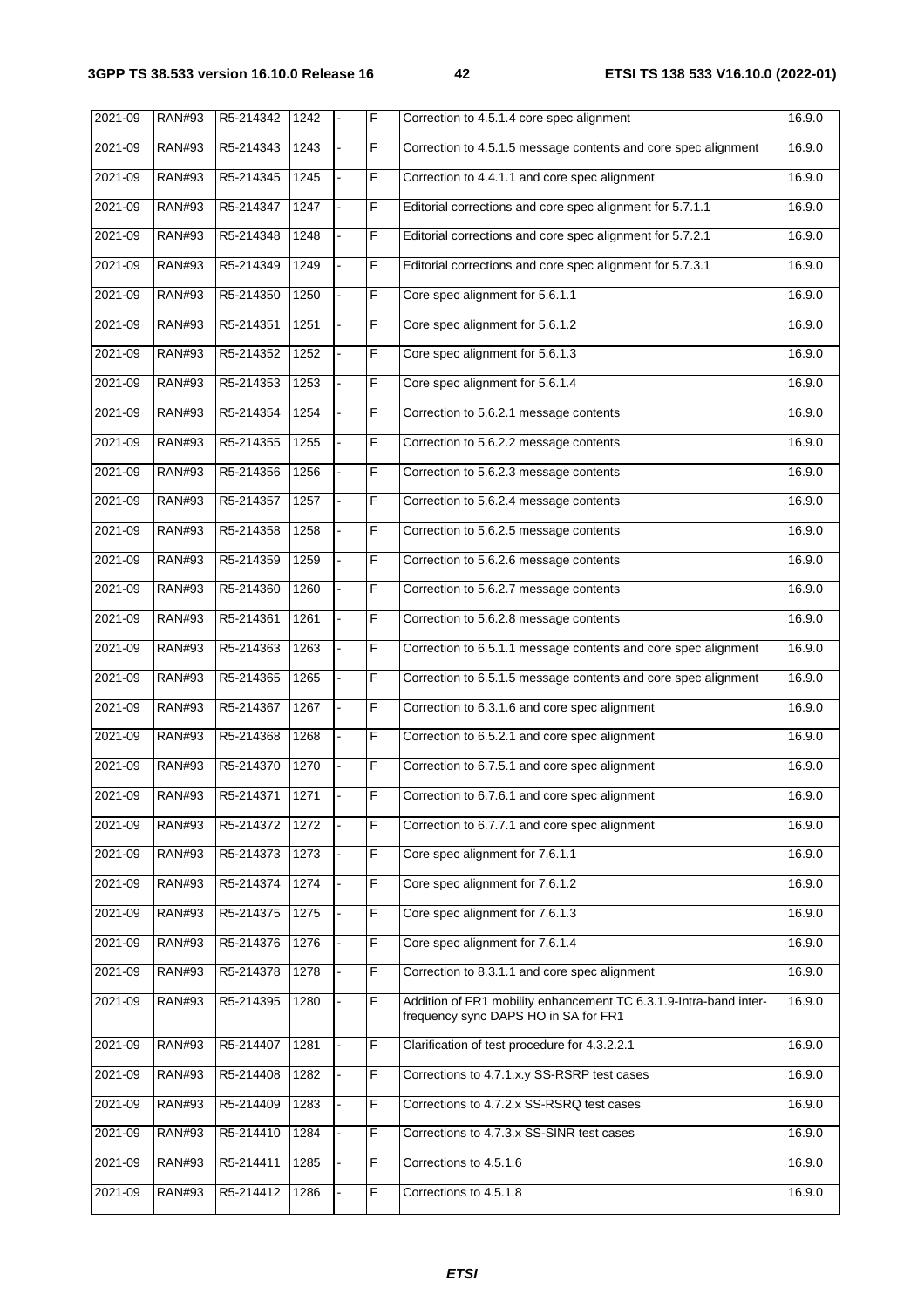| $2021 - 09$ | <b>RAN#93</b> | R5-214413 | 1287 | F | Core spec alignment of EN-DC FR2 PRACH                                                                             | 16.9.0 |
|-------------|---------------|-----------|------|---|--------------------------------------------------------------------------------------------------------------------|--------|
| 2021-09     | <b>RAN#93</b> | R5-214414 | 1288 | F | Corrections to 6.5.1.2                                                                                             | 16.9.0 |
| 2021-09     | <b>RAN#93</b> | R5-214415 | 1289 | F | Corrections to 6.5.1.4                                                                                             | 16.9.0 |
| 2021-09     | <b>RAN#93</b> | R5-214416 | 1290 | F | Corrections to 6.7.1.x.y SS-RSRP test cases                                                                        | 16.9.0 |
| 2021-09     | <b>RAN#93</b> | R5-214417 | 1291 | F | Corrections to 6.7.2.x SS-RSRQ test cases                                                                          | 16.9.0 |
| 2021-09     | <b>RAN#93</b> | R5-214418 | 1292 | F | Corrections to 6.7.3.x SS-SINR test cases                                                                          | 16.9.0 |
| 2021-09     | <b>RAN#93</b> | R5-214419 | 1293 | F | Corrections to 6.5.1.6                                                                                             | 16.9.0 |
| 2021-09     | <b>RAN#93</b> | R5-214420 | 1294 | F | Corrections to 6.5.1.8                                                                                             | 16.9.0 |
| 2021-09     | <b>RAN#93</b> | R5-214421 | 1295 | F | Align 6.3.2.2.x to core spec                                                                                       | 16.9.0 |
| 2021-09     | <b>RAN#93</b> | R5-214422 | 1296 | F | Align 6.4.3.1 to core spec                                                                                         | 16.9.0 |
| 2021-09     | <b>RAN#93</b> | R5-214423 | 1297 | F | Align 6.6.2.x to core spec                                                                                         | 16.9.0 |
| 2021-09     | <b>RAN#93</b> | R5-214424 | 1298 | F | Align 6.6.3.x to core spec                                                                                         | 16.9.0 |
| 2021-09     | <b>RAN#93</b> | R5-214426 | 1300 | F | Correction to Table H.3.5-9                                                                                        | 16.9.0 |
| 2021-09     | <b>RAN#93</b> | R5-214427 | 1301 | F | Clarification CSI-ReportConfig from Annex H                                                                        | 16.9.0 |
| 2021-09     | <b>RAN#93</b> | R5-214519 | 1302 | F | Addition of FR1 mobility enhancement TC 6.3.1.10-Intra-band inter-<br>frequency asynchronous DAPS HO in SA for FR1 | 16.9.0 |
| 2021-09     | <b>RAN#93</b> | R5-214520 | 1303 | F | Addition of FR1 mobility enhancement TC 6.3.1.11-Inter-band inter-<br>frequency sync DAPS HO in SA for FR1         | 16.9.0 |
| 2021-09     | <b>RAN#93</b> | R5-214521 | 1304 | F | Addition of FR1 mobility enhancement TC 6.3.1.12-Inter-band inter-<br>frequency asynchronousDAPS HO in SA for FR1  | 16.9.0 |
| 2021-09     | <b>RAN#93</b> | R5-214522 | 1305 | F | Update of applicability for RLM TC 4.6.1.3 and 4.6.1.6                                                             | 16.9.0 |
| 2021-09     | <b>RAN#93</b> | R5-214525 | 1308 | F | Update of applicability for RLM TC 6.6.1.3 and 6.6.1.6                                                             | 16.9.0 |
| 2021-09     | <b>RAN#93</b> | R5-214526 | 1309 | F | Correction of cell configuration for SA FR1 TC 6.3.2.1.2 and<br>6.3.2.1.3                                          | 16.9.0 |
| 2021-09     | <b>RAN#93</b> | R5-214527 | 1310 | F | Correction of specific message content for SA FR2 TC 7.6.1.4                                                       | 16.9.0 |
| 2021-09     | <b>RAN#93</b> | R5-214528 | 1311 | F | Correction of cell configuration for SA FR2 TC 7.3.2.1.1, 7.3.2.1.2<br>and 7.3.2.1.3                               | 16.9.0 |
| 2021-09     | <b>RAN#93</b> | R5-214529 | 1312 | F | Update of TCI configuration for SA FR2 TC 7.6.2.1 and 7.6.2.3                                                      | 16.9.0 |
| 2021-09     | <b>RAN#93</b> | R5-214530 | 1313 | F | Correction of non-existent config for SA FR2 TC 7.7.1.3.1                                                          | 16.9.0 |
| 2021-09     | <b>RAN#93</b> | R5-214681 | 1319 | F | Core alignment for DRX configuration                                                                               | 16.9.0 |
| 2021-09     | <b>RAN#93</b> | R5-214682 | 1320 | F | Correction to FR2 event-triggered reporting in DRX test cases                                                      | 16.9.0 |
| 2021-09     | <b>RAN#93</b> | R5-214685 | 1323 | F | Correction to Inter-RAT SFTD measurement delay and event<br>triggered reporting tests                              | 16.9.0 |
| 2021-09     | <b>RAN#93</b> | R5-214687 | 1325 | F | Correction to 4.5.7.1EN-DC FR1 addition and release delay of<br>known PSCell                                       | 16.9.0 |
| 2021-09     | <b>RAN#93</b> | R5-214688 | 1326 | F | Correction to NR SA FR1 - E-UTRAN event-triggered reporting tests                                                  | 16.9.0 |
| 2021-09     | <b>RAN#93</b> | R5-214689 | 1327 | F | Correction to the number of entries in the measObjectToAddModList                                                  | 16.9.0 |
| 2021-09     | <b>RAN#93</b> | R5-214693 | 1331 | F | Clean up on editor notes for FR2 test cases                                                                        | 16.9.0 |
| 2021-09     | <b>RAN#93</b> | R5-214711 | 1335 | F | Add minimum conformance requirements for DAPS handover                                                             | 16.9.0 |
| 2021-09     | <b>RAN#93</b> | R5-214832 | 1337 | F | Correction to 5G-SRVCC RRM TC 6.3.1.6-handover                                                                     | 16.9.0 |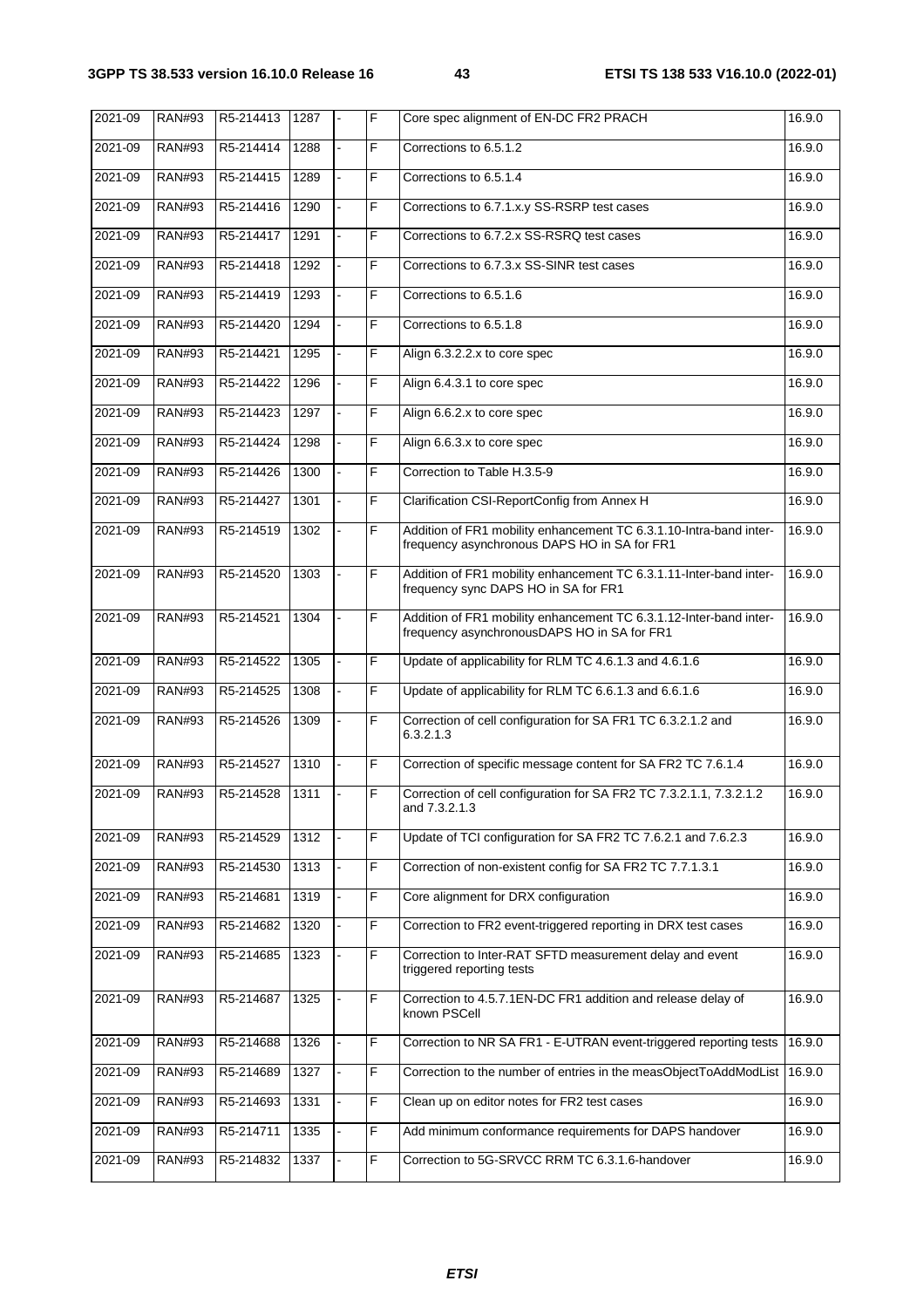| 2021-09 | <b>RAN#93</b> | R5-214833 | 1338 | F | Correction to 5G-SRVCC RRM TC 6.6.5.1-envent triggered reporting 16.9.0<br>non-DRX |        |
|---------|---------------|-----------|------|---|------------------------------------------------------------------------------------|--------|
| 2021-09 | <b>RAN#93</b> | R5-214921 | 1340 | F | Alignment HO test case 6.3.1.2 with core requirements                              | 16.9.0 |
| 2021-09 | <b>RAN#93</b> | R5-214922 | 1341 | F | Correction re-establishment test cases 6.3.2.1.x                                   | 16.9.0 |
| 2021-09 | <b>RAN#93</b> | R5-214923 | 1342 | F | Remove gapUE and gapFR1 from iRAT test cases                                       | 16.9.0 |
| 2021-09 | <b>RAN#93</b> | R5-214924 | 1343 | F | Annex A.6.1 for iRAT test cases                                                    | 16.9.0 |
| 2021-09 | <b>RAN#93</b> | R5-214948 | 1344 | F | Addition of FR-1 NSA CLI Measurement test cases                                    | 16.9.0 |
| 2021-09 | <b>RAN#93</b> | R5-214983 | 1349 | F | Correction to FR1 EN-DC TCs-RLM                                                    | 16.9.0 |
| 2021-09 | <b>RAN#93</b> | R5-214985 | 1351 | F | Correction to FR2 EN-DC TCs-RLM                                                    | 16.9.0 |
| 2021-09 | <b>RAN#93</b> | R5-214986 | 1352 | F | Correction to FR2 EN-DC TCs-SCell activation                                       | 16.9.0 |
| 2021-09 | <b>RAN#93</b> | R5-214987 | 1353 | F | Correction to FR1 NR SA TC 6.5.2.1-SCell interruption                              | 16.9.0 |
| 2021-09 | <b>RAN#93</b> | R5-214989 | 1355 | F | Correction to FR1 NR SA TCs-cell reselection                                       | 16.9.0 |
| 2021-09 | <b>RAN#93</b> | R5-214991 | 1357 | F | Correction to FR1 NR SA TCs-RLM                                                    | 16.9.0 |
| 2021-09 | <b>RAN#93</b> | R5-214993 | 1359 | F | Correction to FR2 NR SA TCs-cell reselection                                       | 16.9.0 |
| 2021-09 | <b>RAN#93</b> | R5-214994 | 1360 | F | Correction to FR2 NR SA TCs-SCell activation                                       | 16.9.0 |
| 2021-09 | <b>RAN#93</b> | R5-214996 | 1362 | F | Correction to LTE SA TCs-cell reselection                                          | 16.9.0 |
| 2021-09 | <b>RAN#93</b> | R5-214997 | 1363 | F | Correction to LTE SA TCs-inter-RAT delay                                           | 16.9.0 |
| 2021-09 | <b>RAN#93</b> | R5-214999 | 1365 | F | Correction to cell mapping for CA TCs                                              | 16.9.0 |
| 2021-09 | <b>RAN#93</b> | R5-215005 | 1367 | F | Addition of minimum requirements for FR1 CHO                                       | 16.9.0 |
| 2021-09 | <b>RAN#93</b> | R5-215006 | 1368 | F | Addition of minimum requirements for FR2 CHO                                       | 16.9.0 |
| 2021-09 | <b>RAN#93</b> | R5-215007 | 1369 | F | Addition of NR Mob_Enh RRM TC 6.3.1.7-intra freq sync DAPS HO                      | 16.9.0 |
| 2021-09 | <b>RAN#93</b> | R5-215008 | 1370 | F | Addition of NR Mob_Enh RRM TC 6.3.1.8-intra freq async DAPS HO                     | 16.9.0 |
| 2021-09 | <b>RAN#93</b> | R5-215009 | 1371 | F | Addition of NR Mob_Enh RRM TC 6.3.3.1-intra freq CHO                               | 16.9.0 |
| 2021-09 | <b>RAN#93</b> | R5-215010 | 1372 | F | Addition of NR Mob_Enh RRM TC 6.3.3.2-inter freq CHO                               | 16.9.0 |
| 2021-09 | <b>RAN#93</b> | R5-215011 | 1373 | F | Addition of NR Mob_Enh RRM TC 7.3.1.4-inter band sync DAPS HO   16.9.0             |        |
| 2021-09 | <b>RAN#93</b> | R5-215012 | 1374 | F | Addition of NR Mob_Enh RRM TC 7.3.1.5-inter band async DAPS<br>HO.                 | 16.9.0 |
| 2021-09 | <b>RAN#93</b> | R5-215013 | 1375 | F | Addition of NR Mob_Enh RRM TC 7.3.3.1-intra freq CHO                               | 16.9.0 |
| 2021-09 | <b>RAN#93</b> | R5-215014 | 1376 | F | Addition of NR Mob_Enh RRM TC 7.3.3.2-inter freq CHO                               | 16.9.0 |
| 2021-09 | <b>RAN#93</b> | R5-215020 | 1378 | F | Addition of minimum requirements for inter-freq relaxed<br>measurement             | 16.9.0 |
| 2021-09 | <b>RAN#93</b> | R5-215022 | 1380 | F | Addition of minimum requirements for intra-freq relaxed<br>measurement             | 16.9.0 |
| 2021-09 | <b>RAN#93</b> | R5-215023 | 1381 | F | Addition of NR PS RRM TC 6.1.1.3 - intra-freq cell reselection low<br>mobility     | 16.9.0 |
| 2021-09 | <b>RAN#93</b> | R5-215024 | 1382 | F | Addition of NR PS RRM TC 6.1.1.4 - intra-freq cell reselection non-<br>cell-edge   | 16.9.0 |
| 2021-09 | <b>RAN#93</b> | R5-215025 | 1383 | F | Addition of NR PS RRM TC 6.1.1.5 - inter-freq cell reselection low<br>mobility     | 16.9.0 |
| 2021-09 | <b>RAN#93</b> | R5-215026 | 1384 | F | Addition of NR PS RRM TC 6.1.1.6 - inter-freq cell reselection non-<br>cell-edge   | 16.9.0 |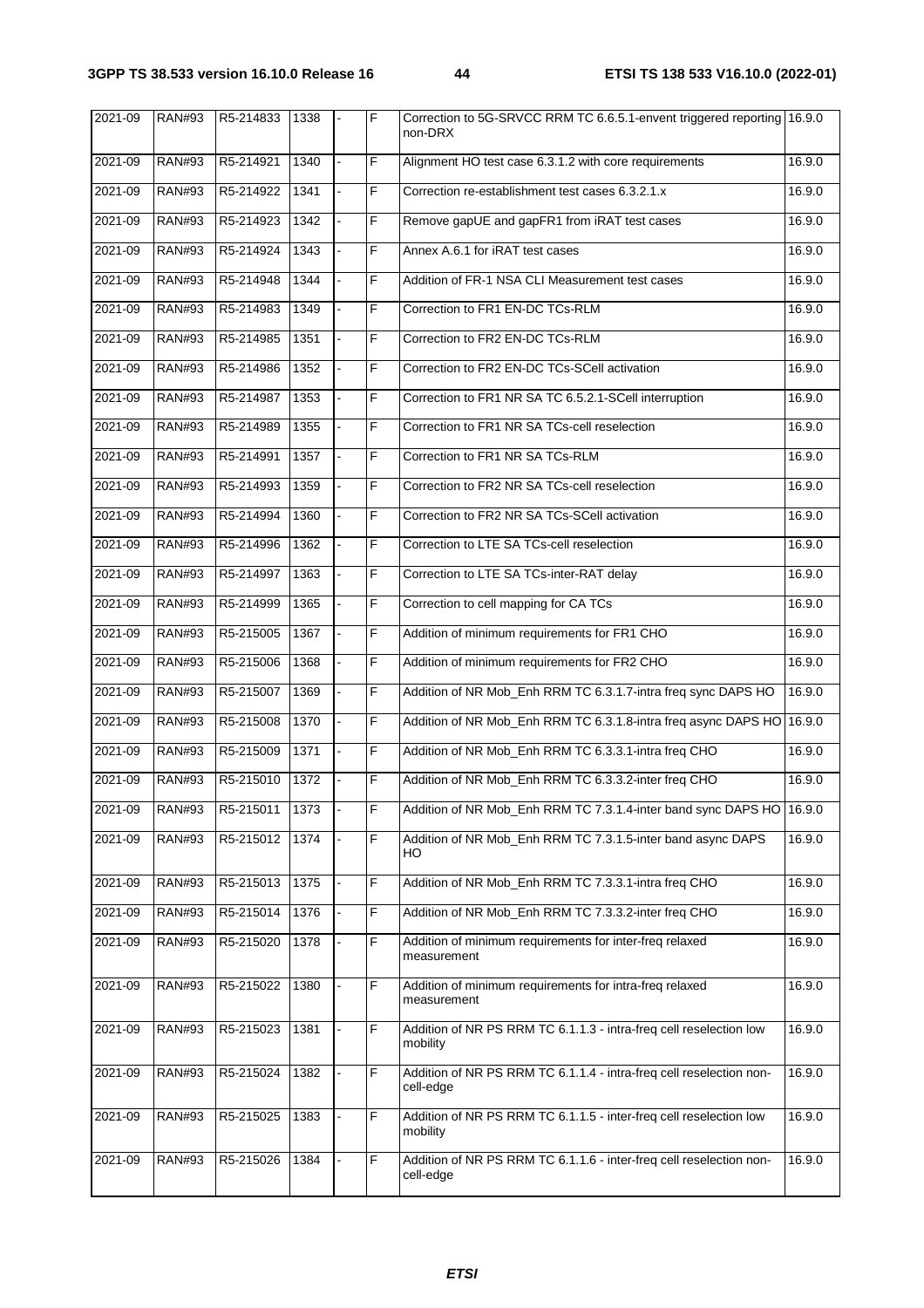| 2021-09 | <b>RAN#93</b> | R5-215036             | 1388 |    | F              | Correction to minimum requirements for inter-RAT cell reselection<br>with highSpeedMeasFlag                                                     | 16.9.0 |
|---------|---------------|-----------------------|------|----|----------------|-------------------------------------------------------------------------------------------------------------------------------------------------|--------|
| 2021-09 | <b>RAN#93</b> | R5-215037             | 1389 |    | F              | Correction to minimum requirements for intra-frequency<br>measurement with highSpeedMeasFlag                                                    | 16.9.0 |
| 2021-09 | <b>RAN#93</b> | R5-215038             | 1390 |    | F              | Correction to NR HST RRM TC 6.1.1.7-HST intra-freq cell<br>reselection                                                                          | 16.9.0 |
| 2021-09 | <b>RAN#93</b> | R5-215039             | 1391 |    | F              | Addition of cell mapping for NR HST RRM TCs                                                                                                     | 16.9.0 |
| 2021-09 | <b>RAN#93</b> | R5-215243             | 1398 |    | F              | Update of test case 6.6.4.5 for R16 NR HST                                                                                                      | 16.9.0 |
| 2021-09 | <b>RAN#93</b> | R5-215244             | 1399 |    | F              | Editorial change of RRM test case 6.6.1.7                                                                                                       | 16.9.0 |
| 2021-09 | <b>RAN#93</b> | R5-215352             | 1401 |    | F              | Correction to test frequeny selection for intra-band EN-DC                                                                                      | 16.9.0 |
| 2021-09 | <b>RAN#93</b> | R5-215354             | 1403 |    | F              | Correction to test requirement for 8.4.2.4 and error in writing for<br>8.4.2.x                                                                  | 16.9.0 |
| 2021-09 | <b>RAN#93</b> | R5-215355             | 1404 |    | F              | Correction to DRX configuration for eliminating overlap between<br>DRX and SMTC                                                                 | 16.9.0 |
| 2021-09 | <b>RAN#93</b> | R5-215360             | 1405 |    | F              | Correction to test case 6.3.1.1 and 6.3.1.3                                                                                                     | 16.9.0 |
| 2021-09 | <b>RAN#93</b> | R5-215365             | 1406 |    | F              | Core spec alignment to add CCR configuration for EN-DC PRACH                                                                                    | 16.9.0 |
| 2021-09 | <b>RAN#93</b> | R5-215366             | 1407 |    | F              | Core spec alignment to add CCR configuration for EN-DC Timing                                                                                   | 16.9.0 |
| 2021-09 | <b>RAN#93</b> | R5-215367             | 1408 |    | F              | Core spec alignment to add CCR configuration for EN-DC event<br>triggered                                                                       | 16.9.0 |
| 2021-09 | <b>RAN#93</b> | R5-215368             | 1409 |    | F              | Addition of minimum conformance requirements of cell re-selection<br>with relaxed measurement criterion in FR2                                  | 16.9.0 |
| 2021-09 | <b>RAN#93</b> | R5-215392             | 1410 |    | F              | Add test case 4.3.2.2.3 for EN-DC FR1 2-step PRACH                                                                                              | 16.9.0 |
| 2021-09 | <b>RAN#93</b> | R5-215393             | 1411 |    | F              | Add test case 4.3.2.2.4 for EN-DC FR1 2-step PRACH                                                                                              | 16.9.0 |
| 2021-09 | <b>RAN#93</b> | R5-215394             | 1412 |    | F              | Add test case 5.3.2.2.3 for EN-DC FR2 2-step PRACH                                                                                              | 16.9.0 |
| 2021-09 | <b>RAN#93</b> | R5-215395             | 1413 | ÷. | F              | Add test case 5.3.2.2.4 for EN-DC FR2 2-step PRACH                                                                                              | 16.9.0 |
| 2021-09 | <b>RAN#93</b> | R5-215396             | 1414 |    | F              | Add test case 6.3.2.2.3 for SA FR1 2-step PRACH                                                                                                 | 16.9.0 |
| 2021-09 | <b>RAN#93</b> | R5-215397             | 1415 |    | F              | Add test case 6.3.2.2.4 for SA FR1 2-step PRACH                                                                                                 | 16.9.0 |
| 2021-09 |               | RAN#93 R5-215398 1416 |      |    | $\overline{F}$ | Add 2-Step PRACH test cases to Annex E                                                                                                          | 16.9.0 |
| 2021-09 | <b>RAN#93</b> | R5-215412             | 1417 |    | F              | Addition of cell configuration for RRM HST test cases in Annex E                                                                                | 16.9.0 |
| 2021-09 | <b>RAN#93</b> | R5-215413             | 1418 |    | F              | Correction of RRM HST Inter-RAT measurements test case 6.6.3.3                                                                                  | 16.9.0 |
| 2021-09 | <b>RAN#93</b> | R5-215414             | 1419 |    | F              | Correction of RRM HST E-UTRA NR FR1 Cell reselection test case<br>8.2.1.2                                                                       | 16.9.0 |
| 2021-09 | <b>RAN#93</b> | R5-215415             | 1420 |    | F              | Correction of RRM HST E-UTRA NR Inter-RAT event triggered<br>reporting test case 8.4.2.9                                                        | 16.9.0 |
| 2021-09 | <b>RAN#93</b> | R5-215420             | 1425 |    | F              | Correction of RRM EN-DC FR2 CSI-RS-based L1-RSRP<br>measurement in DRX test case 5.6.3.4                                                        | 16.9.0 |
| 2021-09 | <b>RAN#93</b> | R5-215425             | 1430 |    | F              | Correction of RRM EN-DC FR2-FR2 event-triggered reporting in<br>DRX test case 5.6.2.2 including Test Tolerance                                  | 16.9.0 |
| 2021-09 | <b>RAN#93</b> | R5-215426             | 1431 |    | F              | Correction of RRM EN-DC FR2-FR2 event-triggered reporting in<br>DRX with SSB time index detection test case 5.6.2.4 including Test<br>Tolerance | 16.9.0 |
| 2021-09 | <b>RAN#93</b> | R5-215427             | 1432 |    | F              | Correction of RRM SA FR2-FR2 event-triggered reporting in DRX<br>test case 7.6.2.2 including Test Tolerance                                     | 16.9.0 |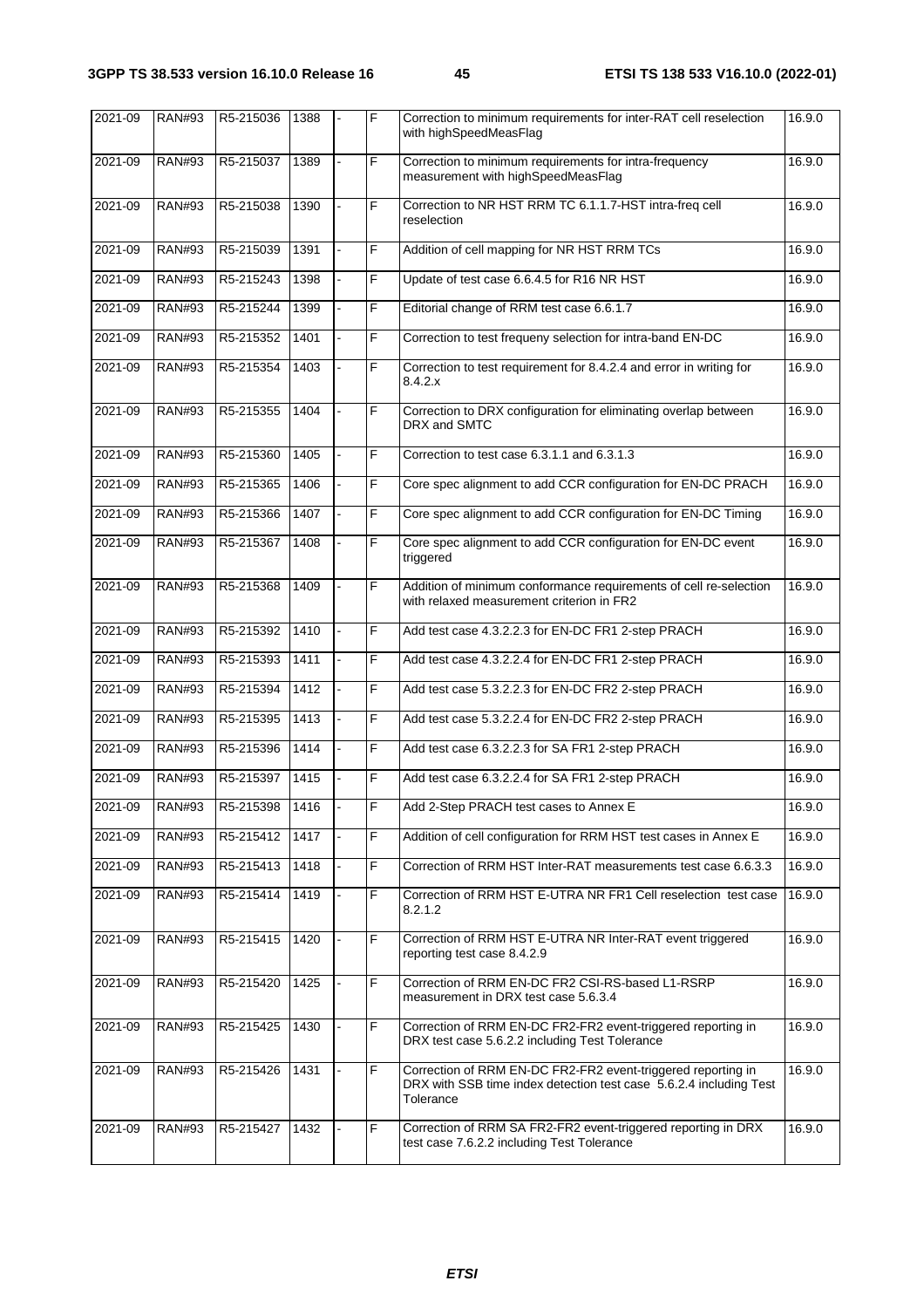| 2021-09 | <b>RAN#93</b> | R5-215428 | 1433 |              | F | Correction of RRM SA FR2-FR2 event-triggered reporting in DRX<br>with SSB time index detection test case 7.6.2.4 including Test<br>Tolerance | 16.9.0 |
|---------|---------------|-----------|------|--------------|---|----------------------------------------------------------------------------------------------------------------------------------------------|--------|
| 2021-09 | <b>RAN#93</b> | R5-215429 | 1434 |              | F | Editorial correction of RRM FR2 EN-DC event triggered<br>measurement test cases                                                              | 16.9.0 |
| 2021-09 | <b>RAN#93</b> | R5-215430 | 1435 |              | F | Editorial correction of RRM FR2 SA event triggered measurement<br>test cases                                                                 | 16.9.0 |
| 2021-09 | <b>RAN#93</b> | R5-215431 | 1436 |              | F | Correction of Measurement Uncertainty and Test Tolerance in<br>Annex F for RRM test cases                                                    | 16.9.0 |
| 2021-09 | <b>RAN#93</b> | R5-215436 | 1437 |              | F | Add MsgA configuration to the TS 38.533 annexes                                                                                              | 16.9.0 |
| 2021-09 | <b>RAN#93</b> | R5-215614 | 1438 |              | F | Update on 6.3.1.1 to be aligned with TS 38.133                                                                                               | 16.9.0 |
| 2021-09 | <b>RAN#93</b> | R5-215620 | 1439 |              | F | MTSU and TT mapping related to Max Device Size in TS 38.533                                                                                  | 16.9.0 |
| 2021-09 | <b>RAN#93</b> | R5-215622 | 1441 |              | F | Updates on 5.6.1.3 and 5.6.1.4 CSI-RS RLM test cases test<br>applicability                                                                   | 16.9.0 |
| 2021-09 | <b>RAN#93</b> | R5-215624 | 1443 |              | F | Correction in 5.6.1.1, 5.6.1.3 test procedure to configure iterations                                                                        | 16.9.0 |
| 2021-09 | <b>RAN#93</b> | R5-215625 | 1444 |              | F | Correction in 5.6.2.1, 5.6.2.2, 5.6.2.3, 5.6.2.4 test procedure to<br>configure iterations                                                   | 16.9.0 |
| 2021-09 | <b>RAN#93</b> | R5-215655 | 1451 |              | F | Update to applicability statement to include gap pattern id 13 for<br>applicable NSA event triggered test cases                              | 16.9.0 |
| 2021-09 | <b>RAN#93</b> | R5-215656 | 1452 |              | F | TRS configuration update to NSA FR1 TC 6.5.4.1.1                                                                                             | 16.9.0 |
| 2021-09 | <b>RAN#93</b> | R5-215903 | 1238 | $\mathbf{1}$ | F | Change to EN-DC L1-RSRP test cases to add evaluation rules                                                                                   | 16.9.0 |
| 2021-09 | <b>RAN#93</b> | R5-215904 | 1240 | 1            | F | Correction to 4.5.1.2 core spec alignment                                                                                                    | 16.9.0 |
| 2021-09 | <b>RAN#93</b> | R5-215905 | 1241 | $\mathbf{1}$ | F | Correction to 4.5.1.3 message contents and core spec alignment                                                                               | 16.9.0 |
| 2021-09 | <b>RAN#93</b> | R5-215906 | 1244 | $\mathbf{1}$ | F | Correction to 4.5.1.7 message contents and core spec alignment                                                                               | 16.9.0 |
| 2021-09 | <b>RAN#93</b> | R5-215907 | 1329 | $\mathbf{1}$ | F | Correction to FR1 and FR2 event-triggered reporting with gap tests                                                                           | 16.9.0 |
| 2021-09 | <b>RAN#93</b> | R5-215908 | 1262 | 1            | F | Change to SA L1-RSRP test cases to add evaluation rules                                                                                      | 16.9.0 |
| 2021-09 | <b>RAN#93</b> | R5-215909 | 1264 | 1            | F | Correction to 6.5.1.3 message contents and core spec alignment                                                                               | 16.9.0 |
| 2021-09 | <b>RAN#93</b> | R5-215910 | 1266 | 1            | F | Correction to 6.5.1.7 message contents and core spec alignment                                                                               | 16.9.0 |
| 2021-09 | <b>RAN#93</b> | R5-215911 | 1356 | $\mathbf{1}$ | F | Correction to FR1 NR SA TCs-inter-RAT accuracy                                                                                               | 16.9.0 |
| 2021-09 | <b>RAN#93</b> | R5-215912 | 1402 | $\mathbf{1}$ | F | Correction to test procedure for 6.1.2.2 IRAT ReSelection                                                                                    | 16.9.0 |
| 2021-09 | <b>RAN#93</b> | R5-215913 | 1277 | $\mathbf{1}$ | F | Change title of iRAT test cases for clarity                                                                                                  | 16.9.0 |
| 2021-09 | <b>RAN#93</b> | R5-215914 | 1361 | 1            | F | Correction to LTE SA TC 8.5.1.1-SFTD accuracy                                                                                                | 16.9.0 |
| 2021-09 | <b>RAN#93</b> | R5-215915 | 1279 | 1            | F | Change title of iRAT test cases for clarity - Annexes                                                                                        | 16.9.0 |
| 2021-09 | <b>RAN#93</b> | R5-215916 | 1333 | 1            | F | Update to Annex H.3.4                                                                                                                        | 16.9.0 |
| 2021-09 | <b>RAN#93</b> | R5-215917 | 1366 | 1            | F | Correction to default configuration-Annex H                                                                                                  | 16.9.0 |
| 2021-09 | <b>RAN#93</b> | R5-215918 | 1421 | $\mathbf{1}$ | F | Correction of CSI-ReportConfig in Annex H                                                                                                    | 16.9.0 |
| 2021-09 | <b>RAN#93</b> | R5-215932 | 1377 | 1            | F | Addition of cell mapping for Mob_Enh RRM TCs                                                                                                 | 16.9.0 |
| 2021-09 | <b>RAN#93</b> | R5-215938 | 1316 |              | F | Addition of NR SA FR2-FR2 cell re-selection for UE fulfilling low<br>mobility relaxed measurement criterion                                  | 16.9.0 |
| 2021-09 | <b>RAN#93</b> | R5-215939 | 1385 | $\mathbf{1}$ | F | Addition of cell mapping for NR PS RRM TCs                                                                                                   | 16.9.0 |
| 2021-09 | <b>RAN#93</b> | R5-215940 | 1392 | 1            | F | Addition of minimum conformance requirements of inter-RAT cell re-<br>selection with relaxed measurement criterion                           | 16.9.0 |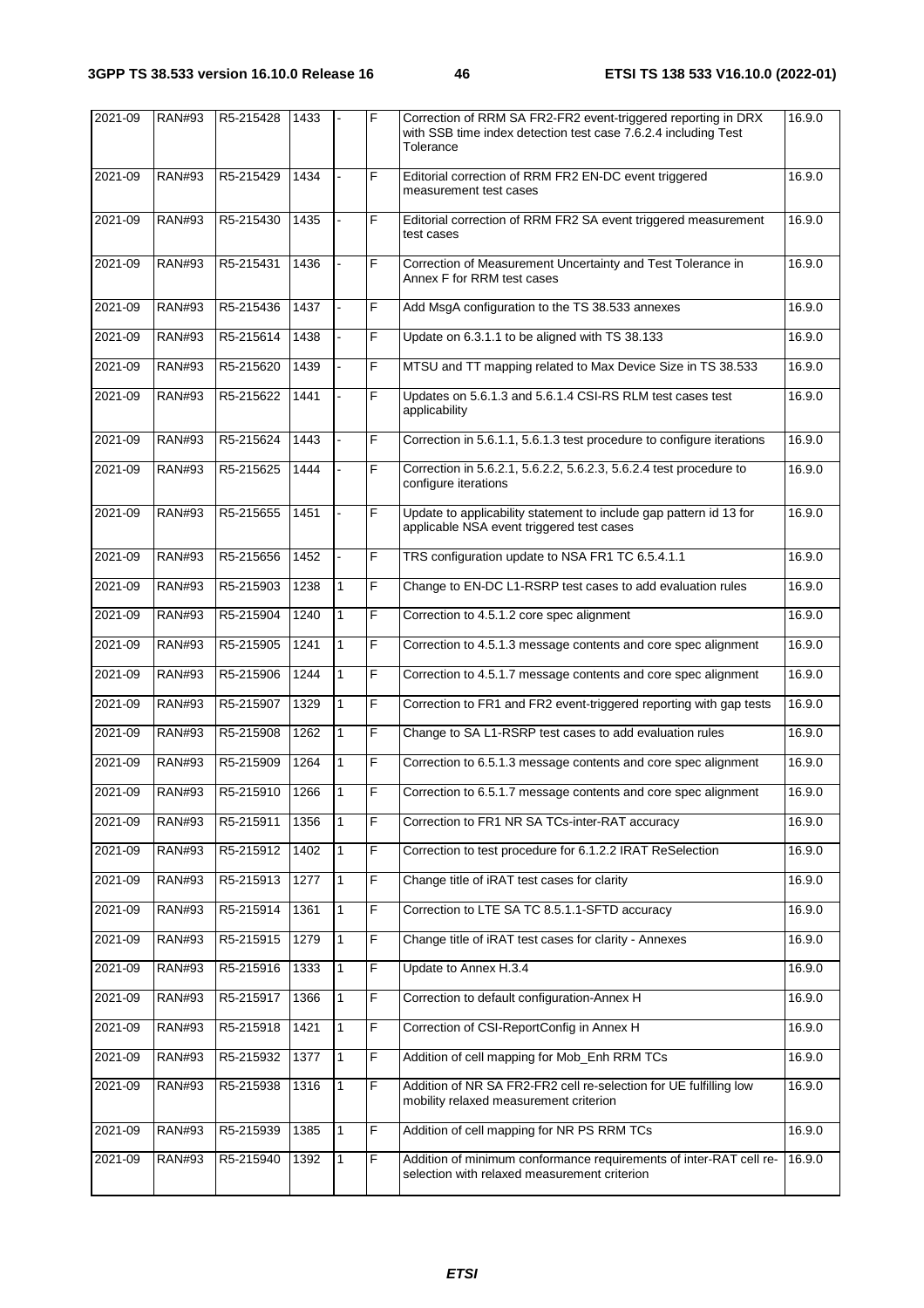| 2021-09 | <b>RAN#93</b> | R5-215941 | 1395 | 1            | F              | Update of Annex E and Annex F for test cases with relaxed<br>measurement criterion               | 16.9.0 |
|---------|---------------|-----------|------|--------------|----------------|--------------------------------------------------------------------------------------------------|--------|
| 2021-09 | <b>RAN#93</b> | R5-215948 | 1386 | 1            | $\overline{F}$ | Addition of NR HST RRM TC 4.6.1.7-intra-freq DRX<br>highSpeedMeasFlag                            | 16.9.0 |
| 2021-09 | <b>RAN#93</b> | R5-215949 | 1387 | $\mathbf{1}$ | F              | Addition of NR HST RRM TC 6.1.2.5-intra-freq cell reselection<br>highSpeedMeasFlag               | 16.9.0 |
|         |               |           |      |              |                |                                                                                                  |        |
| 2021-09 | <b>RAN#93</b> | R5-216042 | 1328 | 1            | F              | Correction to FR1 Beam Failure Detection and Link Recovery tests                                 | 16.9.0 |
| 2021-09 | <b>RAN#93</b> | R5-216043 | 1339 | 1            | F              | Correction message contents 4.3.2.2.2                                                            | 16.9.0 |
| 2021-09 | <b>RAN#93</b> | R5-216044 | 1345 | $\mathbf{1}$ | F              | Update to applicability of test cases on CSI-RS based RLM                                        | 16.9.0 |
| 2021-09 | <b>RAN#93</b> | R5-216045 | 1445 | 1            | F              | Updates to DCI based BWP switch NSA FR1 TC 4.5.6.1.1                                             | 16.9.0 |
| 2021-09 | <b>RAN#93</b> | R5-216046 | 1446 | 1            | F              | Updates to DCI based BWP switch NSA FR1 2DLCA TC 4.5.6.1.2                                       | 16.9.0 |
| 2021-09 | <b>RAN#93</b> | R5-216047 | 1447 | $\mathbf{1}$ | F.             | Updates to RRC based BWP switch NSA FR1 TC 4.5.6.2.1                                             | 16.9.0 |
| 2021-09 | <b>RAN#93</b> | R5-216048 | 1228 | $\mathbf{1}$ | F              | Completion 5.7.1.2 including TT analysis results                                                 | 16.9.0 |
| 2021-09 | <b>RAN#93</b> | R5-216049 | 1229 | $\mathbf{1}$ | F              | Completion 5.7.2.2 including TT analysis results                                                 | 16.9.0 |
| 2021-09 | <b>RAN#93</b> | R5-216050 | 1230 | $\mathbf{1}$ | F.             | Completion 5.7.3.2 including TT analysis results                                                 | 16.9.0 |
| 2021-09 | <b>RAN#93</b> | R5-216051 | 1322 | $\mathbf{1}$ | F              | Correction to 6.5.3.1 NR SA FR1 SCell activation and deactivation of<br>known SCell              | 16.9.0 |
| 2021-09 | <b>RAN#93</b> | R5-216052 | 1231 | $\mathbf{1}$ | F              | Completion 7.7.1.2 including TT analysis results                                                 | 16.9.0 |
| 2021-09 | <b>RAN#93</b> | R5-216053 | 1233 | $\mathbf{1}$ | F.             | Completion 7.7.3.2 including TT analysis results                                                 | 16.9.0 |
| 2021-09 | <b>RAN#93</b> | R5-216054 | 1346 | $\mathbf{1}$ | F              | Update to applicability of test cases requiring gap pattern ID 4                                 | 16.9.0 |
| 2021-09 | <b>RAN#93</b> | R5-216055 | 1299 | 1            | F              | Completion Annex C.2.3                                                                           | 16.9.0 |
| 2021-09 | <b>RAN#93</b> | R5-216098 | 1336 | 1            | F              | Correction to EN-DC FR2 interruptions at transitions between active<br>and non-active during DRX | 16.9.0 |
| 2021-09 | <b>RAN#93</b> | R5-216099 | 1324 | $\mathbf{1}$ | F              | Correction to 6.5.2.1 NR SA FR1 interruptions during measurements<br>on deactivated NR SCC       | 16.9.0 |
| 2021-09 | <b>RAN#93</b> | R5-216100 | 1330 | 1            | F              | Correction to the propagation condition of NR cell for Inter RAT test<br>cases                   | 16.9.0 |
| 2021-09 | <b>RAN#93</b> | R5-216101 | 1318 | 1            | F              | Addition of BWP definition for FR2 SSB SCS240kHz                                                 | 16.9.0 |
| 2021-09 | <b>RAN#93</b> | R5-216123 | 1448 | $\mathbf{1}$ | F              | Updates to DCI based BWP switch SA FR1 2DLCA TC 6.5.6.1.1                                        | 16.9.0 |
| 2021-09 | <b>RAN#93</b> | R5-216124 | 1449 | 1            | F              | Updates to DCI based BWP switch SA FR1 TC 6.5.6.1.2                                              | 16.9.0 |
| 2021-09 | <b>RAN#93</b> | R5-216125 | 1450 | $\mathbf{1}$ | F              | Updates to RRC based BWP switch SA FR1 TC 6.5.6.2.1                                              | 16.9.0 |
| 2021-09 | <b>RAN#93</b> | R5-216132 | 1347 | $\mathbf{1}$ | F              | Correction to FR1 EN-DC TC 4.5.7.1-PSCell addition                                               | 16.9.0 |
| 2021-09 | <b>RAN#93</b> | R5-216133 | 1348 | 1            | F              | Correction to FR1 EN-DC TCs-BWP switching                                                        | 16.9.0 |
| 2021-09 | <b>RAN#93</b> | R5-216134 | 1350 | $\mathbf{1}$ | F              | Correction to FR1 EN-DC TCs-SCell activation                                                     | 16.9.0 |
| 2021-09 | <b>RAN#93</b> | R5-216135 | 1354 | 1            | F              | Correction to FR1 NR SA TCs-BWP switching                                                        | 16.9.0 |
| 2021-09 | <b>RAN#93</b> | R5-216136 | 1358 | 1            | F              | Correction to FR1 NR SA TCs-SCell activation                                                     | 16.9.0 |
| 2021-09 | <b>RAN#93</b> | R5-216137 | 1454 | $\mathbf{1}$ | F              | Correction to UL BWP configuration for SA FR1 TC 6.5.2.1                                         | 16.9.0 |
| 2021-09 | <b>RAN#93</b> | R5-216138 | 1364 | $\mathbf{1}$ | F              | Correction to LTE SA TCs-SFTD delay                                                              | 16.9.0 |
| 2021-09 | <b>RAN#93</b> | R5-216143 | 1393 | 1            | F              | Addition of 6.1.2.3 inter-RAT cell re-selection with relaxed<br>measurement with low mobility    | 16.9.0 |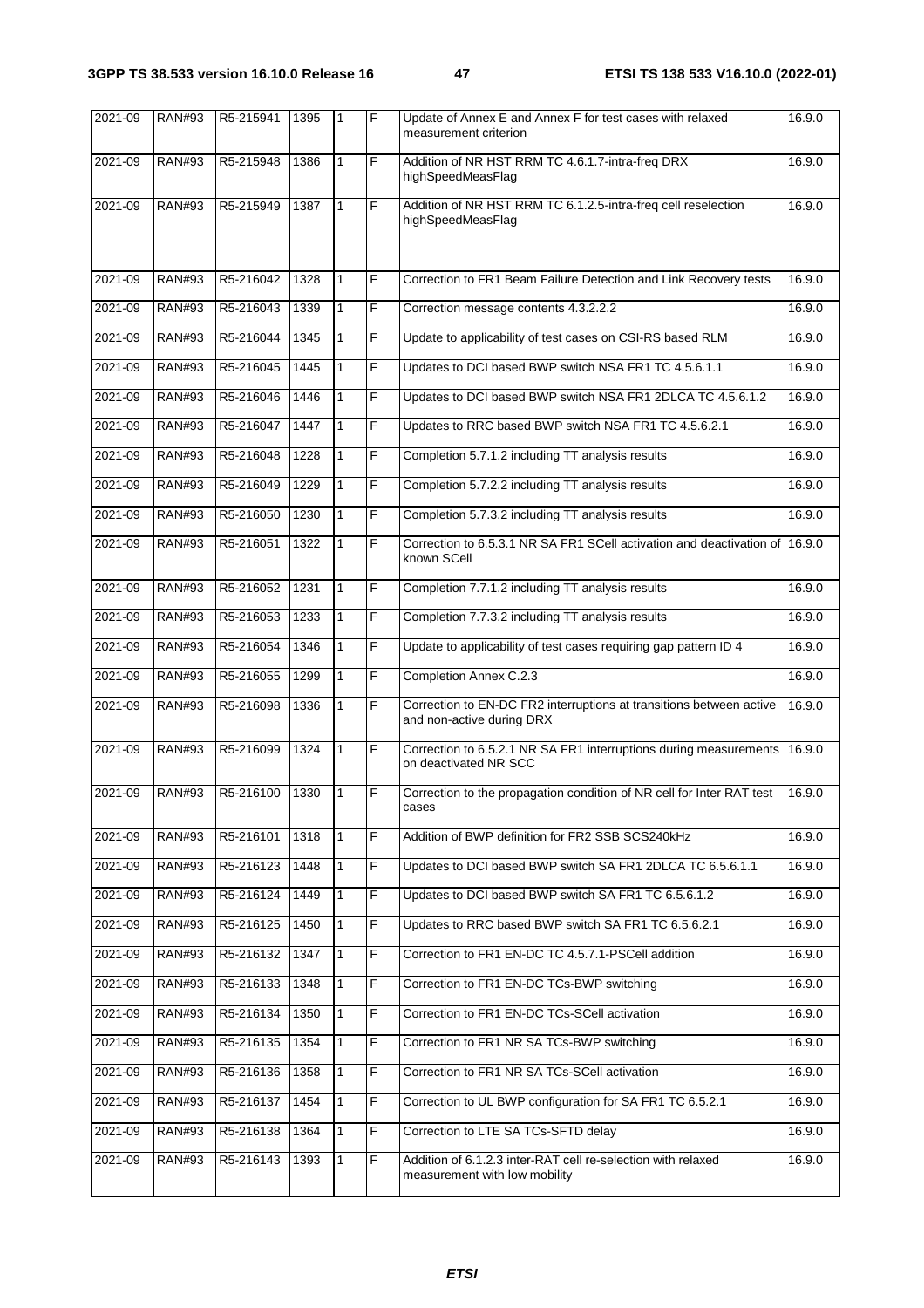| 2021-09 | <b>RAN#93</b> | R5-216144 | 1394 |   | F | Addition of 6.1.2.4 inter-RAT cell re-selection with relaxed<br>measurement with not at cell edge                  | 16.9.0  |
|---------|---------------|-----------|------|---|---|--------------------------------------------------------------------------------------------------------------------|---------|
| 2021-09 | <b>RAN#93</b> | R5-216145 | 1422 |   | F | Correction of RRM EN-DC FR2 SSB-based L1-RSRP measurement<br>in non-DRX test case 5.6.3.1 including Test Tolerance | 16.9.0  |
| 2021-09 | <b>RAN#93</b> | R5-216146 | 1423 |   | E | Correction of RRM EN-DC FR2 SSB-based L1-RSRP measurement<br>in DRX test case 5.6.3.2 including Test Tolerance     | 16.9.0  |
| 2021-09 | <b>RAN#93</b> | R5-216147 | 1424 |   | E | Correction of RRM EN-DC FR2 CSI-RS-based L1-RSRP<br>measurement in non-DRX test case 5.6.3.3                       | 16.9.0  |
| 2021-09 | <b>RAN#93</b> | R5-216148 | 1426 |   | F | Correction of RRM NR SA FR2 SSB-based L1-RSRP measurement<br>in non-DRX test case 7.6.3.1 including Test Tolerance | 16.9.0  |
| 2021-09 | <b>RAN#93</b> | R5-216149 | 1427 | 1 | F | Correction of RRM NR SA FR2 SSB-based L1-RSRP measurement<br>in DRX test case 7.6.3.2 including Test Tolerance     | 16.9.0  |
| 2021-09 | <b>RAN#93</b> | R5-216360 | 1428 | 1 | F | Correction of RRM NR SA FR2 CSI-RS-based L1-RSRP<br>measurement in non-DRX test case 7.6.3.3                       | 16.9.0  |
| 2021-09 | <b>RAN#93</b> | R5-216361 | 1429 |   | F | Correction of RRM NR SA FR2 CSI-RS-based L1-RSRP<br>measurement in DRX test case 7.6.3.4                           | 16.9.0  |
| 2021-09 | <b>RAN#93</b> | R5-216364 | 1314 |   | F | Addition of NR SA FR2 cell re-selection for UE fulfilling low mobility<br>relaxed measurement criterion            | 16.9.0  |
| 2021-09 | <b>RAN#93</b> | R5-216365 | 1315 |   | F | Addition of NR SA FR2 cell re-selection for UE fulfilling not-at-cell<br>edge relaxed measurement criterion        | 16.9.0  |
| 2021-09 | <b>RAN#93</b> | R5-216366 | 1317 | 1 | F | Addition of NR SA FR2-FR2 cell re-selection for UE fulfilling not-at-<br>cell edge relaxed measurement criterion   | 16.9.0  |
| 2021-12 | <b>RAN#94</b> | R5-217158 | 1518 |   | F | Removal of technical content in 38.533 v16.9.0 and substitution with<br>pointer to the next Release                | 16.10.0 |